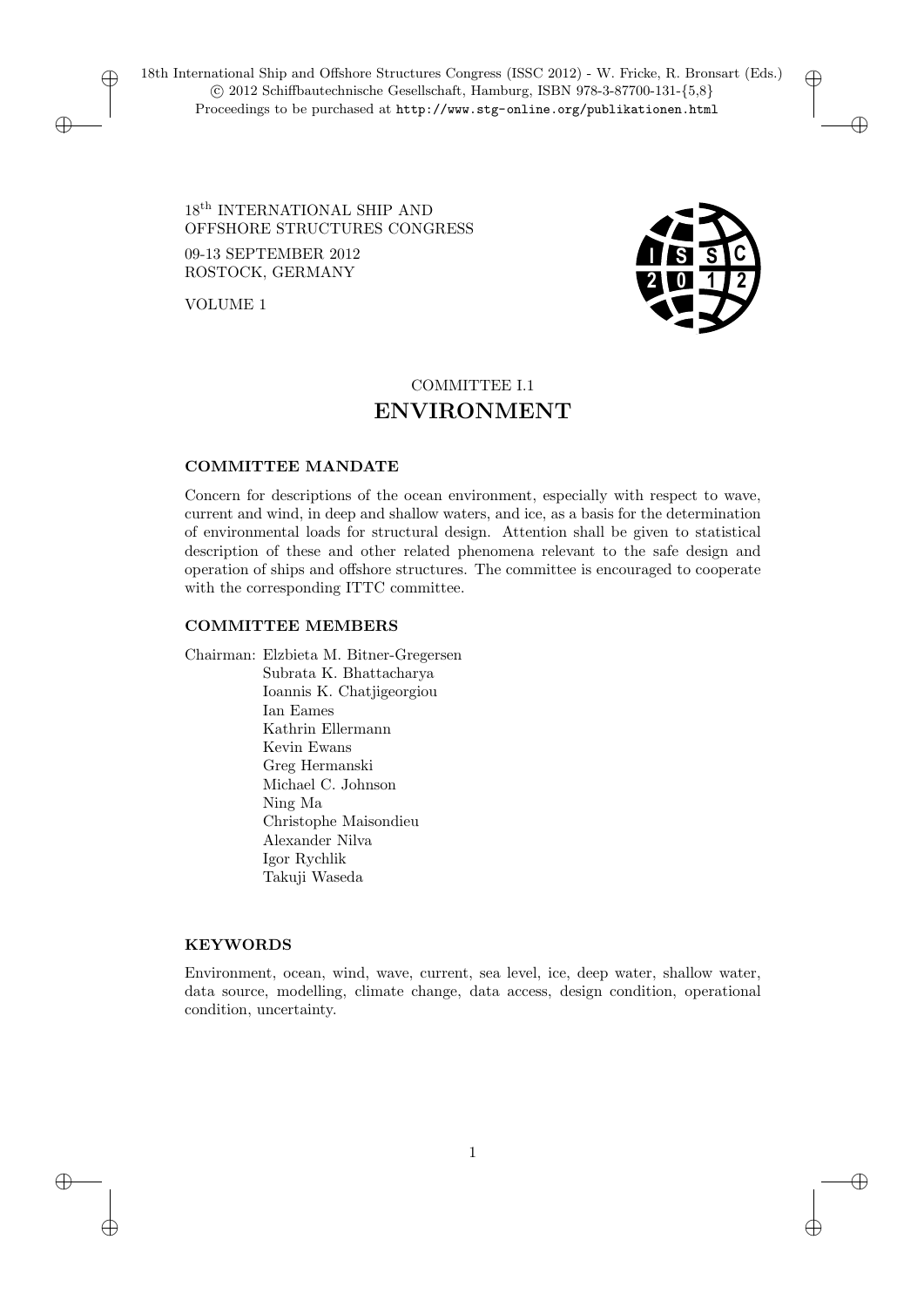$\bigoplus$ 

 $\bigoplus$ 

 $\oplus$ 

 $\oplus$ 

 $\oplus$ 

 $\bigoplus$ 

 $\bigoplus$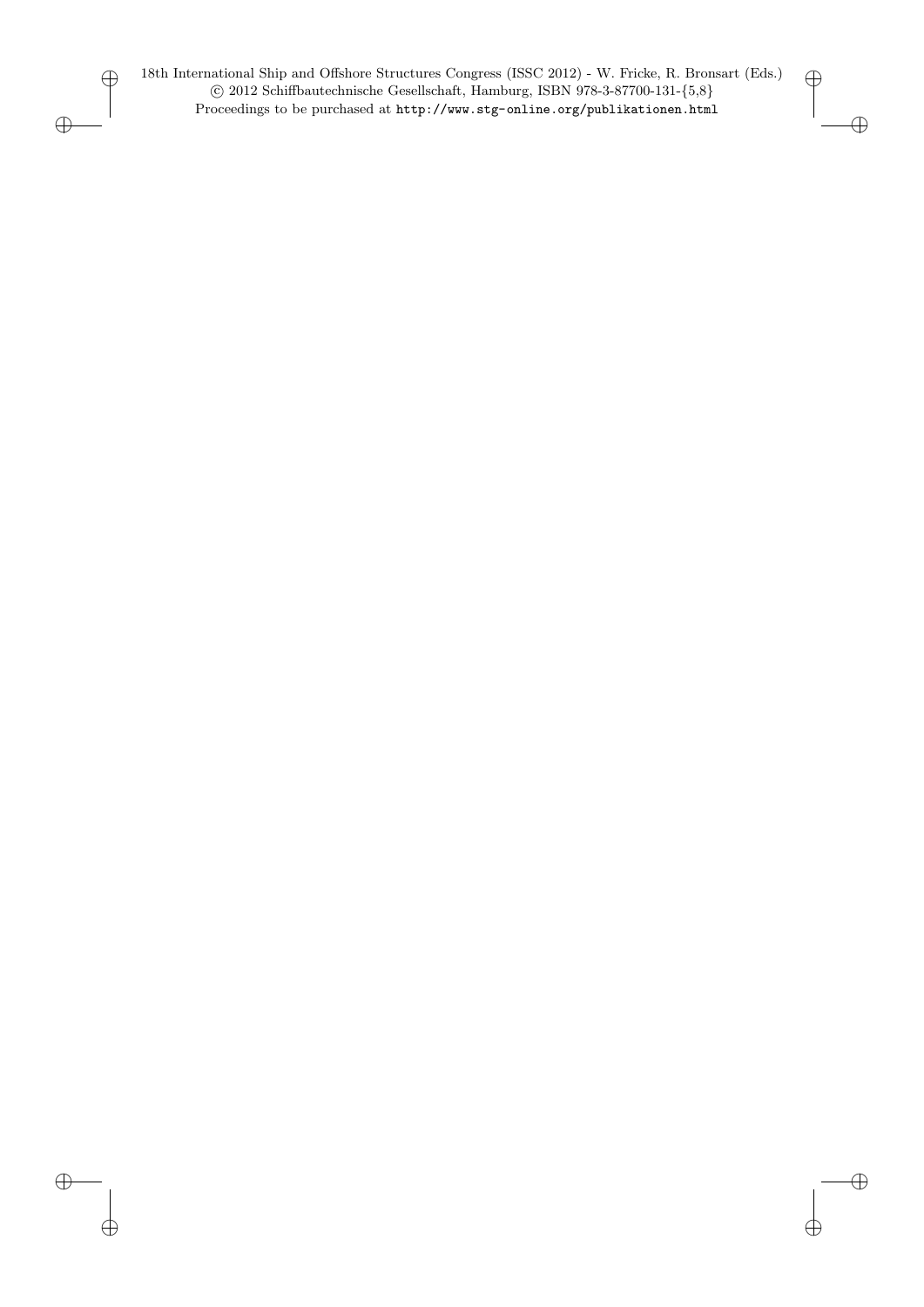ISSC Committee I.1: Environment 3

 $\bigoplus$ 

 $\bigoplus$ 

 $\oplus$ 

 $\oplus$ 

 $\oplus$ 

 $\oplus$ 

 $\oplus$ 

| $\mathbf{1}$   |     |            |                                                                                                |  |  |  | $\bf 5$        |
|----------------|-----|------------|------------------------------------------------------------------------------------------------|--|--|--|----------------|
| $\overline{2}$ |     |            | Sources of Environmental Data $\ldots \ldots \ldots \ldots \ldots \ldots \ldots \ldots \ldots$ |  |  |  | $\overline{7}$ |
|                | 2.1 | Wind.      |                                                                                                |  |  |  | $\overline{7}$ |
|                |     | 2.1.1      | Locally Sensed Wind Measurements                                                               |  |  |  | $\overline{7}$ |
|                |     | 2.1.2      |                                                                                                |  |  |  | 8              |
|                |     | 2.1.3      | Numerical Modelling to Complement Measured Data                                                |  |  |  | 9              |
|                | 2.2 | Waves      |                                                                                                |  |  |  | 10             |
|                |     | 2.2.1      | Locally Sensed Wave Measurements                                                               |  |  |  | 10             |
|                |     | 2.2.2      | Remotely Sensed Wave Measurements                                                              |  |  |  | 12             |
|                |     | 2.2.3      | Numerical Modelling to Complement Measured Data                                                |  |  |  | 12             |
|                |     | 2.2.4      | Wave Description from Measured Ship Motions                                                    |  |  |  | 14             |
|                | 2.3 | Current    |                                                                                                |  |  |  | 15             |
|                |     | 2.3.1      | Locally Sensed Current Measurements                                                            |  |  |  | 15             |
|                |     | 2.3.2      | Remotely Sensed Current Measurements                                                           |  |  |  | 15             |
|                |     | 2.3.3      | Numerical Modelling to Complement Measured Data                                                |  |  |  | 16             |
|                | 2.4 |            |                                                                                                |  |  |  | 17             |
|                | 2.5 | Ice        |                                                                                                |  |  |  | 17             |
|                |     | 2.5.1      |                                                                                                |  |  |  | 18             |
|                |     | 2.5.2      | Remotely Sensed Ice Measurements $\ldots \ldots \ldots \ldots \ldots$                          |  |  |  | 19             |
|                |     | 2.5.3      | Numerical Modelling to Complement Measured Data                                                |  |  |  | 21             |
| 3              |     |            |                                                                                                |  |  |  | 21             |
|                | 3.1 | Wind.      |                                                                                                |  |  |  | 22             |
|                |     | 3.1.1      | Analytical and Numerical Description of Wind                                                   |  |  |  | 22             |
|                |     | 3.1.2      | Experimental Description of Wind                                                               |  |  |  | 24             |
|                |     | 3.1.3      | Statistical and Spectral Description of Wind                                                   |  |  |  | 25             |
|                | 3.2 | Waves      |                                                                                                |  |  |  | 25             |
|                |     | 3.2.1      | Analytical and Numerical Description of Waves                                                  |  |  |  | 25             |
|                |     | 3.2.2      | Experimental Description of Waves                                                              |  |  |  | 29             |
|                |     | 3.2.3      | Statistical and Spectral Description of Waves                                                  |  |  |  | 31             |
|                | 3.3 | Current    |                                                                                                |  |  |  | 36             |
|                |     | 3.3.1      | Analytical and Numerical Description of Current                                                |  |  |  | 36             |
|                |     | 3.3.2      | Statistical and Spectral Description of Current                                                |  |  |  | 37             |
|                | 3.4 |            |                                                                                                |  |  |  | 37             |
|                | 3.5 | Ice        |                                                                                                |  |  |  | 37             |
|                |     | 3.5.1      | Analytical and Numerical Description of Ice                                                    |  |  |  | 38             |
|                |     | 3.5.2      |                                                                                                |  |  |  | 41             |
|                |     | 3.5.3      | Statistical and Spectral Description of Ice                                                    |  |  |  | 42             |
| 4              |     |            |                                                                                                |  |  |  | 42             |
|                | 4.1 |            |                                                                                                |  |  |  | 42             |
|                |     | 4.1.1      |                                                                                                |  |  |  | 43             |
|                |     | 4.1.2      |                                                                                                |  |  |  | 44             |
|                |     | 4.1.3      |                                                                                                |  |  |  | 44             |
|                |     | 4.1.4      |                                                                                                |  |  |  | 45             |
|                |     | 4.1.5      |                                                                                                |  |  |  | 46             |
|                | 4.2 | <b>CFD</b> |                                                                                                |  |  |  | 47             |
|                | 4.3 |            |                                                                                                |  |  |  | 48             |
| 5              |     |            |                                                                                                |  |  |  | 49             |
|                |     |            |                                                                                                |  |  |  |                |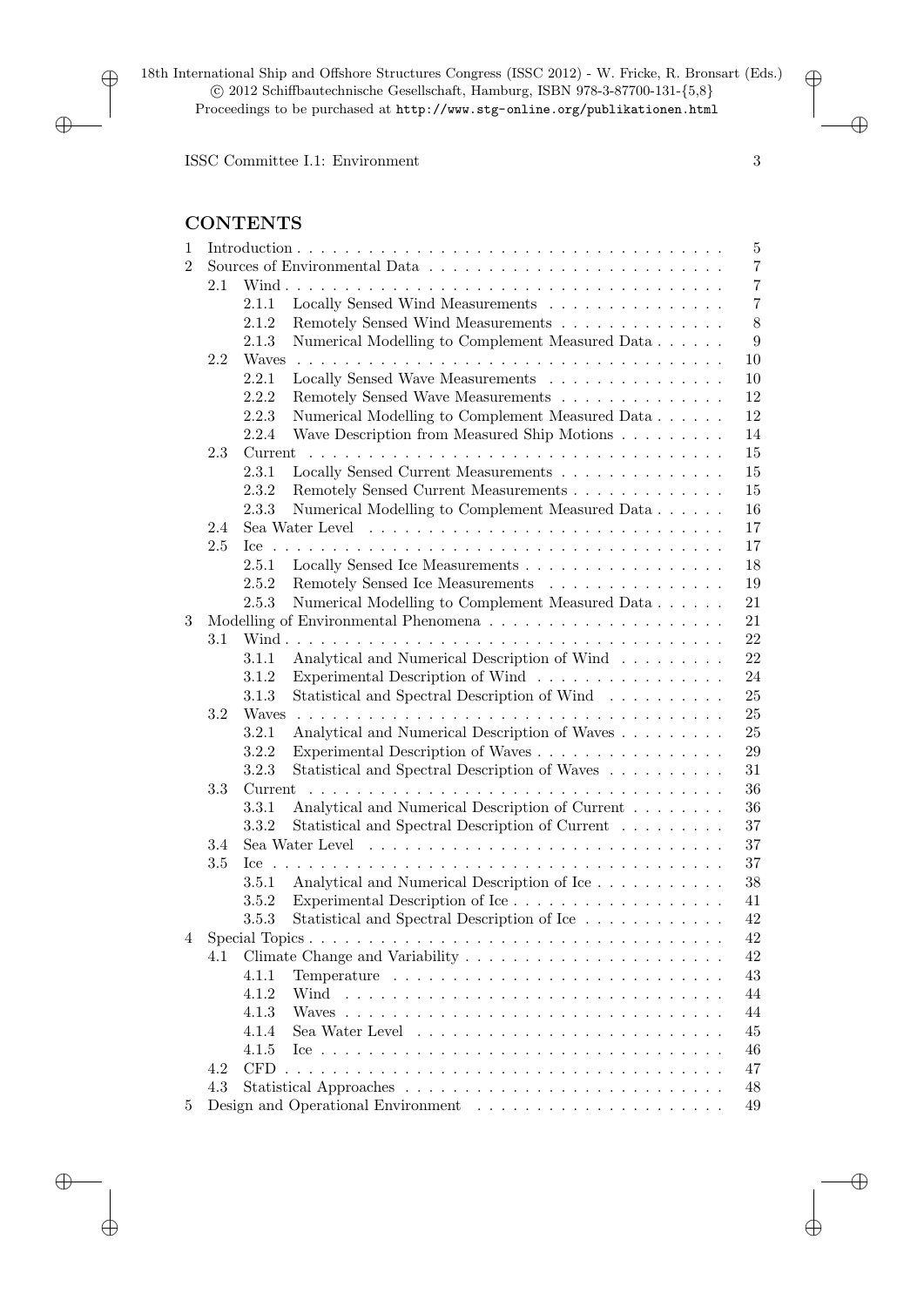$\oplus$ 

 $\bigoplus$ 

 $\oplus$ 

4 ISSC Committee I.1: Environment

 $\bigoplus$ 

 $\bigoplus$ 

 $\oplus$ 

 $\oplus$ 

|    | 5.1 |       | 49                                                        |  |  |  |  |
|----|-----|-------|-----------------------------------------------------------|--|--|--|--|
|    |     |       | 50                                                        |  |  |  |  |
|    |     | 5.1.2 | 51                                                        |  |  |  |  |
|    |     | 5.1.3 | 53<br>Design for Climate Change and Rogue Waves           |  |  |  |  |
|    | 5.2 |       |                                                           |  |  |  |  |
|    |     | 5.2.1 | 54                                                        |  |  |  |  |
|    |     |       | 54<br>5.2.2 Warning Criteria and Decision Support Systems |  |  |  |  |
| 6. |     |       |                                                           |  |  |  |  |
|    | 6.1 |       | 56                                                        |  |  |  |  |
|    | 62  |       | 57                                                        |  |  |  |  |
|    |     | 58    |                                                           |  |  |  |  |
|    |     | 58    |                                                           |  |  |  |  |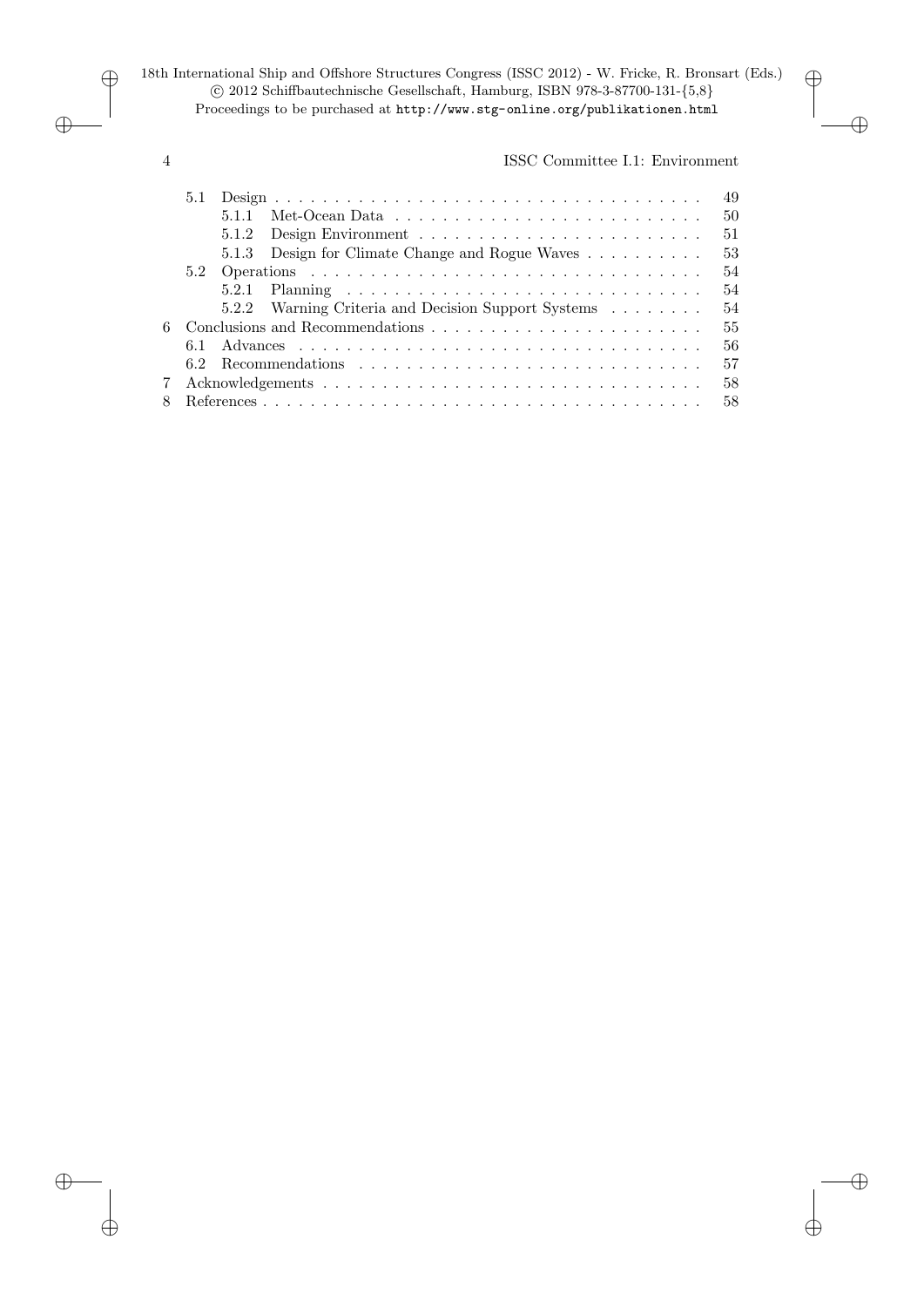✐

✐

✐

✐

ISSC Committee I.1: Environment 5

## 1 INTRODUCTION

 $\rightarrow$ 

✐

✐

This report is built upon the work of the previous Technical Committees in charge of Environment. The aim is to review scientific and technological developments in the field since the last Committee, and to set them in the context of the historical developments, in order to give a practicing engineer a balanced, accurate and up to date picture about the natural environment as well as data and models which can be used to approximate it in the most accurate way. The content of the present report also reflects the interests of the Committee membership.

The mandate of the 2009 ISSC I.1 Committee has been adopted and extended. It accords ice an equal status with traditional interests such as wind, wave, current and sea water level, and recognizes the importance of environmental data to the planning of operations and prediction of operability. Also in accordance with the ISSC mandate, this Committee has reported on the resources available for design and the operational environment. Additionally, in what represents an extension of the 2009 ISSC I.1 mandate, the Committee has initiated cooperation with the corresponding ITTC Committees.

The Committee consisted of members from academia, an oil company, research laboratories and classification societies. The Committee met three times: in Paris (24–26 February 2010), Madras (10–11 January 2010) and in St. Johns' (17–19 October 2011). Committee members also met on an ad hoc basis at different scientific conferences and industrial workshops. The Paris meeting was combined with a Fatigue Workshop organized by Ifremer and the oil company Total to which all Committee members were invited. A further meeting was arranged with the ISSC 2012 I.2 (Loads) Committee together with the ITTC Seakeeping and Ocean Engineering Committees in Portsmouth, 26 November 2010, which was attended by the Chairman and one Committee member. The Committees' reports were exchanged and it was agreed to hold a joint workshop on "Uncertainty Modelling for Ships and Offshore Structures" taken place 8 September 2012. The content of the ITTC reports was discussed at the ISSC 2012 Committee I.1 meetings.

The organisation of this report is an evolution of the outline used by the preceding Committee in their report to the 17th ISSC. Section 2 focuses on sources of environmental data for wind, waves, current, sea water level and ice. Section 3 addresses modelling of environmental phenomena, while Section 4 discusses some selected special topics. The design and operating environment is presented in Section 5. The most significant findings of the report are summarised in Section 6.

Furthermore three areas were considered as particularly important fields at the present time and were selected for special attention: climate change and variability, Computational Fluid Dynamics (CFD) applied to met-ocean modelling and statistical approaches.

Rogue waves have been a topic of increasing interest over the past two decades, and two international projects dedicated to these waves have been initiated by the industry CresT/ShortCresT and EXTREME SEAS during the period of the 2012 ISSC I.1 Committee. Following the previous Committee this Committee felt that the rogue waves could be adequately dealt with inside the normal wave sections: the wave data section (2.2) and wave modelling section (3.2).

Major conferences held during the period of this Committee include the 28th–30th International Offshore Mechanics and Arctic Engineering (OMAE) conferences held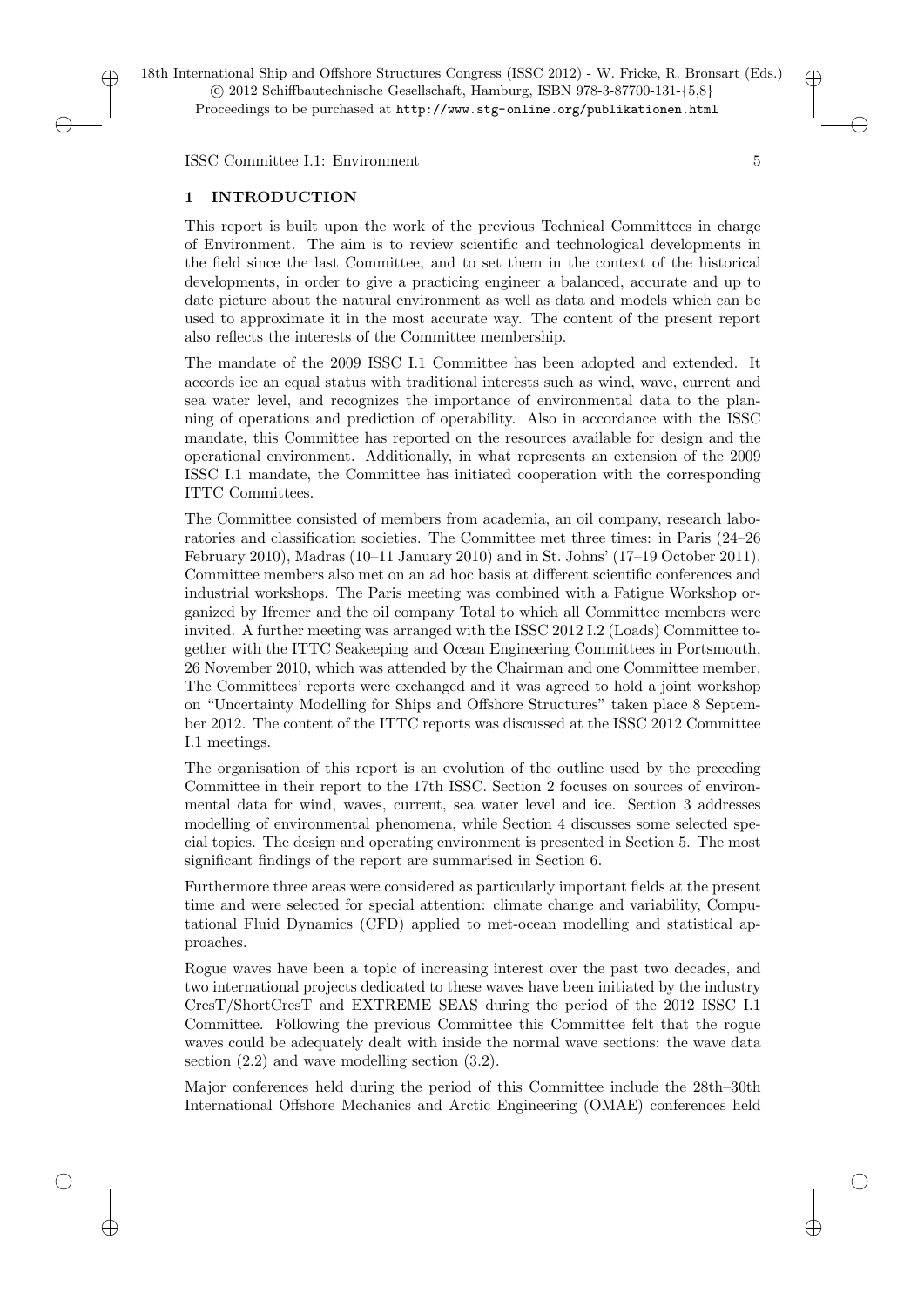$\rightarrow$ 

✐

✐

## 6 ISSC Committee I.1: Environment

✐

✐

✐

✐

in Honolulu (2009), Shanghai (2010) and in Rotterdam (2011), the 19th - 21st International Offshore and Polar Engineering (ISOPE) conferences held in Osaka (2009), Beijing (2010) and Maui, Hawaii (2011). Also of great interest to the Committee were the 11th and 12th International Workshop on Wave Hindcasting and Forecasting held in Halifax, Canada (2009) and Hawaii (2011) respectively, the MARSTRUCT (International Conference on Marine Structures) conference which took place in Lisbon (2009) and in Hamburg (2011), the EUG (European Geosciences Union) conference in Vienna (2011), WISE (Waves in Shallow Water Environment) in Mexico (2009), Brest (2010) and Qingdao (2011), POAC (Port and Ocean Engineering under Arctic Conditions) in Luleå (2009) and in Montréal (2011), IWMO (International Workshop on Modelling the Ocean) in Qingdao (2011), and MARTECH (International Conference on Marine Technology and Engineering) conference in Lisbon (2011). Papers from those sources have been reviewed and those of particular relevance are cited here.

Success of the global and basin-scale ocean models development with data assimilation under the GODAE (Global Ocean Data Assimilation Experiment) program opened a new era of operational oceanography. GODAE ended in 2008 and continues as GODAE Ocean View: https://www.godae-oceanview.org/

A number of Joint Industry Projects (JIPs) are also contributing to the world's knowledge base on the met-ocean environment, with results released publicly in the form of academic papers. Several EU, JIP and ESA (European Space Agency) projects have reported during the course of this Committee, including: CresT and EXTREME SEAS (both on extreme and rogue waves), HAWAII and LoWish (both on shallow water), SAFE OFFLOAD (LNG terminals) and NavTronic (ship routing). A number of hindcast projects have also been in operation, notably CASMOS (Caspian Sea), NAMOS (NW Australia), SNEXT (North Sea), SEAFINE (SE Asia), BOMOS (Brazil, Atlantic waters) and a Chinese national project in the South China Sea. The present status of the GlobWave project initiated by ESA in 2008, making satellite derived data more widely available, is also reviewed here.

Climate change has also been a topic of continuing worldwide interest. The previous Committee reviewed this subject as a special topic and the current Committee has also done so, in Section 4. The present report makes an attempt to provide ISSC with the most up-to-date information from leading scientists on the main climate change issues of relevance to those working on the seas: storm intensity and frequency, sealevel rise, sea ice extent, and the debate on the contribution of natural variability to climate change. Particular attention is given to the Arctic environment and to tropical and extra-tropical hurricanes. The studies carried out by the Intergovernmental Panel on Climate Change have got particular focus, IPCC (2011).

Enhancing safety at sea through specification of uncertainties related to environmental description is also dealt with in the report. Uncertainty is being increasingly recognized by the shipping, offshore and emerging renewable energy industries.

Given such a wide ranging subject area and limited space as well as the boundaries presented by the range of specialisms and competencies of the Committee members, this Committee report cannot be exhaustive; however, the Committee believes that the reader will gain a fair and balanced view of the subjects covered. The Chairman endorses the work of the Committee members and has the pleasure to recommend this report for the consideration of Congress.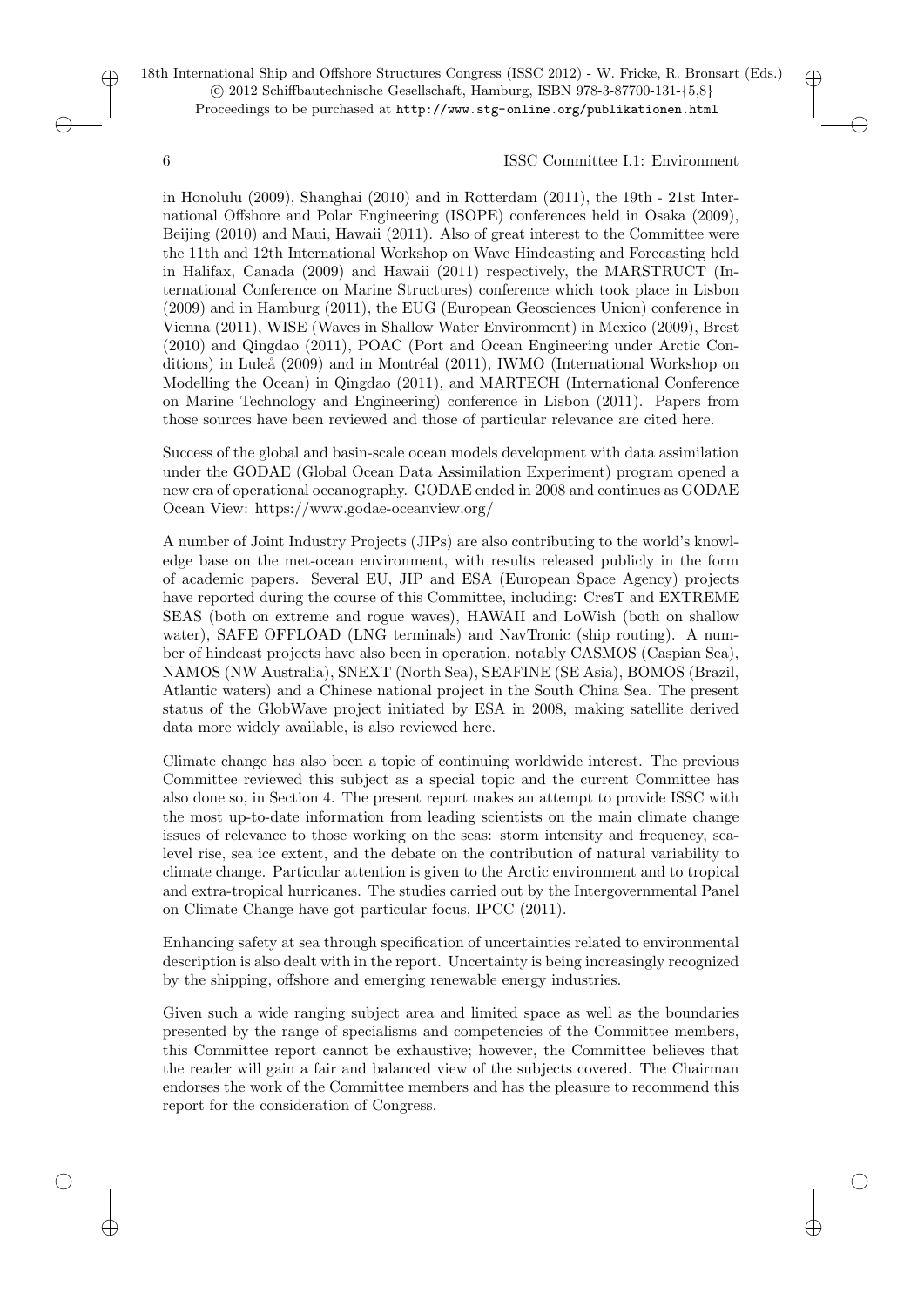ISSC Committee I.1: Environment 7

✐

✐

✐

✐

## 2 SOURCES OF ENVIRONMENTAL DATA

This section addresses the sources of data for environmental descriptions. The nature and uses of the data are left to other sections.

Sea waves, wind, current, sea water level and ice conditions vary geographically and in time. Their variability can be approximated by physical and probabilistic models. If long records of measurements are available then the statistical procedures can be used to describe variability of met-ocean conditions. The issue of data ownership remains a general problem; the data are often of proprietary nature – for example, oil companies, ship owners, and agencies usually keep their data confidential. In some cases, government agencies make data freely available in the public domain, such as the NOAA, NIBCO data sources, but this is the exception rather than the rule.

Whilst the advantages of having data freely available to academia and industry are clear, the commercial sensitivity of some data sets is recognized. However, it is possible for organizations to make data available without compromising their confidentiality. An example of this is the SIMORC URL data base: http://www.simorc.org/, administered by the University of Southampton, as noted in the last report.

## 2.1 Wind

 $\oplus$ 

✐

✐

New needs for a detailed description of wind profiles and turbulence at regional and local scales, mostly required by the developing wind off-shore industry, appear to play a major role in the development of new sensors as well as the implementation of downscaled numerical models. The offshore wind industry especially not only needs data on suitable locations for the installation, but also on the changes in the wind profile. The wind profile in the large range from sea level to heights of more than two hundred metres will be important but as of now this type of data are not available.

#### 2.1.1 Locally Sensed Wind Measurements

Meteorological data of good quality are important for understanding both global and regional climates. Local measurements, traditionally at  $10 \, m$  height, have been the standard way to record wind characteristics for decades and remain important particularly for verification of data from other sources. But as suitable measurement sites are scarce, and it is not possible to enlarge this number significantly, the advent of remote measurement techniques has allowed for much more detailed descriptions of wind in the offshore environment: large areas can be scanned yielding a more refined image of the environmental data.

Great efforts have been made to evaluate records of locally recorded environmental data. Jiménez et al.  $(2010)$  summarize the evaluations made to date of the quality of wind speed and direction records acquired at 41 automated weather stations in the northeast of the Iberian Peninsula. Observations were acquired from 1992 to 2005 at a temporal resolution of 10 and 30 minutes. A quality assurance system was imposed to screen the records for manipulation errors associated with storage and management of the data, consistency limits to ensure that observations are within their natural limits of variation, and temporal consistency to assess abnormally low/high variations in the individual time series. In addition, the most important biases of the dataset are analysed and corrected wherever possible. A total of 1.8 % wind speed and 3.7 % wind direction records were assumed invalid, pointing to specific problems in wind measurement. The study contributes to the science with the creation of a wind dataset of improved quality, and it also reports on potential errors that could be present in other wind datasets.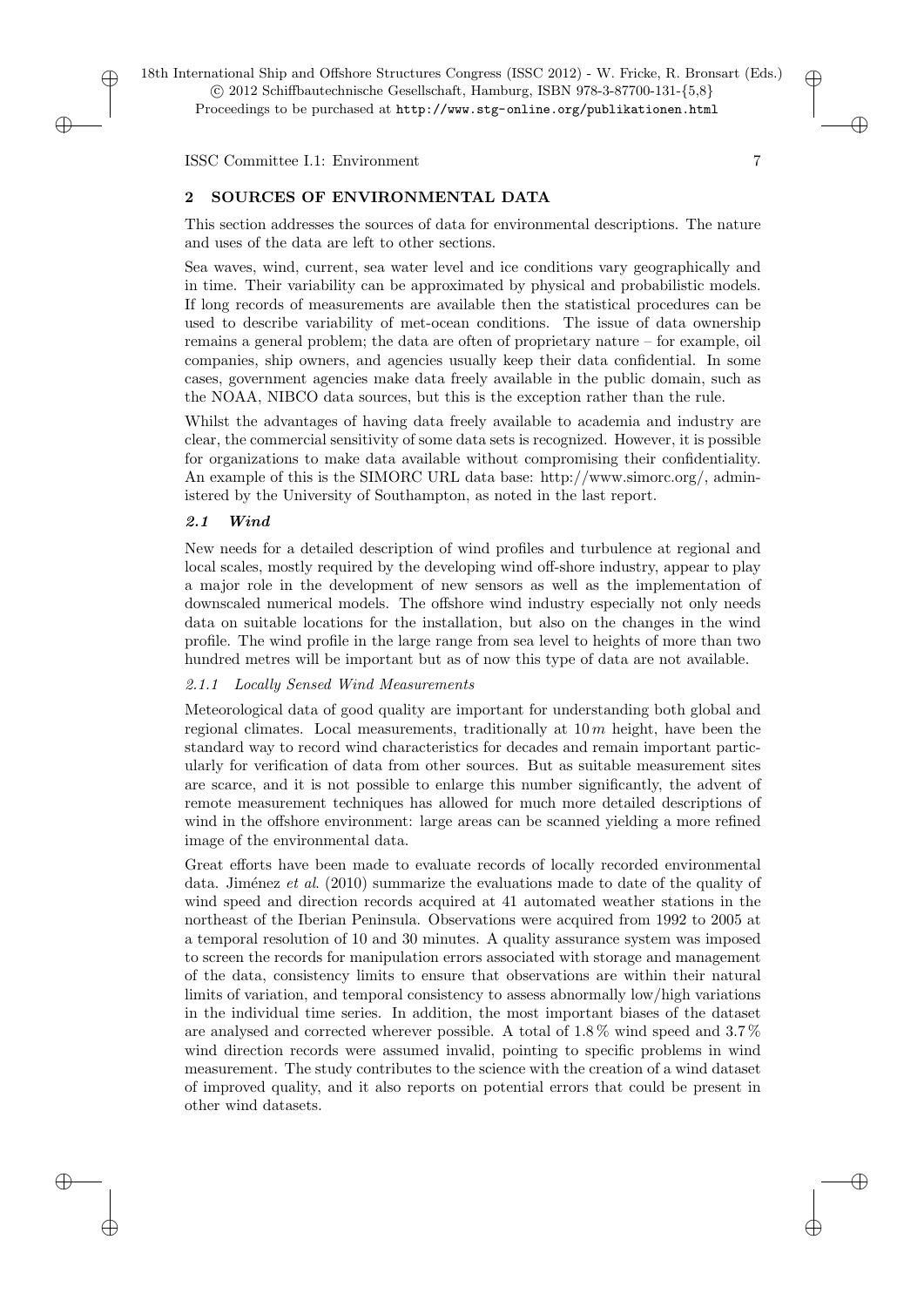## 8 ISSC Committee I.1: Environment

✐

✐

✐

✐

Shimada et al. (2009) analyse long-term wind measurements made at the research platform of Shirahama Oceanographic Observatory, located 2 km off the coastline in Tanabe Bay, Japan. Based on measurements of a propeller anemometer at  $23 m$ height, the authors describe annual- and monthly-mean wind speeds and directions, frequency distribution of wind speed, wind rose, energy density, atmospheric stability and turbulence intensity.

Similarly, Türk and Emeis (2010) evaluate data recorded at the offshore measuring platform FINO1 in the German Bight (Forschung in Nord- und Ostsee 1). They obtained the dependence of turbulence intensity on the wind speed from four years of 10-minute mean wind data. The investigated dataset is unique in so far as no high quality long-term measurements with a height resolution of  $10 m$  at heights between 33 and  $103 m$  and a minimum distance to the coast of  $45 km$  have been available so far. Wave height and therefore sea surface roughness and turbulence intensity increase with increasing wind speed. Türk and Emeis show how the influence of the surface roughness decreases with height and compare their findings with previous results.

A method for prediction of wind speed at a selected location based on the data collected at neighboring locations is described by Kusiak and Li (2010). The affinity of wind speeds measured at different locations compared with the location of interest is defined by Pearson's correlation coefficient. Five turbines with similar wind conditions are selected among 30 wind turbines for in-depth analysis and the wind data from these turbines are used to predict wind speed at a selected location. A neural network ensemble is used to predict the value of wind speed at the turbine of interest. The results demonstrate that a higher Pearson's correlation coefficient between the wind speeds measured at different turbines has produced better prediction accuracy for the same training and test scenario.

#### 2.1.2 Remotely Sensed Wind Measurements

Past and present satellite programs dedicated to wind measurement using scatterometers, radiometers, altimeters and Synthetic Aperture Radars were described in the 2009 ISSC I.1 report where accuracy of satellite data was also reported. Since then new or updated surface wind data were made available. Most recent developments include improvement of high wind speed estimation and grid refinement of wind fields, using multiple mission observations.

The Remote Sensing Systems (RSS) QuikSCAT data have been completely reprocessed using a new Geophysical Model Function referred to as Ku-2011 (V4 QuikSCAT) (Ricciardulli and Wentz, 2011). The new processing has improved quality of high wind speeds (previously overestimated for winds greater than  $20 \, m/s$ ) and wind directions (especially at very low  $(< 5 m/s$ ) and high wind speeds (> 15 $m/s$ ). A better agreement between radiometer and scatterometer winds in typically high wind speed regions is also pointed out.

A new model was proposed (Quilfen et al., 2011) for estimation of near-surface wind speed in high wind conditions. The model was built using coincident observations made by instruments on board QuikSCAT and Jason during orbits crossovers and allows estimates of wind speed for values above  $18 m/s$ .

Daily wind fields from Metop/ASCAT scatterometer retrievals are produced in near real-time over the global ocean with a spatial resolution of 0.25◦ from April 2007 to present, using the 'objective method' (Bentamy and Croize-Fillon, 2011). Data and documentation are available at CERSAT, the ERS data archive centre in Brest, France.

✐

✐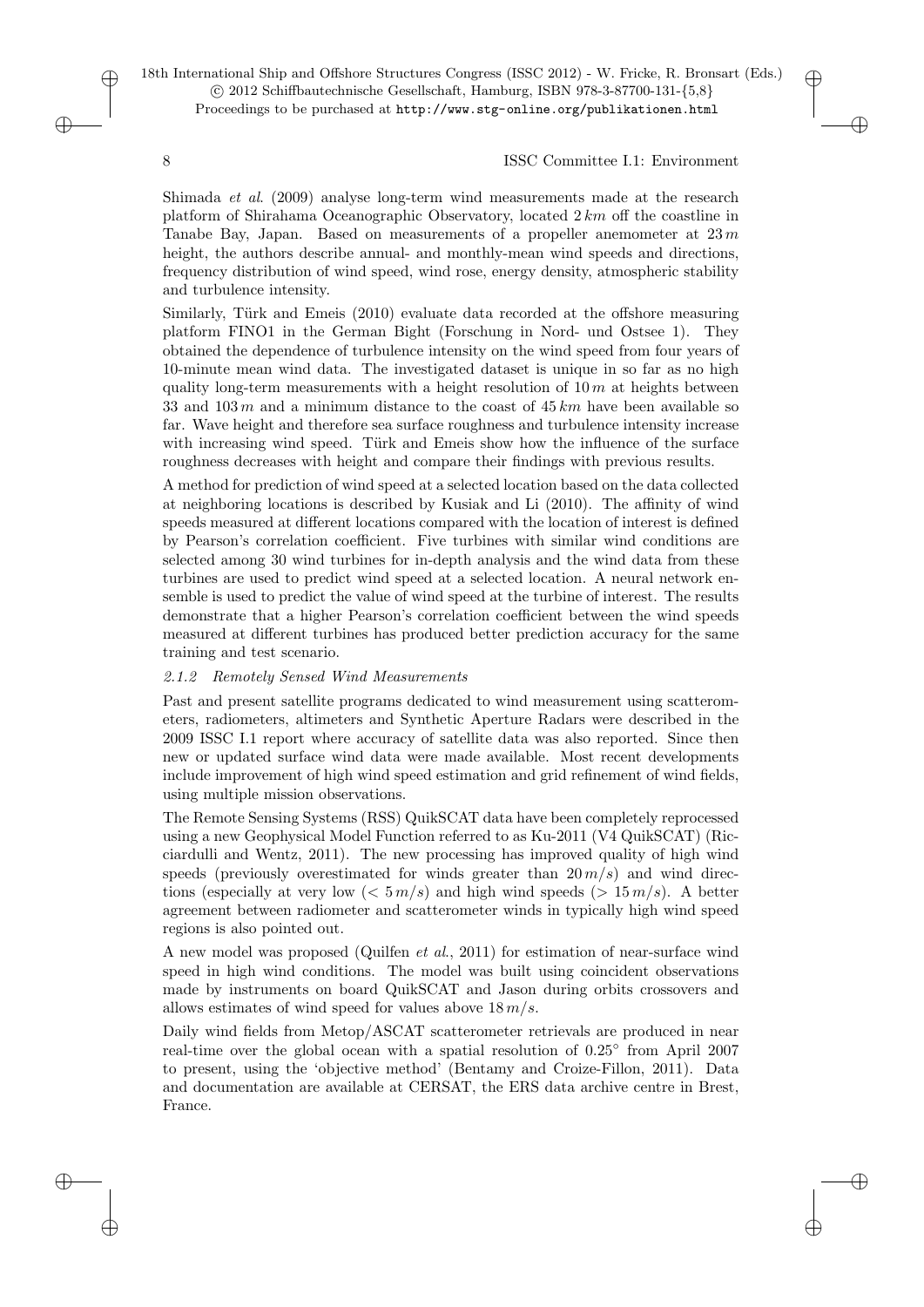## ISSC Committee I.1: Environment 9

✐

✐

✐

✐

✐

In the framework of the MyOcean program, a data base of Global Blended Mean Wind Fields was also developed for the global ocean. Data include wind components (meridional and zonal), modulus of wind stress vector as well as associated error estimates. Evaluated from joint satellite observations (QuikSCAT and ASCAT scatterometers and SSM/I radiometers) and ECMWF operational wind analysis data, this data base offers a refined horizontal resolution of  $0.25 \times 0.25$  degrees with a 6-hour time step for more than five years, starting from 1st April 2004 up to 22nd November 2009 (also available at CERSAT).

#### 2.1.3 Numerical Modelling to Complement Measured Data

Numerically generated wind data are still commonly used in design and marine operations and for some ocean areas they are the only data available. They refer usually as the 10-minute average wind speed at the  $10 m$  height above the ground or the still water level and include also wind direction. The wind data can be converted to a different averaging period as well as to the different heights by appropriate commonly used expressions (see DNV, 2010, 2011).

The recently updated or new developed met-ocean data bases like: ERA-Interim, NORA10, HIPOCAS, ARGOSS and Fugro-OCEANOR include information about both wind and waves and are discussed in detail in Section 2.2.3. Below only some additional information not given in Section 2.2.3 is provided.

Young *et al.* (2011) used a 17-year wind data base (1991-2008) of calibrated and validated satellite altimeter measurements and compare them with 12 deep-water buoys and numerical model predictions from NCEP (National Centre for Environmental Protection). The results are qualitatively consistent and are showing that the mean wind speed has stayed similar over the investigated period while the extreme wind speed has increased (see also Section 2.2.3 and 4.1.2).

Bertotti et al. (2011) have compared the model wind speeds (seven forecast systems were considered) versus the available measured values from scatterometer and found some inconsistencies in the results, model wind data were on average larger than the measured ones. Limited amount of data available and its different times and positions, at and off the centre of the storm, impede the drawing of any definite conclusion in this respect.

With increased interest in developing the offshore wind power plant, numerical studies have been conducted to estimate the wind speed profile and variability. Based on satellite derived surface wind (QuikSCAT), objectively analysed air-sea flux (OAFLUX) and reanalysis (NCEP-DOE AMIP-II), Capps and Zender (2009) extrapolated the surface wind speed to  $80 \, \text{m}$  altitude incorporating stability effect. Such estimates are further combined with practical turbine characteristics and sitting to estimate the ocean wind power potential (Capps and Zender, 2010). The Wind Challenger Project is a joint industry project in Japan designing a bulk carrier propelled by hard wing sail. In this project, Nishida *et al.*  $(2011)$  has estimated the velocity profiles of the marine boundary layer based on downscaled NWP (numerical weather prediction) output. The study suggests shortage of in-situ observation.

A comprehensive review of offshore wind resource assessment was outlined by Sempreviva et al. (2008). The process involves site selection based on resource evaluation by models, and in-situ evaluation of wind climatology, vertical profile and turbulence. Recently, numerical models are becoming available tool for assessing wind profiles (e.g. Pushpadas et al., 2010).

✐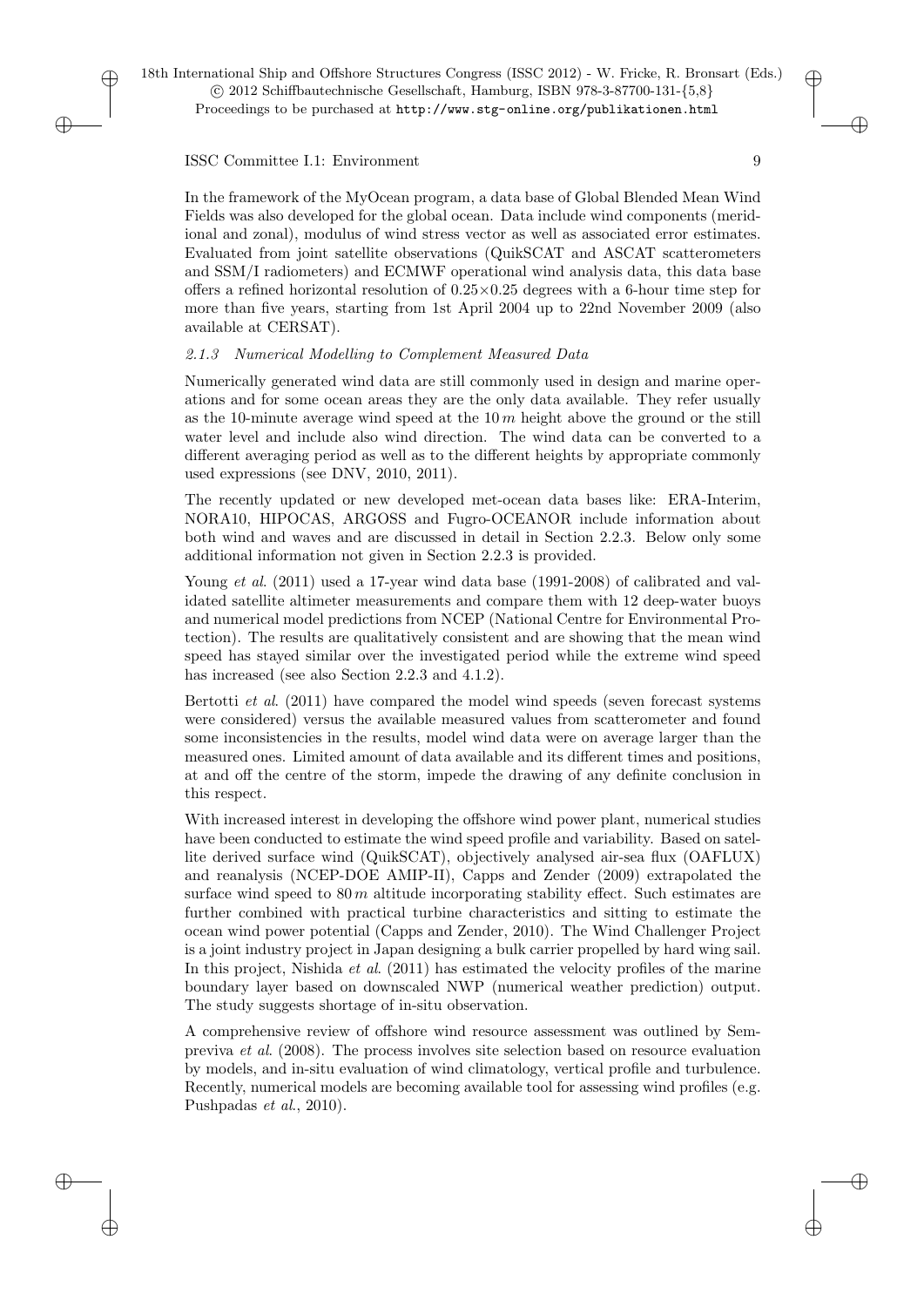10 ISSC Committee I.1: Environment

✐

✐

✐

✐

## 2.2 Waves

Wave data from hindcast studies, discussed in Section 2.2.3, are the choice data sets for development of design criteria. However, measured wave data either locally (Section 2.2.1) or remotely (Section 2.2.2) remain important for development, calibration, and validation of numerical models, baselining, and specification of more detailed wave descriptions such as spectra and individual wave heights and crest elevations. This is particularly important in coastal areas where the prediction of waves is further complicated by shallow-water and coastal boundary effects.

#### 2.2.1 Locally Sensed Wave Measurements

The status quo has essentially been maintained with respect to the collection of in-situ wave data, with most measurements undertaken as a part of on-going national coastal wave monitoring and by oil companies, particularly in more remote areas in support of exploration for new oil and gas fields. In the remote areas, wave buoys remain the instrument of choice, while wave radars are the choice instrument for permanent facilities with platforms for mounting the radars.

Measurements of significant wave height beyond  $16 m$  have been recorded both in deep as well as shallow water. The UK Met Office operating a network of marine Automatic Weather Stations (MAWS) around the UK has reported from the moored buoys (openocean deep water locations) west off Ireland and outside the Bay of Biscay (two buoys are operated jointly with Meteo-France) the maximum significant wave heights of  $18.3 m, 17.2 m, 16.6 m, 16.0 m$  and  $13.8 m$  in the period from 7th to 10th December 2007; Turton and Fenna (2008). Babanin et al. (2011a) present the wave conditions in Typhoon Krosa prior to touching Taiwan in October 2007. The maximum wave height  $H_{max} = 32 m$  with significant wave height  $H_s = 24 m$  were measured at the water depth of  $h = 38$  m. The authors conclude that the measurement does not appear faulty and is physically realistic.

An extensive review of the performance of platform-mounted wave sensors was undertaken during the industry-sponsored CresT (Cooperative Research on Extreme Seas and their impacT) Joint Industry Project (JIP). The JIP had access to a very large dataset of water surface elevation measurements from various installations across the globe, provided by the participants in the JIP. The sensors were fixed-platform, absolute surface elevation measuring devices, including wave radars, a wave staff, optical lasers, and a step gauge, and some from floating systems. The vast majority of the data was from Saab wave radars, and the study concluded that this instrument also provided the most reliable data (Christous and Ewans, 2011).

Measurements made from floating systems require compensation for the vessel motions, and therefore involve a significant source of uncertainty, particularly in the case of ships, where the demand for accurate onboard wave measurements remains strong. In this respect, Simos *et al.* (2010) analysis of experimental data performed with a small-scale model of an FPSO platform under a wide range of sea state conditions is encouraging. Results showed that the sea conditions could be estimated with good precision.

Fu et al. (2011) gave an overview of ship borne systems and techniques, including a shipboard array of ultrasonic distance sensors for measuring directional wave spectra, a 'Commercial Off The Shelf' (COTS) wave radar system, and a COTS scanning LI-DAR system. It was concluded that using ship-mounted LIDAR is a viable approach to measuring wave displacements from underway, high-speed vessels, but LIDAR performance is highly dependent on the wind and sea conditions. It was further concluded,

 $\rightarrow$ 

✐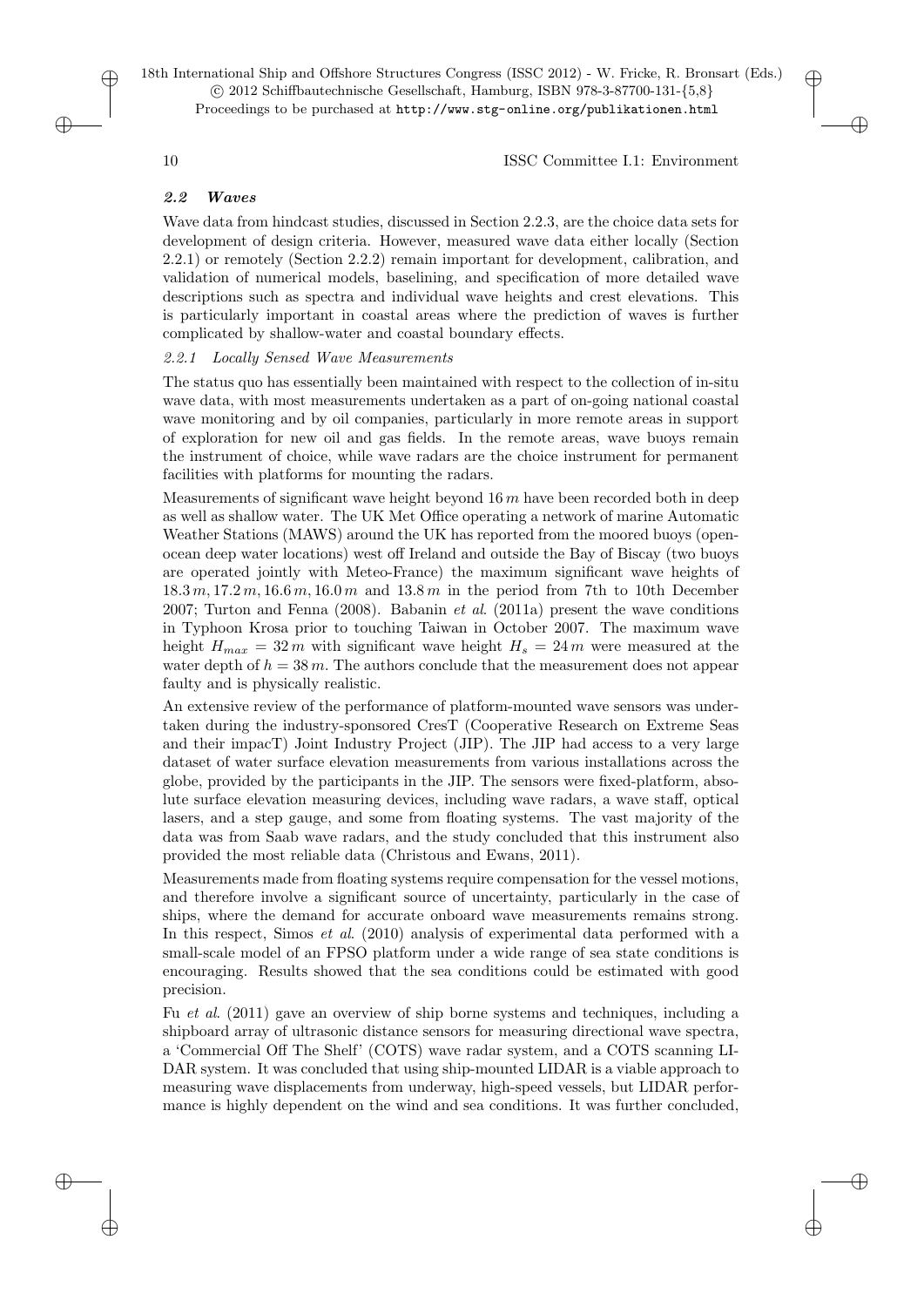## ISSC Committee I.1: Environment 11

✐

✐

✐

in general, that the systems worked well for a fixed platform with a fixed incidence angle, but ship motion and a changing ambient environment present additional difficulties, and that Dynamic methods that perform real-time calibration of the systems may be required.

Fu et al. (2011) also trialed a WaMoS II X-band marine radar wave measurement system by OceanWaves GmbH, and concluded that such systems provide reasonable directional wave spectra when mounted at fixed sites, but exhaustive validation studies of the shipboard installations where the changing environment and ship motions need to be taken into account remains to be done. Story  $et al. (2011)$  discussed existing limitations with commercial incoherent navigation radar systems. Poor measurements resulted when there is little to no wind. Uncertainty with line-of-sight shipboard-based measurements effects due to low grazing angles effects, and limitations of wave radar in the cross-range direction, were also highlighted, associated with polarization effects. Additional limitations in sea states where nonlinear effects, such as wave breaking, and non-uniform surface wind drifts, were also mentioned, but these limitations are also common to other wave measuring devices.

Story *et al.* (2011) conclude that commercial systems require calibration of each installation in order to determine the correct values for these constants based on empirical data for height/incidence angle and hardware installation, and without them the wave height measurements perform poorly. Much of the validation data show that for a fixed platform in perfect conditions, wave radar can provide estimates of the frequency, direction, and wave height with an accuracy of around  $10\%$ . Wave height values are significantly less reliable from shipboard platforms than those from fixed platforms. Advanced techniques addressing the impact ship motion has on these analysis techniques should be pursued further.

Wave measurement using stereo-photogrammetry type techniques continues to be the subject of much active research. Fedele *et al.*  $(2011a)$  present results from measurements with a Wave Acquisition Stereo System (WASS) deployed at the oceanographic tower Acqua Alta in the Northern Adriatic Sea, off the Venice coast in Italy. Their results produced accurate estimates of the sea state surface dynamics and associated directional spectra and produced wave surface statistics that agreed well with theoretical models. Bechle and Wu (2011) report the development of a virtual wave gauge (VWG) technique for processing stereo imaging data. Improved efficiency compared with traditional methods is demonstrated, and it is concluded that VWG has the potential to make real-time remote stereo imaging wave measurements a reality. de Vries et al. (2011) obtained good validation of stereo-photogrammetry measurements in both the laboratory with a pressure sensor and at a coastal location with buoy data.

Work continues on understanding the limitations of HF radar measurements and how these can be improved. In particular, Wyatt *et al.* (2011) identify aspects of measurements made at three coastal stations that require further improvement. These include modifications to the underlying theory particularly in high sea states, identification and removal of ships and interference from the radar signals before wave processing and some form of partitioning to remove these from the wave spectrum. The need to match the radio frequency to the expected wave peak frequency and wave height range, with lower radio frequencies performing better at higher wave heights and lower peak frequencies and vice versa, was also demonstrated.

The WMO-IOC Joint Technical Commission for Oceanography and Marine Meteorology (JCOMM) continues to make progress in the Pilot Project on Wave measurement

✐

✐

✐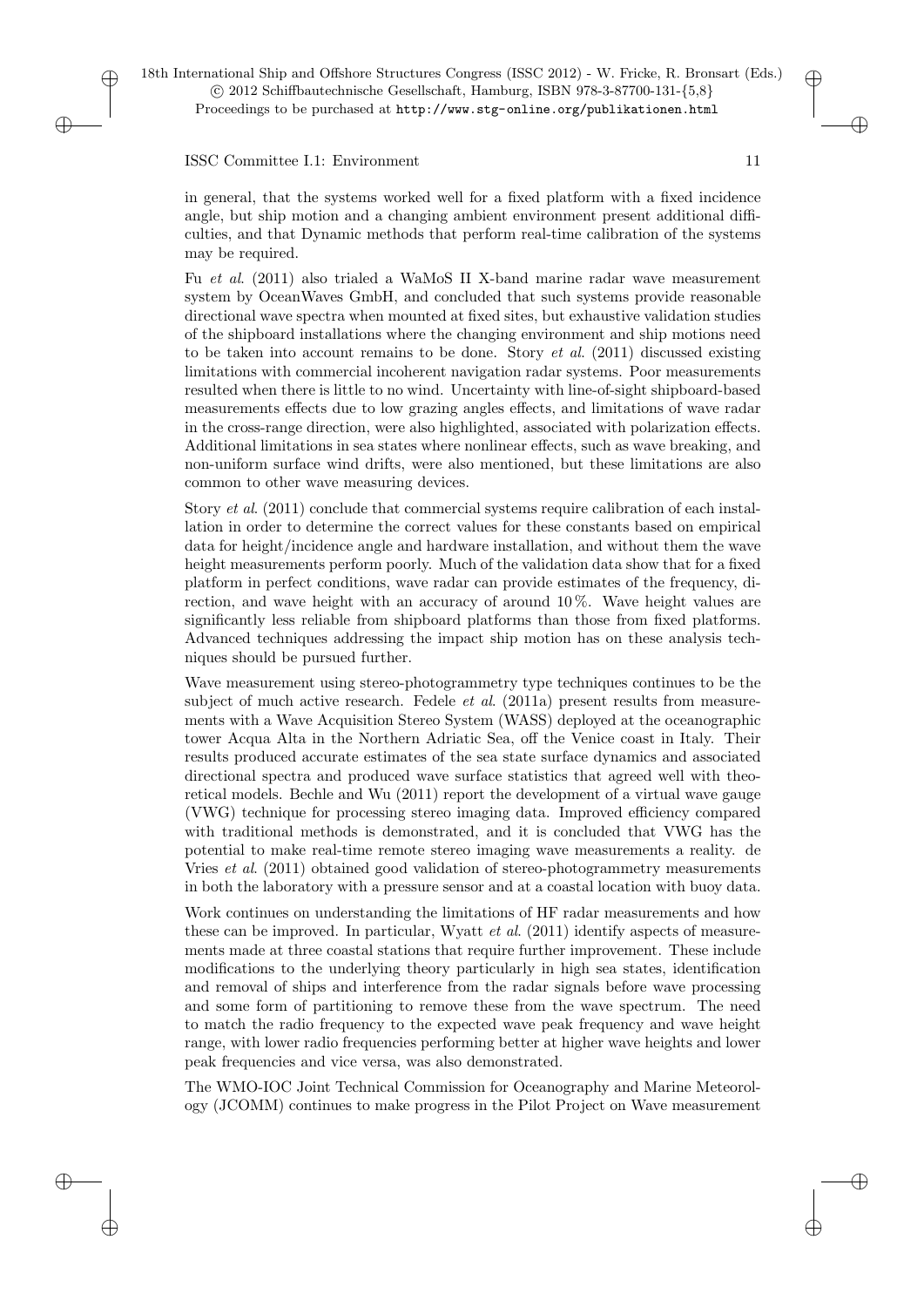✐

✐

✐

#### 12 ISSC Committee I.1: Environment

✐

✐

Evaluation and Test (www.jcomm.info/WET), which arose from the JCOMM/OGP workshop in New York, October 2008. In particular the collection and analysis of data from co-deployments of wave sensors continues. This has been undertaken at two Canadian sites and at locations in India, Korea and Australia. Efforts are underway in the USA in support of the Pilot Project, including the planned co-deployment of a directional waverider in Monterey Canyon, with the longer term goal of establishing a deep water evaluation test bed at that location, with a shallow water test bed at Duck, North Carolina.

#### 2.2.2 Remotely Sensed Wave Measurements

The GlobWave project (www.globwave.org) is an interesting initiative funded by the European space Agency (ESA) to service the needs of satellite wave product users. A web portal provides a single point of reference for satellite wave data and associated calibration and validation information. A consistent set of satellite wave data from all available satellite altimeter data and from ESA synthetic aperture radar data is made available. The historical archive contains altimeter data from 8 satellites, ranging from Geosat (operating between 1985 and 1989) through to Envisat, Jason-1 and Jason-2. The historical data is continuous in time from 1991 to 2009, and near real-time data is made available from Envisat, Jason-1 and Jason-2 within a few hours of measurement time.

Some additional products are also made available, such as altimeter crossovers, computed for each pair of satellites, when crossing of their respective tracks is possible, providing a comprehensive dataset of coincident measurements that can be used to monitor the quality of each sensor and improve their calibration. Also made available are matching measurements between satellite and in-situ buoys, computed for various pairs of buoy networks and satellites providing a comprehensive dataset to assess, monitor and intercompare the accuracy of each of these sources of measurements.

For detailed description of satellite data accuracy reference is made to the ISSC 2009 I.1 Committee report.

#### 2.2.3 Numerical Modelling to Complement Measured Data

Locations where high quality in-situ data are available are sparsely distributed, since buoy and platform data are geographically limited, and though satellite observations offer global coverage, they suffer from temporal sparsity and intermittency, making estimation of long term distributions and extreme analysis difficult. Hence hindcast data (or corrected hindcast) are often used and they remain to be the main source of met-ocean data for establishing joint environmental description as well as for design and operational planning. The corrected hindcast may be unbiased on average but still can be corrupted by other types of errors, which introduce a bias in the estimated return values of extreme sea states. In Mackay (2011) a deconvolution algorithm has been presented which reduces bias if the error CDF (Cumulative Distribution Function) is known.

The advantage of hindcast data is that they can be generated for a specific location world-wide and for a required time period, and three dimensional (frequency-direction) wave spectra as well as information on a spatial grid can be provided. Numerical wave models used for forecasting or building hindcast data bases are under constant evolution. In recent years attention has been given to improving resolutions of wave spectral models, implementing new or modified wind input and wave dissipation functions and including energy dissipation through wave breaking.

✐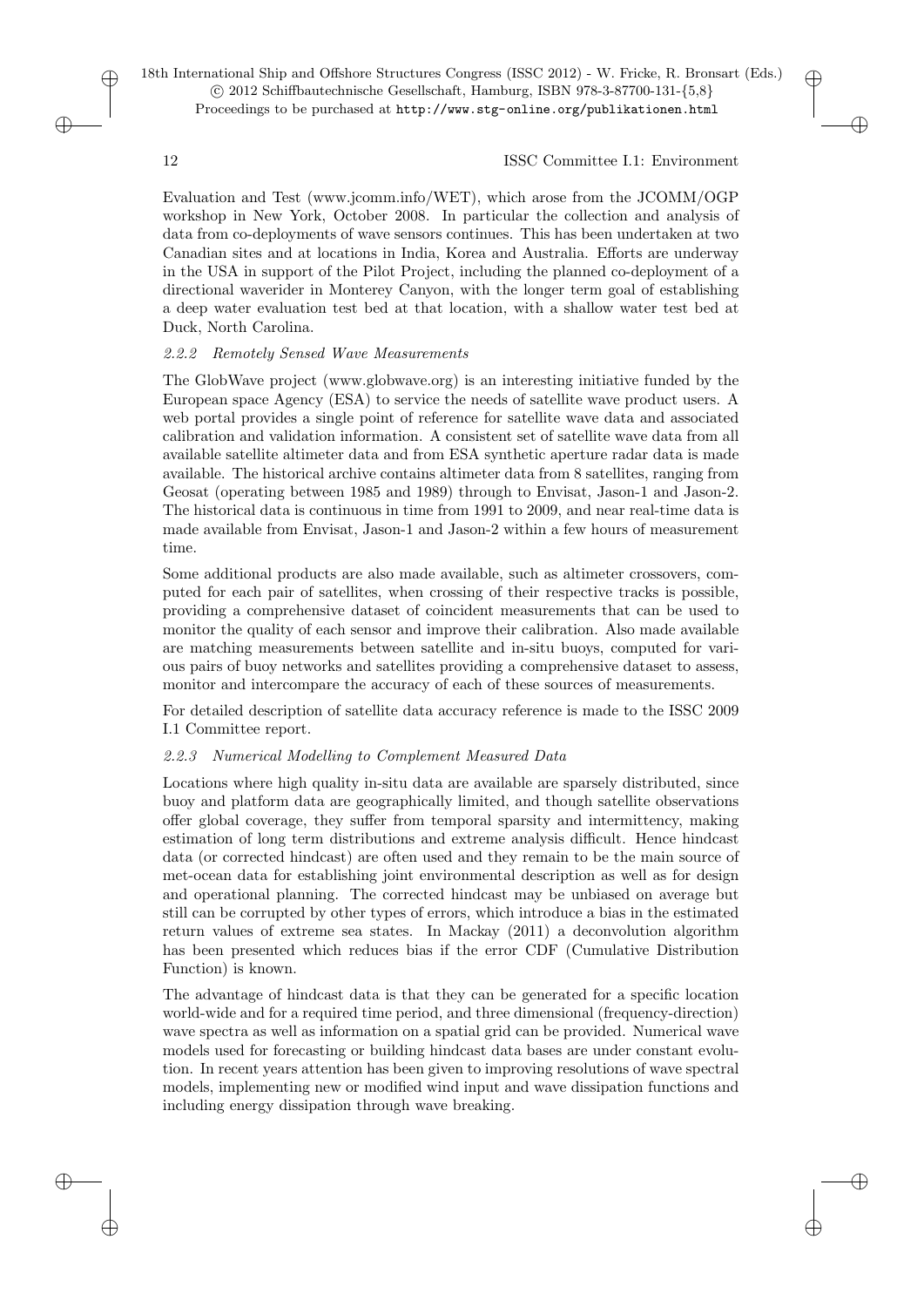## ISSC Committee I.1: Environment 13

✐

✐

✐

Recently various hindcast and satellite data bases have emerged and the work of comparing and of assessing differences and uncertainty level involved in their use is not yet properly explored, although significant progress has been achieved for some data bases. The previous I.1 Committee report noted a lack of validation of numerical wave models with instrumented data beyond 12 metres, but some studies have included such extreme data since that time. Cardone and Cox (2011) demonstrated that the current 3G (3rd generation) models are capable of accurately hindcasting significant wave heights above 14 metres in very extreme storms. Similar studies are carried out at different met-offices world-wide.

Young *et al.* (2011) used a 23-year data base of calibrated and validated satellite altimeter measurements on a global scale and compare them to the 12 deep-water buoys and NCEP (National Centre for Environmental Protection) numerical model predictions. The results are qualitatively consistent and are reported in more details in Section 4.1.3.

ERA-Interim is the latest global atmospheric reanalysis produced by the European Centre for Medium-Range Weather Forecasts (ECMWF). The ERA-Interim project was conducted to prepare for a new atmospheric reanalysis to replace ERA-40, which will eventually extend the data base back to the early part of the twentieth century. The main improvement is the quality of data assimilation. ERA-Interim currently covers the period from 1st January 1979 onwards, and continues to be extended forward in near-real time. Gridded data products include a large variety of 3-hourly surface parameters, describing weather as well as ocean-wave and land-surface conditions, and 6-hourly upper-air parameters covering the troposphere and stratosphere.

The Norwegian data base NORA10 for wind and waves in the North Sea and Norwegian Sea, and the North Atlantic, has been developed at the Norwegian Meteorological Institute, with major support from a consortium of oil companies known as The Norwegian Deep Water Programme, see e.g. Aarnes et al. (2011). The NORA10 data base was validated extensively against satellite and buoy observations and gives higher spatial resolution than ERA40 from ECMWF albeit over a smaller area.

Campos and Guedes Soares (2011) have compared the HIPOCAS data base (44 years, covering the North Atlantic and the European seas) with NOAA/NCEP data for the whole North Atlantic. HIPOCAS is a result of the wave model WAM-cycle4 forced by REMO ((REgional Model) surface wind fields. The wave data set of NOAA/NCEP is a forecast that has been continually performed by WAVEWATCH III since 1997, forced by GFS surface wind fields. Small divergences between the two data sets are identified in standard weather conditions in the North Atlantic. Differences dependent on longitude were observed in both wave and wind fields.

In order to increase accuracy of wind and waves data bases the offshore industry has updated hindcast data sets for several basins, within proprietary joint industry projects, since the last reporting period.

The wind and wave hindcast data for the southern North Sea were updated in the Southern North Sea Extremes (SNEXT) JIP in 2009. This data set includes a 20-year hindcast with model grids to a resolution of  $3 km$  and  $1 km$  for resolving shallow water effects, (http://www.oceanweather.com/metocean/next/index.html).

A wind and wave hindcast for the Northwest of Australia was provided in 2010. The NAMOS (The North Australia Metocean Study Tropical Cyclone Wind and Wave Extremes) JIP provided estimates of wind and wave extremes based on new hindcasts

✐

✐

✐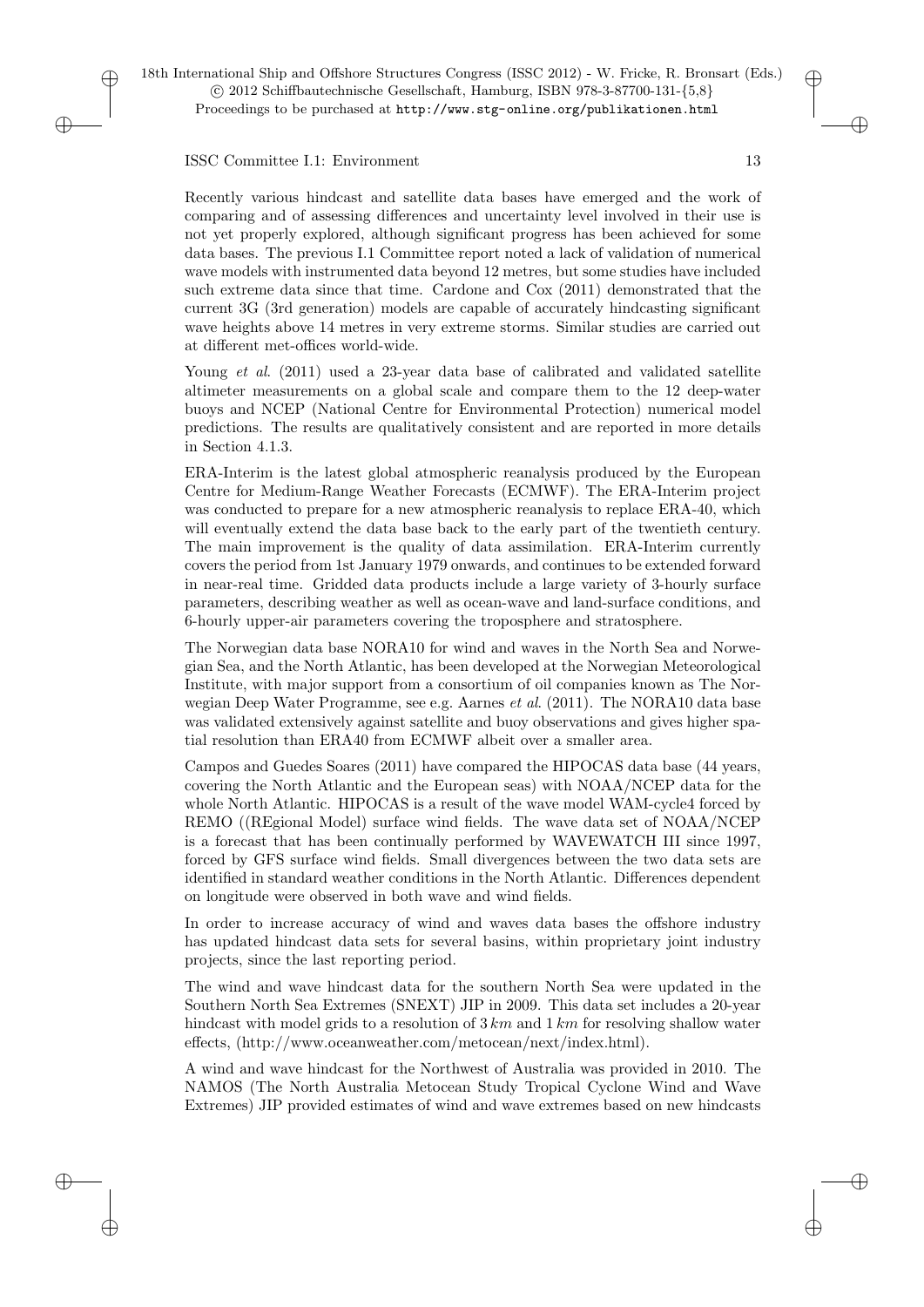#### 14 ISSC Committee I.1: Environment

✐

✐

✐

✐

of historical tropical cyclones affecting exploration and production areas offshore north Australia. This data base was updated under Phase 2 of the JIP, including data from analysis of an expanded historical tropical cyclone population.

The SEAFINE (SEAMOS-South Fine Grid Hindcast) JIP have commissioned an update to the current hindcast for the South China Sea, following a one year evaluation run of an improved current modelling scenario. The update will include an 18-year continuous production run, with results available in 2010.

The ARGOSS and Fugro-OCEANOR global wind and wave data bases described in the previous report are under continuous improvement. The new features of the ARGOSS data base (the version "15 June 2011") are reported on the ARGOSS website: http://www.waveclimate.com/clams/redesign/html/newfeatures.html. They include, between others, extension of the data up to 2010, updated and improved model calibration, directional roses and a more sophisticated shallow water model. The Fugro-OCEANOR databasis (http://www.oceanor.com/) includes new products like: a complete data-base/software package for providing wave climate data and statistics including full directional spectra time series anywhere globally both in deep and shallow waters at any time in the last  $50+$  years and right up to date, a modernday Worldwide Wave Statistics (WWWS) equivalent of the old long standing volume Global Wave Statistics (GWS) atlas (British Maritime Technology, 1986), and wind and waves energy mapping (Barstow et al., 2009).

Wave modelling tools are essential to assess energy generation resources. A nationwide survey of Australia was conducted by Hughes and Heap (2010) using the 3G wave model. Likewise a survey was made along the Spanish coast by Iglesias and Carballo (2009) and the information was further refined with coastal high resolution wave model (Iglesias et al., 2010).

It should be noticed that the significant wave height provided by numerical wave models is calculated from the zero-spectral moment and is a slightly biased estimator of the one obtained from a sea surface time series as it includes an assumption of linearity of sea surface.

Further, when using wave model data a resolution of the model from which data are generated as well as an approach adopted for data calibration will decide the exact type of significant wave height the data represent, e.g. a 20-minute, 1-hour or 3-hour significant wave height; the topic remains insufficiently discussed in the literature.

#### 2.2.4 Wave Description from Measured Ship Motions

Onboard sea state estimation based on ship motions, particularly when combined with other measurements with 'fusion' techniques, is becoming increasingly practical, for example the Decision Support System (DSS). It was introduced in the 2009 Committee report and it has seen further development: Nielsen et al. (2011), Nielsen and Jensen (2011). Wave description from measured ship motion utilises the analogy between a ship and a wave rider buoy, although the ship is moving with a forward speed. Using this methodology it is possible to obtain an estimate of the wave spectrum at the location of an advancing ship by processing its wave-induced responses in a similar way as for the traditional wave rider buoy. For a review on this development see e.g. Nielsen and Stredulinsky (2012). In this paper the authors compare 'wave buoy analogy' derived data from a large set of full-scale ship motion measurements with simultaneoss waverider buoys' measurements and wave radar system measurements. They found fairly accurate estimates of integrated sea state parameters when compared

✐

✐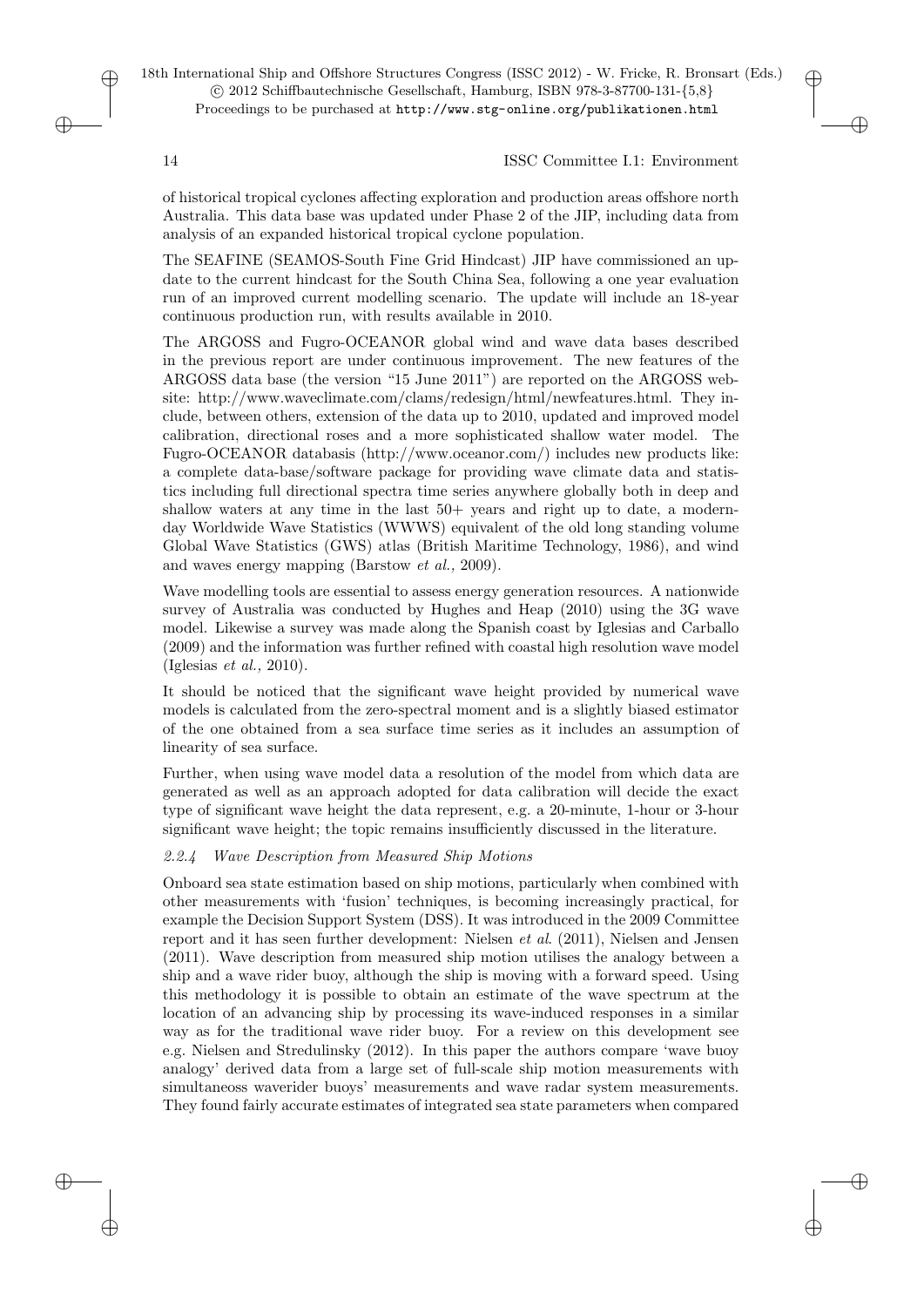### ISSC Committee I.1: Environment 15

to corresponding estimates from the buoys, although there was poorer agreement of energy spectra. The wave buoy analogy, for the data considered, was said to provide, on average, slightly better sea state estimates than the wave radar system.

#### 2.3 Current

 $\oplus$ 

✐

✐

Developments within renewable energy have brought the need for new current measurements as well as numerical current data. Several studies showing how tidal energy can be utilized can be found in the OMAE 2011 and ISOPE 2011 Conference Proceedings for example.

#### 2.3.1 Locally Sensed Current Measurements

Not much work has been done in this area since 2009. Acoustic measurement techniques (both coherent and incoherent) for in-situ sensing of ocean current offer an excellent space-time resolution of the velocity profile. Another type of in-situ measurement of ocean current profile is based on autonomous underwater gliders. Accuracy of these in-situ measurements is discussed in the previous Committee report.

A joint effort between the USA's Minerals Management Service's (MMS) and Mexico's Centro de Investigación Científica y de Educación Superior de Ensenada (CICESE) to understand more on the dynamics of the Loop Current as it enters the Gulf through the Yucatan Channel was initiated in 2009. The particular objective is to measure currents in the Yucatan-Campeche area to provide data about the upstream conditions in the Loop Current and help improve forecasting of Loop Current eddy shedding and intrusions. CICESE has deployed eight moorings in Mexican waters east of the Yucatan Peninsula, where the Yucatan Current is found. The moorings will gather measurements and data in water depths up to  $3,000\,m$  for two years.

The utilisation of the Kuroshio Current power is being studied in Japan and Taiwan (e.g. Falin, 2010). Observational study was conducted at the Miyake Island south of Japan for selecting potential sites for the power generation. Kodaira et al. (2011) conducted an Acoustic Doppler Current Profiler (ADCP) measurement around the island that revealed enhanced current speed of the Kuroshio Current under topographic influences. Concurrent measurement by SAR revealed strong radar scatter where the current shear is strong.

## 2.3.2 Remotely Sensed Current Measurements

Retrieving of currents features from remote sensing is mostly based on observation of Sea Surface Height (SSH) and requires cross-analyses with other parameters or data sources. Remote sensing also provides interesting data bases for identification of current structures and eddies and validation of models.

Hansen et al. (2010) use the European Space Agency (ESA) Advanced Synthetic Aperture Radar (ASAR) Doppler grid information to analyse the main current regimes in Norwegian waters. They show that in spite of the low velocity of the circulation, the method allows identification of patterns of the ocean currents driven by the topography in that area to be identified. They also show that the large scale circulation pattern obtained with high resolution current mapping compares qualitatively well with patterns obtained by other means (drifters).

The quality of remotely sensed SSH measurement has been enhanced by some researchers by combining the remote data with data from instrumented measurements. Focusing on the northern California current system, Saraceno et al. (2008) show that it is possible to improve the quality of the SSH in the coastal area (within  $\sim 40 \, km$ )

✐

✐

✐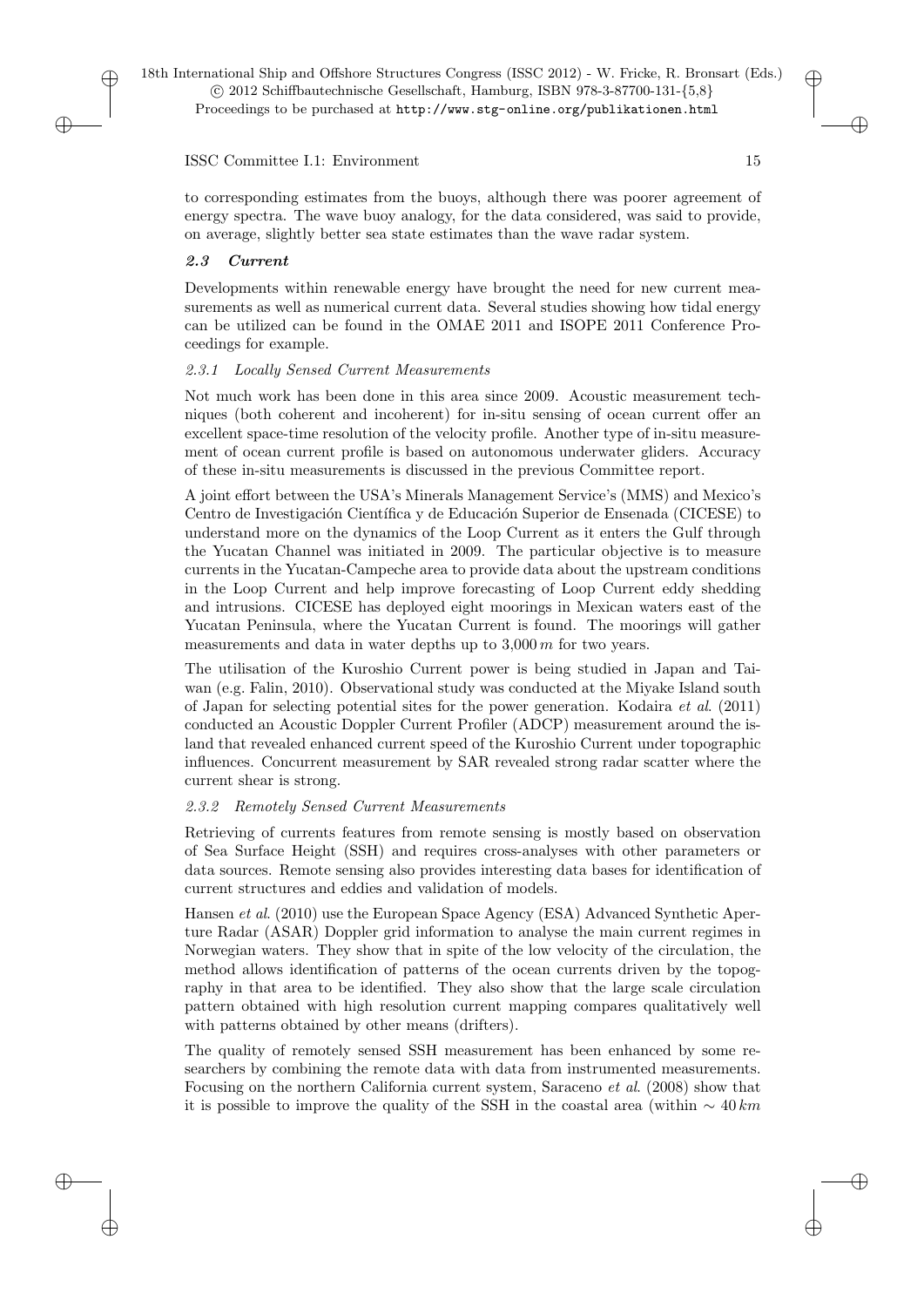#### 16 ISSC Committee I.1: Environment

✐

✐

✐

✐

from shore), poorly estimated by remote sensing, hence the assessment of geostrophic alongshore currents, by mixing offshore gridded SSH fields with time series of SSH measured by coastal tide gauges. Le Hénaff et al.  $(2011)$  use reprocessed Topex/poseidon altimetric data combined with sea surface temperature data to assess the interannual variability of the Navidad current along the Spanish coast.

## 2.3.3 Numerical Modelling to Complement Measured Data

An overview of the GODAE (Global Data Assimilation Experiment) project and the various products were introduced in the previous Committee I.1 report. In this report, we will introduce examples of numerical downscaling and the application of the GODAE products for ocean renewable energy and tracer tracking.

Ocean basin scale wind-driven ocean circulation is known to be most intense at the western boundary of the basin. The Kuroshio Current and the Florida Current (at the boundary of the Pacific and Caribbean Sea respectively) are considered to possess potential for hydro-kinetic power of the order of  $20-30$  GW. A number of numerical simulations have been conducted to estimate the available power resources, the velocity structure and temporal variations, at specific sites. Duerr and Dhanak (2010) have analysed the Hybrid Co-ordinate Ocean Model (HYCOM) reanalysis but had to adjust the transport to match the observed value. Often, the Global Circulation Models fail to reproduce the structure of the current that is locally modified by topographic effects and by local winds. The Kuroshio Current power is estimated based on numerical models and are reported as a government document and Japanese conference papers (e.g. Nishida et al., 2011). Various other numerical studies about the estimation of ocean currents and tidal currents were reported at the 9th European Wave and Tidal Energy Conference which took place at the University of Southampton, UK, 4–9 September 2011.

An example of downscaling is the JCOPE2 (Japan Coastal Ocean Predictability Experiment); the reanalysis product is based on a nested Princeton Ocean Model (POM), downscaling from the Pacific model (1/4 degree resolution) to the 1/12 degree model near Japan (Miyazawa et al., 2009). Isobe et al. (2010) further downscaled from the JCOPE2 reanalysis using the Finite Volume Coastal Ocean Model (FVCOM) to model the swift current at the Bungo channel between the Honshu Island and the Shikoku Island. The model successfully reproduced the rapid current called the Kyucho that branches off from the Kuroshio Current. The sensitivity of such downscaling techniques to the initial and boundary conditions were evaluated by simulating the Florida Current using the Hybrid Coordinate Ocean Model (HYCOM) (Halliwell et al., 2009). The current field locally driven by wind was not influenced by the choice of the outer model whereas the alongshore current related to the Loop Current was sensitive to its realization in the outer model. Inter-comparisons among global models at different resolutions and nested regional models were conducted simulating the circulation in the Philippine Archipelago (Hurlburt et al., 2011).

Ocean model outputs have been utilised after the incident at the Deepwater Horizon platform in April 2010 in the Gulf of Mexico to trace spilled oil in the Gulf Stream, and to trace debris and radioactive materials after the earthquake and tsunami incidents on 11 March 2011 in north east Japan. The oil was observed by satellites and the image showed an interesting pattern of stretching and advection by the Loop Current. The chaotic nature of the oil movement is described by Mezic  $et \ al.$  (2010) based on the diagnosis of fluid flows with invariant attracting and repelling manifolds. The motion of the debris from the disaster sites in Japan after the March 2011 tsunami was

 $\oplus$ 

✐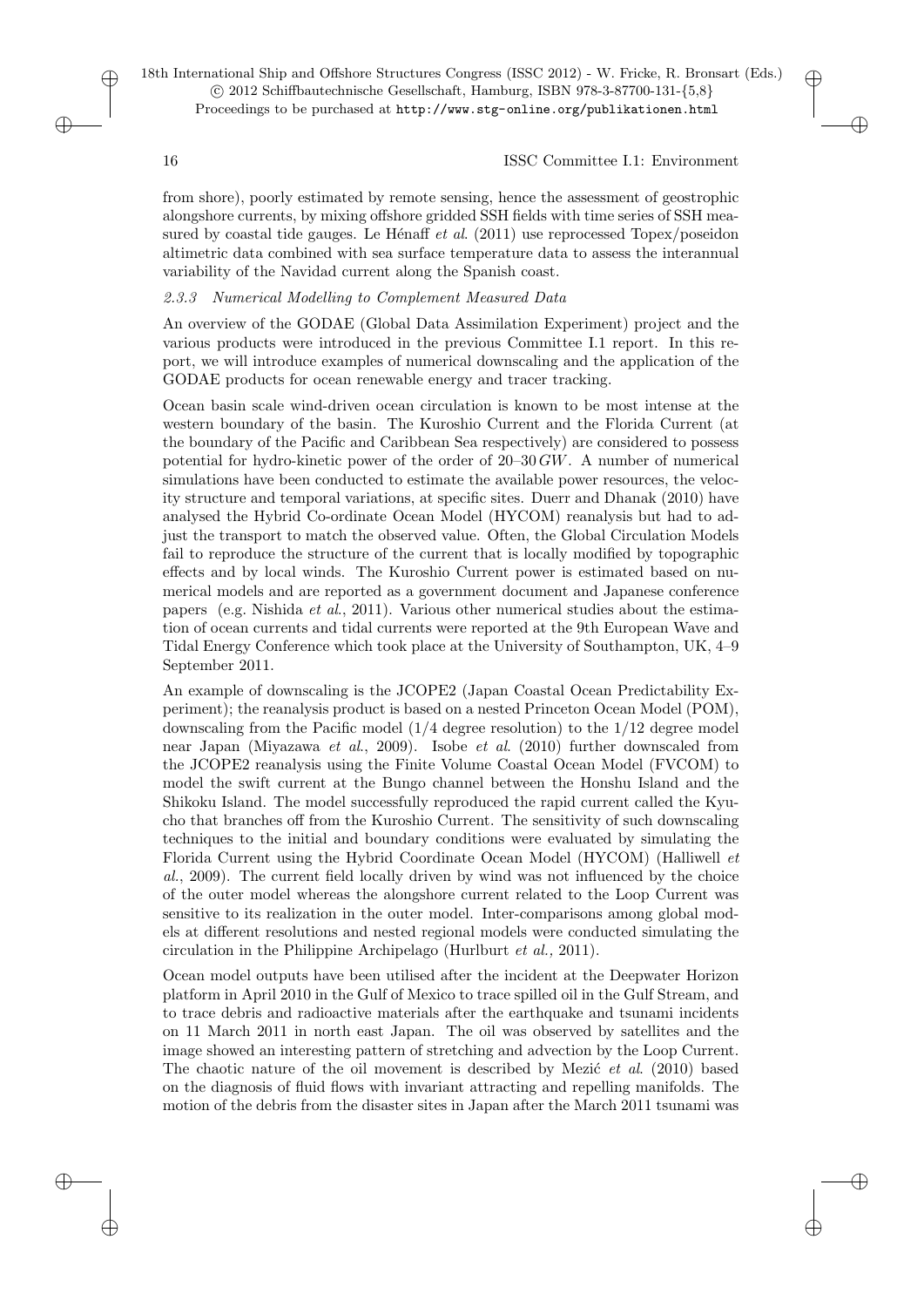## ISSC Committee I.1: Environment 17

studied using both statistical ocean model and the satellite derived ocean current fields (Maximenko and Hafner, 2011). A number of studies have been made using various numerical models tracing the radioactive materials from the Fukushima Nuclear Power Plant but are not published.

We can also mention the Maximenko Hafner (2011) work in other current section 2.3.1.

#### 2.4 Sea Water Level

 $\rightarrow$ 

✐

✐

Sea water level measurements have received special attention due to the ongoing debate about climate change. Section 4.1.4 summarised the main findings associated with climate change projections. Attention has been given to extreme sea levels caused by severe storms such as tropical or extratropical cyclones. An obvious source of error of long-term sea level trends from in-situ measurements is the change of the terrestrial reference frame.

Archiving of historical data sets, their quality control, and statistical analyses are the essential ingredients of the analysis of long-term sea level variations. A status report of the Global Sea Level Observing System (GLOSS) and community recommendation for the future role of GLOSS were given as a community white paper at OceanObs'09 (Merrifield et al., 2009). The GCN (GLOSS Core Network) stations are being developed to have real-time distribution capability in view of flood warnings from storm surges and tsunamis.

The Australian Baseline Sea Level Monitoring Project (ABSLMP) collected and analysed the monthly sea level data up to June 2011 in the 16 locations around Australia. The quality-controlled data are available in electronic form from the Bureau of Meteorology website.

According to Cavaleri et al. (2010) current meteorological and oceanographic numerical systems for generating sea water level are able to predict satisfactorily severe sea water level events due to surge.

#### 2.5 Ice

In recent years, changes in the Arctic Ocean weather as well as changes in Antarctica have received widespread attention. Sea ice constitutes a critical element of the arctic marine environment stability and any changes to the global sea ice regime result in changes to ocean ecosystem. This further influences global weather patterns, which will affect Arctic and Antarctic ice packs as well as intensity, frequency and duration of storms.

From the engineering point of view sea ice characteristics such as concentration, extent and thickness as well as physical-mechanical properties, age of ice and type of ice (level ice, broken ice) are important. Sea ice appears in many forms affecting ship, offshore structures and more recently offshore wind energy turbines.

Sea ice can be characterized by its age (from new, young, first year to multi-year ice), concentration (% of water surface coverage) and form. Sea ice can be found as level ice or broken ice in form of ridges, hummock field and landfast ice. In the marine environment there is also the problem of icing caused by sprayed or shipped seawater due to wind, ambient and seawater temperature.

Sea ice properties are determined by a number of factors. A number of studies have addressed sea-ice conditions and its variability, e.g. Fissel et al. (2009). The interannual variability of ice conditions in the Canadian Beaufort Sea was found by the authors

✐

✐

✐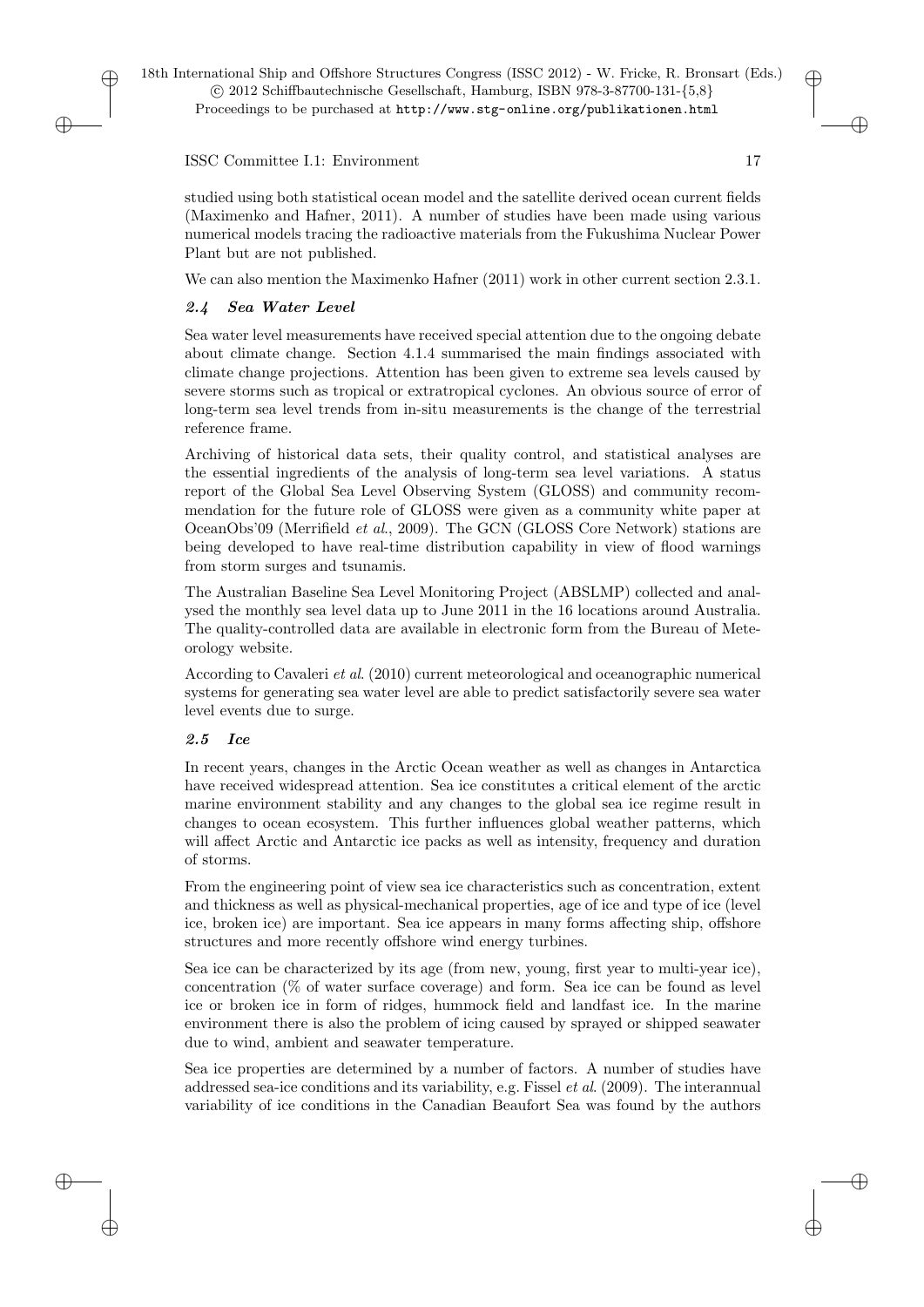#### 18 ISSC Committee I.1: Environment

✐

✐

✐

✐

to be very large, which leads to statistical uncertainties in the statistical significance of the derived trend results.

Marine icing is getting increasing attention. An ongoing research project MAR-ICE (Marine icing), sponsored by the Norwegian Research Council and the offshore industry, and coordinated by DNV, is dedicated to this topic. Some project results can be found in Kulyakhtin and Løset (2011).

#### 2.5.1 Locally Sensed Ice Measurements

Sea trials, field and site measurements still provide the most reliable data on ice properties that could be used for climatological predictions and/or as engineering design parameters.

Ice thickness, ice coverage and extent, its growth and melting rates in specific geographic locations could be used for estimates and predictions of local or global weather/climate changes, to validate and calibrate numerical predictions models as well as design arctic structures and projection of availability of shipping routes.

Physical and mechanical properties of sea ice such as compressive strength, tensile/flexural strength, fracture toughness, friction, shear strength, elastic modulus and density, as well as, loads and local ice pressures could be used as engineering parameters in predictions of ice-structure interaction scenarios and establishing ice failure criteria, and in verification and validation of numerical tools. Those measurements can be carried out by various means from moving ships or submarines, by drill-hole techniques from stationary ice stations or by long-term measurements and observations from permanent structures.

The geometry of a ship hull and employed propulsion system constitutes its signature for operations in level ice that is expressed by the curve of level ice thickness vs. ship speed (h-v curve). The h-v characteristics could be used to determine level ice thickness from ship speed. In order to test the h-v relationship von Bock and Oilach (2010) performed full-scale trails aboard of MV Aranda. To determine and validate ice thickness obtained from the resultant ship velocity other ice properties possibly affecting ice resistance such as bending strength, crushing strength, ice temperature and salinity, were also measured at three stationary camps along the vessel trail path. The resultant ice thicknesses obtained from Aranda trials were very scattered and affected by the other measured ice properties. In the final conclusions the authors were skeptical if the employment of a vessel as a level ice thickness measuring sensor is feasible.

Indirect measurements of sea ice thickness from a moving vessel are presented by Suyuthi *et al.* (2010). The paper demonstares application of an electromagnetic device installed on both sides of a ship hull to measure ice thickness during operations in ice infested waters. The device is a part of the Ice Loads Monitoring (ILM) system that normally is used to collect information for prediction of extreme ice loads acting on the ship hull for short time duration. Similar technology was used by Lee and Jeong (2011). The electromagnetic induction instrument EM31-MK2 and updated the Cold Region Research and Engineering Laboratory (CRREL) empirical formula was used to obtain the ice thickness. The used updated formula was validated against drilled samples. The measured ice thickness was between 1.0 to  $3.5 m$ .

Su et al. (2010) present an upward looking sonar (ULS) mounted on a submarine to observe ice thickness of ice less than  $0.5 m$ . The technology is known and successfully

 $\rightarrow$ 

✐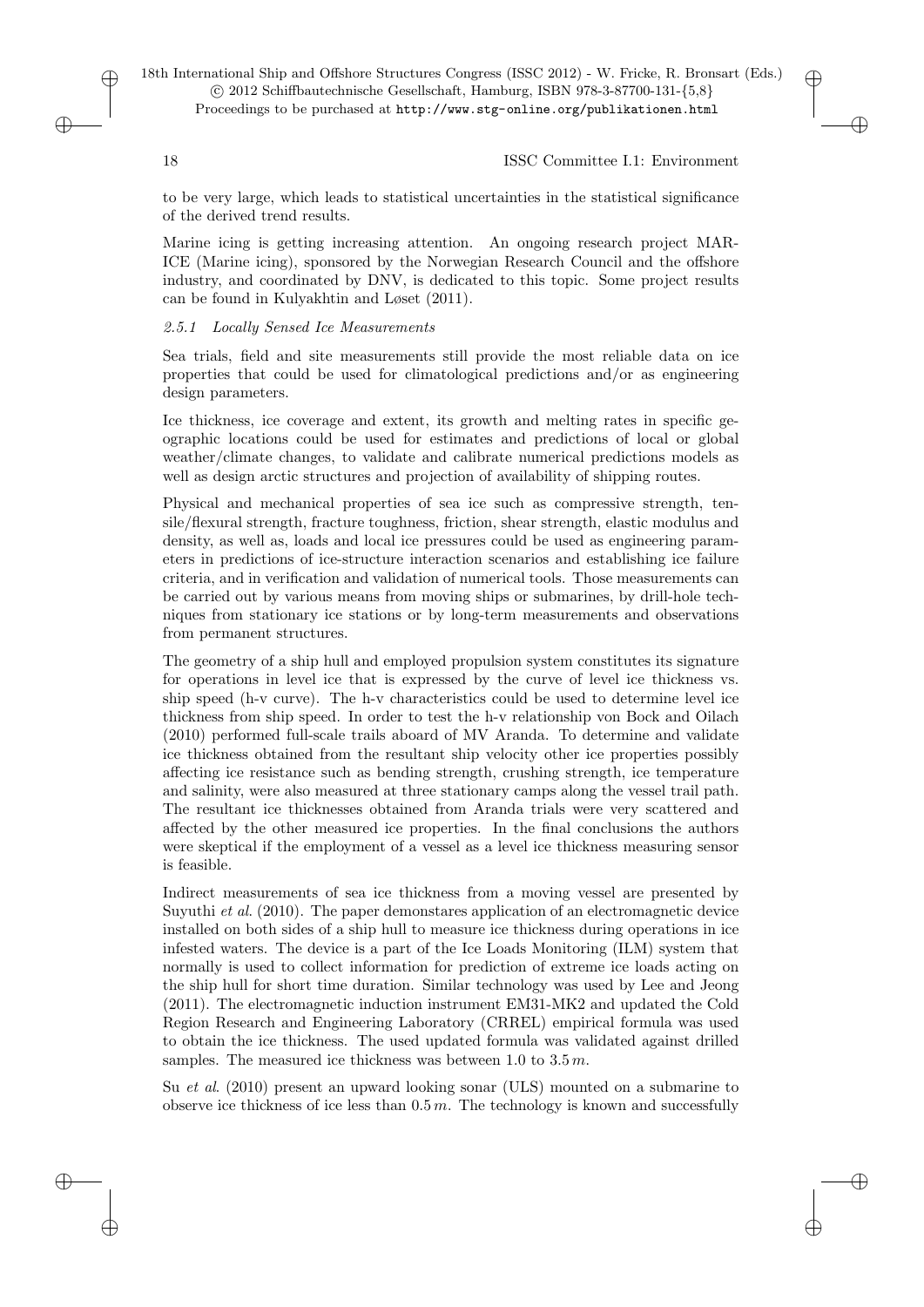### ISSC Committee I.1: Environment 19

✐

✐

✐

employed to measure ice thickness since the 1990's, however; its application to measuring thin ice is relatively new. The system was validated and calibrated using digital camera images. Various types of flat jacks have been employed in destructive strength and non-destructive mechanical properties measurements for many years. They have been extensively used for in-situ fracture testing of sea ice in Arctic and Antarctica. Pennington and Dempsey (2011) investigated effects of initial pressure and opening distance on measured load when using a kevlar flat jack. The authors concluded that a single calibration factor cannot be assumed as it depends highly on the separation distance between loading surfaces and applied pressure. The calibration factor decreases as the distance increases, and appears asymptotic with increasing pressure.

Barrault and Strub-Klein (2009) investigated propagation of stress in ice in the Barents Sea by measuring the stress in six locations using stress sensors frozen in ridged ice. A borehole jack placed at known distances from sensors generated the stress. The observed stress propagation was inversely proportional to the distance from the source and decayed 4 metres from the source. Hutchings et al. (2010) conducted analysis of the relationship between internal ice strain-rate, stress and thickness redistribution of Arctic pack ice. The ice deformation observations were conducted using an ice drifting buoy instrumented with GPS. The trials were conducted in the Beaufort Sea. In-situ ice loads from fast and moving ice for design of wind-power generator foundations in ice-infested waters were investigated by Fransson and Bergdahl (2009). The authors noticed that the design effective pressure and compressive strength were independent of ice thickness, but design pressure was increasing with the ice drift speed.

Application and usefulness of conventional marine radars for ice detection has been recognised for some time. They are helpful in detection of multi-year ice and fragments of icebergs, but their range very often does not exceed one kilometre. Digitally enhanced radars can deliver higher resolution images allowing for better identification of ice characteristics allowing for avoidance of hazardous ice in the path of operating vessels. O'Connell (2011) presents a development of high-speed, cross-polarized, marine radar that will be able to make a distinction between various types of ice and enhance detection of smaller dangerous pieces in heavy see conditions. Gignac *et al.* (2011) applied high resolution radar data to assess ice conditions during freeze-up and break-up periods of 2009–2011 near the villages of Nunavik, Quaqtag and Umiujaq. The authors utilized RADARSAT-2 fine  $(9 \, m)$  and ultra-fine  $(3 \, m)$  images that were processed using the Multivariate Iterative Region Growing using Semantics technique. The resultant maps show ice formations classified as brash ice, multiyear ice, first year ice and open water. The results were validated against ground and air photos showing promising accuracy.

#### 2.5.2 Remotely Sensed Ice Measurements

Sensors on board satellites (radiometers, scatterometers) allow a global and daily monitoring of various ice parameters such as: ice cover, ice concentration, ice thickness and ice drift.

Remotely sensed ice data is now regularly assimilated in ocean models such as TOPAZ (Nansen Environmental and Remote Sensing Center, Norway), FOAM (UK MetOffice), Mercator-Ocean (France), NCEP (USA), LIM (Belgium).

New data bases were recently made available. The United States NOAA's National Snow and Ice Data Center provides a data base of sea ice concentrations in daily time series from 9 July 1987 through to 31 December 2007. Sea Ice concentrations are obtained from gridded brightness temperatures from the Defense Meteorological

✐

✐

✐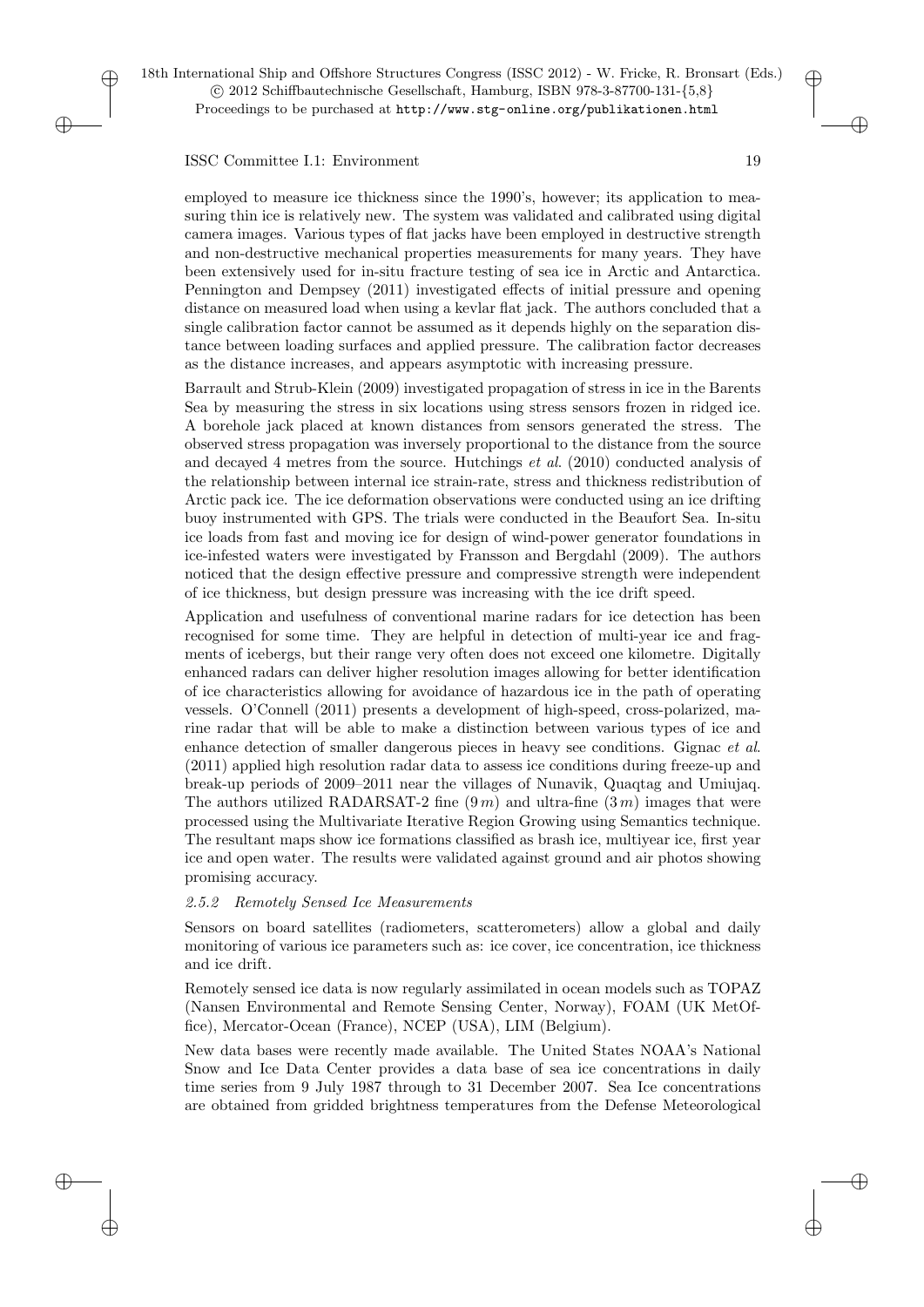#### 20 ISSC Committee I.1: Environment

✐

✐

✐

✐

Satellite Program (DMSP) series of Special Sensor Microwave Imager (SSM/I) passive microwave radiometers and are gridded on the NSIDC polar stereographic grid with  $25\times25\,km$  grid cells. A data base covering 18 winters of ice drift was also made available at CERSAT.

Tournadre et al. (2008) developed an automated process for small iceberg detection from Jason's altimeter high rate wave form data. The large number of detected icebergs (up to 8000 for the year 2005, south of 45◦S) appeared to be strongly correlated with sea ice extent.

Using this process and a six year data base of fields of small icebergs built from Jason-1 archive data (2002–2008) Ardhuin et al. (2011b) investigated, by comparison with wave model data, the influence of such icebergs fields on wave propagation. They find that in the southern ocean, icebergs distribution patterns appear strongly correlated with wave model error and propose a simplified parameterization of wave blocking by icebergs which induces a correction of the model's major errors.

Evolution of the sea ice extent is one of the major concerns of the studies related to climate change. Projections obtained from different models predict a possible total loss of sea ice cover in the arctic around 2030 (Wang and Overland, 2009). The September 2007 minimum sea ice extent was largely discussed and studied; Kauker (2009), Graversen et al. (2010), Giles et al. (2008).

Derivation of sea ice thickness from remote sensing alone appears not to be totally satisfactory. Ice thickness assessment requires simultaneous measurement of sea ice freeboard, snow cover and the densities of snow, ice and water (Kurtz et al., 2009). These parameters are not always simultaneously available with homogeneous spatial resolution. Farrell et al. (2009) propose a new detection algorithm for the retrieval of altimeter sea surface height in the Arctic Ocean; they describe a procedure to calculate sea ice freeboard based on data from the Geoscience Laser Altimeter System (GLAS) onboard the ICESat mission. The authors produce a five years time series of freeboard elevation in the arctic, which in spite of uncertainties in snow thickness, indicates that overall sea ice freeboard has decreased during the considered observation period.

Based on the analysis of ICEsat data, Kwok et al. (2009) indicate that over the 2003- 2008 period, an important decrease in volume and thickness of the multi-years ice cover over the Arctic Ocean could be observed.

Prinsenberg et al. (2011b) utilized three independent systems installed beneath of a helicopter to describe snow, and land-fast and mobile ice characteristics along the Labrador Shelf. The authors used a Ground-Penetrating Radar (GPR) to obtain the thickness of the snow layer on the ice and thickness of low salinity ice. The Electromagnetic-Laser (EM) system was applied to obtain ice thickness and surface roughness. The Video-Laser recorded the flight path. In their conclusions the authors indicate that the GPR and EM complement each other in interpreting ice and snow characteristics.

Johnston and Haas (2011) validated helicopter-base electromagnetic induction (HEM) system for measurement of ice thickness against drill-hole measurements of very thick ice. The measurements were taken in an area where drill-hole measurements are available for comparison. The HEM underestimated the average ice thickness on three floes by up to  $1.9 \, m$ , and by as much as  $3.1 \, m$  on the fourth one. The authors finally indicate that application of HEM for measurement of very thick ice could be limited and suggest development of correction factors for future HEM applications.

 $\rightarrow$ 

✐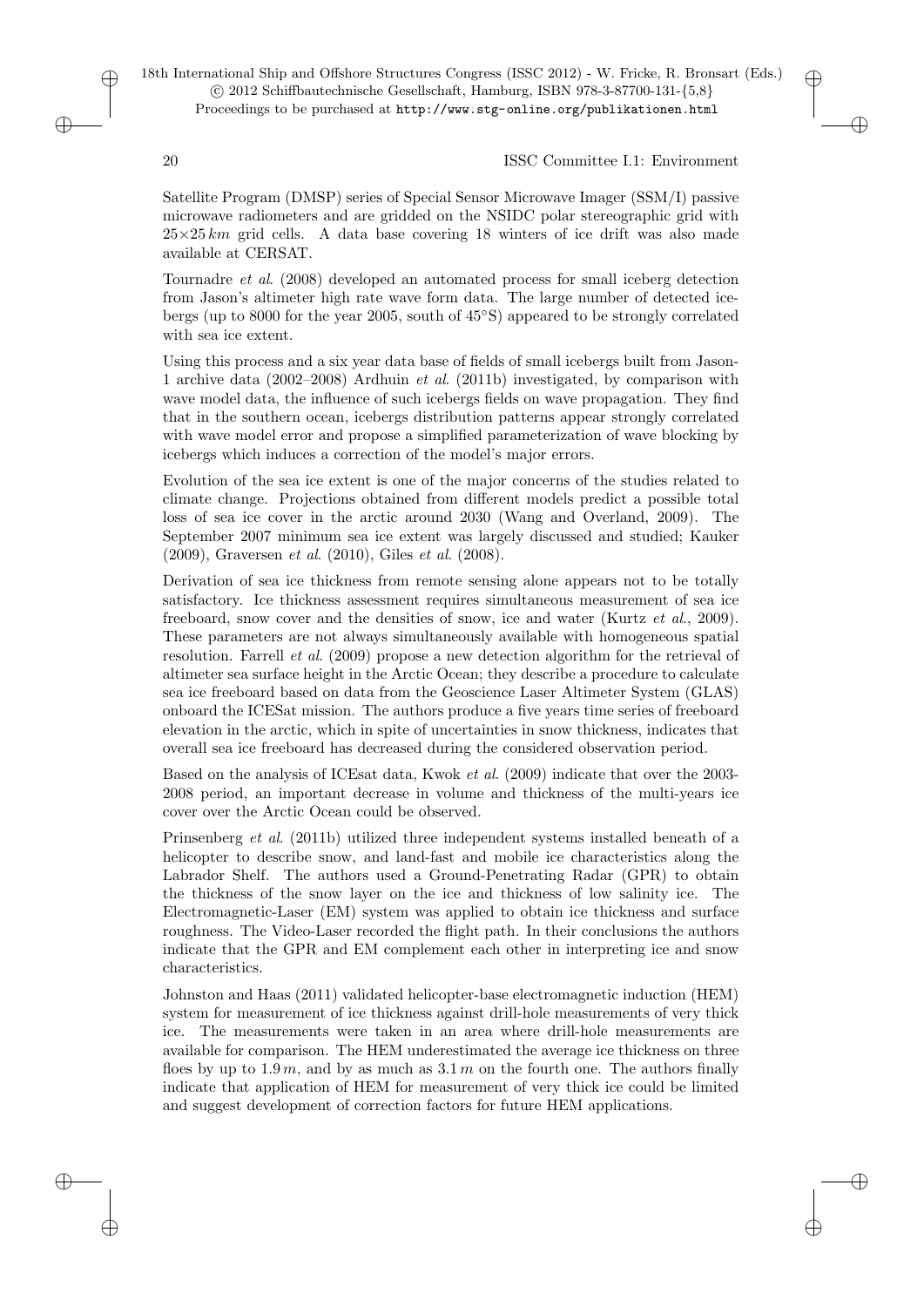#### ISSC Committee I.1: Environment 21

✐

✐

✐

✐

✐

✐

✐

## 2.5.3 Numerical Modelling to Complement Measured Data

Numerical modelling based directly on measured data links the development of sensingtechnology with sea-ice models. Such techniques are applied not only for the hindcast of sea-ice conditions for past decades, when relatively little measured data were available, they also give short-term predictions for sea ice build-up and prognoses for sea-ice extent under the influence of global warming.

Martin (2007) derives sea-ice ridges quantities from laser altimeter and airborne electromagnetic measurements. He then develops different numerical algorithms for the representation of ridges in a large-scale sea ice model. His study of sea ice drift focuses on the comparison of different sea ice-ocean coupled models and the validation with buoy and remotely sensed data from the period 1979–2001 on the basis of monthly averages. Martin found that all investigated models are capable of producing realistic drift pattern variability although differences are found between models and observations. He considers different causes for the discrepancies, which may lie in the wind stress forcing as well as sea ice model characteristics and sea ice-ocean coupling. Three different approaches to the simulation of pressure ridge formation are introduced and tested in idealised experiments and for realistic Arctic conditions. The model results show that the ridge density is mainly related to the sea ice drift whereas the mean sail height relates to the parent ice thickness. Most deformation occurs at coastlines. In general, all of the proposed algorithms produce realistic distributions of ridges.

Notz and Worster (2008, 2009) focus on the salinity of sea ice. They present data from in-situ measurements of the salinity evolution. The measured bulk salinity profiles show that during ice growth, sea-ice salinity is continuous across the ice-ocean interface and that there is no instantaneous loss of salt at the advancing front. The bulk salinity within the ice decreases continuously with time from the ocean water salinity. The findings showing that gravity drainage occurs for a critical Rayleigh number of around 10 are in close agreement with earlier theoretical and experimental studies. The authors also re-examine five processes that have been suggested to be important for the loss of salt from sea ice. These processes are the initial fractionation of salt at the ice-ocean interface, brine diffusion; brine expulsion, gravity drainage, and flushing with surface melt water. Their results from analytical and numerical studies, as well as from laboratory and field experiments, show that, among these processes, only gravity drainage and flushing contribute to any measurable net loss of salt. It should be mentioned that the salinity affects the ice mechanical properties and also the freezing/melting of ice and therefore it is important for ships and offshore structures.

#### 3 MODELLING OF ENVIRONMENTAL PHENOMENA

The environmental description often employs a mixture of mathematical, probabilistic, empirical and statistical models. The following "decoupling" approach is commonly used.

One assumes that for a limited period of time and in a particular geographical region met-ocean conditions vary in a stationary way called sea state. Met-ocean conditions in a sea state can be described by means of mathematical models depending on a number of characteristic parameters. Changes of sea state parameters, which vary much slower than sea waves, wind, currents, sea water level and some ice characteristics, are modelled by means of probabilities. The final description of environmental conditions is obtained by combining the models for sea states evolution with the description of sea waves, wind, current, sea water level and ice in a sea state.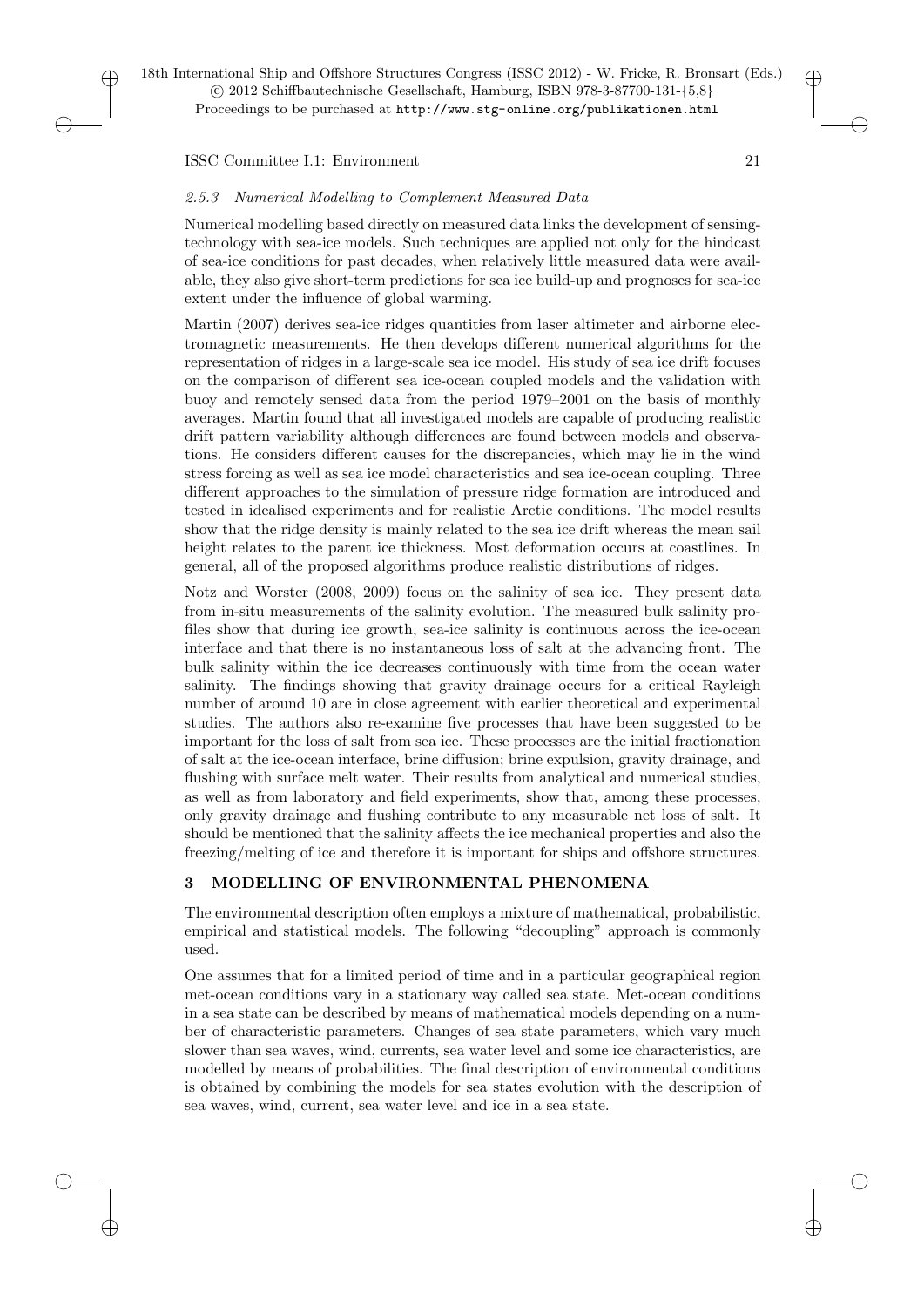22 ISSC Committee I.1: Environment

✐

✐

✐

✐

## 3.1 Wind

✐

✐

✐

Modelling the wind speed data has important implications in wind studies, providing valuable insight and parametric quantities for further engineering analysis. Wind not only acts on offshore and ship structures directly; it also constitutes the main driving force for waves, influences currents and also the drift of sea-ice. The classical modelling approach is to fit the probability distribution to a known model and estimate statistical parameters like mean and variance. Wind modelling considering multiple time scales is performed for different purposes. On long time intervals, the atmospheric circulation and embedded storm cells are affected by global warming. The long term predictions of extreme events give valuable information for the construction especially of fixed offshore structures. In the shorter term, wind forecasts for a few days are needed for operational planning, when steps in construction require calm weather conditions or a strait is unsafe to pass under strong winds. In the context of the increase of offshore wind energy, reliable forecasts of the order of hours or minutes are also become increasingly important since the complex electrical networks are sensitive to large fluctuations, which may occur at the onset of a storm.

The reports by Monteiro et al. (2009a, 2009b) give an overview of the activities with respect to wind energy in different parts of the world. Many countries and regions are introducing policies aimed at reducing the environmental footprint from the energy sector and increasing the use of renewable energy.

## 3.1.1 Analytical and Numerical Description of Wind

Wind power forecasting (WPF) is frequently identified as an important tool to address the variability and uncertainty in wind power and to more efficiently operate power systems with large wind power penetrations. In general, wind power forecasting can be used for a number of purposes, such as: generation and transmission maintenance planning, determination of operating reserve requirements, unit commitment, economic dispatch, energy storage optimization (e.g., pumped hydro storage), and energy trading. Monteiro et al. (2009a, 2009b) review and analyze state-of-the-art wind power forecasting models and their application to power systems operations. They give a detailed description of the methodologies underlying state-of-the-art models. The physical approach, which consists of several submodels, which together deliver the translation from the weather prediction forecast at a certain grid point and model level, to power forecast at the considered site and at turbine hub height. Every submodel contains the mathematical description of the physical processes relevant to the translation. They also consider the statistical approach which is emulating the relation between meteorological predictions, historical measurements, and generation output through statistical models whose parameters have to be estimated from data, without taking any physical phenomena into account.

Costa et al. (2008) give a brief review on 30 years of history of the wind power shortterm prediction, since the first ideas and sketches on the theme to the current state of the art on models and tools, giving emphasis to the most significant proposals and developments. The two principal lines of thought on short-term prediction (mathematical and physical) are indistinctly treated because a standard for measurement of performance is still not adopted.

Most models are based on a combination of a numerical description of the underlying physical process or a statistical approach and external data from remote or local measurements. The models may apply iltering for a better prediction of wind speeds. For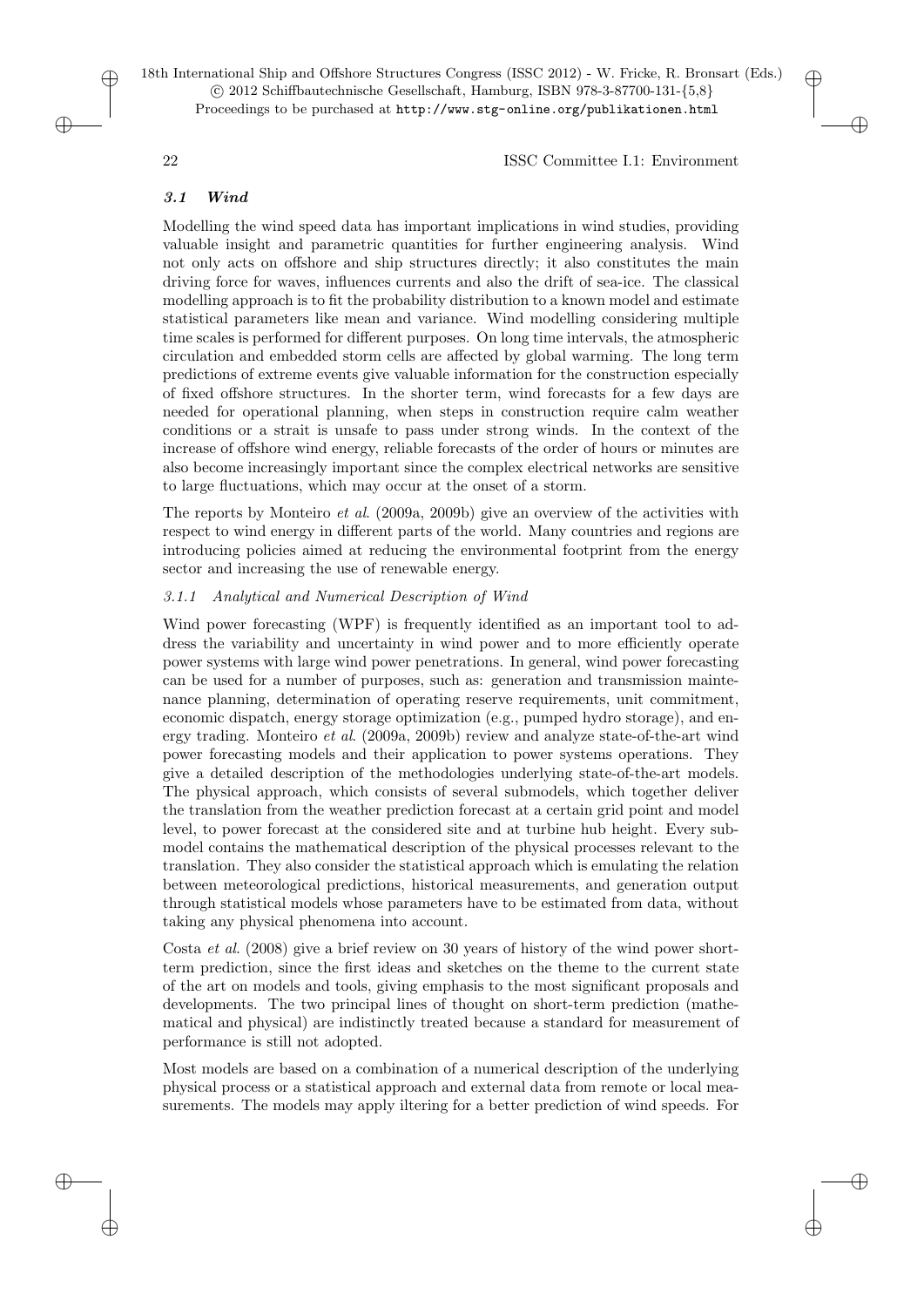### ISSC Committee I.1: Environment 23

✐

✐

✐

example, Louka et al. (2008) study the application of Kalman filtering as a post processing method in numerical predictions of wind speed. Two limited-area atmospheric models are employed, with different options/capabilities of horizontal resolution, to provide wind speed forecasts. The application of Kalman filter to these data leads to the elimination of any possible systematic errors, even in the lower resolution cases, contributing further to the significant reduction of the required CPU time. The authors show the potential of this method for wind power applications.

The work of Kavasseri and Seetharaman (2009) makes use of fractional-ARIMA or f-ARIMA models to describe, and forecast wind speeds on the day-ahead (24 h) and two-day-ahead (48 h) horizons. Results indicate that significant improvements in forecasting accuracy are obtained with the proposed models compared with the persistence method.

Since wind speed has a huge impact on the dynamic response of wind turbines, many control algorithms use a measure of the wind speed to increase performance, e.g. by gain scheduling and feed forward. As accurate measurements of the effective wind speed are in general not available from direct measurements, wind speed must be estimated in order to make such control methods applicable in practice. The technique described by Østergaard et al. (2007) estimates the rotor speed and aerodynamic torque by a combined state and input observer. These two variables combined with the measured pitch angle are then used to calculate the effective wind speed by an inversion of a static aerodynamic model.

A significant number of papers address the problem of the quality of high wind within tropical cyclone structures.

Hurricane Katrina of 2005 has been subject to deep analysis. Gathering and analysing an extensive multi-platforms observations data set, Powell et al. (2010) built a data base allowing a description with a 3 hours time step of Katrina's wind field evolution as the hurricane was travelling across the Gulf of Mexico. Therefore, the hurricane wind analysis system H\*Wind was used which permits creating composite snapshots of the wind field based on all available observations over a given time window. Furthermore, the H\*Wind fields were blended with peripheral data, using the IOKA system, then interpolated to the grids so as to provide forcing for the storm surge (ADCIRC) and wave models (WAM, Wave Watch, SDWave).

Based on analysis of observation data of wind fields measured for several days during seven hurricanes as well as on theoretical considerations, Stern and Nolan (2009) revisit some commonly accepted results regarding the vertical structure of tangential winds in tropical cyclones. Confirming previous studies, they show that the outward slope of the radius of maximum winds linearly increases with radius. On the other hand, they suggest that the slope of the radius of maximum speed is not related to intensity as was usually considered. This discrepancy seems to be mostly explained by the coarse sampling and data quality in previous studies.

Using a high resolution model (WRF), Uhlhorn and Nolan (2011) attempt to quantify the error made in estimating cyclone intensity as the maximum observed wind. They simulate the Hurricane Isabel of 2003 and reconstruct an observation data base as if measurement were made by a virtual aircraft equipped with a stepped frequency microwave radiometer flying a standard pattern. Analysis of the data suggests that the maximum observed surface wind typically underestimates the tropical cyclone maximum 1-minute sustained wind speed by about 7 to  $10\%$ , on average whereas

✐

✐

✐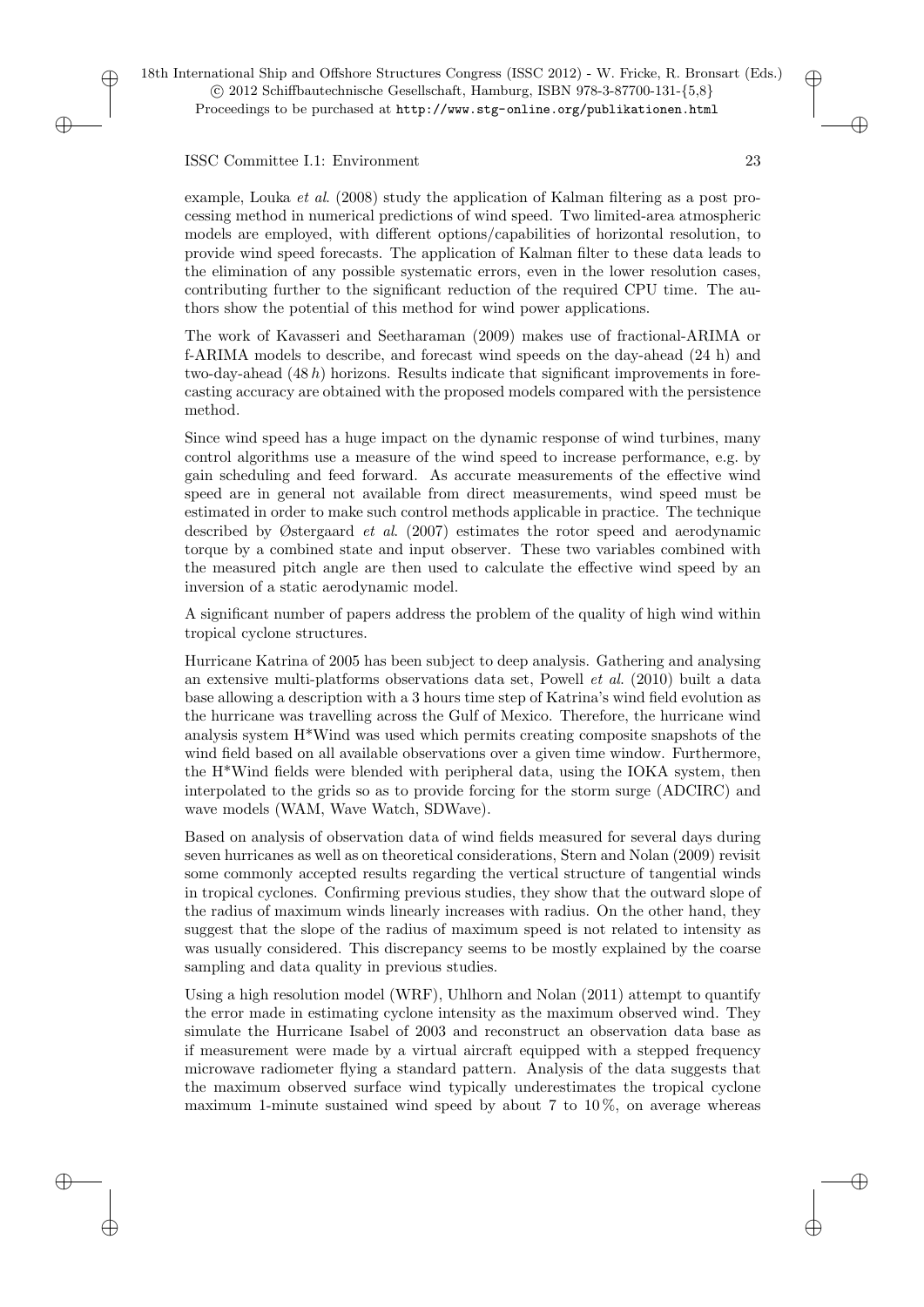#### 24 ISSC Committee I.1: Environment

✐

✐

✐

✐

underestimation of the 10-minute averaged maximum wind speed is only about 1 to 3 %.

A large number of studies are dedicated to the development and analysis of regional models which allow assessment of smaller scale phenomena using higher resolution models by focussing on reduced areas. Leduc and Laprise (2009) investigate sensitivity of a regional climate model to the size of the numerical domain while Winterfeldt and Weisse (2009) assess the improvement in quality of the marine wind field induced by regional models when compared with those of a global reanalysis (NRA-R1) and point out interesting added value in coastal areas with complex topography.

#### 3.1.2 Experimental Description of Wind

The experimental testing of structures in wind is often performed with scale models in wind tunnels. These tests are strongly linked to a specific structure. The geometry and the local installation need to be known in order to generate meaningful results in such experiments.

A method for modal wind load identification from across-wind load responses using Kalman filtering is presented by Hwang *et al.* (2011). They verify their findings using the wind tunnel test data.

Plain-air experiments, which are not focused on the wind forces on a specific structure often focus on certain weather phenomena. Choi (2004) investigates the variation of wind velocity with height during thunderstorms at five levels on a  $150 m$  tall tower. Velocity profiles for more than 50 thunderstorms are studied and classified into four types according to the profile shape and the height of the highest wind speed. It is observed that wind profiles during thunderstorms are affected by several factors with the major ones being distance from the thunderstorm cell centre, intensity of the storm and ground roughness. Experimental studies on the simulation of thunderstorm wind using an impinging jet are also carried out to further investigate the effect of these parameters.

Cao et al. (2009) analyse the wind characteristics of Typhoon Maemi (2003) on the basis of 10-minute wind speed samples. The wind speeds were measured simultaneously by nine vane and seven sonic anemometers at a height of about  $15 m$ . Turbulence intensity and scale, gust factor, peak factor, decay factor of the coherence function, probability distribution function, power spectrum, and their variations with wind speed are obtained. Wind-direction-dependent analysis is conducted on the wind characteristics. Turbulence intensity decreases with wind speed and remains almost constant when the wind speed becomes high. The averaged values of gust factor and peak factor are 1.6 and 3.3, respectively. The spatial cross correlation and decay factor of the coherence function increase slightly with wind speed. The probability density function of fluctuating wind speed of a strong typhoon follows a Gaussian distribution, and the power spectrum of strong wind can be expressed by a Karman-type spectrum at low frequency. The wind characteristics of the typhoon are shown to be very similar to those of non-typhoon winds.

The classical statistical description techniques have some drawbacks. They lack the time variation properties and ignore cross-dependencies between other meteorological data. Hocaoglu et al. (2010) developed a procedure to model the wind speed data using a dependent process of atmospheric pressure in the form of hidden Markov models. Consequently, the inherent dependencies between the wind speed and pressure are exploited. The models relate the two quantities in a framework which eliminates

 $\rightarrow$ 

✐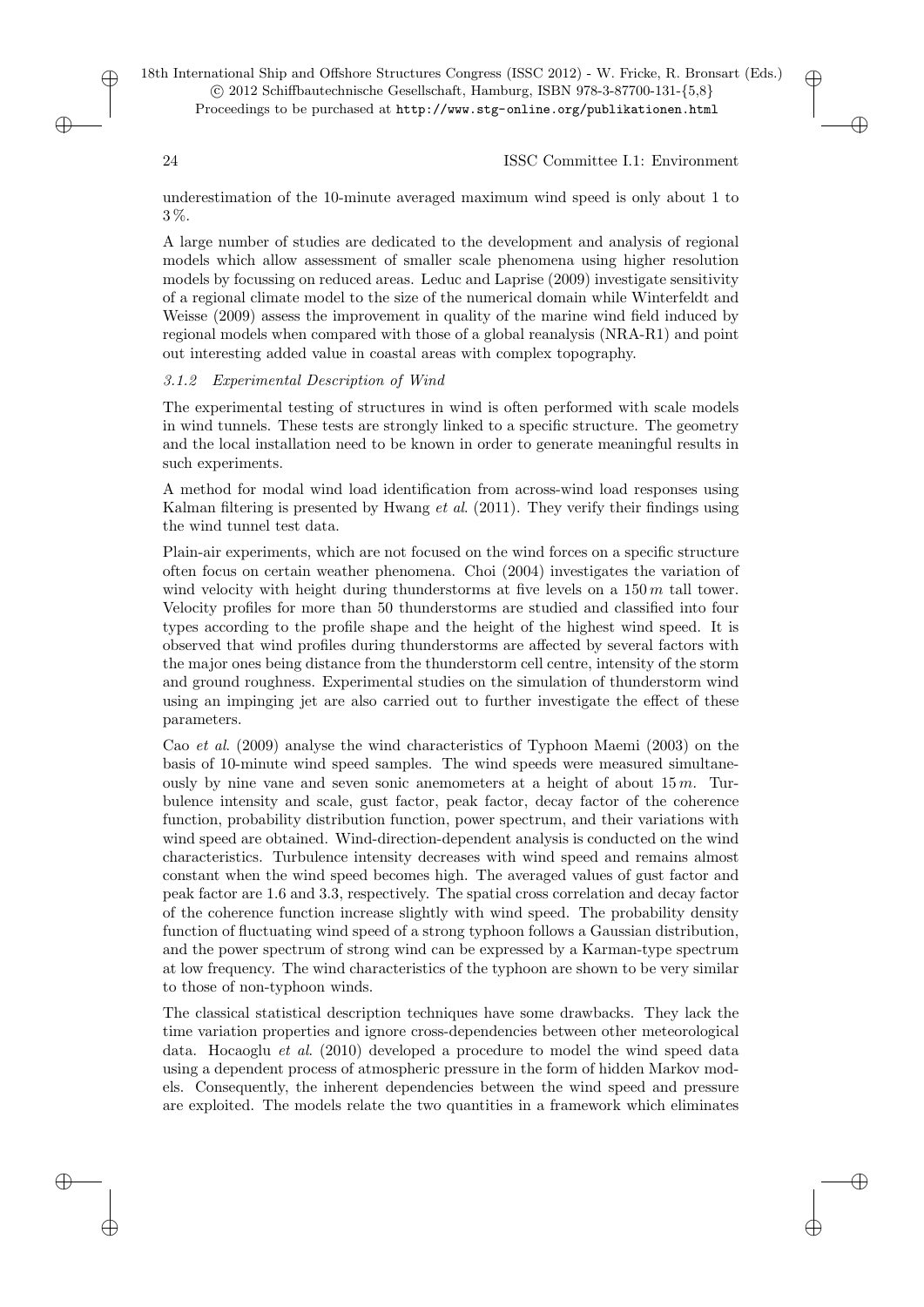## ISSC Committee I.1: Environment 25

the necessity of direct sample-wise correlations, and avoid direct time-series analysis complications of the stochastic wind speed data at a marginal expense of easy pressure measurements. The experimental data were obtained from recordings of hourly atmospheric pressure and wind speed values for two cities in Turkey, namely Izmir and Kayseri.

## 3.1.3 Statistical and Spectral Description of Wind

To the Committee knowledge no changes to the statistical and spectral description of wind took place since 2009. Wind models commonly applied can be found in DNV RP-C205 (DNV, 2010) and DNV-OS-J101 (DNV, 2011). A joint fit of significant wave height and wind speed for the NW Australia location is presented in Bitner-Gregersen (2010) using the Conditional Modelling Approach (CMA) while for the Brasilian location by Sagrilo *et al.* (2011) applying the Nataf model.

#### 3.2 Waves

✐

✐

✐

Accuracy of the wave spectral models is under continuous improvement. The Glob-Wave project initiated by ESA in 2008 to improve the uptake of satellite-derived wind-wave and swell data is still continuing. A draft version of the GLOBWAVE Data Handbook is now available on the project web site (http://www.globwave.org/) and user feedback is requested.

The knowledge of extreme and rogue waves has significantly advanced recently. The predictions made by theoretical and numerical models compare well with experimental results.

Some progress has been made on long-term description of sea states, particularly on directionality of several wave systems and spatial-temporal models of sea surface characteristics.

#### 3.2.1 Analytical and Numerical Description of Waves

The quality of numerical wave and surge hindcasts for offshore and coastal areas depends to a large extent on the quality and the accuracy of the upper boundary conditions, i.e. in particular on the quality of the driving wind fields. The WAM model and the WAVEWATCH-III model are the most generalized and tested wave prediction models used for both hindcasting and forecasting purposes. Although both WAM and WAVEWATCH-III are 3rd generation (3G) wave models, they now differ in a number of physical and numerical aspects and may give different predictions. This is an indication that a single "best" solution has not yet been accepted.

Since 2009 intercomparison among different forecast systems, i.e. meteorological model and wave model have been carried out. Bertotti et al. (2011) compared the model results versus the available measured wave data from altimeters and a small number of buoys and showed that on average model wave heights were lower than the measured ones; it was difficiult to reach firm conclusions however.

WAVEWATCH III<sup>TM</sup> version 3.14 (Tolman, 2009) was delivered in which some source term options for extremely shallow water (surf zone) have been included, as well as wetting and drying of grid points. A multi-grid or wave model driver was developed allowing the full two-way interaction between all grids at the time step level. Additionally, spectral partitioning was made available for post-processing of point output, or for the entire wave model grid (Hanson and Phillips, 2001). Spectral partitioning, allows identification of the various wave systems (swells and wind sea). This is useful for wave resource assessment and for design.

✐

✐

✐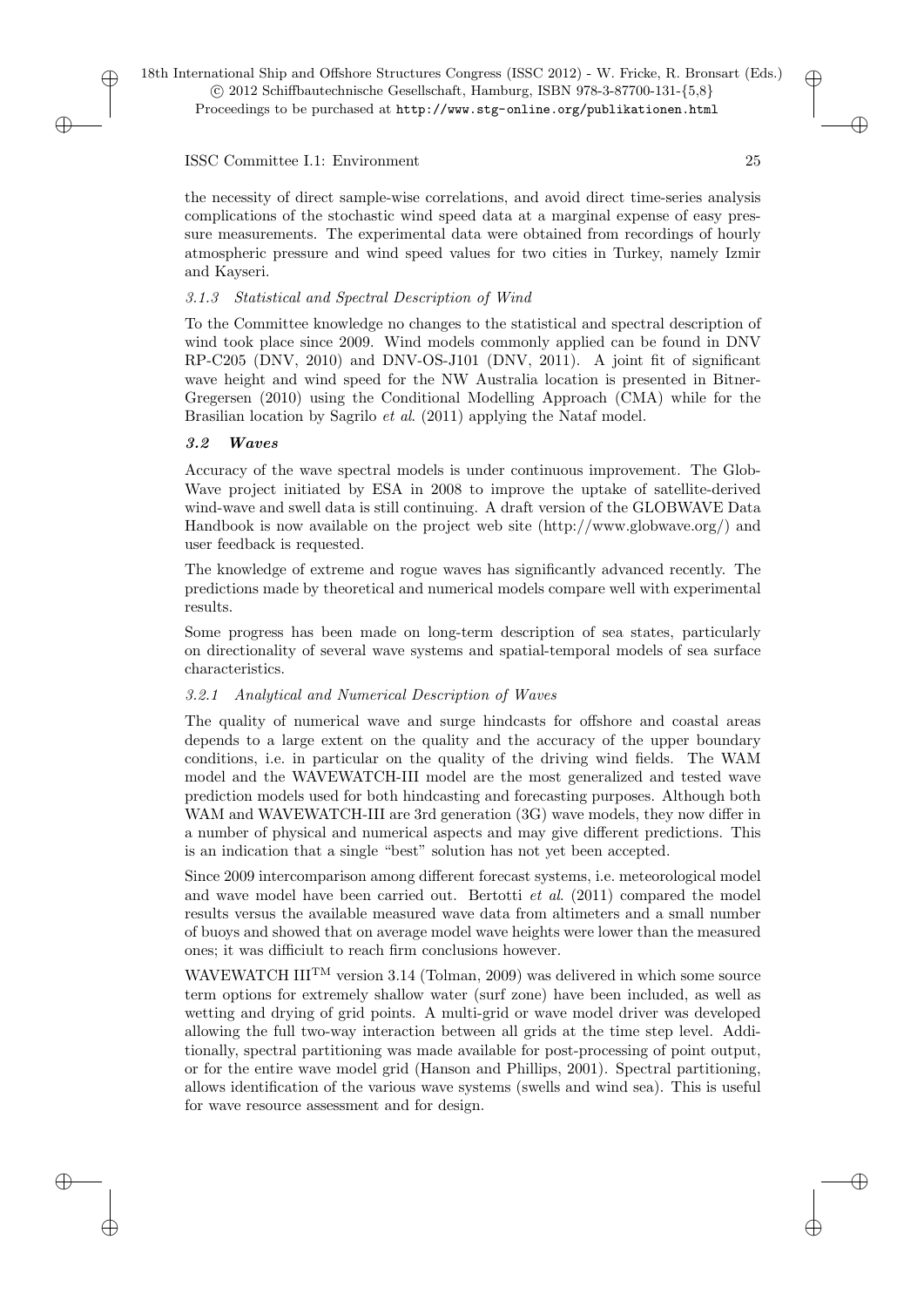#### 26 ISSC Committee I.1: Environment

✐

✐

✐

✐

Major contribution to the improvement of wave models based on the radiative transfer equation (RTE) is the development of new modified wind input and wave dissipation functions based on more physical description of the transfer mechanisms.

Recent developments with input (wind) and dissipation source terms have been made by Banner and Morison (2010). Babanin et al. (2010) (see also Babanin et al., 2011b) proposed a new formulation for dissipation by breaking, based on observations that wave breaking only happens after an average background steepness exceeds a threshold value and that breaking probability depends on the excess of the mean steepness above this threshold. Other proposals for such semi-empirical dissipation functions were made and implemented in operational versions of WAVEWATCH III<sup>TM</sup> (Ardhuin  $et$ al., 2011a). Filipot et al. (2010) also propose a common parameterization of breaking wave height distribution which may be used from deep to shallow water.

One major interest in the implementation of these new dissipation terms is that these are based on observations and allow introduction of a more consistent description of the physics of the wind-wave interactions whereas previous approaches were mostly based on more parametric descriptions relying on the tuning of the various source terms to reproduce observed trends.

Tamura et al. (2010) studied the impact of non-linear energy transfer on realistic wave fields of the Pacific Ocean using the Simplified Research Institute of Applied Mechanics (SRIAM) model, which was developed to accurately reproduce non-linear source terms with lower computational cost than more rigorous algorithms, and the widely used Discrete Interaction Approximation (DIA) method. Comparison of the model with buoy observations revealed a negligible difference in significant wave heights but pronounced bias in peak frequency with DIA. The analysis of spectral shape indicated that the SRIAM method can quantitatively capture the overshoot phenomena around the spectral peak during wave growth.

Varieties of wind input source terms and dissipation source terms are implemented in operational wave models. One of the issues under debate is to set a cap on each source term rather than tuning the model so that the sum of input and dissipation source is realistic. Examples of implementations were presented at the 12th International Workshop on Wave Hindcasting and Forecasting held in Hawai (2011) and the nonlinear source term was discussed there.

Recently, in an attempt to improve the upper ocean mixing, various parameterization based on the concept of "wave induced turbulence" have been suggested; see Babanin et al. (2009), Dai et al. (2010). A number of works related parameterisation schemes such as BV parameterisation (Huang *et al.*, 2011), Stokes production term (Huang and Qiao, 2010), and modified K-profile parameterization (Qiao *et al.*, 2010), were presented. The wave induced turbulence is still under debate and active discussion supported by presentations took place in the WISE meeting at Qingdao in June 2011.

Classical topics of radiation stress and wave induced mixing are being revisited to improve the modeling of direct coupling of surface waves and ocean current. Different choice of the treatment of the free surface boundary condition and the coordinate system gives a different expression of the depth dependent radiation stress (Ardhuin et al., 2008). Mellor (2008) corrected for some errors in the expression given in his 2003 paper which validity is being debated in the paper by Bennis and Ardhuin being in press. The issue was discussed in the WISE meeting in Brest, April 2010 and an attempt to include such effects in actual wave-current coupled model was presented

✐

✐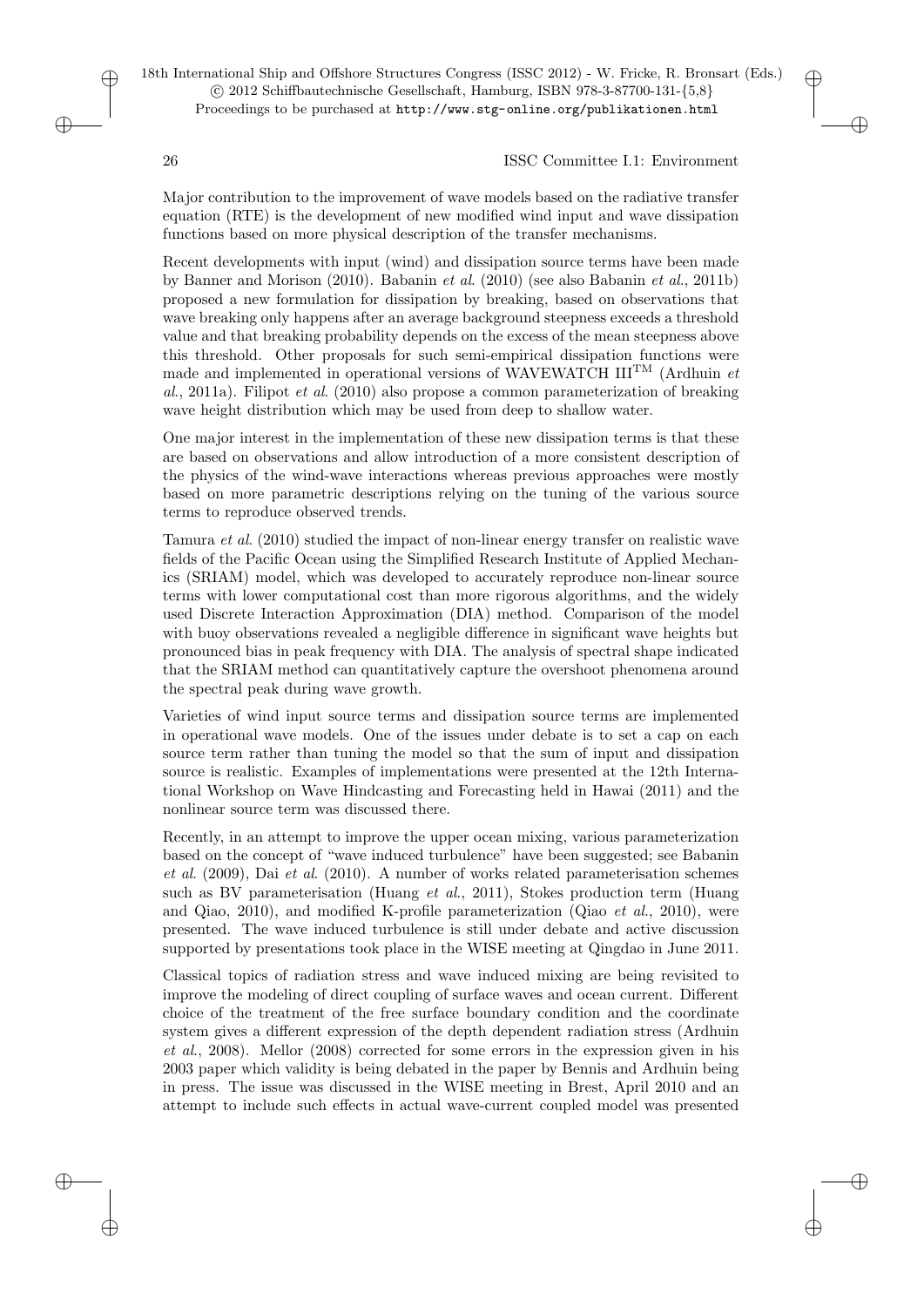ISSC Committee I.1: Environment 27

 $\oplus$ 

✐

✐

✐

✐

✐

✐

at the International Workshop on Modelling the Ocean (IWMO) at Qingdao in June 2011 e.g. Tamura et al. (2010).

Dumont et al. (2011) consider the wave-ice interactions and their effects on sea ice– ocean models. The role of sea ice as a dampener of wave energy and the wave-induced breakup of ice floes are investigated. These two processes act in concert to modify the incident wave spectrum and determine the main properties of the marginal ice zone. The model predicts a sharp transition between fragmented sea ice and the central pack.

The code SWAN is commonly utilised to deal with shallow water wave climate. To describe wave transformations from deep water to shallow water depth the combined effect of the wave refraction, diffraction and reflection on the wave transformation has been considered by using the Mild-Slope Equation (MSE). Liau et al. (2011) proposed MSE including the higher-order bottom slope terms and ambient current effects into the wave action balance equation.

There has been further impetus to push exclusively non-stationary models such as WAM and WAVEWATCH-III closer to shore (e.g. Tolman, 2009) since this avoids learning, maintaining, and running multiple wave models at a given operational centre. Continuous attempts are made also to establish a stronger interaction between the wave and the circulation modelling community important for future development of the wave and circulation models.

A major initiative to improve wind wave predictions was launched under the umbrella of the National Oceanographic Partnership Program (NOPP) in 2009 (http://www.nopp.org/). The initiative is a four-year programme funded by the Office of Naval Research (ONR), the US Army Corps of Engineers (USACE), the National Oceanic and Atmospheric Administration (NOAA), and the Minerals Management Service (MMS). For some publications regarding improvement of the source terms in contemporary ocean wave models reference is made to the 12th International Workshop on Wave Hindcasting and Forecasting (http://www.waveworkshop.org/12thWaves/).

Wave models in deep and finite water describing short-term variations of water surface may be categorized into four classes: linear wave models, the Boussinesq, Kadomtsev– Petviashvili (KP) and the Korteweg-de Vries (KdV) models, second order wave models, and higher-order wave models. For extreme waves in extremely shallow water, the Boussinesq equation model (or KdV model, or its generalisation the KP equation) or its higher order extension is usually adopted with a relevant non-dimensional number, say Ursell number (ratio of wavelength, wave amplitude and water depth). For intermediate water depths the 2nd order shallow water theory is applicable whilst in deep water the 2nd order deep water theory may be applied; higher order theories may be needed for extraordinarily steep sea states. Nonlinear Schrödinger Equations (NLS), Modified Nonlinear Schrödinger Equations (MNLS), HOSM (Higher Order Spectral Method) have all been used to provide estimates of rogue waves.

Linear and second order wave models (e.g. the 2nd order Sharma and Dean finite-water wave theory) are well established and have commonly been used in design in the last years. Since 2009 increasing focus has been given to description of rogue waves (also called freak or abnormal waves) in shallow, intermediate and deep water.

When studying rogue waves the information given by the hindcast and the higher order solutions can be utilized and their use is encouraged. The complementary nature of two models has been pointed out by the ISSC 2009 I.1 discusser Prof. H. Tomita, see the ISSC 2009 Congress Proceedings Vol. III.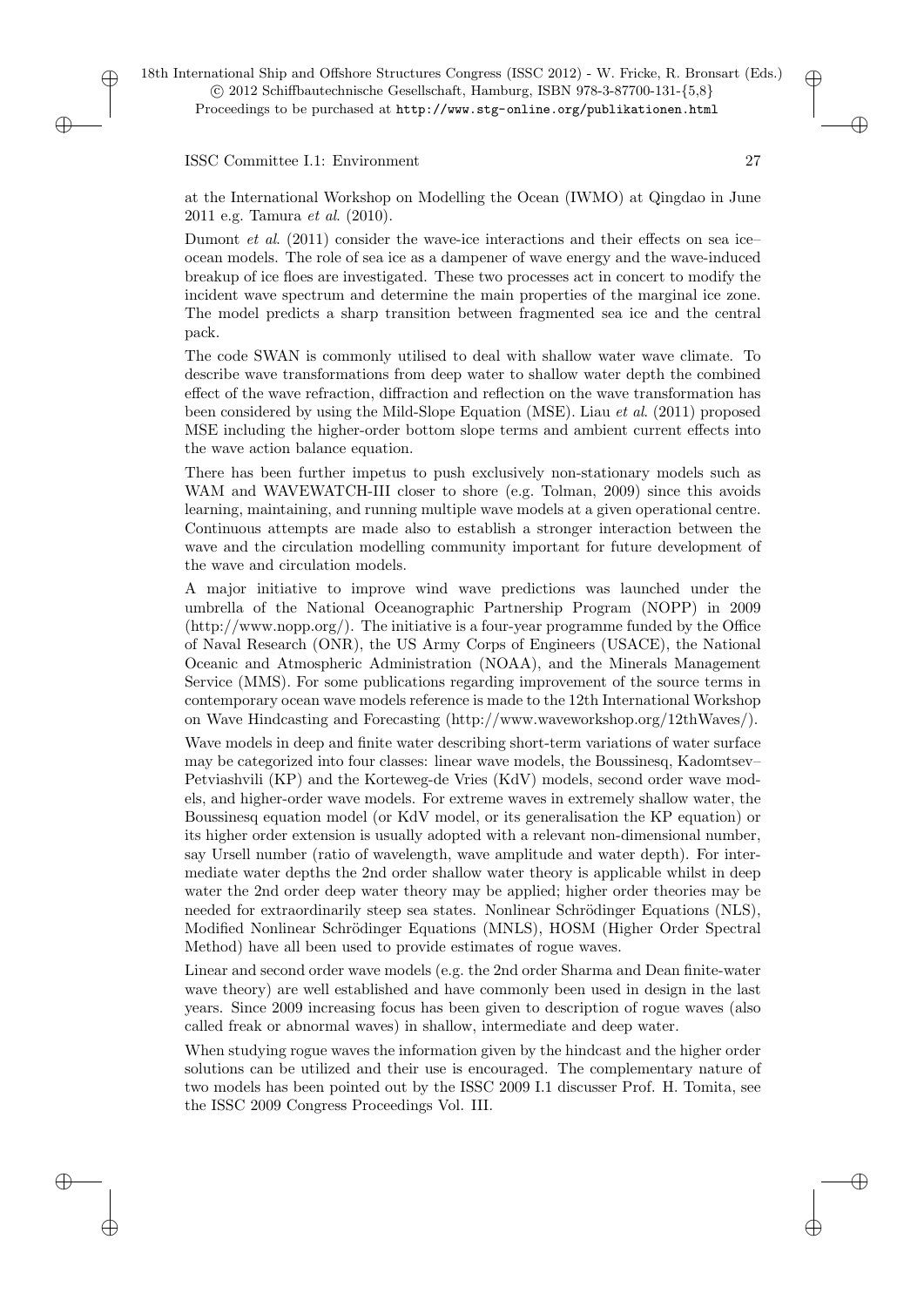#### 28 ISSC Committee I.1: Environment

✐

✐

✐

✐

A number of physical mechanisms to explain the extreme and rogue wave phenomena have been suggested in the last decade; these include: linear Fourier superposition (frequency or angular linear focussing), crossing wave systems, wave-current interactions, quasi-resonant interaction (modulational instability) and shallow water effects. Since 2009 there has been increasing focus on further explanation of these mechanisms, development of numerical codes for description of extreme and rogue waves, as well as on comparison and validation of numerical nonlinear wave models with experimental and field data.

Three important review publications have been issued recently: Dysthe et al. (2008), Kharif et al. (2009) and Osborne (2010), gathering significant findings within the field of extreme and rogue waves. The paper of Pelinovsky et al. (2011) is also a valuable reference.

Didenkulova and Pelinovsky (2011) studied the formation of rogue waves in the framework of nonlinear hyperbolic systems with an application to nonlinear shallow water waves. It is shown that rogue waves can appear in nonlinear hyperbolic systems only as the result of non-linear wave–wave or/and wave–bottom interaction.

The transformation of a random wave field in shallow water of variable depth has been analysed by Sergeeva et al. (2011) within the framework of the variable-coefficient Korteweg-de Vries equation. It is shown that the characteristic wave height varies with depth according to Green's law, and this follows rigorously from the theoretical model.

Much attention has been given to quasi-resonance (modulation instability), one of the intermediate and deep water mechanisms responsible for generation of rogue waves. Wave breaking is not typically included in these studies except by simple parameterization e.g. Babanin (2011), and work continues in this area.

The deterministic theory of ocean waves, formulated as a nonlinear Schrödinger equation, has been shown to reproduce observed rogue waves very accurately when properly calibrated. The equations have also successfully been used to generate rogue waves, in a numeric and physical wave tanks, e.g. Babanin et al. (2011b), Toffoli et al. (2010a, 2010b), Slunyaev et al. (2011, 2012).

Toffoli et al. (2010b) have compared numerical simulations of a Boundary Modified Nonlinear Schrödinger equations (BM-NLS) and the potential Euler equations solved by Higher Order Spectral Method (HOSM) for long-crested and short-crested waves with different directional wave spreading and for the JONSWAP spectral parameter  $\gamma=3$  and  $\gamma=6$ . Both models have provided similar results despite the bandwidth constraint of BM-NLS.

Mori et al. (2011) demonstrated by Monte-Carlo simulation of the NLS with various spectral geometries that the maximum attainable kurtosis as a result of quasiresonance depends both on the frequency band-width and directional spreading. The result agreed well with the earlier experimental investigations by Waseda et al. (2009a, 2009b), and Onorato et al. (2006) showing increased occurrence of freak waves as the directional spectrum narrows.

Strongly nonlinear and fully nonlinear simulations of extreme wave events have been performed by Shemer et al. (2010a, 2010b) and Slunyaev (2010). In particular, the conformal 2D code has been employed for basic wave tests resulting in generation of steep and breaking waves. HOSM with the nonlinearity parameter  $M = 6$ , which corresponds to practically fully nonlinear wave simulations, was used to simulate 2D

 $\rightarrow$ 

✐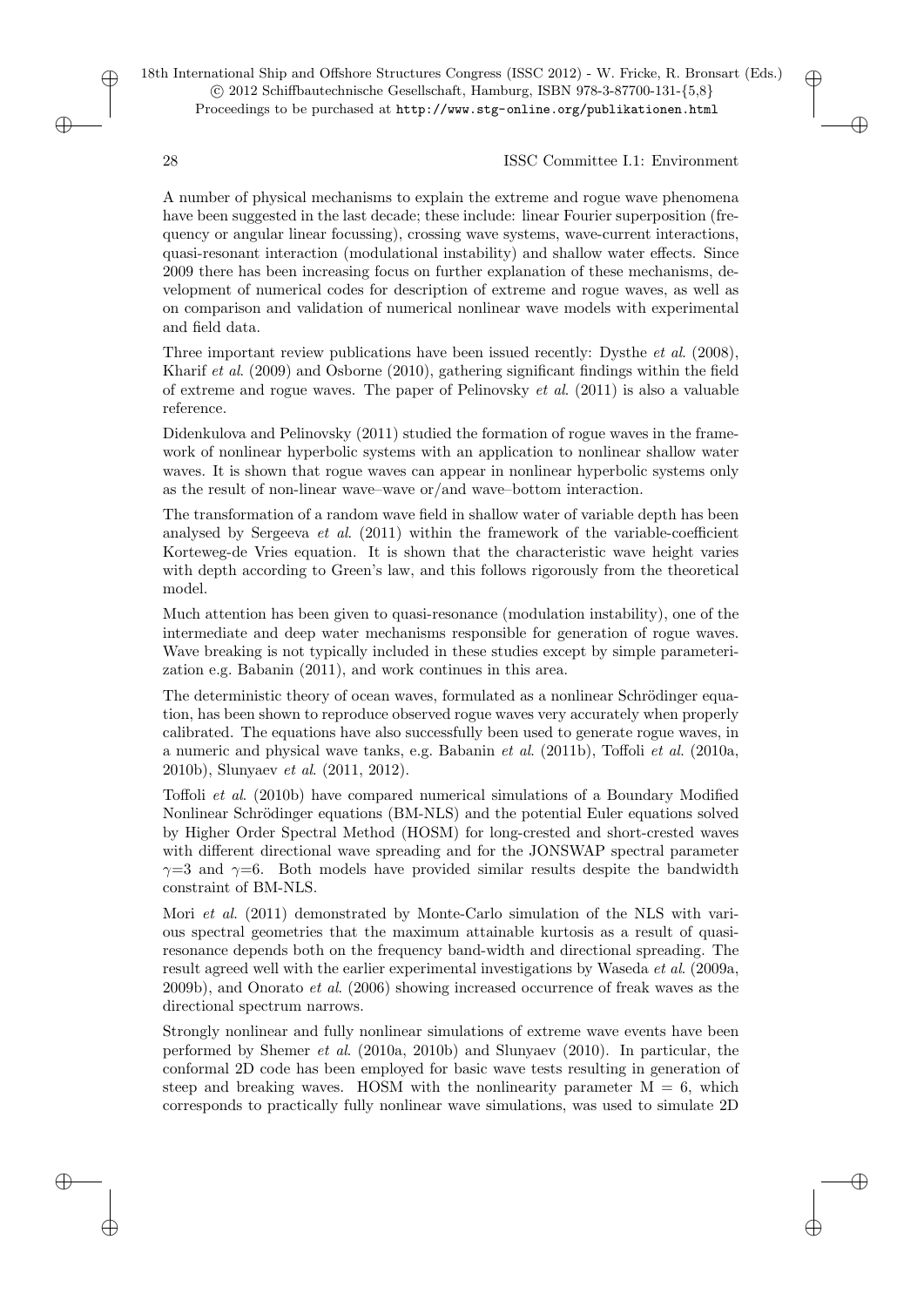#### ISSC Committee I.1: Environment 29

✐

✐

✐

✐

✐

✐

✐

waves. Ruban (2010) investigated the formation of rogue waves in sea states with two close spectral maxima using a completely nonlinear numerical model for long-crested surface waves.

The Hilbert transform is a primitive method for obtaining the wave envelopes, which disregard wave nonlinearity, which is crucial when rogue waves are considered. Slunyaev (2009) examined different approaches and tested versus application to the in-situ data: 2-order and 3-order bound (Stokes) waves' consideration in a narrow-band assumption, and the Creamer transform approach. Although the difference in the surface elevation profile between the different envelope approaches is not visible, the distinctions between the vertical velocities and spectral tails are obvious.

Numerical simulations by using HOSM for solving the Euler equations have indicated that the number of extreme events increase when an angle between the two interacting wave systems was around  $30-40$  degrees, Toffoli *et al.* (2011b). This finding is supported by recent theoretical investigations of Onorato *et al.* (2010).

Impact of current in modifying the quasi-resonant wave evolution has been studied by Onorato et al. (2011a, 2011b) and Toffoli et al. (2011a, 2011c). A condition of partial opposition has been considered. The studies have shown that the current can trigger the formation of large amplitude waves. This conclusion has been confirmed by Hu and Ma (2011) who have shown that the physical properties of rogue wave are influenced significantly by the velocity of current. The authors established a spatial domain model of current modified nonlinear Schrödinger (NLSC) equations in one horizontal dimension for describing the deep-water wave trains in a prescribed stationary current field.

Some interesting developments have taken place on direct and indirect evidence on the specific meteorological conditions leading to the formation of narrow directional wave fields and occurrence of rogue waves, Waseda *et al.*  $(2011)$ . Met-ocean conditions associated with occurrence of rogue waves were also studied, Bitner-Gregersen and Toffoli (2012). Rozhkov (2009) proposed a mechanism of generating a giant rogue wave in mid-ocean. The swell (steady wave) is the initial condition for the wave evolution at the beginning of which the wave is driven by the gust of wind, and then the wave runs free up to its overturning and may become huge. The time of the evolution is less than half of the swell period. In the course of the free evolution the wave height may also oscillate creating the "Three Sisters" effect.

A general consensus on the ultimate shape of waves has not been achieved yet due to the complexity of the breaking mechanism. A review book on breaking waves by Babanin (2011) outlines the state-of-the-art in understanding of wave breaking and presents the main outstanding problems. Dao et al. (2011) using an advanced numerical method, the Smoothed Particle Hydrodynamics enhanced with parallel computing, reproduced well the extreme waves and their breaking process. Babanin et al. (2011b) relate the wave breaking in oceanic conditions to features of two-dimensional breaking waves due to modulational instability. The authors argue that the physics of rogue waves is defined by the same processes as those leading to the onset of breaking with surface waves.

#### 3.2.2 Experimental Description of Waves

Laboratory tests have been conducted world-wide to investigate extreme and rogue wave events, primarily through changing various wave spectral parameters and utilising a directional wave generator.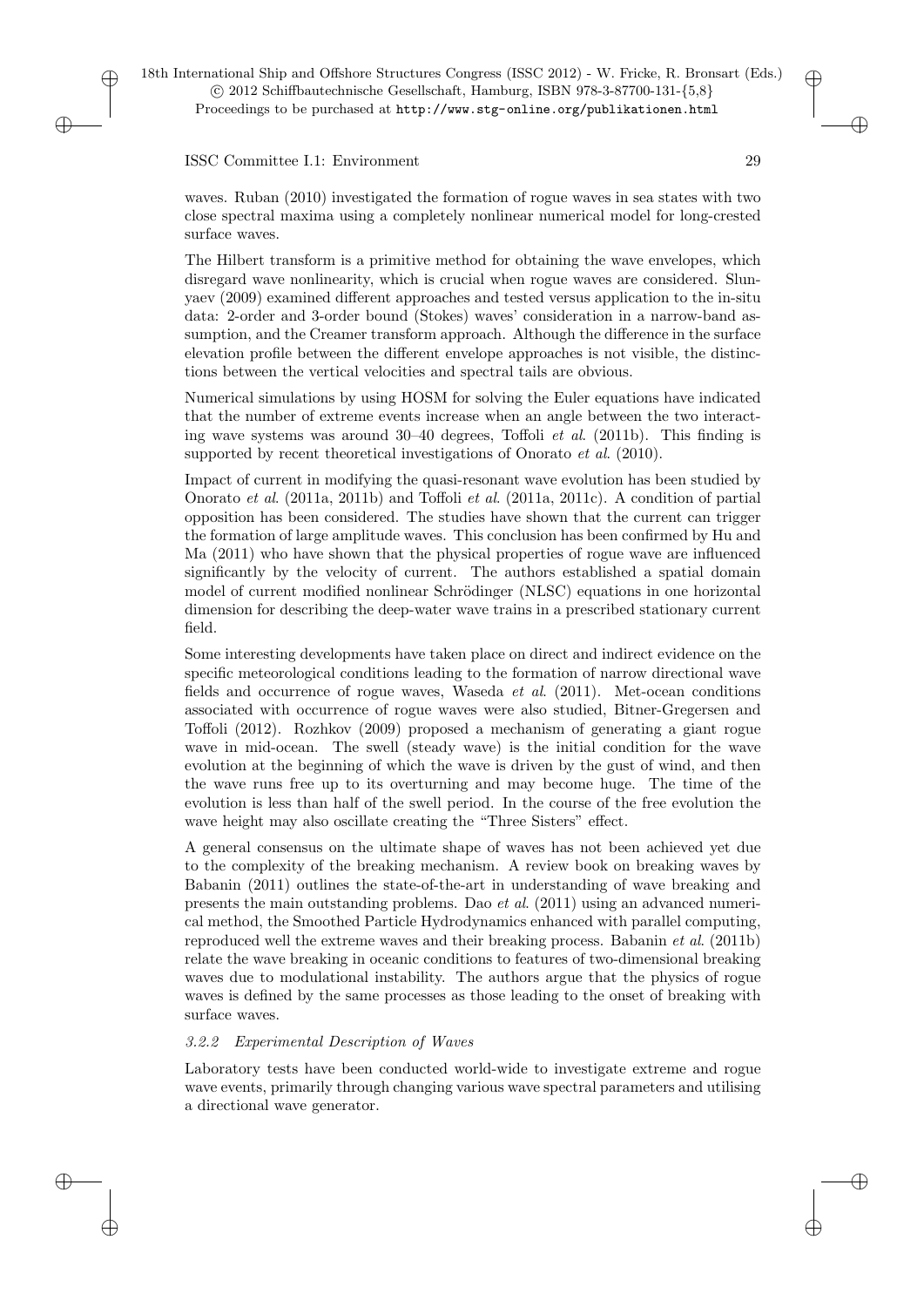$\rightarrow$ 

✐

✐

30 ISSC Committee I.1: Environment

✐

✐

✐

✐

An interesting study with similar wave experiments conducted independently in two different facilities, the MARINTEK ocean basin (Norway) and the directional wave basin at the Australian Maritime College (AMC), is reported by Toffoli et al. (2011a). Although those facilities have different sizes and are equipped with different wave makers, the results obtained are very consistent. The modulational instability process is quenched when short-crested waves are considered.

Laboratory measurements of nonlinear wave group dynamics collected in the experiments in the Large Wave Channel (GWK) in Hannover have been carried out by Shemer et al. (2010a, 2010b) and compared with numerical simulations of the spatial version of the Dysthe model. Similar simulations within the spatial version of the NLS equation exhibit much worse agreement with the measured waves and thus the NLS equation is not efficient for this kind of modelling.

Cherneva and Guedes Soares (2010, 2011) have compared the results of experiments carried out in the DHI and MARINTEK basin and have shown that the observed maximum wave steepness systematically decreases with the band wide parameter.

An extensive investigation of the wave crest carried out in the MARIN basin is reported by Buchner et al. (2011). Particular attention in the experiment was the study of very steep crests. The study has confirmed earlier investigations; wave directionality suppressed nonlinear effects.

Latheef and Swan (2011) have performed an experimental study of wave properties in different sea states in the Imperial College facilities in order to study statistics of wave crest and height.

Investigation of crossing-wave systems has been carried by Toffoli et al. (2011b). HOSM was used for solving the Euler equations. Both numerical simulations and experimental data indicate that the number of extreme events depends on the angle between the two interacting wave systems.

Laboratory experiments of the wave field traversing obliquely an ambient current were carried out in the MARINTEK tank by Toffoli et al. (2011c). Tests on regular waves have shown that the current can trigger the formation of large amplitude waves. However, for the sea states considered this has resulted only in a weak deviation from the statistical properties observed in absence of a current.

Toffoli et al. (2010c) analysed a large sample of individual wave steepness data collected from measurements of the surface elevation in laboratory facilities and the open sea under a variety of sea state conditions. Observations reveal that waves are able to reach steeper profiles than the Stokes' limit for stationary waves. Direct measurements of instability-caused breaking in a directional wave tank with directional spread are discussed also by Babanin et al. (2011b).

Dai et al. (2010) have investigated mixing induced by nonbreaking surface waves in a wave tank by measuring the thermal destratification rate of the water column without waves and when waves are present. The study demonstrates that the mixing induced by nonbreaking waves may add an important contribution to the vertical mixing process in the upper ocean and suggests a way to parameterise wave-induced mixing in numerical ocean models.

The nonlinear dynamics of surface gravity is today reasonably understood, the focus is now on forcing terms like wind and current and wave breaking.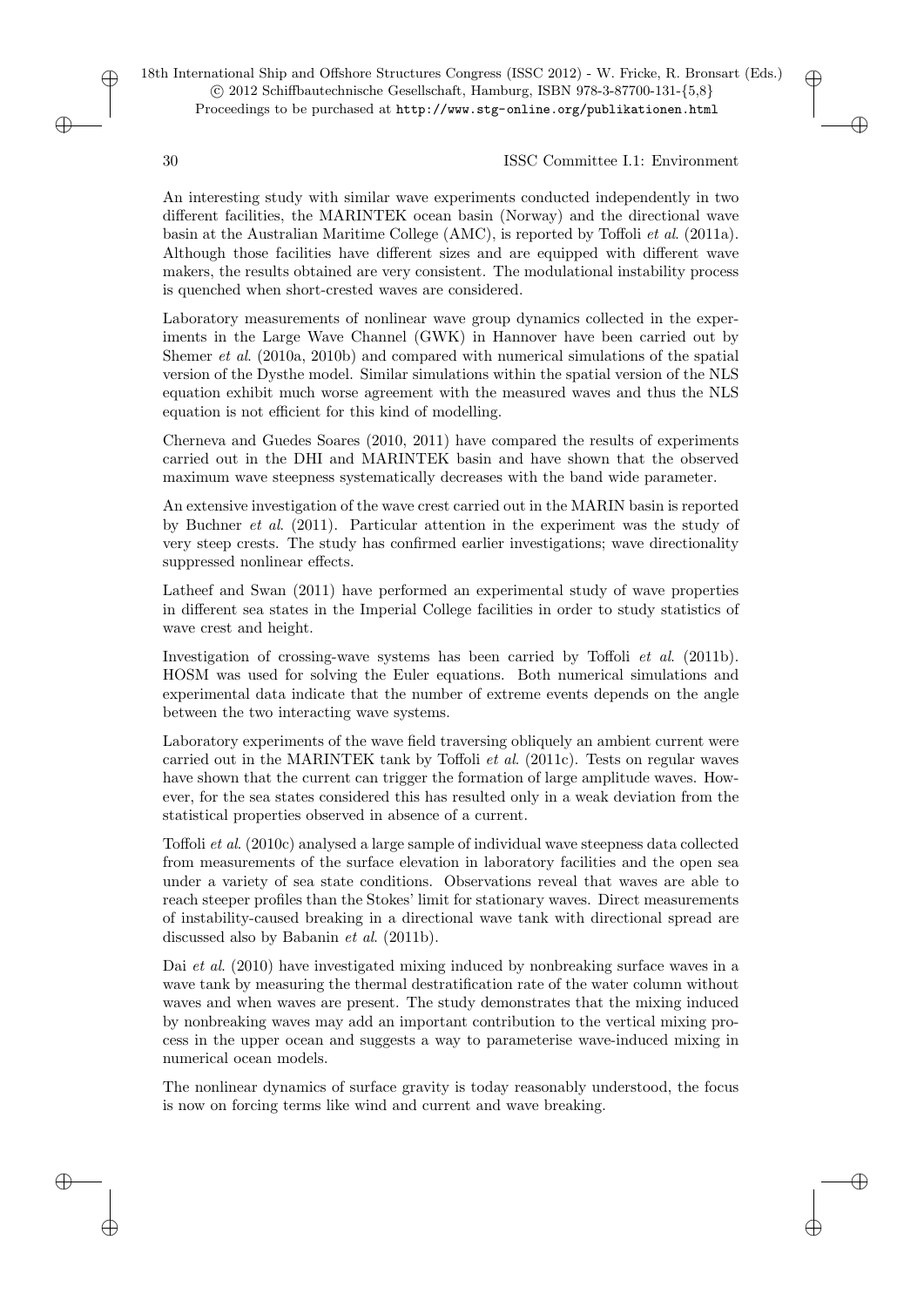#### ISSC Committee I.1: Environment 31

✐

✐

✐

✐

✐

✐

✐

#### 3.2.3 Statistical and Spectral Description of Waves

Short-term statistics. For Gaussian seas the crest distribution is often approximated by Rayleigh cumulative distribution function (CDF). For severe seas the Rayleigh CDF has been corrected in various ways often employing a Weibull distribution with empirically fitted parameters to capture very high crest heights.

Another approach to estimate the crest height is to employ a non-Gaussian model for waves and compute the crest height in the model. Normalized crossing intensity, given by the Rice formula, is often used to estimate of the crest height distribution. It is also a conservative estimate that fits well to the tail of the distribution. A new approach on evaluation of the Rice formula for second order wave models, based on a saddle point approximation, was presented in Butler et al. (2009). Further Laplace distributed processes have been used to model waves at fixed location, see Åberg *et al.* (2009). In Galtier (2011) an estimation method of crossing intensity for the Laplace process was given. Lindgren et al. (2010) give means to evaluate Rice's formula for Lagrange waves.

In Lindgren *et al.* (2010) the authors review work on a a spatio-temporal stochastic Lagrange wave model (an alternative to the Gaussian linear model) and give means to compute theoretical distributions of some wave characteristics, e.g. wave slope, see also Lindgren (2009).

Romero and Melville (2010) have studied spatial wave statistics, e.g. wave steepness and length of the crest extracted from LIDAR data and compared those with the theoretical distributions derived for Gaussian (linear) models. They concluded that the observed characteristics differ from the theoretical ones.

Several authors have studied extreme and wave rogue statistics in shallow, intermediate and deep water. Suggested simplified definitions of rogue waves, not sufficiently reflecting the physics of rogue waves, were noted in the previous Committee report. Recently Gemmrich and Garrett (2010) have proposed using an "unexpected wave", such as a wave twice as high as any of the preceding 30 waves, when studying extreme waves.

Sergeeva et al. (2011) have shown within the framework of the variable-coefficient Korteweg-de Vries equation that the skewness and kurtosis increase when the depth decreases, and simultaneously the wave state deviates from the Gaussian. The slope of the bottom influences the results. If the random wave field is represented as a soliton gas a number of large-amplitude (rogue) solitons increases when water becomes shallower.

Didenkulova (2011) has studied statistics of wave height in shallow water. Wave heights with high crests and deep troughs have been observed. The occurrences of rogue waves with high crests have been correlated with significant wave height when deep troughs were not present.

Latheef and Swan (2011) have performed a large experimental study of wave properties in different sea states. They compared observed crest and wave height with the models proposed in the literature and concluded that so called Glukhovskiy distribution gives the best fit; this confirms earlier findings.

Toffoli and Bitner-Gregersen (2011) have used the potential Euler equations to investigate comprehensively the effect of modulational instability on statistical properties of surface wave characteristics like water surface elevation, wave crest, wave trough, wave height, skewness and kurtosis in directional wave fields. The effect of modulational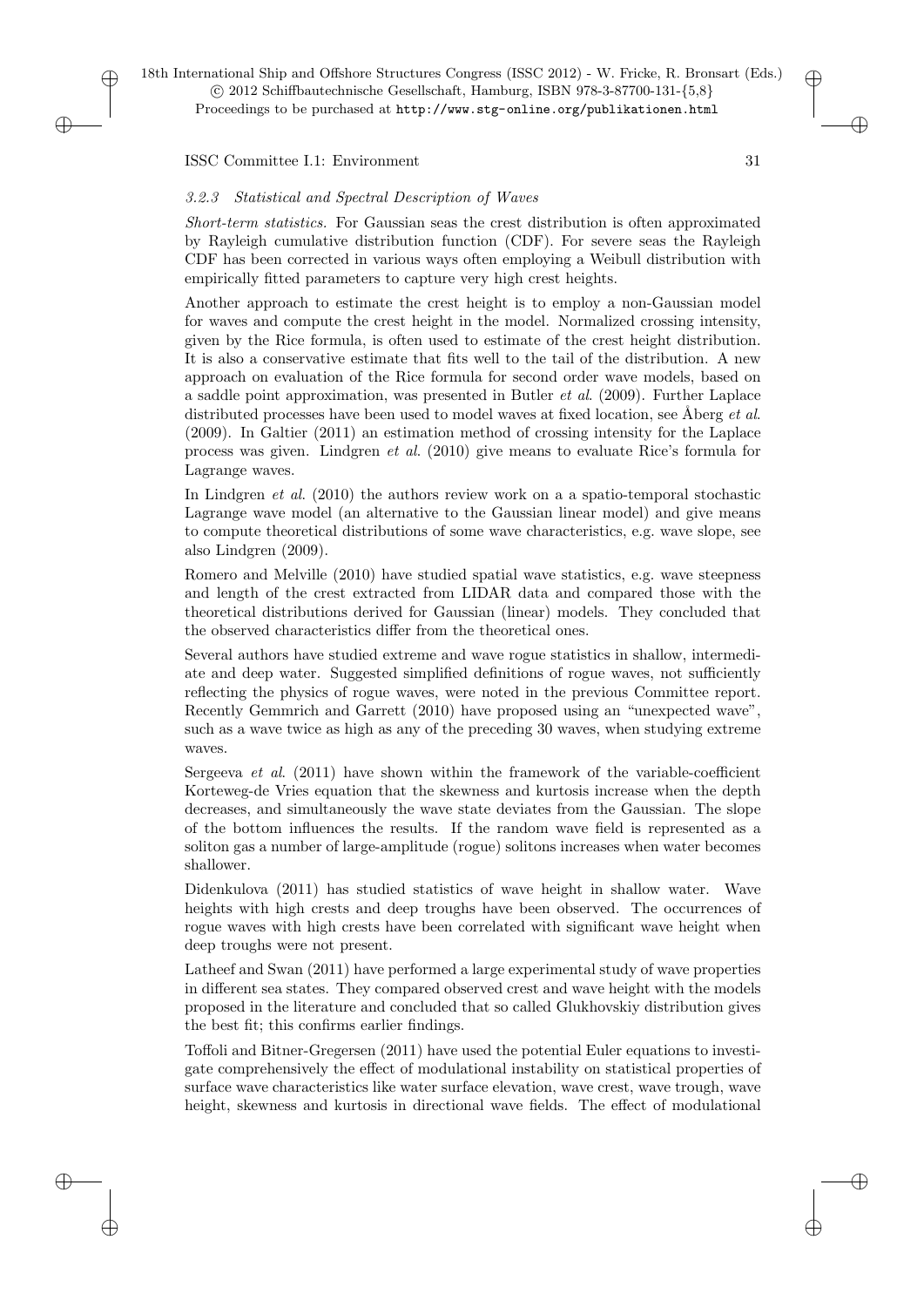32 ISSC Committee I.1: Environment

✐

✐

✐

✐

instability is gradually suppressed when the wave energy spreading increased and the second order wave theory is adequate to describe the statistical behaviour of ocean waves up to a particular probability level.

The statistics of wave height and crest based on numerical simulations carried out with 2D and 3D HOSM models, Boundary Modified-NLS (BM-NLS) model and the laboratory data have been compared with the 2nd order crest and height Tayfun distributions and the Rayleigh distribution by Toffoli *et al.* (2010b). There is good qualitative and quantitative agreement between the numerical and experimental statistics also regarding of the maximum kurtosis (important for practical applications), except for very narrow directional waves.

Several authors have pointed out that the kurtosis can be regarded as a suitable parameter to identify the presence of a rogue event in a short-term wave records, see e.g. Toffoli et al. (2011b), Mori et al. (2011). Toffoli et al. (2011b) found higher kurtosis values when analysing waves in bimodal sea states, with higher occurrences when there were directional differences between 20 and 40 degrees. Further investigations are needed to conclude whether the two peaks spectrum has larger impact on occurrence of rogue waves than the spectrum bandwidth and directional spreading.

It has been verified both theoretically and experimentally that the kurtosis depends on the square of the BFI (Benjamin Fair Index), Onorato et al. (2006). Mori et al. (2011) present two-dimensional Benjamin Fair Index (BFI-2D) and express the kurtosis as a function of it. Random waves are expected to become unstable when BFI>0.6, provided the wave field is long crested (i.e. unidirectional wave propagation); e.g. Toffoli and Bitner-Gregersen (2011).

Zakharov and Shamin (2010) studied the statistics of the occurrence of rogue waves on a surface of an ideal heavy liquid arising in the course of evolution of a statistically homogeneous random Gaussian wave field. The mean steepness of initial data varies from small to moderate values. The frequency of the occurrence of extreme waves decreases with an increase in the spectral width of the initial distribution, but remains relatively high even for broad spectra.

Results of an extensive tank investigation on the wave crest distribution at fixed location were reported in Buchner et al. (2011). The conclusion was that wave crests are higher than predicted by linear (Gaussian) sea models, and second- and third-order corrections are needed to better describe the crest height variability. The Forristall second order distribution was recommended as the model that most adequately fits the tank data but not the field data.

In Petrova *et al.* (2011) statistical properties of wave crest, height and trough were investigated using experiments in deep water basin with bimodal crossing seas. The observed distributions differed significantly from the theoretical one derived for Gaussian seas and the second-order corrected distributions. Modifications of parameters were proposed.

Gemmrich and Garrett (2011) showed that the occurrence rate of extreme wave crests can be displayed effectively by plotting  $ln(-lnP)$ , where P is the probability of the wave or crest height exceeding a particular value, against the logarithm of that value.

The studies of wave statistics are mostly centered on individual waves, often extreme, however in many safety applications the properties of wave groups are at least as or even more important, as reported by Clauss et al. (2011a, 2011b). A review of work on wave groups in oceanography is given by Bassler et al. (2010). In this work several

 $\rightarrow$ 

✐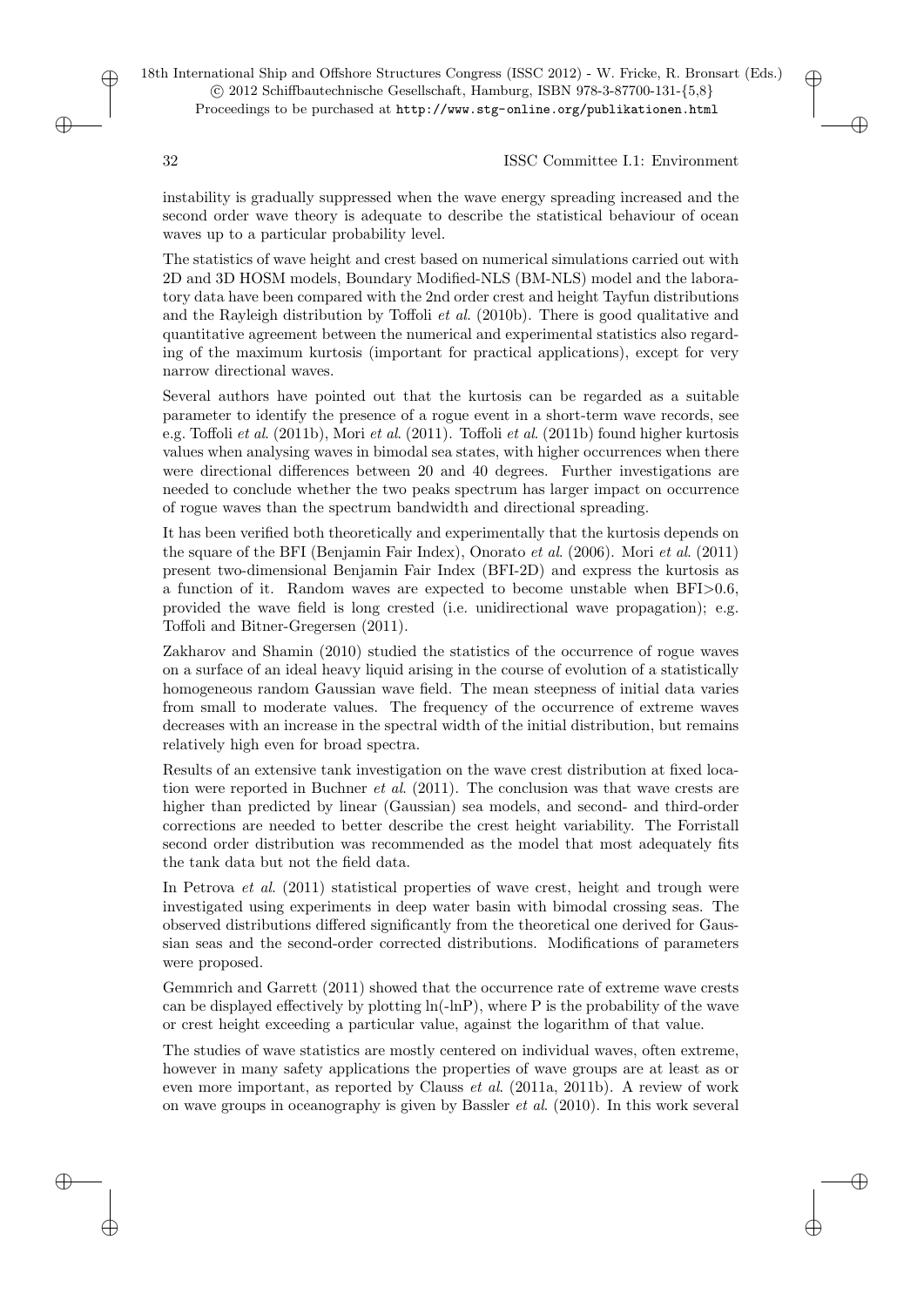## ISSC Committee I.1: Environment 33

 $\oplus$ 

✐

✐

statistics of observed envelope properties are presented. Similarly in Cherneva and Guedes Soares (2011), the observed deep water basin wave group characteristics are compared with the theoretical crossing distributions derived for Gaussian processes. Their findings confirmed results, presented by many authors, that wave group dynamics are nonlinear, making the wave group process significantly non-Gaussian. Theoretical results on distributions of wave group characteristics for non-Gaussian waves or Gaussian spatio-temporal fields are as yet very limited; see e.g. Podgorski and Rychlik (2008) for some theoretical results on the envelope of Gaussian wave fields.

Somewhat different results were reported in Forristall (2011), where the author compared theoretical spatial distribution for crest height of a Gaussian wave field due to Piterbarg (1996) with measurements in the MARIN Offshore Basin and reported good agreement between measurements and the theoretical distribution.

A number of investigations have attempted to find relations between individual wave parameters and sea state characteristics identifying occurrence of rogue waves but have not succeeded in finding any strong correlation (see, e.g. Christou and Ewans, 2011a, 2011b). Recently Waseda *et al.*  $(2011)$  used the number of records containing a freak wave per certain time window as a proxy to estimating the enhancement of the tail of the probability density function. The authors have found that there is a notable increase of the probability of occurrence of freak waves when the sea level pressure gradient is strengthened and the directional wave spectrum is relatively narrow (directional spread about 30 degrees). Bitner-Gregersen and Toffoli (2012) demonstarte how sea state duration affects probability of occurrence of rogue waves.

A fundamental but often tacitly assumed condition upon which short-term characteristics are based is that sea states are stationary. Sea state stationarity was addressed by Ewans (in prep.) in the Safe Offload project who investigated the temporal behaviour of swell using the wavelet transform for Directional Waverider buoy data from Duck, North Carolina. It was shown that non-stationary sea states were usually associated with local wind-sea growth rather than significant changes in the swell component, which could be considered stationary for at least as long as the 160-minute records.

Long-term statistics. Computation of extreme wave parameters are often performed by a two-level procedure which requires a model for long term variability of sea states and a distribution of a wave parameter during a sea state. The long term variability of sea states can be specified by a long term CDF (Cumulative Distribution Function) of spectral parameters.

Fedele *et al.* (2010) employed the technique for studying the extreme wave amplitude in sea storms at a fixed point with attention to modeling storm shapes. Gaussian wave amplitudes were modelled by means of the Rayleigh CDF. The authors focused on extreme wave crests occurring in some region and time period in sea storms. The waves were Gaussian and for a fixed sea state Rice's method in three dimensions was employed, see Azaïs and Wschebor (2009), for theory behind of the method.

In Mao and Rychlik (2012) the spatio-temporal model of significant wave height due to Baxevani et al. (2008) combined with a transformed Gaussian model was used to estimate extreme ship response when sailing on a North Atlantic route.

In recent years increasing attention has been given to the importance of including wind sea and swell components in a joint environmental description. Olagnon and Guédé (2010) show how to model several swell components. Bitner-Gregersen (2010) demonstrates that two approaches suggested for joint modelling of wind sea and swell

✐

✐

✐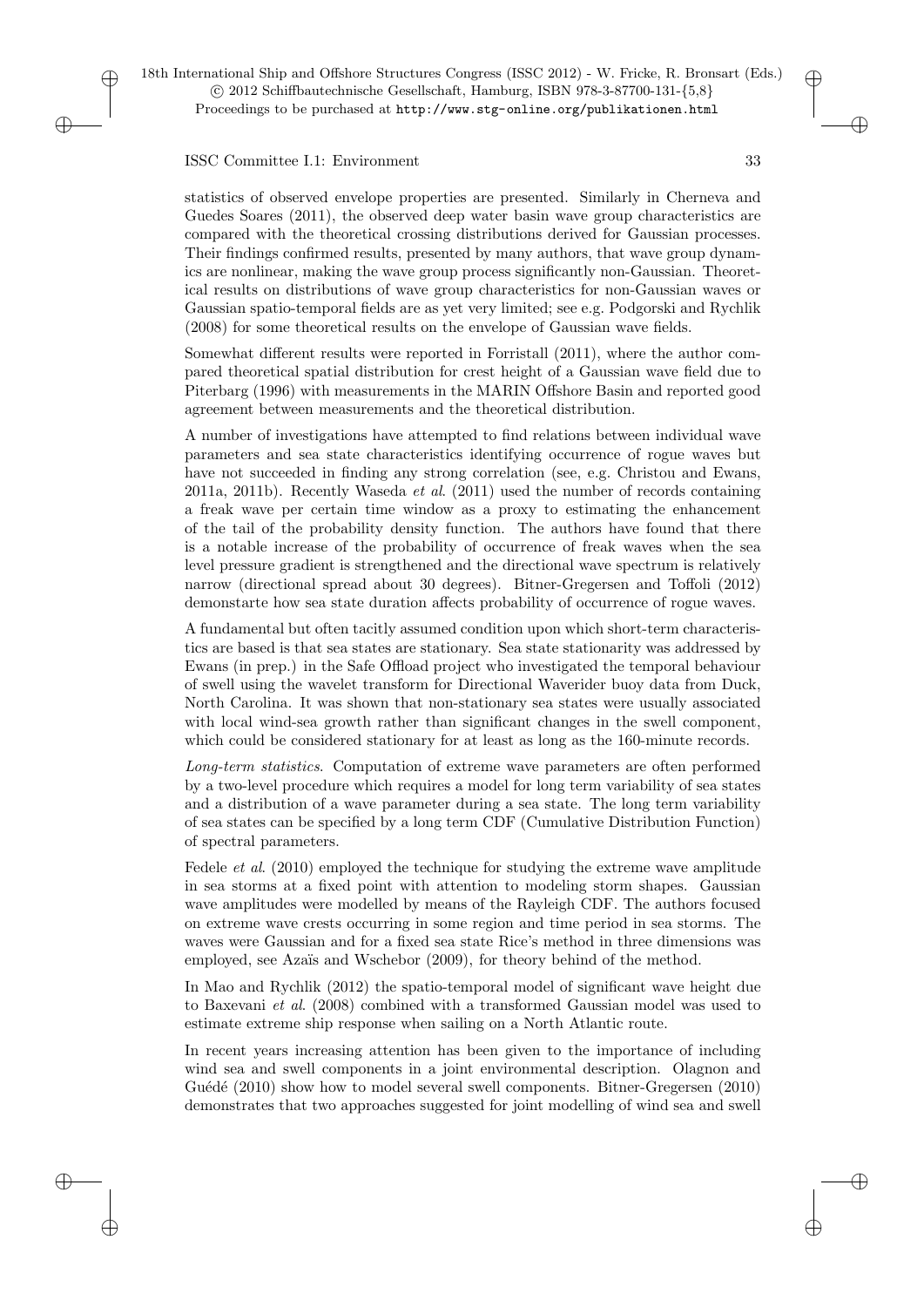#### 34 ISSC Committee I.1: Environment

✐

✐

✐

✐

can give significantly different predictions of extreme swell values. Sagrilo et al. (2011) have shown, using Brazilian data, applicability of the Nataf transformation to describe joint probabilities for wave (wind sea and swell), wind and current parameters with direction The treatment of directional data using wrapped normal distributions is an innovative contribution to research on joint probabilities.

Liu et al. (2010) studied joint variability of significant wave height and wind speeds in the Bohai Sea.

Extremes in significant wave height from the NORA10 data were estimated by Aarnes et al. (2011) using the Generalized Extreme Value distribution and Generalized Pareto distribution/Peak Over Threshold model.

In Baxevani et al. (2009) a spatio-temporal model for significant wave height was presented; an improved model to the one given in Baxevani et al. (2008) and fitted to the satellite data. The model was used in Rychlik *et al.* (2010) to estimate the 100 years return value worldwide. Alliot et al. (2011) generalised the model of Baxevani et al. (2009) and fitted the model to hindcast data validated by satellite altimeter data and buoy measurements. Further generalization of the model is presented in Baxevani et al. (2011) where a general class of spatio-temporal models is introduced which may lead to new developments.

The Baxevani et al. (2009, 2011) approach to define spatio-temporal fields is convenient for generalizations of non-Gaussian spatio-temporal models, since the dynamics can be added to any significant wave height spatial surface. In Åberg and Podgorski  $(2011)$ a new class of Laplace distributed fields, which can be horizontally and vertically asymmetrical, has been proposed. By introducing movements to the field a spatiotemporal model can be obtained. Further research is needed to check the usefulness of Laplace fields to model space time variability of significant wave heights.

In Ailliot et al. (2011) the velocity field is modelled by hidden Markov chain estimated from meteorological data. In Schlather (2010) a related class of Gaussian fields with non-separable covariance structure has been presented.

Vanem (2011) gives a literature survey on different sea state modelling approaches, particularly about spatio-temporal models, citing 211 references. In Vanem et al. (2011) a Bayesian hierarchical model in space and time is fitted to hindcast data for significant wave height in an area in Northern Atlantic. It is a non-Gaussian model developed to study climatic changes in significant wave height. Further research is needed to improve effectiveness of the model. The model has been adapted to monthly maxima in Vanem and Bitner-Gregersen (2012).

Due to the spatial size considered for the significant wave heights field, the efficiency of simulations of spatio-temporal models is an important issue. In Lindgren et al. (2011) algorithms for efficient computations and simulations of Gauss-Markov fields were presented. The fields are useful tools for modelling of quantities varying in a nonhomogenous way over large areas. The authors also derived a new class of random field models using nested stochastic partial differential equations (SPDE).

Loffredo *et al.* (2009) show that the main drawback of the Hanson and Phillips (2001) approach commonly used in design for splitting the 3D wave spectrum into separate peaks is when there are fully developed wind seas with small wind decay but still in the same direction of the wave field. If the wave systems under examination cannot satisfy the formulation adopted by Hanson and Phillips (2001), the old wind sea will be treated as swell and the new wind sea set to zero. This will have impact on statistics of wind sea and swells (Bitner-Gregersen, 2010).

✐

✐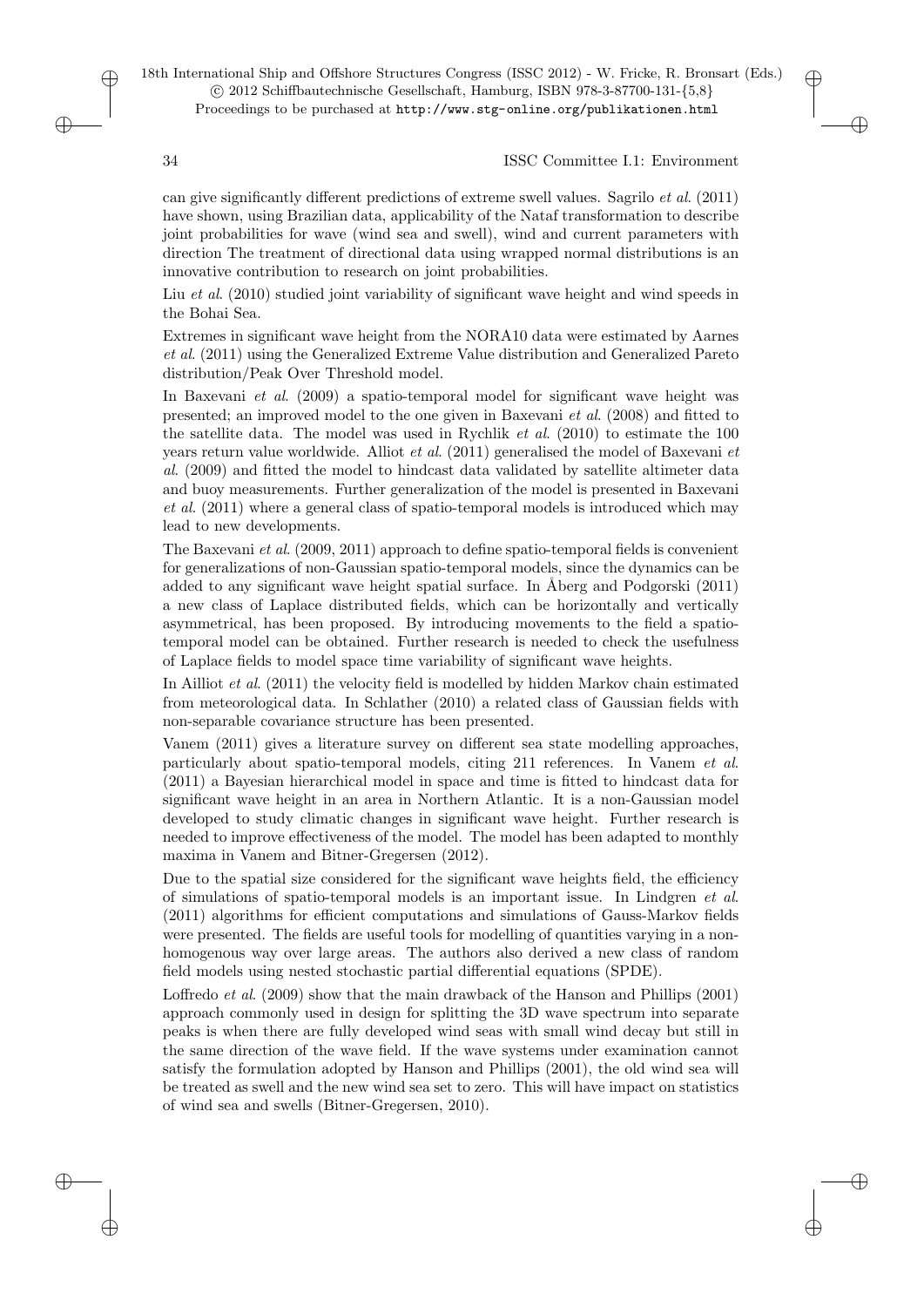## ISSC Committee I.1: Environment 35

 $\oplus$ 

✐

✐

There are statistical techniques available that could be used to determine statistically similar ocean areas which have not been applied because of the low spatial resolution nature of the data available. Lucas *et al.*  $(2011)$  explore the capabilities of regional frequency analysis, which provides an appropriate statistical based method to deal with this problem.

Spectral description. The 2009 Committee I.1 reported that the Pierson-Moskowitz and JONSWAP spectra are most well known and widely applied along with wave spreading according to frequencies. This situation remains. Increasing attention has been given since 2009 to describe bi- and multi-model seas; wind sea and swell (or several swell components). In Norwegian waters, the Torsethaugen bi-modal spectrum suggested in 1993 and simplified in 2004 by Torsethaugen and Haver is the most common for design purposes.

Methods for partitioning of directional spectra into wave systems, such as the one proposed by Hanson and Phillips (2001), are now widely used and even implemented in wave models such as WAVEWATCH  $III^{TM}$  (Tolman 2009). The splitting of complex sea-states into their constituting wave systems, swells and wind-sea, allows a more accurate description of the energy distribution in the spectro-directional referential which is adequate for refined wave climate statistics (Saulnier *et al.*, 2011) and of major interest for resource assessment as described in the protocols for resource assessment provided by the EU funded project EQUIMAR (Equitable Testing and Evaluation of Marine Energy Extraction Devices in terms of Performance, Cost and Environmental Impact - http://www.equimar.org).

Bitner-Gregersen and Toffoli (2009) have compared the wind sea and swell components predicted according to the Torsthaugen partitioning procedure with the ones given by the hindcast data from three locations: West Shetland, NW Australia and off the coast of Nigeria. The results indicate that the Torsethaugen spectrum should be used with care outside the Norwegian waters. The Torsethaugen partitioning procedure is sensitive to inaccuracy in  $H_s$  and  $T_p$  (spectral peak period) estimates for the total sea. Uncertainties related to these estimates may result in predicting an incorrect sea state type (e.g. a wind dominated sea instead of a swell dominated sea) when the Torsethaugen model is applied.

Traditionally, the directional distribution of ocean waves has been regarded as unimodal, with energy concentrated mainly on the wind direction. However, numerical experiments and field measurements have demonstrated that the energy of short waves tends to be accumulated along two off-wind directions, generating a bi-modal directional distribution. Toffoli et al. (2010a) have used numerical simulations of the potential Euler equations to investigate the temporal evolution of initially unimodal directional wave spectra. The approach adopted does not include external forcing such as wind and breaking dissipation, thus spectral changes are only driven by nonlinear interactions. Simulations show that the nonlinear interactions spread energy outwards from the spectral peak along two characteristic directions in qualitative agreement with a simplified narrow-banded model proposed by Longuet-Higgins (1976). According to the latter, the energy redistributes on directions forming angles of  $\pm 35.5$  degrees about the dominant wave direction. As a result, the directional distribution develops a bimodal form as the wave field evolves. The results are somewhat consistent with the parametric empirical bimodal directional model proposed by Ewans (1998). For a fairly long crested wave field, the simulations fit the Ewans model. However, as waves become shorter crested, the side lobes tend to slightly concentrate over broader directions with a consequent deviation from the aforementioned bi-modal directional

✐

✐

✐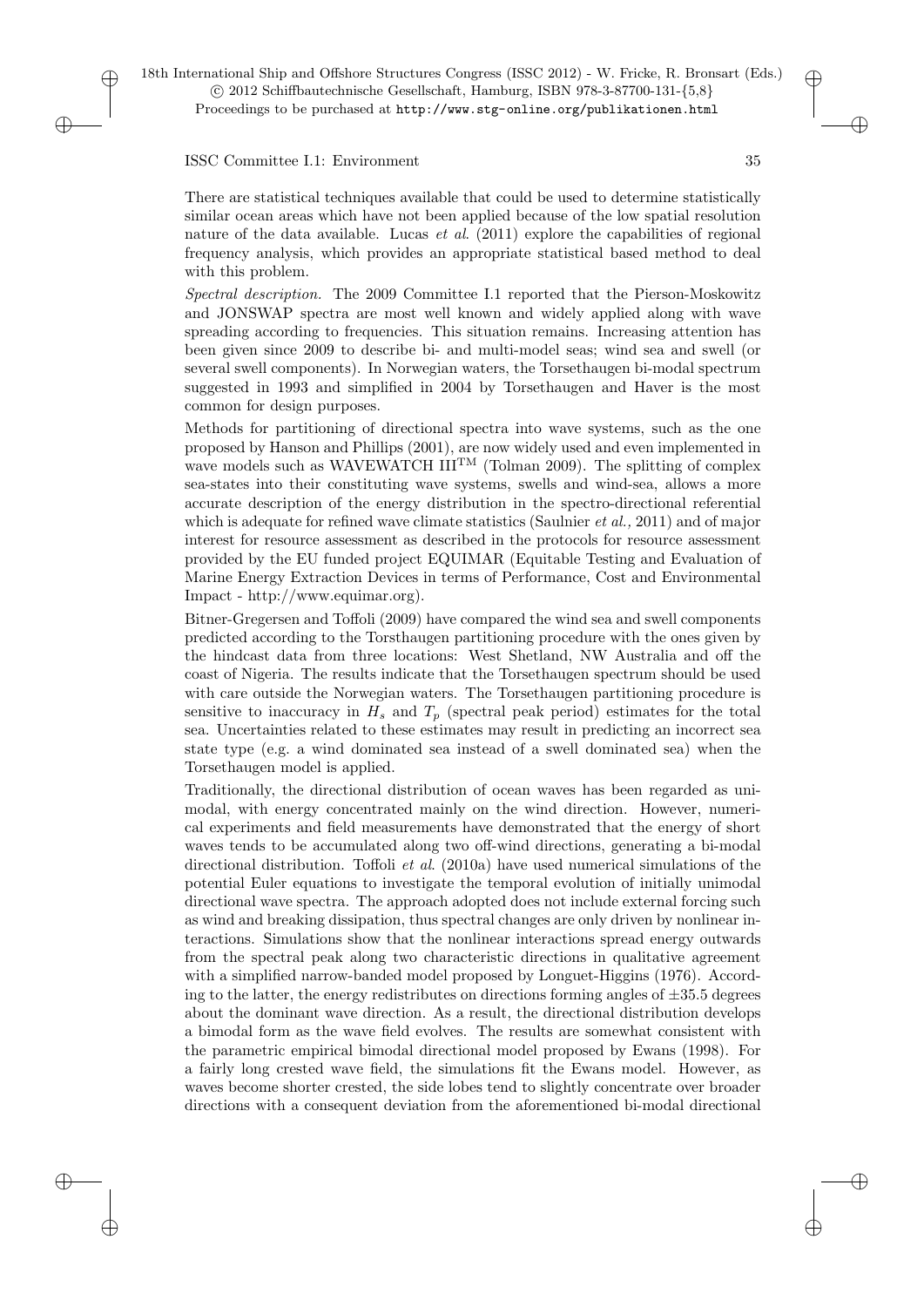#### 36 ISSC Committee I.1: Environment

✐

✐

✐

✐

model. Toffoli et al. (2010a) have provided a parameterisation for the lobe amplitude derived directly from the parametric bimodal directional model of Ewans.

## 3.3 Current

Success of the global and basin-scale ocean models with data assimilation under the GODAE program opened a new era of operational oceanography. It needs to be mentioned that the GODAE product is global and it provides boundary conditions for regional and high-resolution models. It does not aim at covering all time-scales that are required for engineering.

The regional and coastal models can be forced by both astronomical tides and the basin-scale circulation. Therefore, phenomena related to external tides, storm surges, river plumes, coastal topographic waves, upwelling, downwelling and alongshore currents, mesoscale instability eddies and contour currents and standing meanders are in settlements, leaving the internal tides, surface fronts and submesosclae vortices, wakes and littoral currents as frontier phenomena (McWilliams, 2009). To best resolve these phenomena, modelling efforts are made at high-resolution, with wave-current interaction, and with realistic coastal and bottom topography. Operational ocean models need still improvements as they can fail to reproduce observed surface currents in the open ocean and particularly nearshore, see e.g. Breivik et al. (2011).

## 3.3.1 Analytical and Numerical Description of Current

The three dimensional hydrodynamic model COHERENS (COupled Hydrodymamic and Ecological REgioNal Shelf seas) http://www.mumm.ac.be/∼patrick/mast/ is a multi-purpose numerical model for coastal seas which can consider the effect of waves on current through introducing wave radiation stress. Recently, a coupled model COHERENS-SWAN was adopted to simulate tidal current distribution under waves. The current velocities and surface elevation are calculated simultaneously. In the coupled model COHERENS-SWAN (Zhang et al., 2009), the mutual influence of wave and current are included through exchange of data of each model. SWAN is introduced into COHERENS as a subroutine. COHERENSE gets wave height, period and direction through calling SWAN. SWAN gets current velocity and surface elevation from COHEERENS to account for their effects on wave simulation. The effects of nonuniform currents on wave propagation and wave blocking are investigated by Zhan  $et$ al. (2010) using a new Boussinesq model, in which the non-linear interaction of wave and current are taken into account.

Hao et al. (2009) presented the numerical results of wind-driven current in a lake using the Princeton Ocean Model (POM) and showed that the orthogonal curvilinear the grid in horizontal plane and the sigma coordinate in vertical plane are most effective. Shan et al. (2010) modelled the current generated in the deep water offshore basin at Shanghai Jiao Tong University using unsteady Reynolds Averaged Navier-Stokes (RANS) code and compared the numerical results with experiments. Based on measured full-depth deepwater current data in the South China Sea (offshore from Borneo), Sheikh at al. (2010) analysed the current speeds using Empirical Orthogonal Functions (EOFs) and their extreme profiles derived using the inverse First Order Reliability Method (FORM).

High resolution submesoscale-eddy-resoving models are being developed and are applied to, for example, processes relevant to larval transports in regions connecting open ocean and coastal seas (Mitarai et al., 2009). With further refinement of the model approaching the coast, the wave-driven current field plays a significant role interacting with submesoscale current variations e.g. Uchiyama et al. (2009). The so-called

✐

✐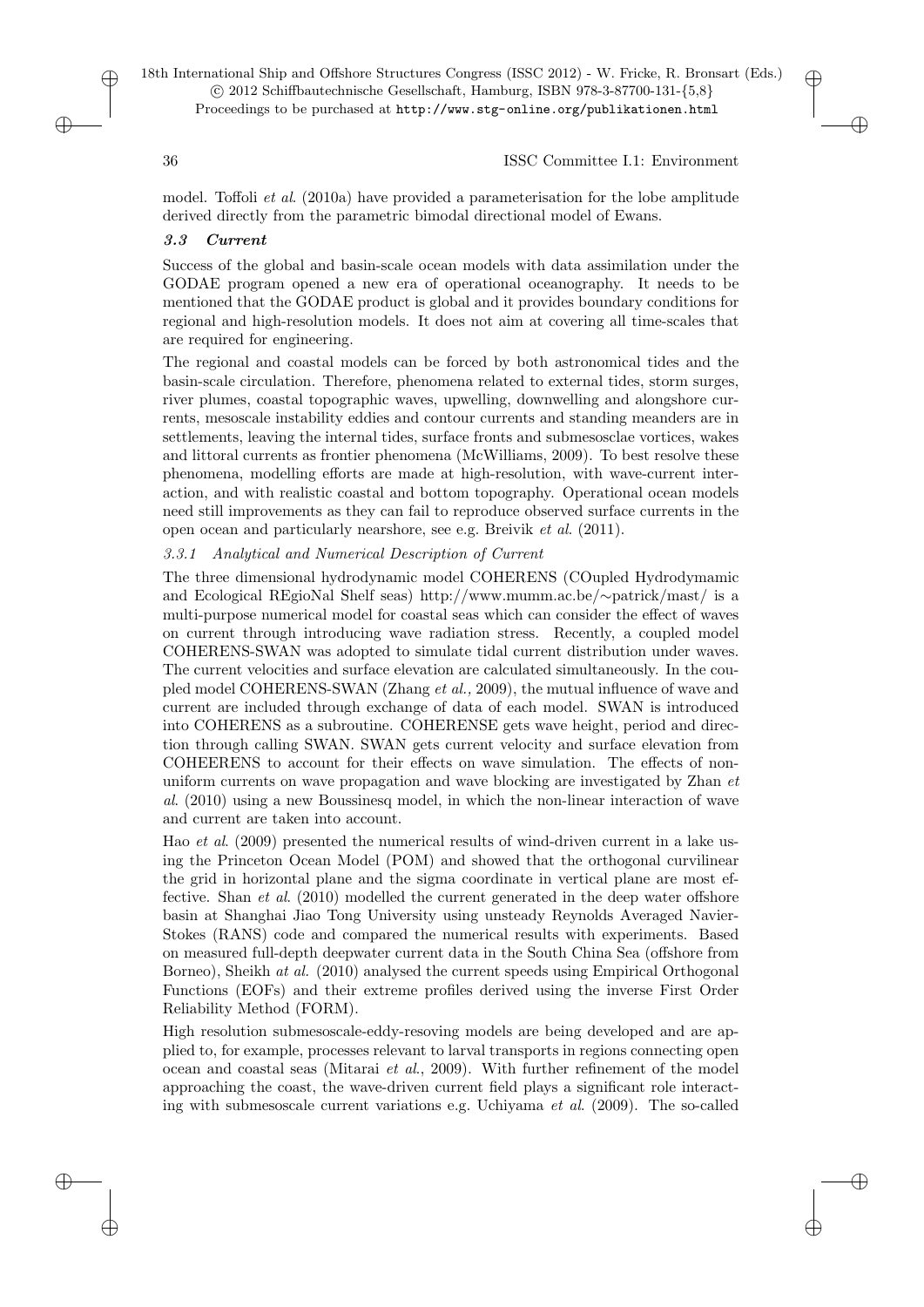# ISSC Committee I.1: Environment 37

✐

vortex-force formulation which is an alternate expression for the classical radiation stress of the nonlinear coupling of waves and currents was successfully implemented in this modelling. Uchiyama et al. (2010) further downscaled to resolve the surf zone dynamics where both vortex force and non-conservative wave effect on current due to breaking were significant in resolving the under-toe.

Schaeffer et al. (2011) investigate dynamics of mesoscale anticyclonic eddies identified by mean of HF radars in the Gulf of Lions in the Mediterranean Sea. The authors focus on identification of physical mechanisms for the generation of such eddies and especially the influence of wind forcing. Numerical studies point out two mechanisms for eddy generation which correspond to two identified meteorological conditions.

Considering the case of mesoscale eddies generation around the Hawaiin archipelago, Kersalé *et al.* (2011) assess the sensitivity of an ocean model to forcing and especially wind forcing. The study shows that in order to correctly reproduce the oceanic circulation, multiple combined forcing (wind, inflow topography) must be implemented. It also shows that the Quik-SCAT wind data, with higher spatial resolution captures the complexity of the atmospheric flow in the different channels between the islands and allows a more accurate reproduction of the oceanic circulation.

## 3.3.2 Statistical and Spectral Description of Current

Not much progress can be reported since 2009. Statistical properties of surface current have been investigated for three locations in the EC project SAFE OFFLOAD. Some results are presented in Bitner-Gregersen (2010). Modelling of vertical profiles of large ocean currents is discussed by Jonathan *et al.* (2011b). Statistics of wave–current interaction are reported in Section 3.2.3.

#### 3.4 Sea Water Level

Several studies have been carried out to project future sea water level changes using GCM (Global Climate Model) or RCM (Regional Climate Model) models. Conclusions of these investigations are summarized in Section 4.1.4.

Assessment of the performance of state-of-the-art meteorological and oceanographic numerical systems in predicting the sea state (including surge) in the Adriatic Sea during intense storms has been carried out by Cavaleri et al. (2010). Two major storms that affected Venice are presented in the study. The results indicate the surge model should provide users with valuable forecasts.

## 3.5 Ice

✐

✐

Information about sea ice processes can come from field camps or aircraft and satellites, but data from these sources are limited. Sensors cannot account for all characteristics of sea ice anytime and anywhere. Furthermore, the record of sea ice data has a limited history. Satellite observations date back only to the mid-1970s; other observations, such as ship records, may go back as far as the late 19th Century, but they are sparse. Moreover, these data cannot predict the future of sea ice extent.

Sea-ice models allow for the reconstruction of historical patterns of sea ice and the prediction of future changes. Polar Regions are particularly sensitive to small changes in climate, and sea-ice models have undergone a significant development throughout recent years. Depending on the purpose of modelling, sea-ice models are used for short-term operational forecasts (one to five days) for ocean vessels in sea ice-covered regions, as well as for seasonal forecasts (one to three months) to aid in planning.

✐

✐

✐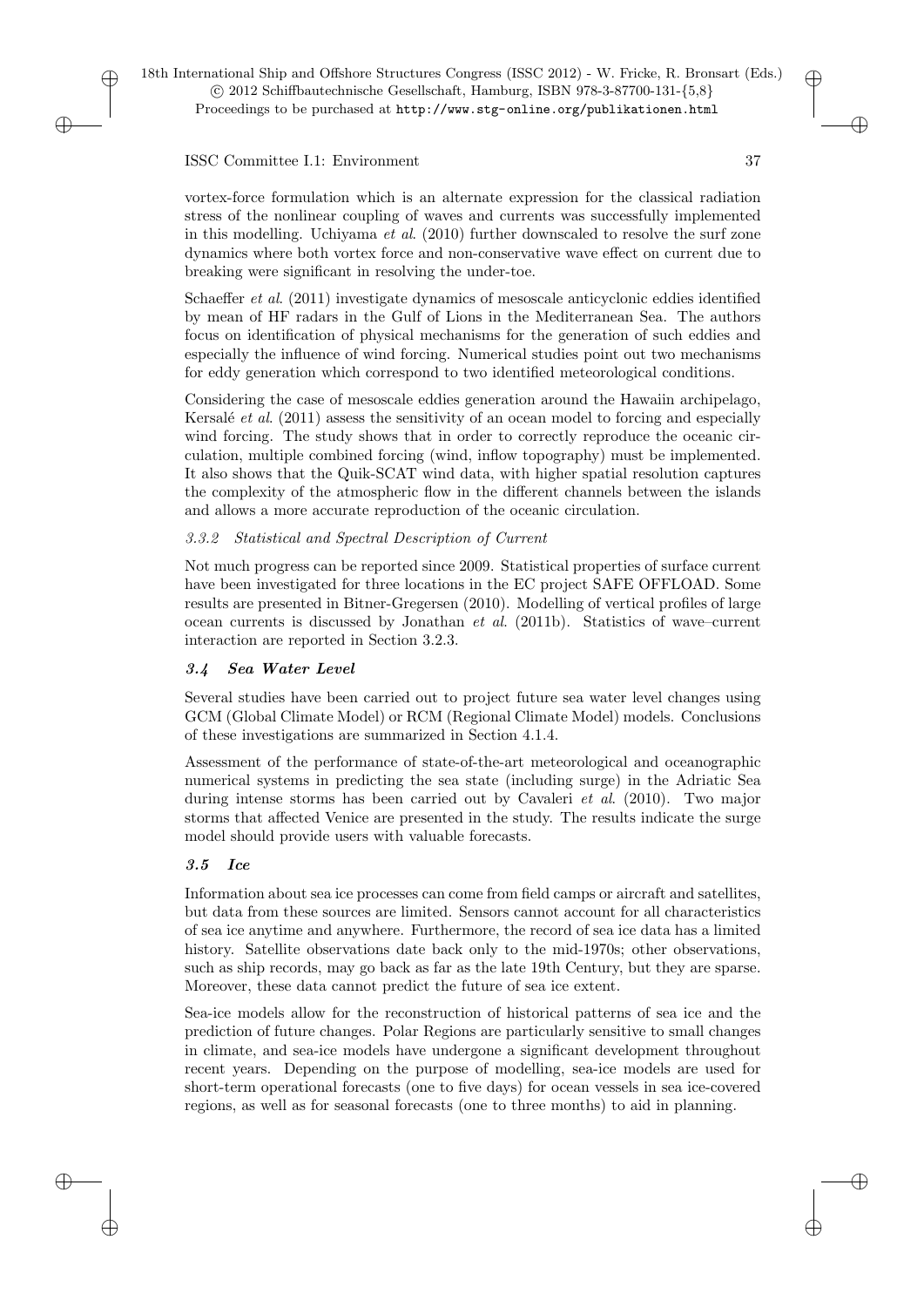#### 38 ISSC Committee I.1: Environment

✐

✐

✐

✐

The dynamics equations take into account winds, currents, and other forces that influence sea ice motion. They consider air and ocean temperatures, albedo, and other forces that influence the growth and melt of sea ice.

## 3.5.1 Analytical and Numerical Description of Ice

Timmermann et al. (2009) describe a global Finite Element Sea Ice–Ocean Model. The ocean component is based on the Finite Element model of the North Atlantic but has been substantially updated and extended. A finite element dynamic-thermodynamic sea ice–model has been developed and coupled to the ocean component. Sea ice thermodynamics have been derived from the standard Alfred Wegener Institute for Polar and Marine Research (AWI) sea ice model featuring a prognostic snow layer but neglecting internal heat storage. The dynamic part offers the viscous-plastic and elasticviscous-plastic rheologies. The coupled model is run in a global configuration and forced daily atmospheric reanalysis data for 1948–2007. Results indicate that many aspects of sea ice distribution and hydrography are found to be in good agreement with observations.

Although most of the solar radiation is reflected back into the atmosphere by the sea ice, part of it is absorbed, and the rest heats the surface sea water by penetrating through the sea ice. Cao et al. (2011) consider the resulting Near Sea-surface Temperature Maximum, which appears at a depth of less than  $40 m$  in the Arctic sea ice covered region. Most of the heat in the sea water diffuses back upwards due to the existence of the pycnocline forming a temperature peak just above it. By heating the water below the sea ice, the heat accelerates the melting of sea ice. A thermodynamic coupled sea ice-upper ocean column model was used by the authors in order to examine the relationship between the solar radiation flux penetrating through the sea ice and maximum temperature of the Near Sea-surface Temperature Maximum.

The work of Gödert and Suttmeier (2009) presents a phenomenological constitutive flow model for polar ice derived from so-called mesoscopic considerations and its consistent implementation into an appropriate finite element scheme. A systematic investigation of the development of texture in isothermal polar ice is presented. From the viewpoint of numerics the flow of ice is considered as a stationary free surface Stokes flow fully coupled with the development of its texture. Boundary conditions at the free surface are accommodated in the course of the computation to the actual flow situation. It turned out that the choice of the velocity boundary conditions at the bottom (bed-rock) is the crucial point in modelling induced anisotropy of free surface flow.

The marginal ice zone is the boundary between the open ocean and ice-covered seas, where sea ice is significantly affected by the onslaught of ocean waves. Waves are responsible for the breakup of ice floes and determine the extent of the marginal ice zone and floe size distribution. When the ice cover is highly fragmented, its behaviour is qualitatively different from that of pack ice with large floes.

Ice loads have traditionally been estimated using empirical data and "engineering judgment". On the other hand, it is believed that computational mechanics and advanced computer simulations of ice-structure interaction play an important role in developing safer and more efficient structures, especially for irregular structural configurations. The work by Bergan et al. (2010) explains the complexity of ice as a material in computational mechanics terms. The paper points towards the use of advanced methods like the Arbitrary Lagrangian-Eulerian (ALE) formulations, meshless methods, particle methods, the Extended Finite Element Method (XFEM), and

✐

✐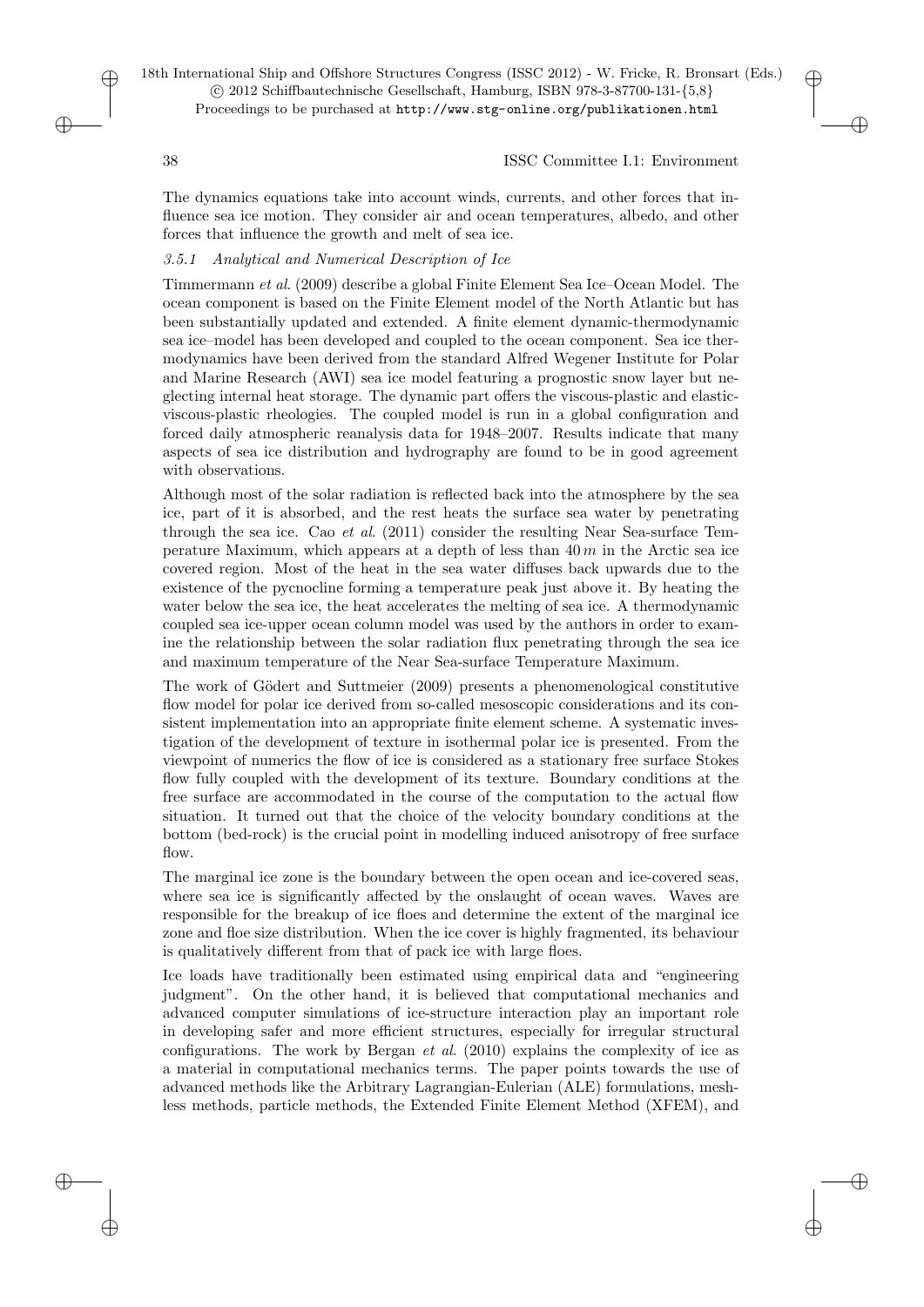## ISSC Committee I.1: Environment 39

✐

✐

✐

multi-domain formulations in order to deal with these challenges. Much research is still needed to achieve satisfactory reliability and versatility of these methods.

Ahlkrona (2011) addresses the topic of ice sheet modelling. It involves describing a system including the ice sheet, ice shelves and ice streams, which all have different dynamical behaviour. The governing equations are non-linear, and to capture a full glacial cycle more than 100,000 years need to be simulated. To reduce the problem size, approximations of the equations are introduced. The most common approximation, the Shallow Ice Approximation (SIA), works well in the ice bulk but fails elsewhere e.g. the modelling of ice streams and the ice sheet/ice shelf coupling. In recent years more accurate models, so-called higher order models, have been constructed to address these problems.

Modelling of the internal pressure field and effects of a finite ice strength on a new model for sea ice dynamics, based on a global optimisation problem, rather than a local rheology, are examined by Huntley et al. (2007) and Huntley and Tabak (2007). In both references the pressure is seen as emerging not from an equation of state but as a Lagrange multiplier that enforces the ice's resistance to compression while allowing divergence. This formulation leads to an analytic description that is also easily implemented in a numerical code, which exhibits marked stability and is suited to capturing discontinuities. In order to investigate the behaviour of the model under ice yielding, the equations are cast in an Eulerian framework, now allowing for variable thickness. The model is first tested under conditions of infinite ice strength, to ensure that the numerics behave as desired. A finite ice strength is incorporated into the model as a second optimisation step, minimising the change in ice thickness necessary to satisfy the upper bound on the pressure, whereby ice strength is taken to be a linear function of thickness, following typical parameterisations in the literature.

The Jacobian-free Newton-Krylov method is implemented by Lemieux et al. (2010) to solve the sea ice momentum equation with a viscous-plastic formulation. This method has many advantages: the system matrix (the Jacobian) does not need to be formed and stored, the method is parallelizable and the convergence can be nearly quadratic in the vicinity of the solution. The convergence rate is characterized by two phases: an initial phase with slow convergence and a fast phase for which the residual norm decreases significantly from one Newton iteration to the next. Because of this fast phase, the computational gain of the Jacobian-free Newton–Krylov method over the standard solver used in existing viscous-plastic models increases with the required drop in the residual norm (termination criterion). The method is between 3 and 6.6 times faster (depending on the spatial resolution and termination criterion) than the standard solver using a preconditioned generalized minimum residual method.

The growth of sea ice and the associated loss of salt are addressed by Notz (2005) experimentally as well as numerically. His findings show that in winter salt is only lost from sea ice by so-called gravity drainage and that the bulk-salinity and solid-fraction fields are continuous across the ice–ocean interface during ice growth. The concept of an effective distribution coefficient is therefore not warranted in the context of sea ice. It is further shown that so-called brine expulsion does not lead to any net loss of salt from sea ice, and that flushing with melt water during summer is the only other process that has any impact on the salinity evolution of sea ice. These results are obtained theoretically, using the so-called mushy-layer equations and an enthalpybased numerical model. The theoretical predictions are confirmed by laboratory and field experiments, using a new instrument developed in this study, which allows the

✐

✐

✐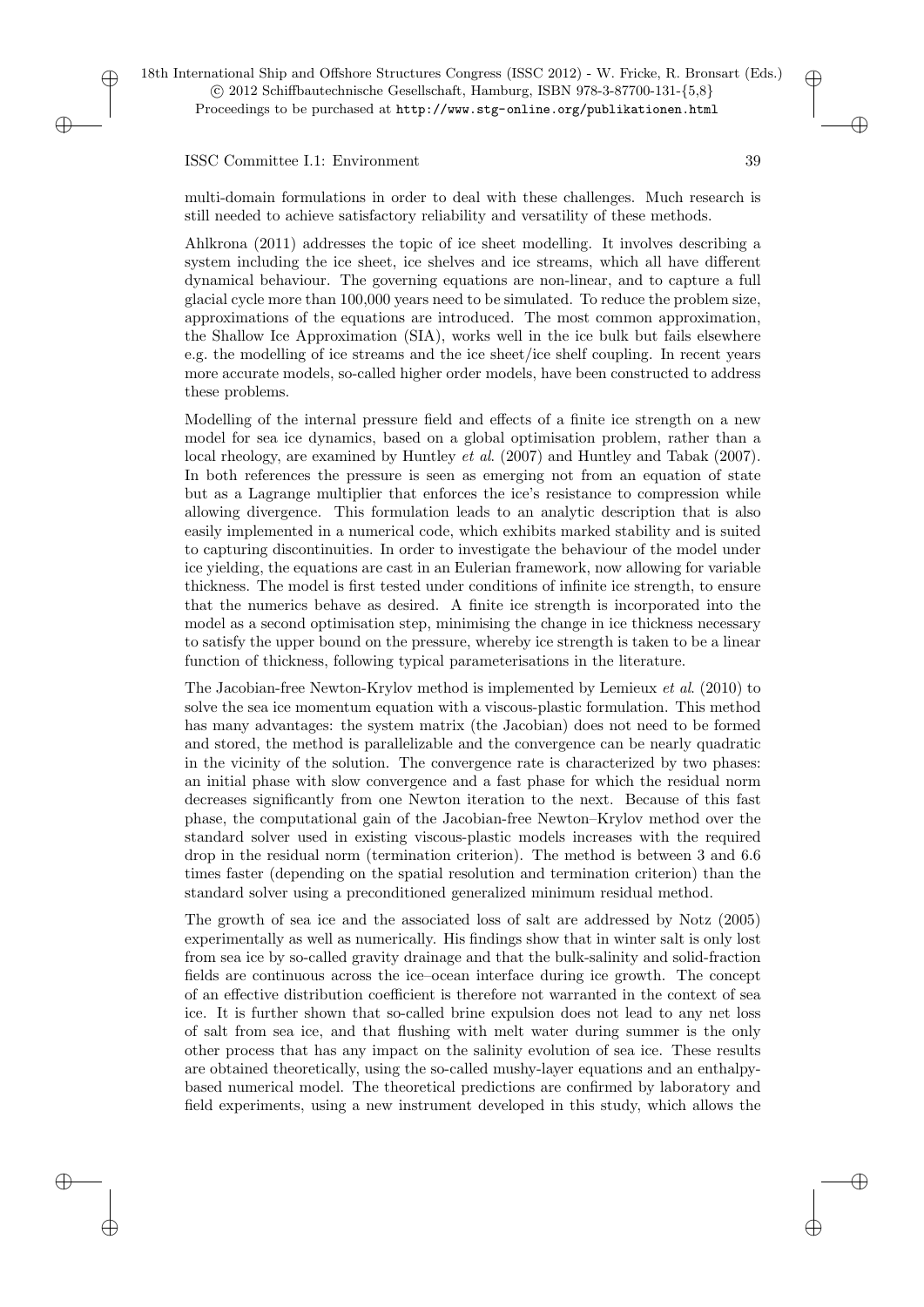## 40 ISSC Committee I.1: Environment

✐

✐

✐

✐

in situ measurement of the salinity distribution in growing sea ice with a very high temporal and spatial resolution.

A numerical dynamic-thermodynamic sea-ice model for the Baltic Sea is used to analyze the variability of ice conditions in three winter seasons by Herman et al. (2011). The modelling results are validated with station (water temperature) and satellite data (ice concentration) as well as by qualitative comparisons with the Swedish Meteorological and Hydrological Institute ice charts. Analysis of the results addresses two major questions. One question concerns the effects of meteorological forcing on the spatio-temporal distribution of ice concentration in the Baltic. Patterns of correlation between air temperature, wind speed, and ice-covered area are demonstrated to be different in larger, more open sub-basins e.g. Bothnian Sea than in the smaller ones e.g. Bothnian Bay. Whereas the correlations with air temperature are positive in both cases, the influence of wind is pronounced only in large basins, leading to increase/decrease of areas with small/large ice concentrations, respectively. The other question concerns the role of ice dynamics in the evolution of the ice cover. By means of simulations with the dynamic model turned on and off, the ice dynamics is shown to play a crucial role in interactions between the ice and the upper layers of the water column, especially during periods with highly varying wind speeds and directions. In particular, due to the fragmentation of the ice cover and the modified surface fluxes, the ice dynamics influences the rate of change of the total ice volume, in some cases by as much as  $1 km<sup>3</sup>$  per day. As opposed to most other numerical studies on the sea-ice in the Baltic Sea, this work concentrates on the short-term variability of the ice cover and its response to the synoptic-scale forcing.

Liu *et al.* (2011) present a fine-resolution coupled ice-ocean model configured for the Bohai Sea and North Yellow Sea. Seasonal simulations were made from the winters of 1997/1998 to 2008/2009. By comparing of the simulation results and the remote sensing images, the ice-ocean coupled model reasonably reproduces the seasonal variations of the sea ice conditions in the Bohai Sea and North Yellow Sea. The predicted ice-freezing date, ice-ending date and ice periods are in fairly good agreement with observations, and some are even identical to measurements. The simulated maximum of the sea ice extent date and the observations match well. Normally, the sea ice thickness of the west part in Liaodong bay is less than that of the east part, which can be reproduced well by the ice-ocean coupled model.

Ji et al. (2011) modified a discrete elemental model (DEM) for sea ice dynamics based on granular material rheology. In the model, a soft particle is used with ability of self-adjusting its size. Each particle is treated as an assembly of ice floes characterised by adjustable ice concentration and thickness applying conservation of mass rule. The contact forces between ice floes are calculated using a viscous-elastic-plastic model and shear forces are obtained from the Mohr-Coulomb friction law. The model allows the simulation of ice piece dynamics in a channel and in an open domain with a vortex wind and current effects. The authors claim that the simulations show promising results.

Improvements to the sea ice forecasting tools are welcomed by the shipping and offshore engineering communities. All forecasts start from the observed initial conditions of ocean, land and atmosphere. Models are typically sensitive to the initial conditions, which are usually not known accurately, due to limited number of observing stations, imperfections of used instruments and other errors. Models are also sensitive to model formulations.

✐

✐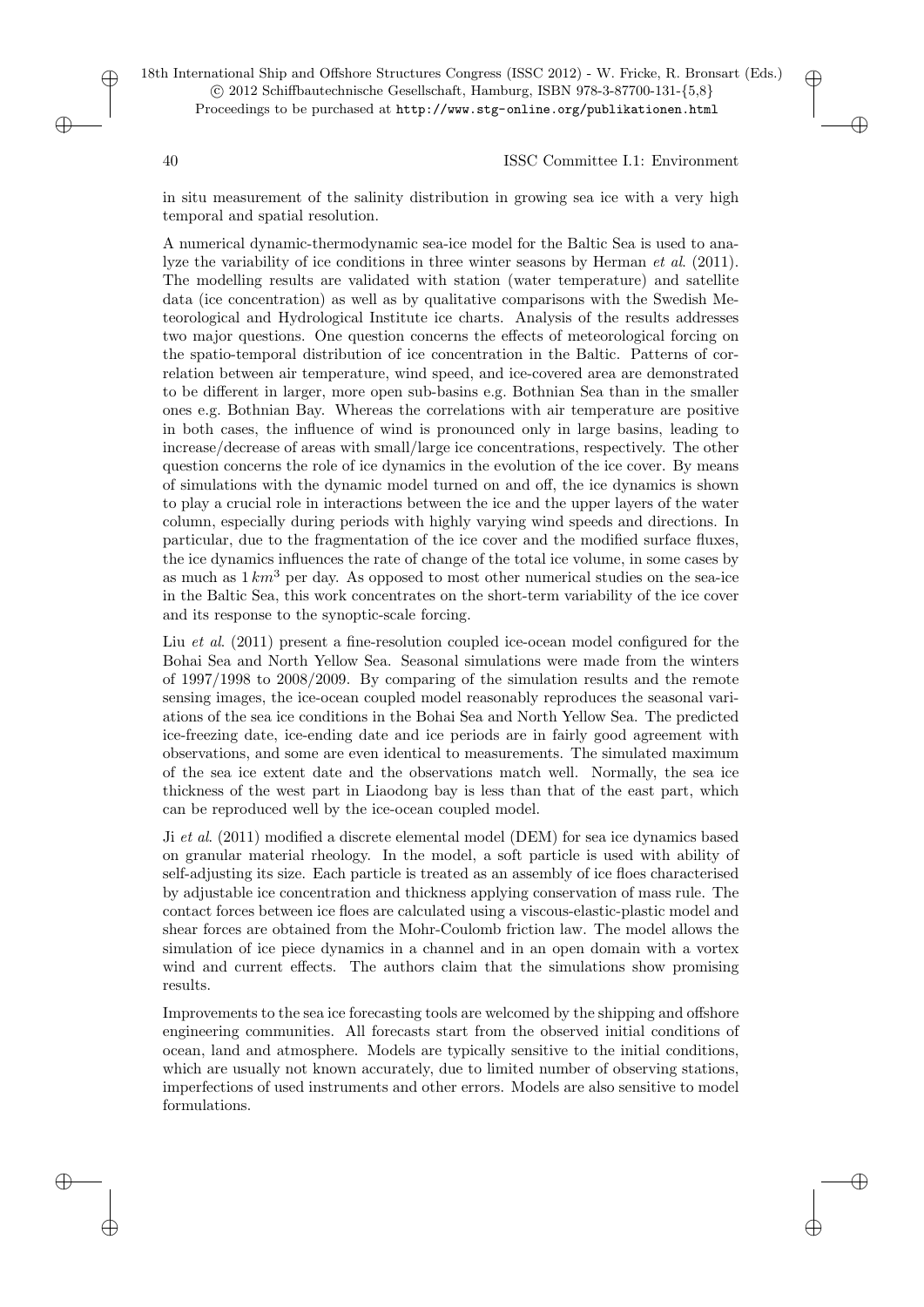# ISSC Committee I.1: Environment 41

 $\oplus$ 

✐

✐

The UK Met Office, Peterson et al. (2011), has recently upgraded its seasonal prediction system GloSea4 by implementing initialisation of the observed sea ice component in the forecast model HadGEM3/CICE. The upgrade improves the Arctic atmosphere locally near the ice edge and provides better forecast of ice extent in summer (minimum) and winter (maximum). The winter ice edge is particularly well predicted in Greenland, Norwegian and Barents Seas. Other areas like Labrador Sea, Bering Sea and Okhotsk Sea are less accurately forecasted. Further development is expected to include enhancement to the system horizontal resolution together with the ocean and sea ice assimilation scheme, and better quality of assimilated observations.

Increasing economic activities in ecologically sensitive Polar Waters increase the possibility of a devastating industrial pollution incident in these areas. An oil spill could be one of the possible disasters. Karlsson et al. (2011) conducted laboratory investigation of oil spills behaviour in the presence of sea ice in order to improve strategy of responses to oil spills in ice. The authors studied entrainment and upward migration of oil through the ice during growth and melt. They found that the oil can reach several centimetres into the ice through discrete brine channels where porosity is between 8 and 15 % even in the cold ice. The amount of oil absorbed by the ice will also depend on ice temperature.

Modern anisotropic plasticity ice dynamics models allow explicit descriptions of the formation and evolution of leads, rafts and ridges. The presence of these kinematic parameters can be very important for offshore operators. Pritchard and Tremblay (2011) present a preliminary idea for a new ice dynamic numerical model that describes the velocity and stress discontinuity explicitly. The analysis is limited to a quasi-static behaviour, for which temporal changes are resolved to a day or longer. Thus time does not appear in the momentum and constitutive equations at each time step. The scheme integrations are conducted along characteristic directions, so discontinuities appear naturally. So far, the authors use a new meshless model and have an anisotropic continuity law that describes lead formation and evolution, and derived the governing equation in characteristic coordinates. A numerical code is planned which will begin by solving the one dimensional problem.

## 3.5.2 Experimental Description of Ice

Full scale trials and model experiments are still the most reliable sources of information on ice properties and ice-structure interaction for designers and operators of offshore fixed and floating polar structures.

Two large ice model test campaigns were performed in the period 2007–2010 and are presented by Bruun et al. (2011) as a part of a Joint Industry Project. The objectives of the project were to investigate different floater geometries and ice model test set-ups e.g. with the model fixed to a carriage and pushed through the ice versus ice pushed towards a floating model moored to the basin bottom, also their influence on the ice failure mode and structure responses in the various tested ice conditions. This paper presents the objectives and motivations for the project, the models tested, the target test set-up for the various tested configurations and the test matrix. Initial results from a fixed model tested in three first-year ice ridges with similar target ice properties are also presented and compared.

Lee *et al.*  $(2011)$ , Choi *et al.*  $(2011)$  and Lee and Jeong  $(2011)$  present results of the sea ice trails conducted with a Korean built icebreaker. The trials of the first Korean icebreaker "ARAON" were conducted in the Arctic Ocean in July–August 2010. Sea ice concentrations at the Arctic sea were  $4/10$  to  $10/10$  and sea ice thicknesses were

✐

✐

✐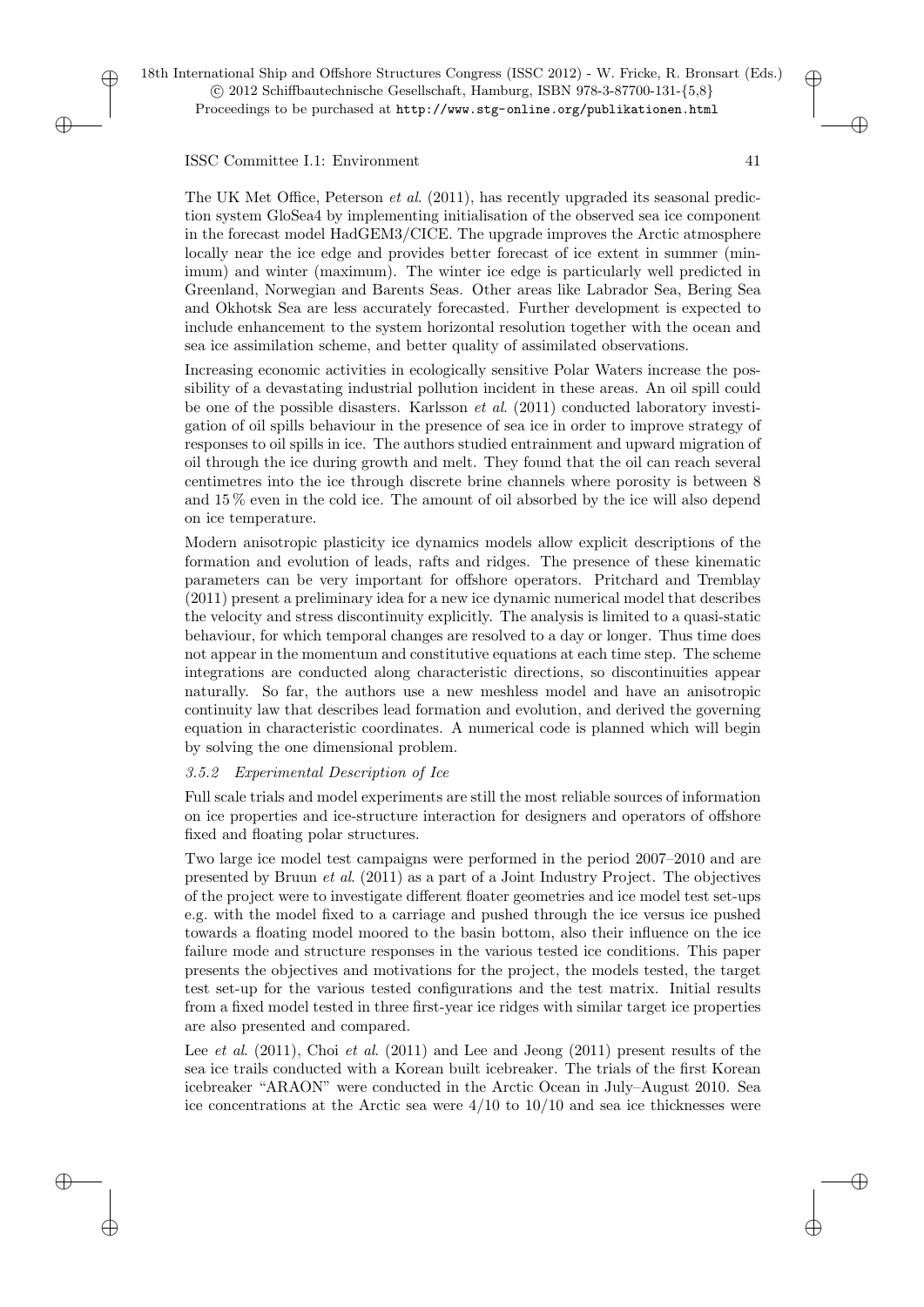✐

## 42 ISSC Committee I.1: Environment

✐

✐

✐

✐

roughly 1.0 to  $3.5 \, \text{m}$ . During the trials characteristics and physical properties of sea ice and snow were measured, as well, icebreaking performance of the vessel in various ice and snow coverage conditions was evaluated. In situ measurements of the sea ice thickness distributions at the ice floe were conducted using drilling and electromagnetic induction instrument, EM31-MK2. Conductivity of the ice floes was measured and sea ice thickness was estimated applying empirical formula developed at the Cold Regions Research & Engineering Laboratory, CRREL. The results of sea ice thickness derived with the EM31-MK2 were compared with observations results and a new empirical formula for estimation of sea ice thickness through the analysis of apparent conductivity data is suggested.

One of the tasks when evaluating performance of ice class vessels and Arctic offshore structures in an ice model basin is to prepare a proper model of the ice with correct scaling of natural sea ice properites. Every ice model basin in the world has individually developed their own ice modelling technique and methodology. The EG/AD/S model ice which is a diluted aqueous solution of ethylene glycol, aliphatic detergent and sugar, may provide for the correct scaling of mechanical properties of columnar sea ice. The MOERI (Maritime & Ocean Engineering Research Institute) ice model basin of Korea which opened 2009, adopts the  $EG/AD/S$  type model ice, in collaboration with the IOT (Institute for Ocean Technology), Canada. Cho et al. (2009) presents a study that focuses on the evaluation of mechanical properties of the EG/AD/S model ice for the possible use in the new MOERI ice model basin.

Model tests on the Shoulder Ice Barrier (SIB) were performed in the large ice tank of the Hamburg Ship Model Basin (HSVA) during July 2007 as part of HYDRALAB III and are presented by Gürtner  $(2010)$ . The main goal was to investigate the conceptual design of the SIB and assess ice forces and ice rubble build-up. Model test results showed that the SIB potentially could be utilised as an ice protection structure for future shallow water application. Based on the model tests performed a computational model for simulating ice-SIB interactions was developed. This computational icestructure interaction model involves the simulation of ice rubble accumulations and accordingly the ice forces exerted on the structure.

# 3.5.3 Statistical and Spectral Description of Ice

Bekker *et al.* (2010a, 2010b) present a study where the problems of a statistical modelling of ice loads from drifting hummocky features and level ice fields on the reinforced gravity based structures in the Piltun-Astohsky and Lunsky fields offshore Sakhalin, north east Russia, are investigated.

Data collected by the Upward Looking Sonar (ULS) during a  $5000 \, km$  submarine voyage between the Chukchi Sea, Beaufort Sea and North Pole are reported by Marcellus et al. (2011). They present a statistical approach used to extract key ice characteristics from ULS data that could be used in development of safe shipping routes in Polar Regions. The ice properties include floe size and thickness and ice ridge geometries for first year and multiyear ice.

## 4 SPECIAL TOPICS

✐

✐

## 4.1 Climate Change and Variability

The Intergovernmental Panel on Climate Change (IPCC) ARA5 report is under development (some members of the ISSC I.1 Committee have been reviewers of this report) and is planned to be issued in 2013/2014. The IPCC SREX "Summary for Policymakers" report was issued in November 2011 while the whole SREX (Special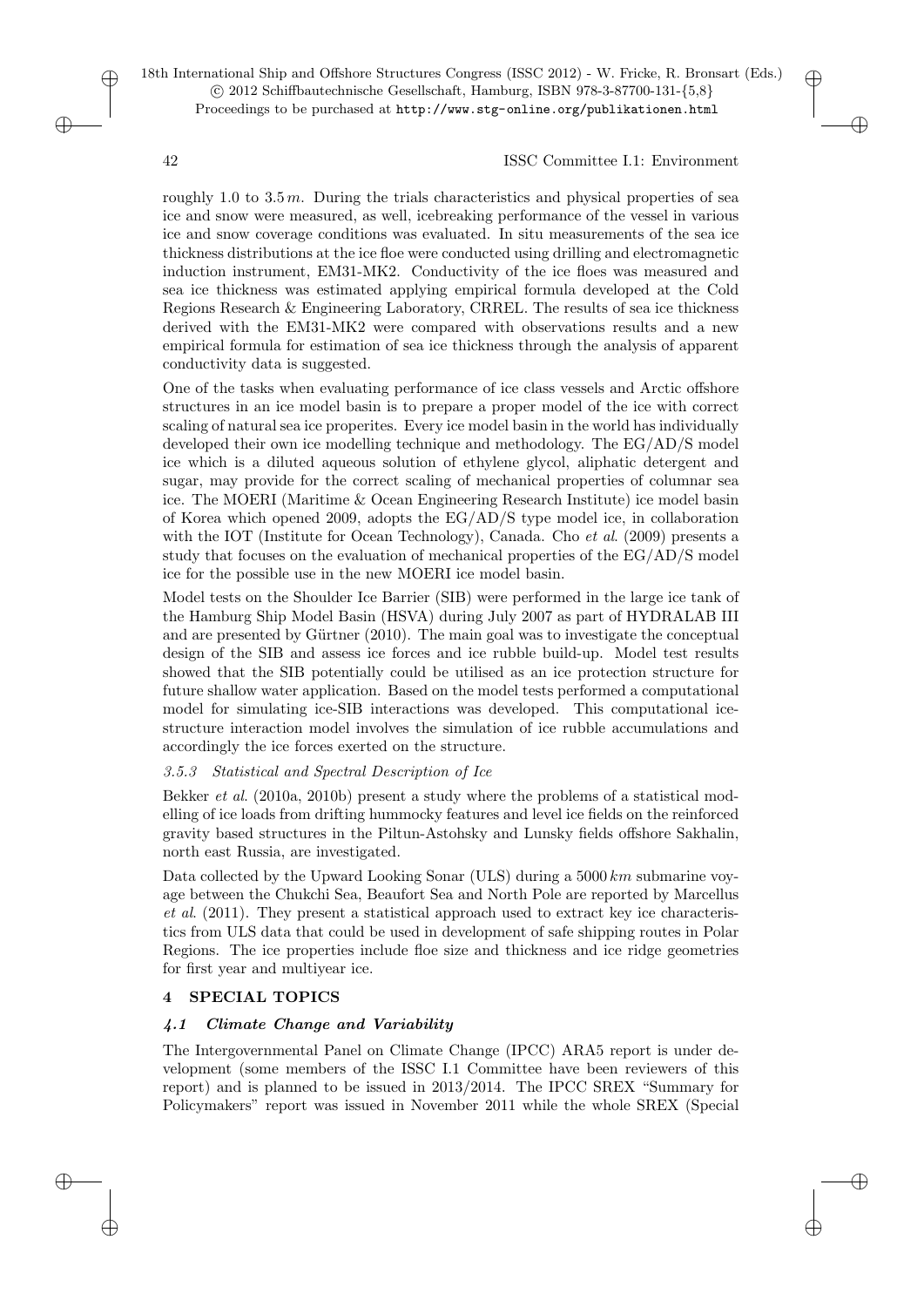ISSC Committee I.1: Environment 43

 $\oplus$ 

✐

✐

Report on Managing the Risks of Extreme Events and Disasters to Advance Climate Change Adaptation) report will be available in 2012.

Climate differs with geographic location and is influenced by amongst other factors latitude and distance from the open oceans. Climate has always changed over time, and the variations observed today are due to: natural variability (originating from the internal dynamics of the Earth's ocean and atmospheric system and occurring usually on time scales a few years from decadal to multi-decadal, but much longer cycles due to movement of poles may also occur, e.g. 23000 year cycles); climate change due to external forcing (such as changes in solar radiation and volcanic activity, varying on time scales from years to millennia); and anthropogenic climate change (caused by human activities, which takes place over a few decades to centuries), as stated by, for example, Bitner-Gregersen and Eide (2010).

The AR4 report (IPPC, 2007) concluded that there is very high confidence that the net effect of human activities since 1750 has contributed significantly to the global warming. This conclusion remains in 2012. It is pointed out by IPCC (2011) that assigning "low confidence" in a specific extreme on regional or global scale neither implies nor excludes the possibility of changes in this extreme. Many uncertainties remain in modern climate change projections.

Multi-decadal natural variability of climate (see ISSC 2009 I.1 report) due to the Earth's system dynamics, short term externally forced climate changes and short term changes (10–12 years) in solar radiation to some extend have been taken care of in design of marine structures by considering sufficiently long met-ocean data records (typically much longer than 10 years). Climate change due to long term external forcing such as solar radiation and caused by changes in the Earth's orbit is neglected in a design process because of the large time scale of its occurrence.

It is, however, important to be aware that the natural climate variability can be of the same order of magnitude as the anthropogenic climate change and may mask it for several years to come. Further, the anthropogenic climate change is affecting the natural climate modes. Palmer (2008) suggests that changes due to natural mode swap could be much larger than anthropogenic changes. Therefore the next 30–100 years' climate statistics may be affected strongly by it.

The Climate Change Conference which took place in Copehnagen in December 2009 raised climate change policy to the highest political level. It should also be mentioned that the credibility of the IPCC has been publicly called into question during the period of this Committee, in particular following mistakes in the AR4 glacial retreat projections.

#### 4.1.1 Temperature

According to the IPCC SREX (2011) it is "virtually certain" ( $> 99\%$  probability of occurrence) that increases in the frequency and magnitude of warm daily temperature extremes and decreases in the magnitude of cold extremes will occur in the 21st century on the global scale. The 20-year return period daily temperature will "likely" ( $>$ 90% probability of occurrence) increase by about  $1-3$  °C by the mid-21st century and by about  $2-5$  °C by late the 21st century, depending on the region and emission scenario (based on the B1, A1B and A2 scenarios, see ISSC I.1, 2009). The expected increase of the average Earth surface temperature will be twice as high in the Arctic compared to other parts of the Earth (IPCC, 2007).

Over the last two years, the Berkeley Earth Surface Temperature Project chaired by Prof. Richard Muller has deeply studied changes in global temperature. The changes

✐

✐

✐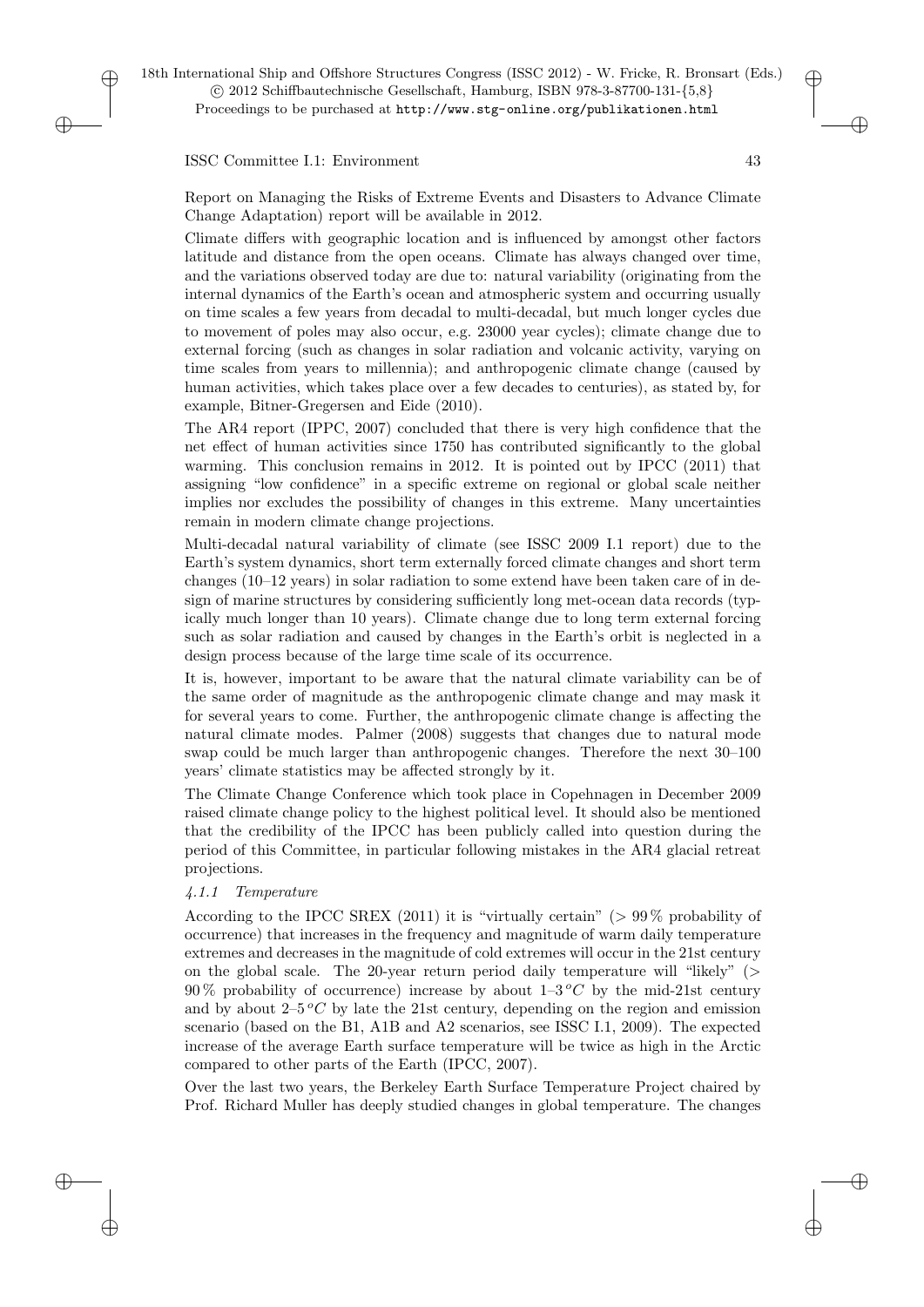#### 44 ISSC Committee I.1: Environment

✐

✐

✐

✐

at the locations investigated have shown warming typically between  $1-2\degree C$ , much greater than the IPCC's (2007) average of  $0.64\,^{\circ}C$  (http://www.berkeleyearth.org/).

The Copenhagen Climate Change Conference 2009 obtained strong convergence of the views of governments on the long-term goal of limiting the maximum global average temperature increase to no more than 2 degrees Celsius above pre-industrial levels, being subject to a review in 2015. No agreement on how to do this in practical terms, however, was reached. The 2011 UN Climate Change Conference held in Durban, South Africa, from 28 November to 9 December 2011 has agreed, however to prolong the Kyoto Agreement until 2015.

#### 4.1.2 Wind

The review of the observed and projected changes of wind activities until 2010 is given by Bitner-Gregersen and Eide (2010). The IPCC SREX report (2011) concludes that average tropical cyclone maximum wind speed is "likely" to increase, although increases may not occur in all ocean basins. It is "likely" that the global frequency of tropical cyclones will either decrease or remain essentially unchanged. Further, there is "medium confidence" (about 5 out 10 chance) that there will be a reduction in the number of extra-tropical cyclones averaged over each hemisphere. There is "low confidence" (about 2 out of 10 chance) in the detailed geographical projections of extra-tropical cyclone activity while there is "medium confidence" in a projected poleward shift of extra-tropical storm tracks. "Low confidence" is associated with projections of small spatial-scale phenomena such as tornadoes and hail.

The recent study of Young et al. (2011) based on a 17-year satellite data base (1991- 2008) shows, however, a clear global increase in the monthly mean, 90th-, and 99thpercentile values of wind speed for  $2^{\circ} \times 2^{\circ}$  regions. The study reports that the mean and 90th percentile wind have increased by at least 0.25 to 0.5 % per year with stronger trend in the Southern than in the Northern Hemisphere, apart from the central north Pacific. At the 99th percentile extreme wind speeds are increasing over the majority of the word's oceans by at least 0.75 % per year.

#### 4.1.3 Waves

The review given by Bitner-Gregersen and Eide (2010) identified that the global climate models in IPCC AR4 did not include wave conditions. Available studies have used statistical relationships between wave heights and sea level pressure (statistical downscaling) or the winds from the global models to run wave models (dynamic downscaling) in order to predict the future wave climate and uncertainties are related to these predictions. This situation remains.

Studies carried out before 2009 have reported increases of  $0.35-1.15 m$  in the seasonal maxima of  $H_s$  by 2080 and of 0.2–0.8 m in the 20-year  $H_s$  in the 50-year period (2001– 2050) in the northeast North Atlantic. These positive trends have also been confirmed by later studies, e.g., Dragani et al. (2009), Wang et al. (2009), and Dodet et al. (2010).

Several investigations have also shown an increase in extreme  $H_s$  in the North and Norwegian Sea, however, this is very regionally dependent. Grabemann and Weisse (2008) found increases in the 99% percentile of the long-term  $H_s$  as an average over four climate model/emission scenario combinations to be  $0.25-0.35$  m from the present to the end of the 21st century in the North Sea. However, the range for the northern North Sea varied from  $0.10 m$  to  $0.6 m$  and the authors assign an uncertainty to the mean value of  $0.6-0.7 \, m$ . Debernard and Røed (2008) found that the annual 99-percentiles of significant wave height increase 6–8 %, and 4 % or less in the North and

✐

✐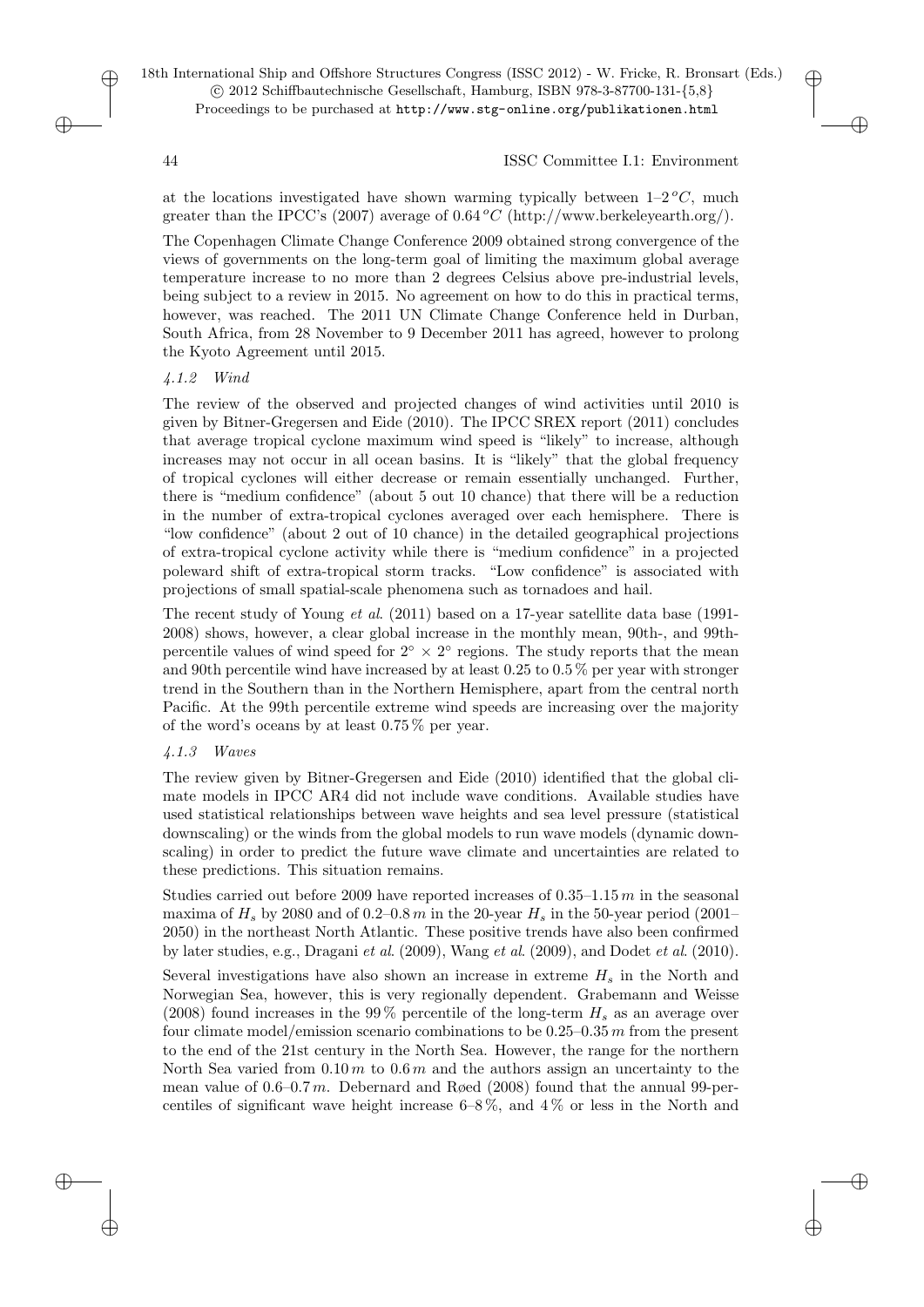## ISSC Committee I.1: Environment 45

 $\oplus$ 

✐

✐

Norwegian Seas and west of the British Isles by the end of the 21st century (2071– 2100). The results indicate also more frequent strong wind and wave events in the future with higher extreme surge but high uncertainty is attributed in these estimates.

Young *et al.* (2011) have found using the 23-year (1985–2008) data base of calibrated and validated satellite altimeter measurements a general global trend of increasing values of wave height over this period, but to lesser degree than wind speed. Large regions of the north Pacific and north Atlantic show a weak negative trend (0.25 % per year), as do much of the equatorial regions of all oceanic basins. However, the southern hemisphere has a consistent weak positive trend of approximately  $0.25\%$  per year. The 90th percentile and the 99th percentile wave height trends are progressively more positive, with the higher latitudes (greater than 35<sup>°</sup>) of the both hemispheres showing positive trends of approximately 0.25 % per year at the 90th percentile and 0.50 % at the 99th percentile. The buoy and wave model data support these conclusions.

Vanem and Bitner-Gregersen (2012) using the Bayesian-Hierarchical model and the North Atlantic C-ERA-40 data (1958–2002), have predicted an increase of the significant wave height up to  $2.0 \, \text{m}$  by the end of the 21st century.

Babanin et al. (2009) and Dai et al. (2010) have shown, based on the concept of "wave induced turbulence", how to improve climate change predictions by improving the upper ocean mixing modeling.

## 4.1.4 Sea Water Level

A new climate model (ECHAM5/MPL-OM1) considering changes of sea level due to increased CO2 in the atmosphere and developed for IPCC AR4 has been applied to simulate the climate changes under different increased  $CO2$  scenarios (Mu et al., 2010). The sea surface temperature and salinity structure, the sea level variation and the changes of sea ice in the northern hemisphere have been analysed.

The degree to which climate models (Global Climate Model, GCM, or Regional Climate Model, RCM) have sufficient resolution and/or internal physics to realistically capture the meteorological forcing responsible for storm surges is regionally dependant. For example current GCMs are unable to realistically represent tropical cyclones

According to IPCC SREX (2011) it is "very likely" that mean sea level rise will contribute to upward trends in extreme coastal high water levels in the future but they will be geographically non-uniform. Changes of sea water level remain as reported by IPCC (2007); on average up to  $0.5 \, \text{m}$  of sea level rise can be expected by the end of 2100 although some recent investigations seem to indicate that these numbers can be higher.

Sea level variations due to surge and tide in future climate have been investigated by several researchers, e.g. Debernard and Roed (2008), Sterl et al. (2009), Harper et al. (2009). Harper et al. (2009) studying tropical cyclones off the east coast Australia have shown that there is a relatively small impact of  $10\%$  increase in tropical cyclone intensity on the 100-year storm tide.

Taking into consideration the change of the terrestrial reference frame, Collileux and Wöppelmann (2010) reported a bound of 1.2 to 1.6  $mm/year$  global sea level rise for the past century whose upper bound is slightly lower than the IPCC AR4 estimates of 1.8  $mm/year$ . The geodetic requirements to improve the prediction of the sea level rise and its variability is reviewed by Blewitt et al. (2010). For example, Wu et al. (2011) have estimated the earth radius expansion rate to be  $0.2 \, mm/year$ .

✐

✐

✐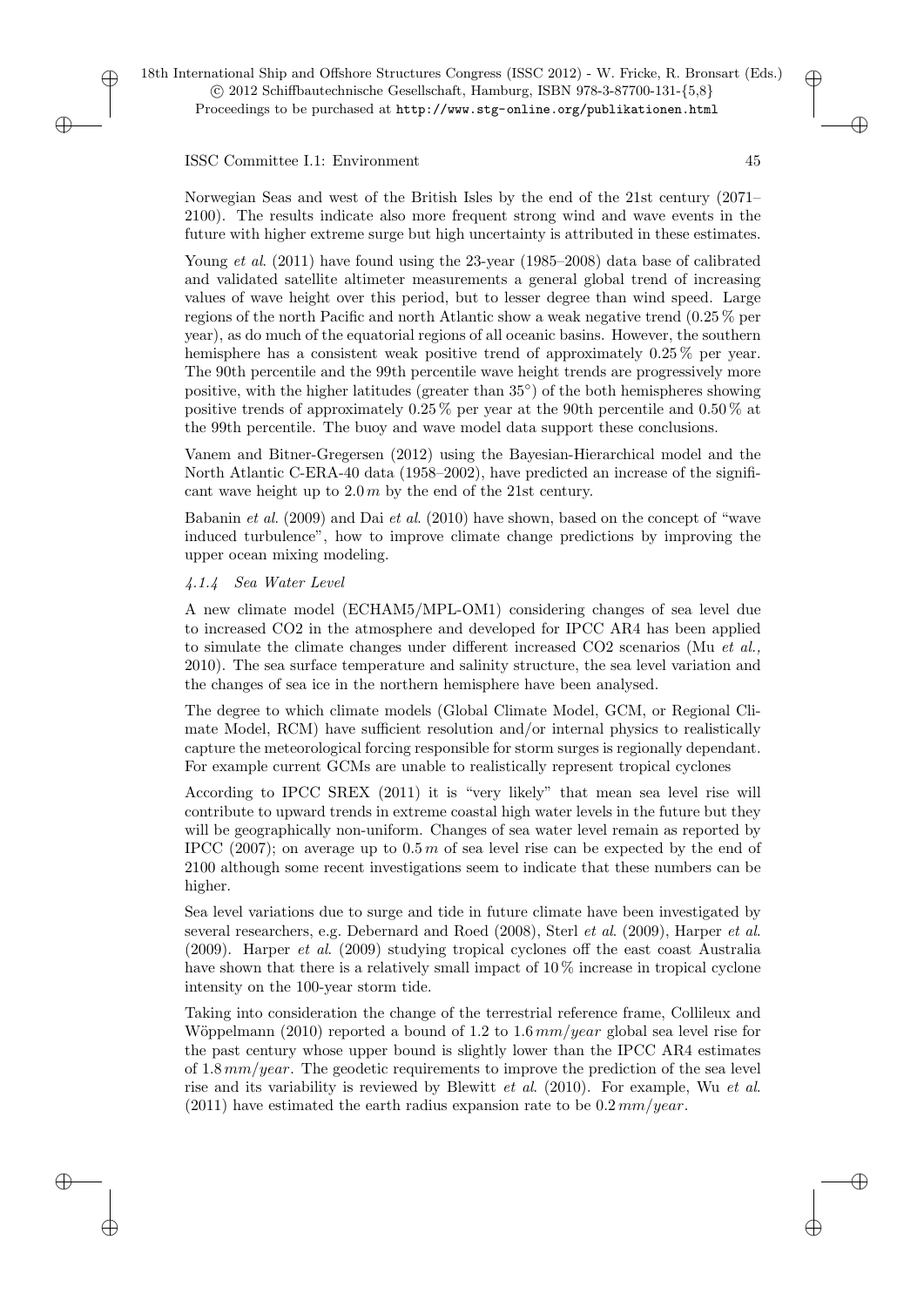$\oplus$ 

✐

✐

## 46 ISSC Committee I.1: Environment

✐

✐

✐

✐

Based on global tide gauge records, Merrifield et al. (2009) estimated an acceleration of sea level rise since 1990 as  $3.2 \pm 0.4$  mm  $yr^{-2}$ , higher than the average values of 1.5  $\pm$  0.5 mm  $yr^{-2}$  in 1962–90. Ray and Douglas (2011) have shown the large sea-level trends of the satellite era (post-1992) may not be unique. However, Woodworth et al. (2011) provided evidence of a century of sea-level-rise acceleration which is still under debate (Bojannowski, 2011, Rahmstorf and Veermeer, 2011, Houston and Dean,2011). Church and White (2011) updated their earlier analysis and estimated a statistically significant acceleration of 0.009  $\pm$  0.003 mm yr<sup>-2</sup> and 0.009  $\pm$  0.004 mm yr<sup>-2</sup> since 1880 and 1900 respectively.

Gu and Li (2009) show with long-term tide gauge records that decadal sea level oscillations along the Pacific coast are significantly affected by the Pacific Decadal Oscillation with a 2–3 year lag and its variation may influence long-term trends. Menendez and Woodworth (2010) analysed worldwide tide gauge data and have shown that a trend in extreme sea levels globally is more pronounced since the 1970's. This is supported by Haigh  $et \ al.$  (2010).

Merrifield (2011) showed that strengthening of the trade wind contributed to the sea level rise of the tropical Pacific since the early 1990s. Influence of natural climate variability such as an Indian Ocean Dipole has been observed as well (Han et al., 2010; Dunne et al., 2011). Recent regional decadal trends are largely due to wind pattern change (Timmermann et al., 2010).

## 4.1.5 Ice

Sea ice characteristics such as concentration, extent and thickness are considered to have a profound impact on global climate. Sea ice in the Arctic has shown dramatic changes over the last 30 years. The extent of summer ice (September) has declined by 8.9 % per decade between 1979 and 2009 and the winter ice (March) by 2.5 % per decade. September 2007 had the smallest ice extent on record (see e.g. Budikova, 2009) but although the extent and area increased through 2008 and 2009 it is likely that the total Arctic sea ice volume had its minimum in 2009. The decrease of sea ice (http://arctic.atmos.uiuc.edu/cryosphere/) and resulting unusual conditions, such as the North-East and the North-West Passage being open simultaneously for the first time in recorded history in August 2008, has raised alarm.

Some model projections predict a possible total loss of sea ice cover (at a September datum) in the Arctic around 2030 (Wang et al., 2009) while other ones show seasonal ice coverage of Arctic by the end of 21st century. Recent observations indicate, however, that the simulation models under predict the Arctic ice decline (Budikova, 2009).

Golubeva and Platov (2009) based on model calculations show a significant reduction of the ice area in the Canadian waters. Stroeve  $et \ al.$  (2011) show how a range of climate models project future September ice extent in the Arctic Ocean, along with observed ice extent. Note that the models do not reproduce the historic ice data well. The study indicates that the ice cover in summer may practically disappear before 2050 (before 2020 has even been suggested by some investigations). However, an ice free Arctic winter is not predicted by any model, though the ice may be limited to first year ice and, therefore a likely maximum thickness of  $2.0-2.5$  m.

The EC project Developing Arctic Modelling and Observing Capabilities for Long-term Environmental Studies (DAMOCLES, 2010) suggests that the Arctic Ocean could be ice-free in summer in as little as 10 to 15 years from now, much sooner than had been predicted by most of the IPCC models.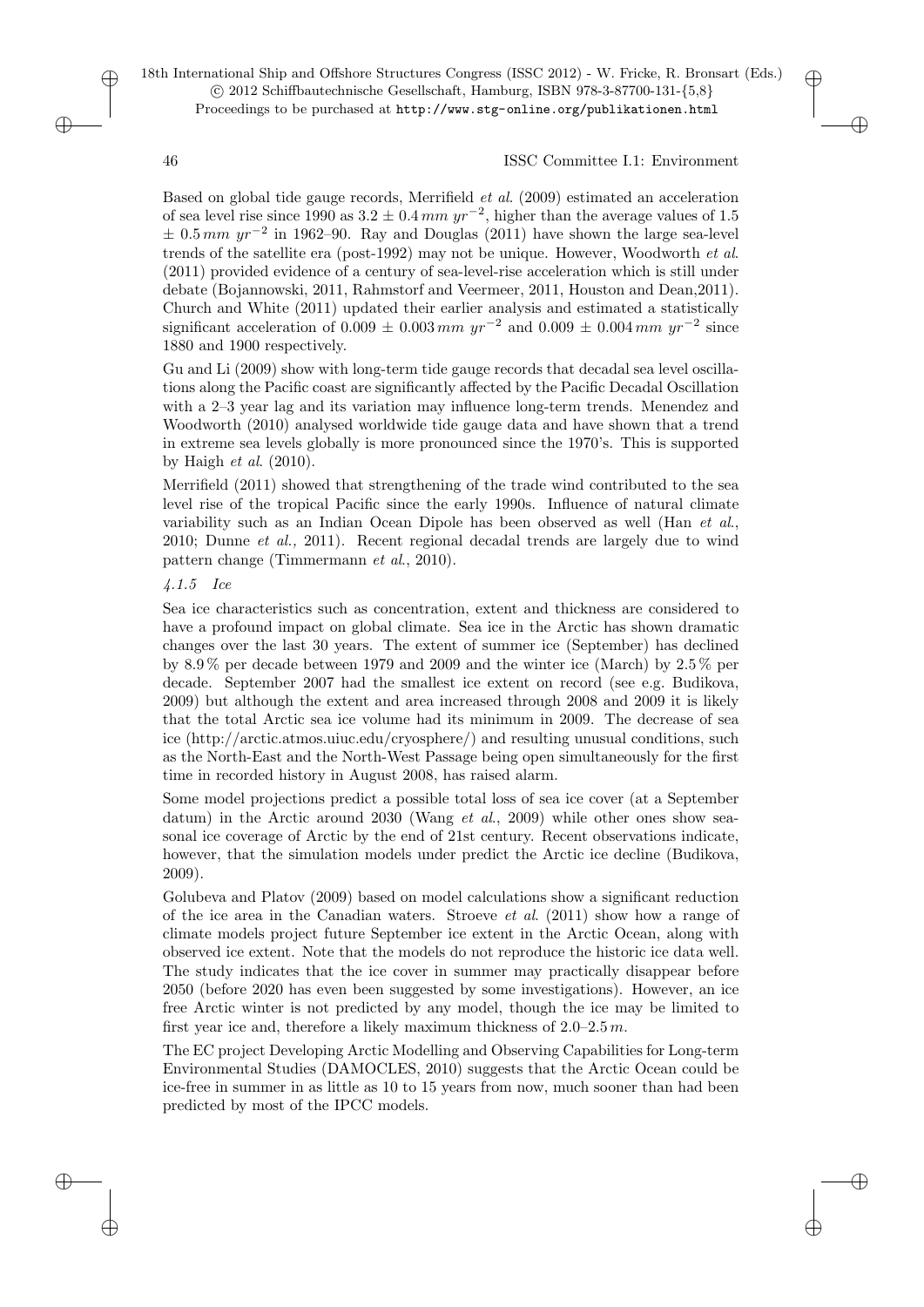ISSC Committee I.1: Environment 47

## 4.2 CFD

✐

✐

✐

CFD (Computational Fluid Mechanics) methodology is getting increasing attention in modelling of water waves and it is expected that this will continue.

As opposed to the analytical description of wave fields, another approach is the discretised space and time method of Computational Fluid Dynamics. Commercially available suites with turbulence based on Reynolds Averaged Navier Stokes (RANS) methods have dominated the maritime market, but open source packages such as Open-FOAM are beginning to find some acceptance. Although the idea of the 'Numerical Towing Tank' including ship-wave interaction has been suggested for many years, CFD work requiring high power computing was typically limited to very localised flows and short time frames. Sufficient processing power is now much more affordable so that many research centres have multiple processor facilities available and limited scope studies may even be performed with desktop computers. The EU '6th Framework' project VIRTUE (www.virtual-basin.org) adopted a co-operative approach.

Typically CFD has been applied to specific fluid-structure interaction problems. There has been limited focus on the wind-wave interaction and wave propagation modelling. Wu and Oakley (2009) presented a study on the generation and evaluation of progressive regular waves with the commercial code STAR-CCM+. Virtual wave gauges at several locations in the numerical tank were compared with first and second order Stokes waves; they found that the dissipation of wave amplitude down the tank was higher than observed in experiments, but lower than had been shown by other researchers. They were able to show wave profiles that were close to 1st and 2nd order Stokes descriptions, with 2nd order fitting better for higher amplitude (steeper) waves. The behaviour of the CFD waves could have been higher order still. Denchfield *et al.* (2010) compared numerical and physical tank realisations of superposed regular wave trains with the aim of creating 'rogue' waves; success was limited, but the CFD was restricted to a laminar flow model which clearly did not capture breaking mechanisms observed in the tank. Clauss has presented several papers in this area, for example Clauss et al. (2008). The authors discuss methods for numerically reproducing nonlinear waves by physical tank methods with both potential flow and RANS codes. Using several different scenarios such as regular and irregular long crested waves with embedded wave packets, they show the importance of a nonlinear approach to accurately produce the desired wave and thus the fluid-structure loads.

Choi and Yoon (2009) developed an internal wave generation scheme using momentum source to produce the target waves. The scheme was applied to the RANS equation model in the CFD code FLUENT. Ko *et al.* (2011) continued the study on internal wave generation by combining the previous approach with the VOF scheme of the Lin and Liu one of 1999. The numerical experiments were applied with the aid of the CFD code Flow3D.

The application of CFD models was not restricted during the reporting period only to gravity waves. A relevant example is the work of Das  $et \ al.$  (2009) who followed numerically the generation of a tsunami wave using two different approaches, namely a RANS and a VOF method as well as a numerical model based on the so-called Smoothed Particle Hydrodynamics (SPH).

Indeed the methods for studying wave generation and propagation problems are characterized by diversity. This is manifested by the existence of alternative to CFD models. Indicative examples are the work of Kim  $et \ al.$  (2006) who developed techniques for the generation of random waves by solving the so-called mild-slope equations of

✐

✐

✐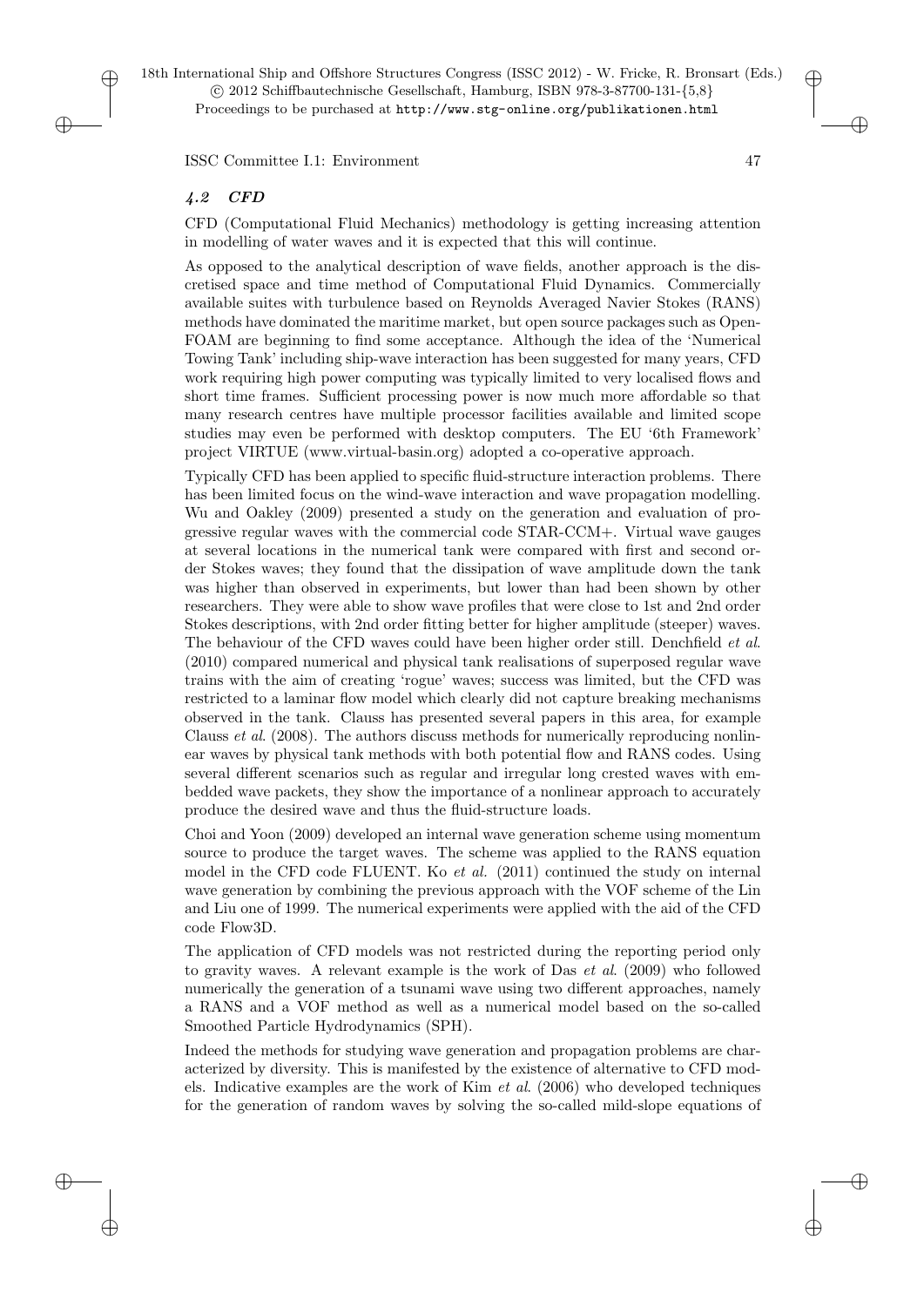#### 48 ISSC Committee I.1: Environment

✐

✐

✐

✐

Suh et al. (1997) and the study of Kim and Lee (2011) that was based on the Control Volume Approach.

Despite increasing interest, RANS CFD methods cannot rival the flexibility of analytical approaches in representing high order and non-linear waves, and are therefore not favoured by the leading edge wave dynamics researchers. Neither do they yet rival the established potential flow based ship/marine structure wave response models. Nevertheless, this kind of CFD offers a conceptually straightforward way to approach the wave-structure interaction that is becoming much more accessible to the engineering community and may be the only choice for modelling particularly complicated situations.

## 4.3 Statistical Approaches

Publication of statistical and artificial intelligence methods especially for predicting ocean waves has accelerated over recent years. These are the so-called soft computing techniques, which do not assume any mathematical model a priori. Such methods are based on analysis of recent historical data, to make predictions about the future, and in this respect are dependent on the availability of recent and accurate time series estimates of the parameters concerned. By comparison dynamical models are based on predictions based on an understanding of the physics and an implementation of these into a numerical model. The publications reported work involving the application and validation of various methods for the prediction of meteorological and oceanographic parameters. Londhe (2008) provides a good summary of these methods, and a number of recent papers are summarized in this section.

Recent examples of the application of various soft computing approaches in terms of wave parameter predictions are given by Reikard and Rogers (2011), Malekmohamadi (2011), Ozger (2010), Herman et al. (2009), Cañellas et al. (2010), Sylaios et al. (2009), and Etemad-Shahidi and Mahjoobimodel (2009), and Mahjoobi and Mosabbeb (2009). All showed reasonable success, primarily for relatively short projection periods. Golestani and Zeinoddini (2011) also showed that these methods could also accurately fill data gaps in wave parameters and also to predict wave spectra.

An interesting use of Artificial Neural Network (ANN) for transferring pressure transducer measurements to surface elevation is given by Tsai and Tsai (2009). They employed ANN to convert the pressure signal into significant wave height, significant wave period, maximum wave height, and spectral peakedness parameter using data obtained from underwater ultrasonic acoustic transducer measurements at various water depths. Their results showed that, for water depths greater than  $20 m$ , the wave parameters obtained from the ANN were significantly closer to those obtained by the acoustic measurements recorded by using a linear pressure transfer function. This was not the case for wave heights greater than a significant wave height  $4 m$ , but improvement was expected when the training data set contained more records with large wave heights.

Wahle *et al.* (2009) discuss work involving a novel approach to parameterising the exact nonlinear interaction source (Snl) term for wind wave spectra. They mapped discrete wave spectra directly onto the corresponding Snl-terms using a neural net  $(NN)$ , training the NN with modelled wave spectra varying from single mode spectra to highly complex ones. They found that the NN approach performed well in mapping the wave spectra onto the corresponding Snl-terms, emulating the WRT-method calculations of the exact nonlinear interaction source terms for single and multi-mode wave spec-

✐

✐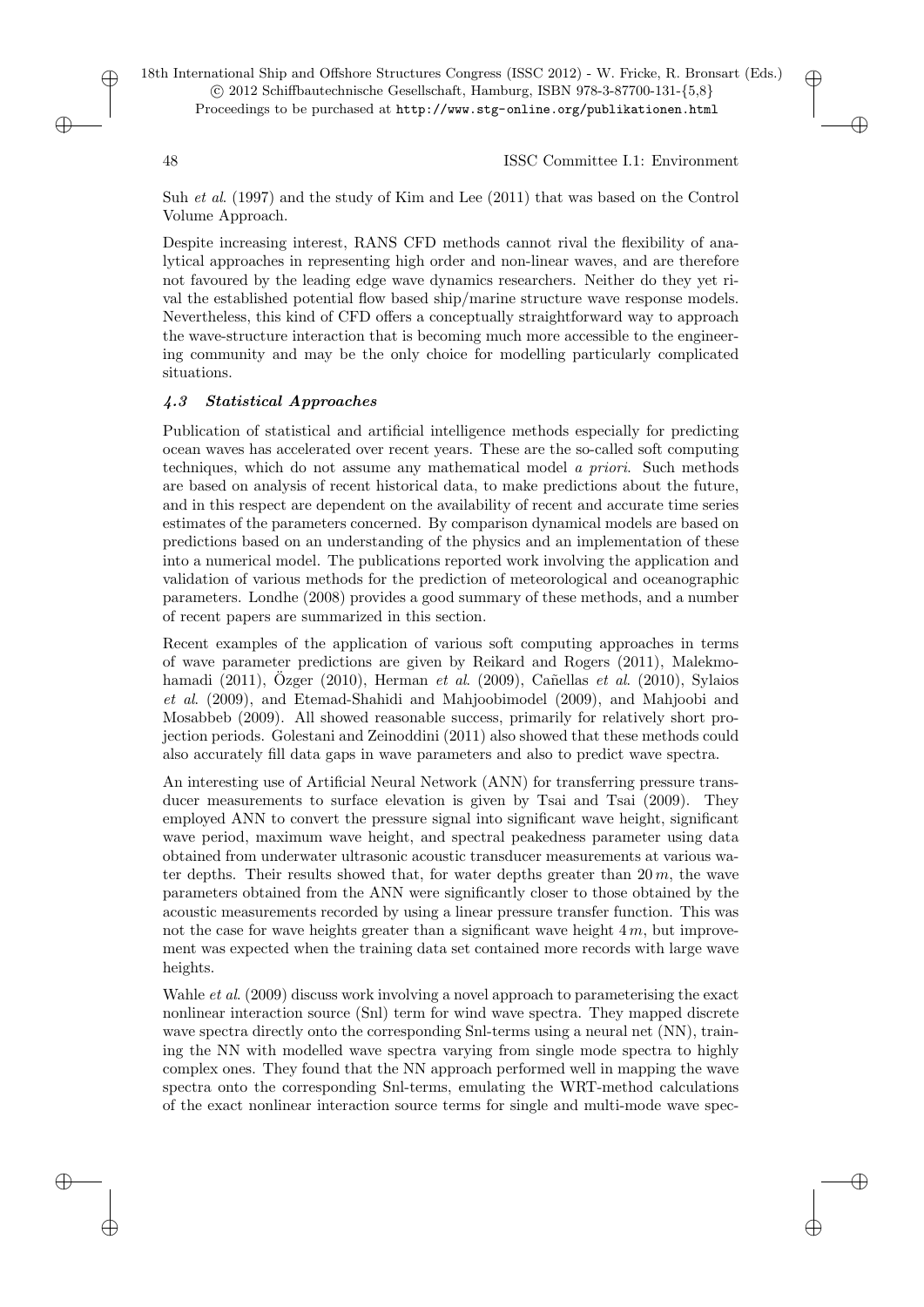ISSC Committee I.1: Environment 49

✐

✐

✐

✐

✐

tra with a much higher accuracy then the approximations implemented in present operational wave-models.

Delavari et al. (2011) used Fuzzy Inference System (FIS) and Adaptive Neuro-Fuzzy Inference System (ANFIS) methods to estimate breaking wave height and the water depth at the breaking point, finding that the ANFIS model to provide more accurate and reliable estimation of breaking wave height, compared with semi-empirical equations, but that some semi-empirical equations provided better predictions of water depth at the breaking point compared to the ANFIS model.

Aydogan et al. (2010) predicted vertical current profiles in the Strait of Istanbul. The used an artificial neural network (ANN) model built on thousands of hours of concurrent measurements of current profiles, meteorological conditions, and surface elevations. The model predicted 12 outputs of East and North velocity components at different depths in a given location. Predictions from the model had an average root mean square error of  $0.16 \, m/s$  when compared with observations. They also found good overall agreement with observations when used to predict current velocities 1– 12 h into the future, and concluded that the technique can be used as a reliable tool for forecasting current profiles in straits.

Neural Networks have also been used to estimate regional and global sea level variations through the 20th century, based on long-term tide gauge records (Wenzel and Schröter, 2010). The neural network technique is used to connect the coastal sea level with the regional and global mean via a nonlinear empirical relationship, solving the difficulties with both the vertical movement of tide gauges over time and the problem of choosing the weighting function for each individual tide gauge record. Neural networks are also used to fill data gaps in the tide gauge records. The global mean sea level for the period January 1900 to December 2006 is estimated to rise at a rate of 1.56  $\pm$  0.25 mm/yr which is reasonably consistent with earlier estimates, but no significant acceleration was detected. While most of the basins showed a sea level rise of varying rate, a mean sea level fall in the southern Indian Ocean was found. No significant trends were found for the tropical Indian and the South Atlantic, but they were the only basins to show significant acceleration. At shorter timescales, oscillations with periods of 25 years and between 50–75 years were found to be dominant and consequently there were strong rise rate correlations (but with phase lags) between the different basins.

To conclude this section, it is clear from the summary that there exists a host of soft computing techniques, with wide application although most effort appears to be focused on wave predictions. Data gap filling and short-term prediction appear obvious applications. The success of various techniques in terms of forecasts is largely only for short projection times; so it is the relatively short computation time associated with these techniques, where the major advantage over traditional, physics-based approaches lies. This would suggest an operational application, but much more experience is needed with these techniques before they could be applied in critical operational situations.

## 5 DESIGN AND OPERATIONAL ENVIRONMENT

#### 5.1 Design

✐

✐

New designs and operational decisions must be assessed/made relative to recognised codes and standards, for which the responsible authority, perhaps a classification society or the user himself, will depend on the design and its application. To achieve recognition, an environment parameter's climatology must be demonstrated as robust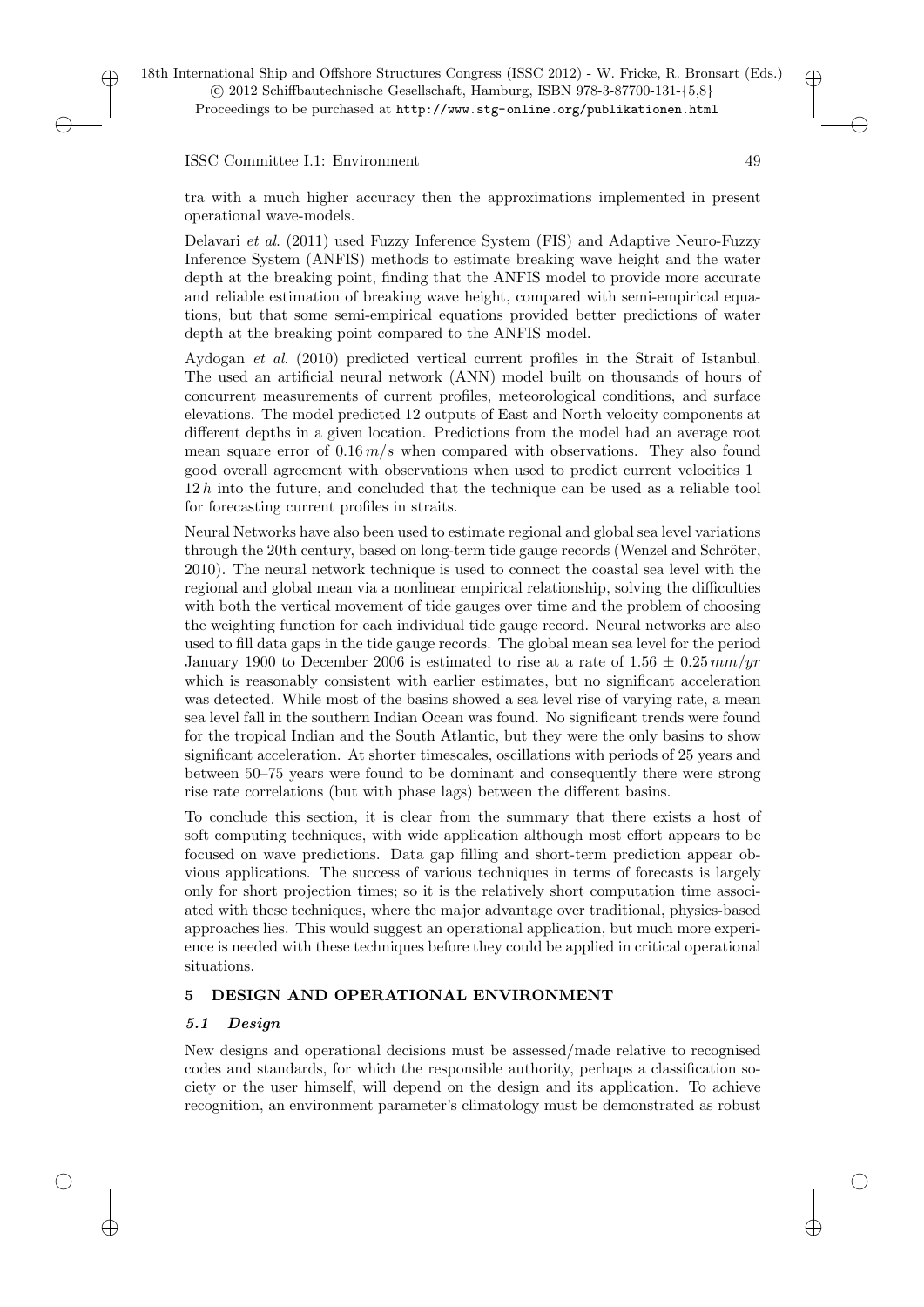### 50 ISSC Committee I.1: Environment

✐

✐

✐

✐

and of adequate accuracy and consequently such codes and standards may lag behind the state-of-the-art.

The majority of ocean-going ships are designed currently to the North Atlantic wave environment, which is regarded as the most severe. The traditional format of classification society rules is mainly prescriptive, without any transparent link to an overall safety objective. In 1997 and 2001 IMO has developed Guidelines for use of the Formal Safety Assessment (FSA) methodology in rule development which will provide riskbased goal–oriented regulations. Although environmental wave data and models are not explicitly used by classification society rules for general ship design they are used in rule calibration when FSA methodology is applied. For some less typical designs, classification society rules require or recommend some type of dynamic load analysis that makes use of wave climate data.

Classification rules, in fact, permit the design of ships for restricted service (in terms of geographical zones and the maximum distance the ship will operate from a safe anchorage); in which case reduced design loads apply. Many aspects of the design, approval and operation require a detailed knowledge of local weather conditions. While in principle open to all ship types, the use of such restricted service is in practice mainly confined to high speed vessels.

Unlike ship structures, offshore structures normally operate at fixed locations and often represent a unique design. As a result, platform design and operational conditions need to be based on location specific met-ocean climate. Note that Floating Production Storage and Offloading (FPSO) systems are designed for the North Atlantic wave environment if location specific wave climate cannot be proved more appropriate.

In the comparatively nascent field of operational analysis techniques, it is more frequently the responsibility of the user to select a climatology that they feel is most suitable to the task. Such decisions are taken based on a risk assessment.

## 5.1.1 Met-Ocean Data

Visual observations of waves collected from ships in normal service and summarized in the BMT Global Wave Statistics (GWS) atlas (British Maritime Technology, 1986) are still used for ship design and operations. The average wave climate of four ocean areas in the North Atlantic, with some correction introduced due to inaccuracy of zero-crossing wave period (Bitner-Gregersen et al., 1995), is recommended by the International Association of Classification Societies (IACS, 2000) for design.

The necessity of replacing that historic, (essentially subjective) observation based wave data base for ship design with instrumentally collected (objectively measured) data bases, or by a combination of numerical and measured data, has become a subject of increasing discussion within classification societies in recent years, which has intensified because of the climate change debate. Predictions of extreme met-ocean parameters based on the new wave data bases have shown large discrepancies making still difficult reaching firm conclusions, as discussed by Bitner-Gregersen and Skjong (2011).

The offshore industry uses location specific data in specification of design and operation criteria and generally regards instrumentally recorded data as superior to model derived data. However, due to limited availability of instrumental data, hindcasts are also commonly used. Increasing attention has been given since 2009 to the uncertainties in hindcasts, and in particular to energy partitioning procedures used to separate wind sea and swell contributions e.g. Loffredo et al. (2009), Bitner-Gregersen

 $\rightarrow$ 

✐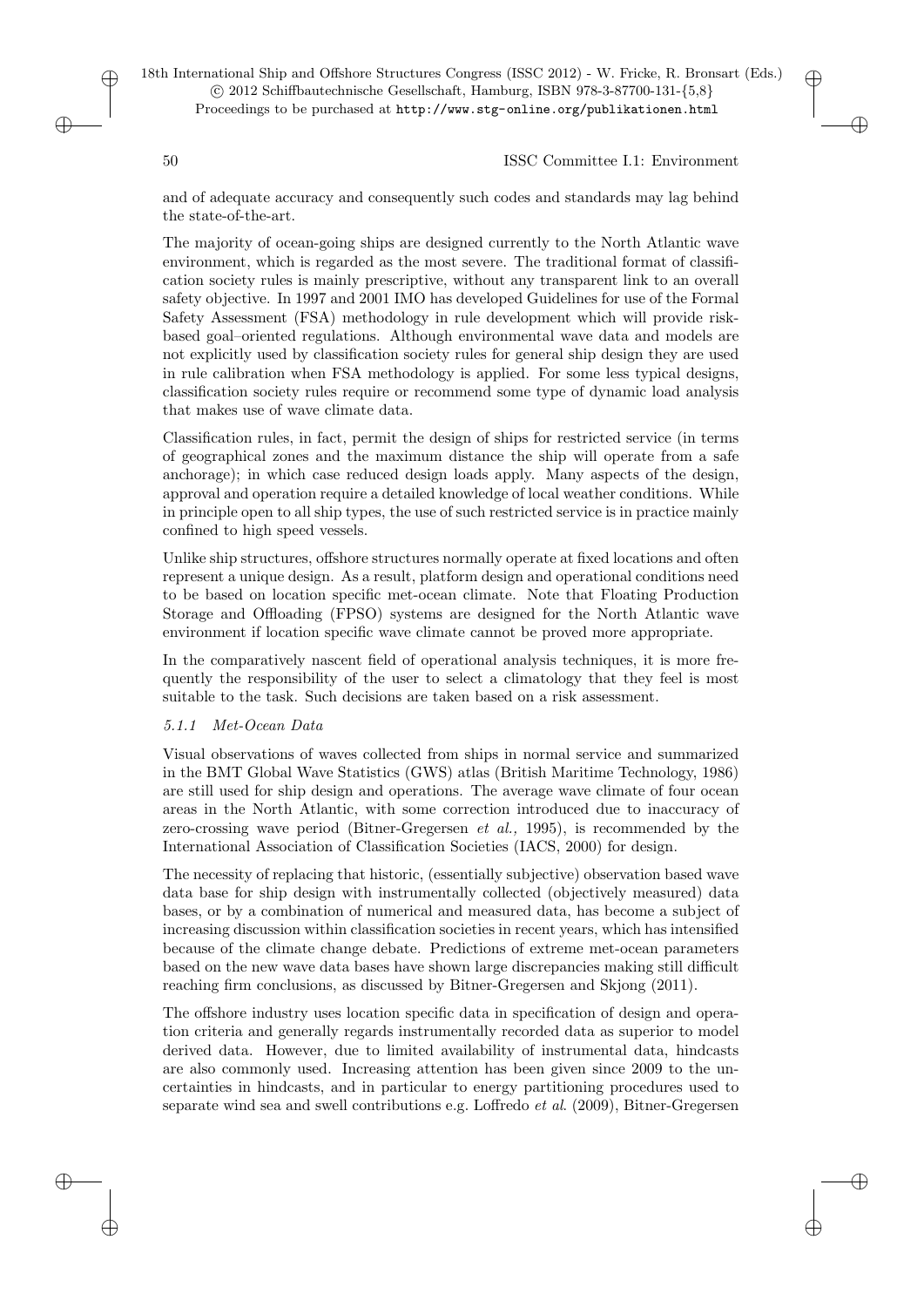## ISSC Committee I.1: Environment 51

✐

✐

✐

✐

✐

✐

✐

(2010). The offshore companies are following the met-ocean research findings on climate change, but as with the shipping industry there have been no changes in the standards as a consequence so far.

Since the last reporting period, both research organisations and the offshore industry have updated wind and waves hindcast data sets for several basins, within proprietary joint industry projects (see Section 2.2.3).

## 5.1.2 Design Environment

In the design process, international standards are followed to calculate ship structural strength and ship stability during extreme events, with an occurrence of once every 20 years - the Ultimate Limit State, ULS, corresponding to the maximum load carrying resistance. Recently, an increase in the return period to 25 years has been adopted by IMO. Checks in the Accidental Limit State, ALS, (corresponding to the ability of the structure to resist accidental loads and to maintain integrity and performance due to local damage or flooding) cover grounding, collision, and fire and explosion. An extreme weather event check is not included in ALS.

Offshore structures (including FPSOs) follow a different approach to ship structures and are designed for the 100-year return period (ULS). The Norwegian offshore standards (NORSOK Standard, 2007) take into account extreme severe wave conditions by requiring that a 10000-year wave does not endanger the structure integrity (ALS).

Long-term distributions of sea states are often employed in the prediction of metocean characteristics or various responses that a marine structure will experience. It is recognized that uncertainties/errors in the estimated long-term distributions often leads to gross errors in the predictions. Hence, since 2009 a lot of research effort has been put into refining models and estimation procedures of the long-term sea state description.

Joint long-term environmental models are required for a level III reliability analysis (Madsen et al., 1986). A review of joint long term probabilistic modelling of wind, waves, and current and sea water level can be found in Bitner-Gregersen (2012). The joint met-ocean statistical models were originally developed for design purposes but Bitner-Gregersen (2010) has proposed a procedure allowing also application of these models to operational conditions. Utilisation of a joint fit for fatigue calculations is given by Olagnon and Guédé  $(2010)$ .

Joint met-ocean models are commonly used with the environmental contour concept due to Winterstein et al. (1993), IFORM, (see also Haver and Winterstein, 2009; DNV,  $2010$ ) for specification of design criteria. Recently, Jonathan *et al.* (2011a) have proposed an alternative technique based on the 'Heffernan and Tawn 2004' approach to modelling conditional extremes and demonstrated its use for hindcast data from the Northern North Sea, the Gulf of Mexico and the North West Shelf of Australia. An advantage of this technique is that it does not depend on an a priori model for the joint distribution, it can easily be extended to multi-dimensions (e.g., Jonathan  $et al.,$ 2011a), and it offers flexibility in the specification of the form of the probability contours (Jonathan et al., 2011a). Comparison with the IFORM concept and a discussion of uncertainties related to both approaches needs still further investigations.

In Hagen *et al.* (2010) wave storm history combined with Weibull distributed wave heights was used to derive the long term CDF of wave heights acting on an offshore structure.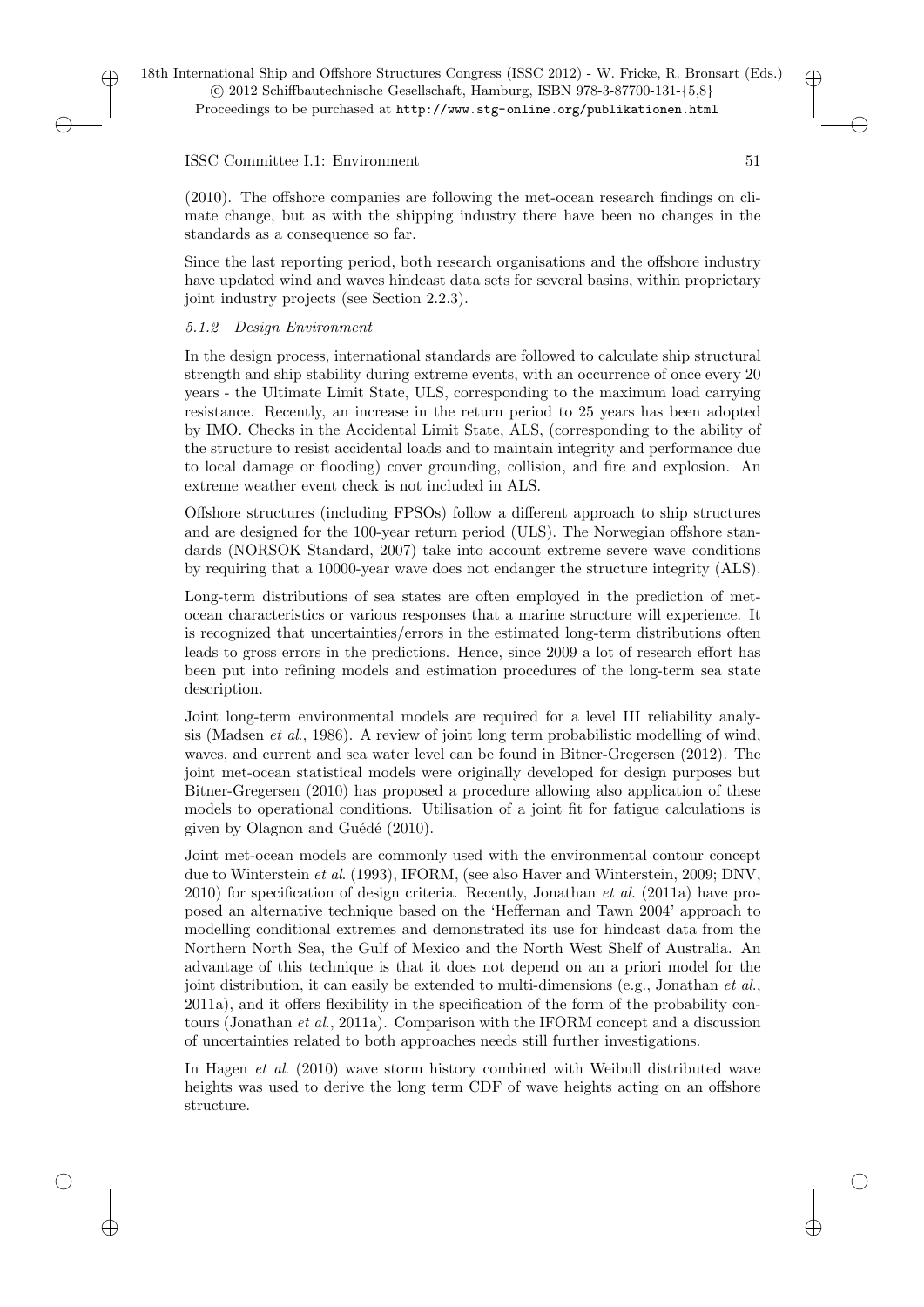✐

✐

✐

## 52 ISSC Committee I.1: Environment

✐

✐

✐

✐

Since 2009 increasing attention has been given to directional effects and combined seas (see Bitner-Gregersen, 2011; Loffredo et al., 2009). Consensus has still not been reached within the industry concerning directional criteria. For reliability calculation the Forristall procedure is recommended to be used by DNV RP-C205 (2010).

Effort continues relentlessly in the quest to reduce the uncertainties associated with the estimation of extreme environmental parameters for design, mainly through improvements in the extremal modelling. In recognition of this, Mackay (2011) proposes a method for correcting bias in return values of wave heights caused by hindcast uncertainties. Gibson et al. (2009) demonstrate uncertainties related to extreme crest predictions. Forristall (2011) has proposed a procedure for correction of extreme wave crest due to spatial variability of seas surface in a sea state. Applications for design are reported by e.g. Bitner-Gregersen (2011).

Jonathan and Ewans (2011a) describe the application of a spatial model for establishing extreme wave conditions in the Gulf of Mexico. The model allows for dependency between adjacent locations and allows for a natural variation of the extremes in space. It is an alternative, and perhaps a superior approach, to site averaging in which data from surrounding locations are pooled on the assumption that the extreme climate is homogeneous over the pooling space.

Recognition of the consideration of the spatial variation in extreme value analysis is an example of the need to consider covariates when performing analysis. The importance of this with specific examples for seasonality is shown by Jonathan and Ewans (2011b) and is also emphasized by Menéndez  $et \ al.$  (2009).

Vanem and Bitner-Gregersen (2012) suggest how to link the Bayesian hierarchical space-time model allowing projections of future climate changes to a joint met-ocean model.

The Peaks Over Threshold (POT) method is probably the most widely used approach to calculating extremes, for which the Generalized Pareto Dstribution (GPD) asymptotic distribution. A problem with the method is the need to set a threshold which needs to be high enough in order to justify use of the GPD, but low enough so that enough data remain for analysis. This is discussed by Mazas and Hamm (2011). MacDonald *et al.* (2011) describe an extreme value mixture model combining a nonparametric kernel density estimator with an appropriate tail model. Thompson et al. (2009) propose an automatic approach to threshold selection. Næss (2011) recommends using the upcrossing rate methodology instead of POT in design.

Mackay et al. (2011) evaluate the performance of several estimators for the parameters of the GPD from Monte Carlo simulations and conclude that the likelihood-moment (LM) estimator is close to the lowest bias and variance over a wide range of sample sizes investigated.

Gaussian models to describe met-ocean phenomena are still used in applications. If the observed Probability Density Function (PDF) differs significantly from the Gaussian model then some researchers transform the data so that the observed CDF matches the transformed Gaussian CDF, see e.g. Azaïs  $et al.$  (2011a) and references therein. An application of such an approach for the estimation of extreme responses of a container ship is presented in Mao et al. (2012). Another interesting approach to compare more complex properties of waves with those predicted by an adopted model is presented in Ortega et al. (2011).

For design for ice operations, satellite Earth Observation (EO) are expected to being play a more and more important role in the future as discussed by Partington et al.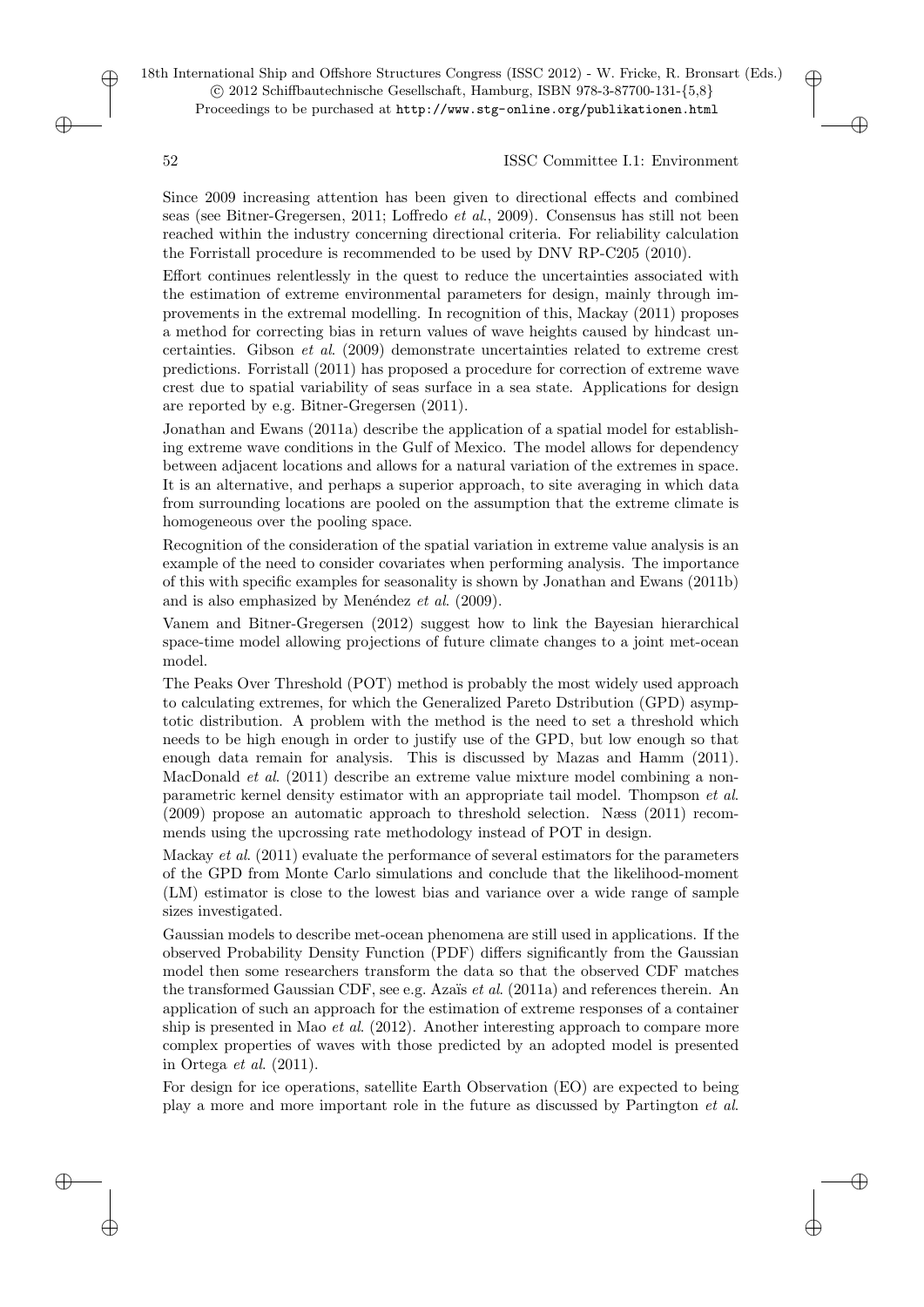## ISSC Committee I.1: Environment 53

 $\oplus$ 

✐

✐

✐

✐

✐

✐

(2011). Adoption of the International Standards Organization (ISO) standard number 19906 – Arctic Offshore Structures standards for cold regions, which has a probabilistic approach, requires quantification of ice environment behaviour in probabilistic maner.

ISO 19906 presents recommended procedures on protection of people, environment and property when operating in polar conditions. The standards were developed by the ISO Technical Committee 67 (TC67), Sub-Committee 7 (SC7 – Offshore Structures), Working Group 8, and approved by ISO member countries in December 2010. Spring et al. (2011) present history of standards development, editing and review process as well as its acceptance by ISO and participating members. ISO 19906 standards constitute unification and harmonization of existing local national codes into a single international standard.

Moslet et al. (2011) present ISO 19906 related projects at DNV in Norway. DNV is managing two related JIP projects, Barents2020 and IceStruct. The Barents2020 project focuses on Russian-Norwegian development of common rules for safe exploration in the area of Barents Sea; the goal of the IceStruct project is to help a nonspecialist designer to comply with the normative provisions of ISO 19906 and address design issues not covered by the standard.

#### 5.1.3 Design for Climate Change and Rogue Waves

To be able to design for climate change time-dependent statistical descriptions need to be adopted. Statistical extreme value analysis, as currently used in the met-ocean community, has to be upgraded to take into account the non-stationary character of current climate, in terms of both climate change trends and natural variability cycles. These changes need to be incorporated in the risk based approach used currently in design as proposed by Bitner-Gregersen and Eide (2010).

The marine industry has initiated studies on potential impact of climate change on design of marine structures, e.g. Bitner-Gregesen et al. (2011), Bitner-Gregersen and Skjong (2011), Vanem and Bitner-Gregersen (2011); others still not publicly available.

Observed and projected changes in waves and wind climate are expected to have the largest impact on marine structure design in comparison with other environmental phenomena. Changes in sea level combined with storm surge have little potential to affect ship design directly but may impact offshore and coastal installations, depending on how significant they are. Secondary effects, such as changes in sea level range, harbour depths and offloading heights may need to be taken into account. The predicted increase in marine growth may increase loads on marine structures in some ocean regions, e.g. the Baltic Sea.

It is also important to be aware that changes, like increase in storm activity (note intensity, duration and fetch) in some regions (still low confidence in these projections, IPPC, 2011), may lead to secondary effects such as increased frequency of occurrence of extreme wave events. The frequency of occurrence of combined wave systems like wind sea and swell/swells may increase also in some ocean areas due to the increase of storm intensity and change of storm tracks. This may consequently lead to more frequent extreme events (Toffolli et al., 2011).

The risk associated with rogue waves has attracted the attention of the shipping and offshore industry, which has recently initiated two international research projects: the JIP project CresT (Cooperative Research on Extreme Seas and their impact) coordinated by MARIN in The Netherlands, and its second phase ShortCresT, and the EC project EXTREME SEAS (Design for Ship Safety in Extreme Seas) coordinated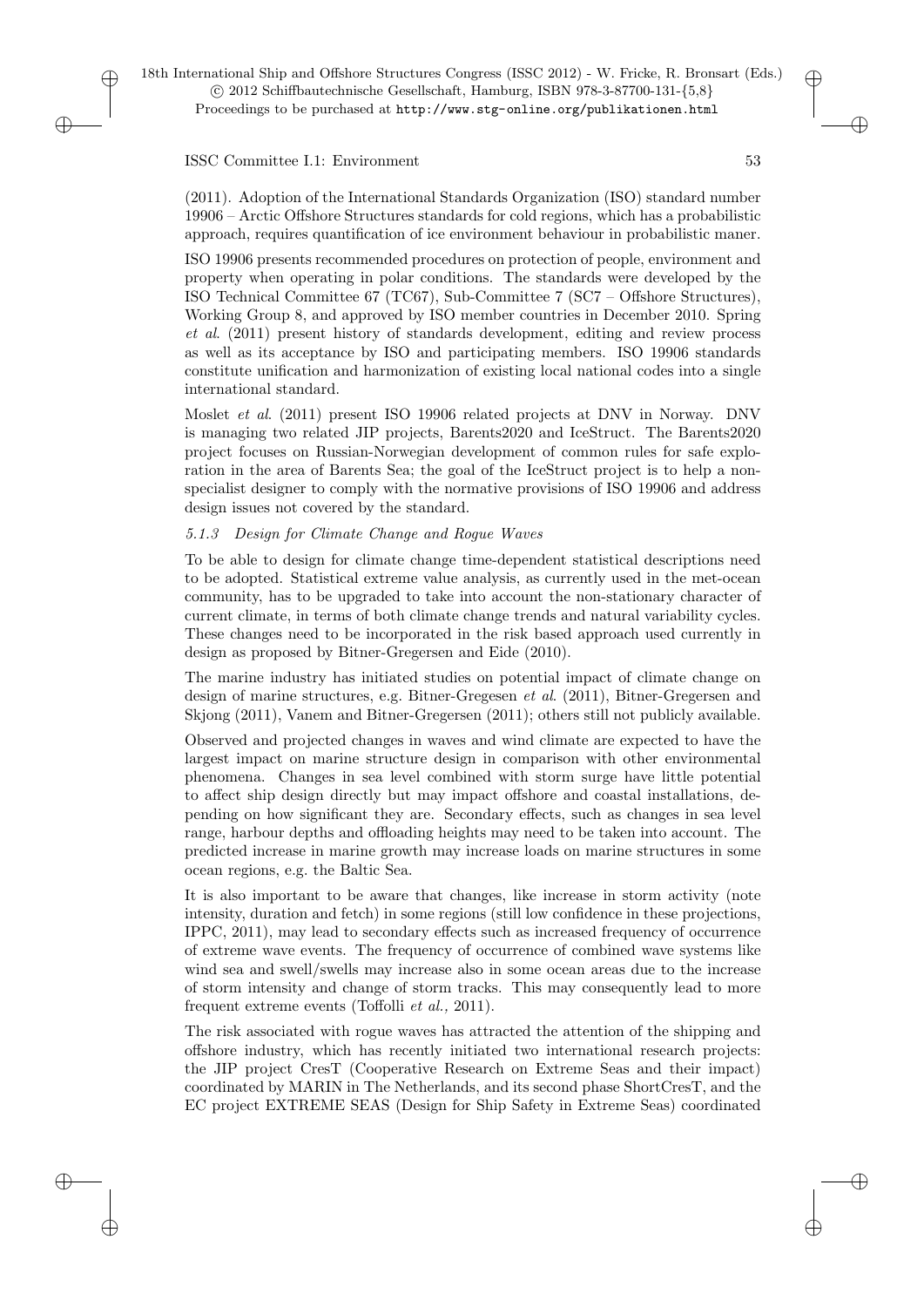#### 54 ISSC Committee I.1: Environment

✐

✐

✐

✐

by DNV of Norway. Rogue waves are not explicitly included in classification societies' rules and offshore standards today due to lack of consensus about their definition and probability of occurrence.

Some recent investigations regarding probability of occurrence of extreme and rogue waves e.g. Baschek and Imai (2011), Rozhkov (2009), Bitner-Gregersen and Toffoli (2012) seem to indicate, however, that rogue waves may need to be considered by ship and offshore standards; although further investigations are still called for to reach firm conclusions.

## 5.2 Operations

Marine operations require more detailed description of sea state variability than longterm sea state distributions used for design can provide, e.g. optimal ship routing Mao et al. (2010a), estimation of variance in accumulated fatigue damage Mao et al. (2010b), construction of warning systems for high sea levels, extreme waves and planning of marine operations. These applications use correlations between sea state parameters at different locations and moments in time. Such information is often a part of spatio-temporal models of sea state variability.

Signing of the delimitation treaty between Norway and Russian Federation in September 2010, has opened new opportunities for the shipping and offshore industry in the Barents Sea and brought the need for further research of met-ocean and ice conditions in the Arctic regions.

## 5.2.1 Planning

The EC SAFE OFFLOAD project has proposed a procedure utilising information about wind sea and swell in specification of a risk-based approach for safety of offloading operations from the LNG terminals to shuttle gas tankers.

McGonigal et al. (20011) show results of JIP investigating the presence of EIFs (Extreme Ice Features) in the area between Ellesmere Island and Prince Patrick Island. The data was collected in August 2008 from satellite images. Roughly 200 EIFs were identified, including 40 ice islands, 93 ice island fragments and 67 multi-year hummock fields. Ice island fragments were defined as less than  $1 km$  in the longer dimension, ice islands had an average diameter between 1.6 and  $5.2 \, km$ , and multi-year hummock fields between 1.7 and  $13.8 \, km$ .

Mudge et al. (2011) analysed Canadian Ice Service (CIS) records from 1982 to 2010 and studied two passages of Viscount Melville Sound (VMS) by CCGS Amundsen in order to assess feasibility of navigation if Canadian Arctic. The authors observed a high degree of spatial and temporal variability in ice conditions in the area of Northwest Passage with large seasonal variations. The study indicates the importance of timely and accurate ice information in making the Northwest Passage feasible for trade as numerical models are not inaccurate.

## 5.2.2 Warning Criteria and Decision Support Systems

Several authors have studied relations between spectral parameters and occurrence of extreme or rogue waves and the topic is also investigated in the EC EXTREME SEAS project. Mori et al. (2011) have used Monte Carlo simulations on the Nonlinear Schrödinger equation in two horizontal dimensions and found that increasing directional spread decreases kurtosis, a parameter accepted to be related to higher probability of rogue wave occurrences. On the other hand Toffoli et al. (2011b) found

 $\rightarrow$ 

✐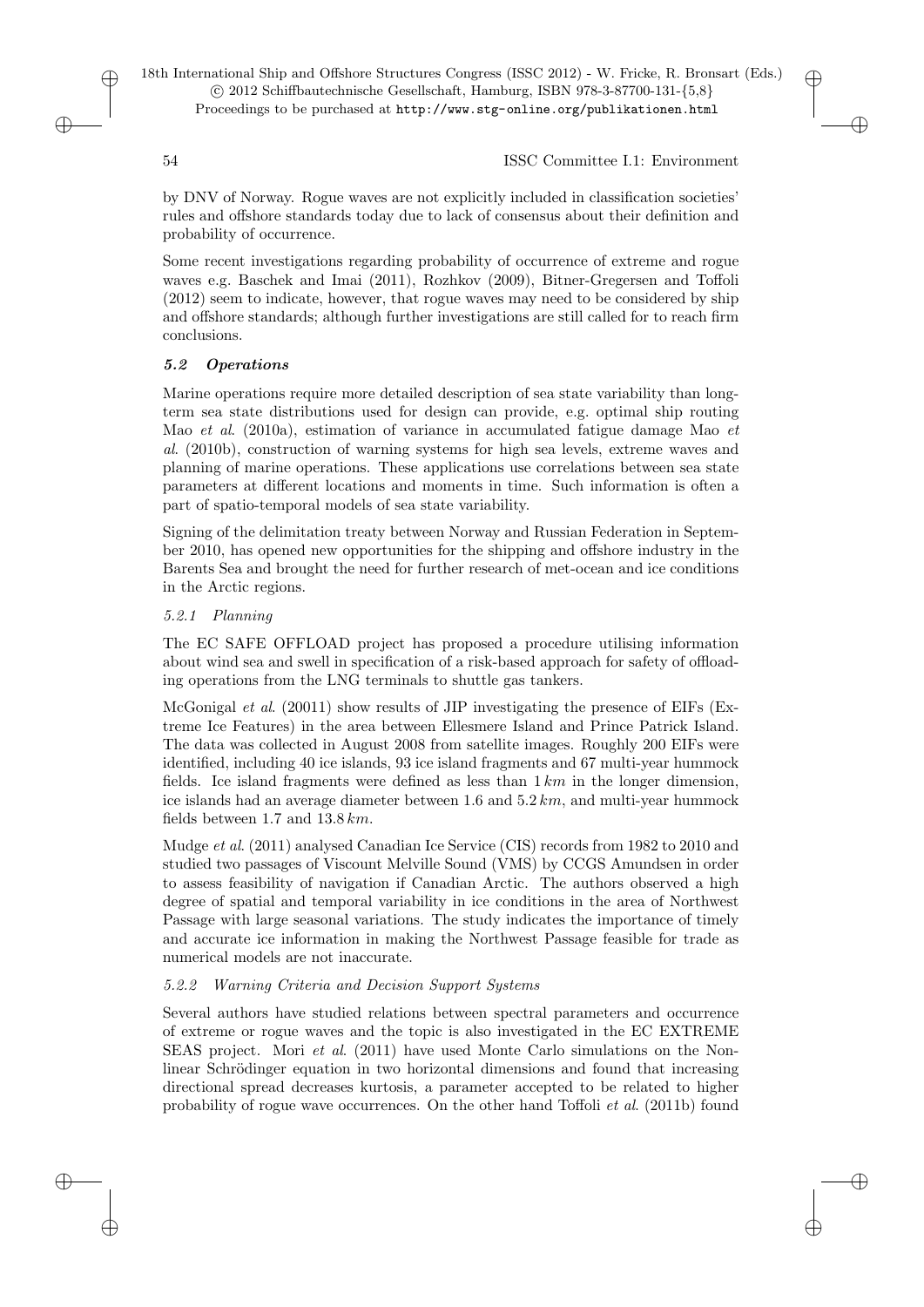ISSC Committee I.1: Environment 55

✐

✐

✐

✐

✐

✐

✐

higher kurtosis values when analysing waves in bimodal sea states, with higher occurrences when directional differences were between 20 and 40 degrees.

The distribution of encountered wave slope was used to predict risks for capsizing of vessels, see Leadbetter *et al.* (2011) and Åberg *et al.* (2008) for the theoretical background of the method.

The development of decision support systems remains in focus. As proposed by Nielsen et al. (2011) and Nielsen and Jensen (2011), they require the collection of relevant data e.g. met-ocean, ship response, on board. These types of data can also be used for self learning (see the EC project NavTronic for example).

Search and Rescue operations require specific decision support systems. Their planning relies on accurate forecasting of the drift of objects under search. The most widely used approach for drift assessment is based on the Leeway method in which Leeway coefficients taking into account combined action of wind and waves are experimentally identified for various classes of objects allowing assessment of drift velocity and direction as a function of wind speed. Breivik *et al.* (2011) propose a standardised method for assessment of Leeway coefficients from field experiments. Uncertainties in forcing fields (wind and currents) as well as other information such as initial date and location of the drift are accounted for when introducing a stochastic approach used a on MonteCarlo technique for the computation of an ensemble of equally probable perturbed trajectories (Breivik et al., 2008).

Accuracy of drift prediction is highly dependent on the quality of the forecasting of environmental data. It was pointed out during the 4th International Workshop on Technologies for Search And Rescue and other Emergency Marine Operations (2011, Brest, France) that the use of HF-radar and Lagrangian floats (SLDMBs) data for assimilation or correction of current can provide efficient improvement of the accuracy of the drift prediction.

Iyerusalimskiy et al. (2011) present state-of-the-art ice load monitoring and alarm system that was installed on a large icebreaking tanker operating between the Barents Sea and Murmansk. The system is designed to measure and record in real time the ice pressure and loads and calculates structural responses in selected locations on the hull.

## 6 CONCLUSIONS AND RECOMMENDATIONS

Accuracy of wind and waves hindcast data bases for several ocean basins has been improved since 2009. The issue of met-ocean data ownership remains a general problem. Whilst the advantages of having data freely available to academia and industry are clear, the commercial sensitivity of some data sets is recognised. However, it is possible for organizations to make data available without compromising their confidentiality. An example of this is the SIMORC URL data base administered by the University of Southampton, as noted in the last Committee report.

Owing to many research efforts, the occurrence of rogue waves, their mechanism, and detailed dynamic properties are now becoming clear. The state of the art development on rogue waves are well summarised at three Rogue Wave Conferences, held in 2000, 2004, and 2008 by Ifremer, and the publications reviewed in Section 3.2. Consistency between numerical models and experimental data has been documented. The focus is now on forcing terms like wind and current and wave breaking that are not typically included.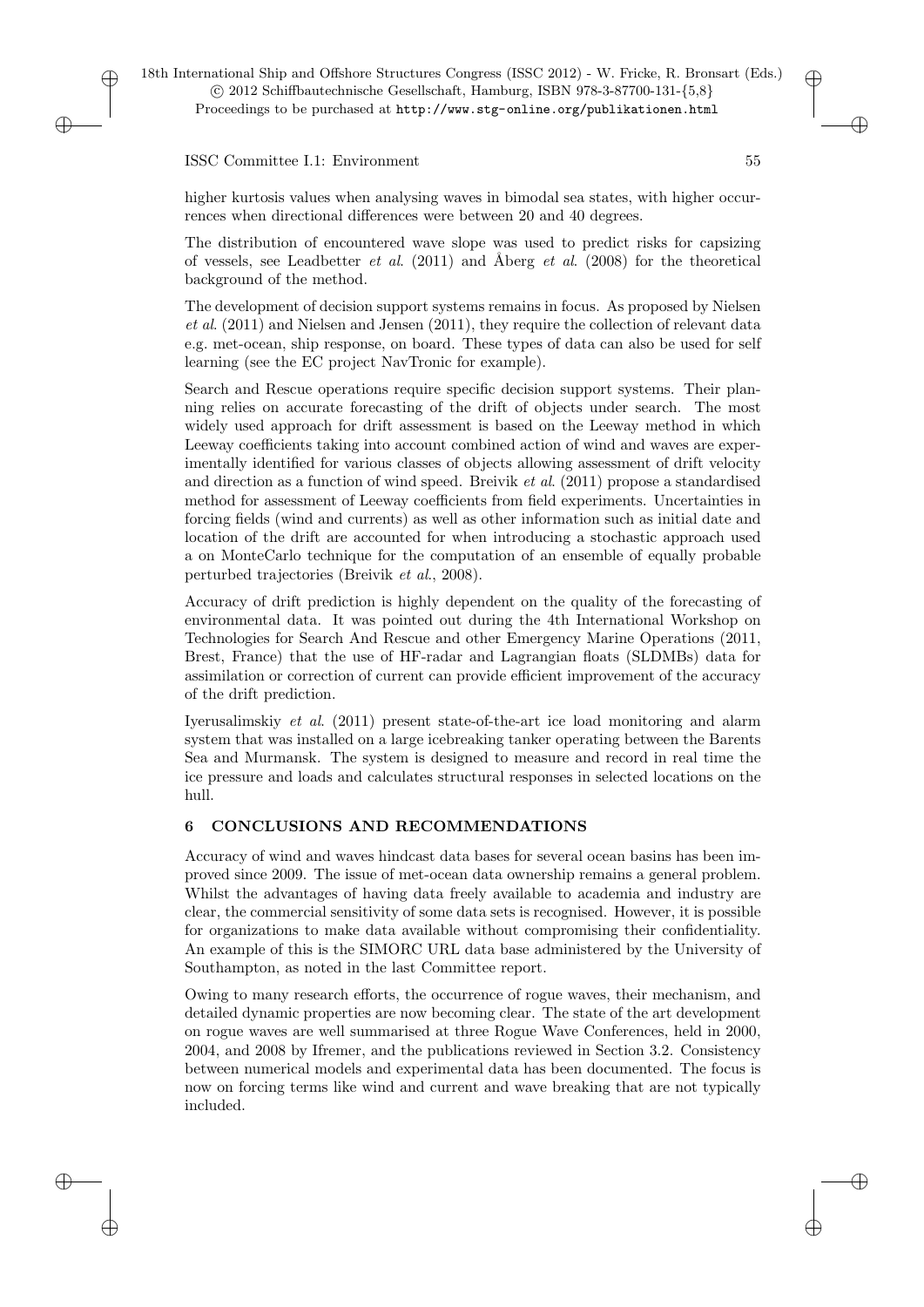✐

## 56 ISSC Committee I.1: Environment

✐

✐

✐

✐

Despite recent achievements, consensus on the definition of rogue waves and particularly their probability of occurrence has not been reached yet. Such consensus, however, is essential for the evaluation of possible revision of offshore standards and classification society rules, which currently do not include rogue waves explicitly. The Norwegian offshore standards take into account severe wave conditions by requiring that a 10000-year wave does not endanger the structure integrity (Accidental Limit State, ALS). But it still lacks guidelines for model predictions of extreme and rogue waves and design scenarios to be included in a possible ALS procedure. Recent investigations seem to indicate that rogue waves may well need to be considered by ship and offshore standards. However, further investigations regarding the probability of occurrence of rogue waves and their impact on marine structure responses are still called for before firm conclusions can be drawn.

Attention has been given to accounting for directional effects, modelling of wind sea and swell, seasonality, spatial and non-stationary statistics and their applications in design. The importance of these effects on extreme met-ocean statistics has been demonstrated.

With the increase of offshore wind energy installations, reliable forecasts of the order of hours or minutes are also becoming increasingly important since the complex electrical networks are sensitive to large fluctuations, which may occur at the onset of a storm. In addition, more information on the wind profile in the lower atmospheric layer is needed for the design and analysis of these structures. Long-term trends, not only in the occurrence of extreme events but also other statistical properties will remain an important research topic in wind analysis in forthcoming years.

On a positive note for the marine community is the emergence of potential opportunities for seasonal shipping on the Northern Sea Route, the Northwest Passage and a potential Transpolar Route, improving access to many offshore resources in the Arctic region. On the negative side, the increased intensity of tropical cyclones has caused devastating damage to the offshore industries in the Caribbean in the past 8 years; the link with the warming climate is debatable but if so these effects would be anticipated to continue as warming continues. The observed trends and projected climate changes indicate that significant impact on marine structure design may be expected for some locations. It is noted that there is large uncertainty associated with the projections.

Extreme value estimates of wind and waves needed for design work may be more affected by climate changes than the average values although there are some examples where they were less affected. Not many publications are written from the viewpoint of the designer; too often they focus on too low return periods.

Economic markets and environmental changes in northern areas give projections of further and progressive availability of Arctic seas. Decreasing ice cover extent and thickness will allow pioneers to operate closer to calving glaciers but also increases the probability of encountering icebergs, bergy bits and other ice formations in areas where they were not previously experienced.

#### 6.1 Advances

✐

✐

Utilisation of wave information collected by satellites in wave models has increased significantly through the GlobWave project initiated by the ESA in 2008. Access to wind and waves remote sensing data bases has improved.

A major improvement of wave models based on the radiative transfer equation (RTE) is the development of new modified wind input and wave dissipation functions (for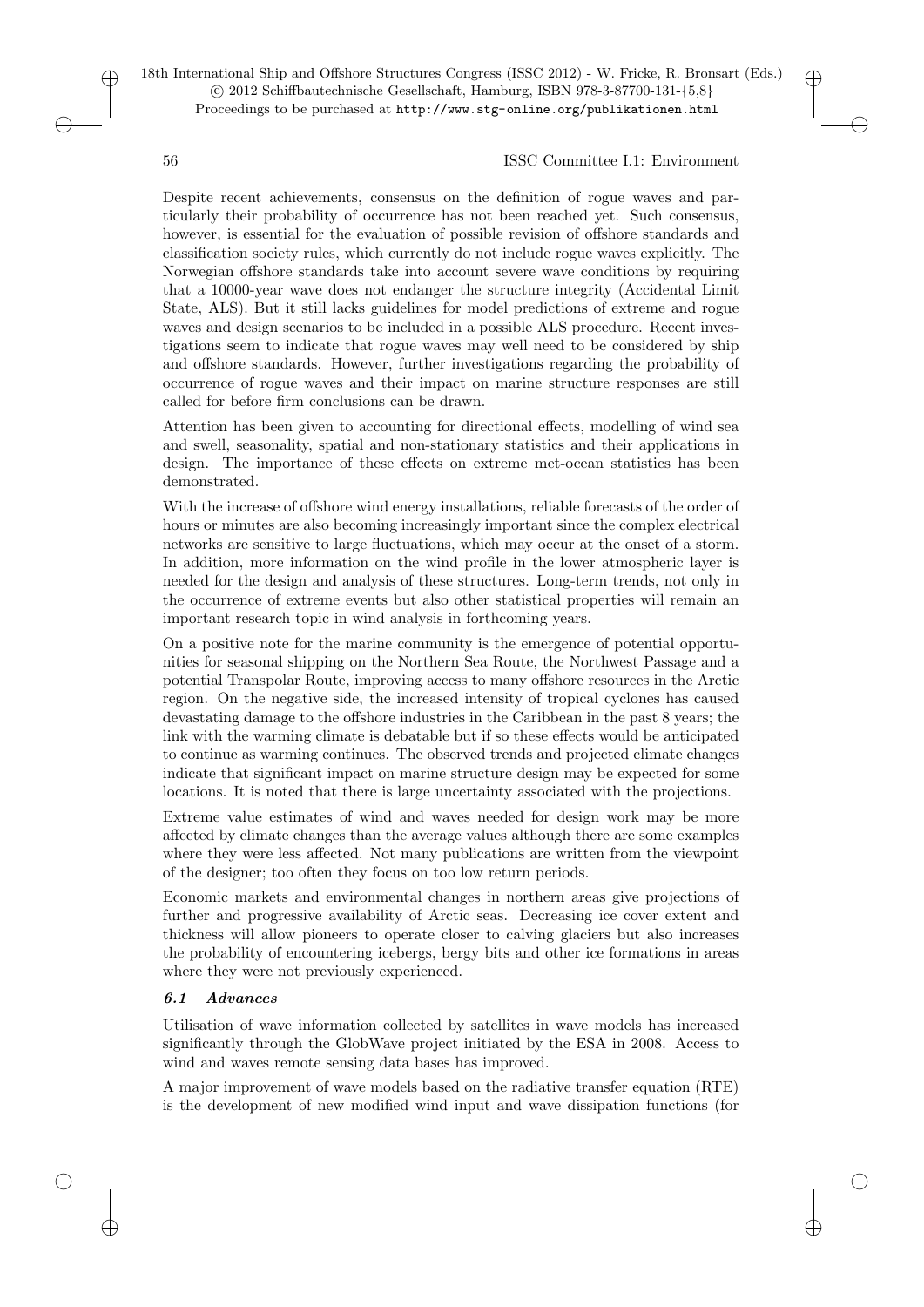# ISSC Committee I.1: Environment 57

 $\rightarrow$ 

✐

✐

breaking) based on more physical description of the transfer mechanisms. A common parameterisation of breaking wave height distribution which may be used from deep to shallow water has been proposed. Exclusively non-stationary models such as WAM and WAVEWATCH-III have been pushed closer to shore.

The knowledge of extreme and rogue waves has significantly advanced since 2009 and the nonlinear dynamics of surface gravity is now reasonably understood. The predictions made by theoretical and numerical models compare well with experimental results. New investigations include the effect of current and wave breaking. Indirect evidence on the specific meteorological conditions leading to the formation of narrow directional wave fields has been shown.

Significant progress has been made on development of spatial and temporal models. Recognition of the need to consider covariates when performing extreme value analysis has been shown.

The increased use of renewable energy sources, especially offshore wind energy, has triggered many new research activities. With the limited number of profitable locations came a trend towards higher structures up to some two hundred metres. But it is not the wind energy industry alone that focuses on more accurate wind data in lower layers of the atmosphere; both academia and others industrial sectors are also interested in it. The trends in the development of new sensors and data acquisition techniques are expected to continue.

As the effects of global warming have been closely monitored, results from a variety of local and remote ice measurements are available, ranging from satellite data on the extent of ice, ice thickness from moving vessels to various mechanical properties obtained from ice probes.

The observed trends and projected climate changes have been used to demonstrate their impact on marine structure responses.

### 6.2 Recommendations

The need for improving the availability, quality and reliability of met-ocean data bases was reported by the previous Committee. This situation is unchanged, and any effort to address this concern is recommended. Further utilisation of remote sensing data by the marine industry should continue.

The importance of including wave breaking and external forcing (wind) when modelling rogue waves requires increasing attention. Detailed investigations of meteorological and oceanographic conditions in which extreme and rogue waves occur together with analyses of field wave time series (uncertainty due to sampling variability may be a problem here) are needed to reach a consensus about probability of occurrence of rogue waves; this being mandatory for evaluation of possible revision of classification society rules and offshore standards. Further, a consistent approach combining new information about extreme and rogue waves in a design perspective needs to be proposed.

Focus needs to be given to properly accounting for directional effects in design, assuring consistency between omnidirectional and directional criteria, to seasonality, spatial and non-stationary statistics as well as modelling of wind sea and swell for design and operational purposes.

Work on enhancing safety at sea through specification of uncertainties related to the environmental description should continue. The shipping industry lags the offshore

✐

✐

✐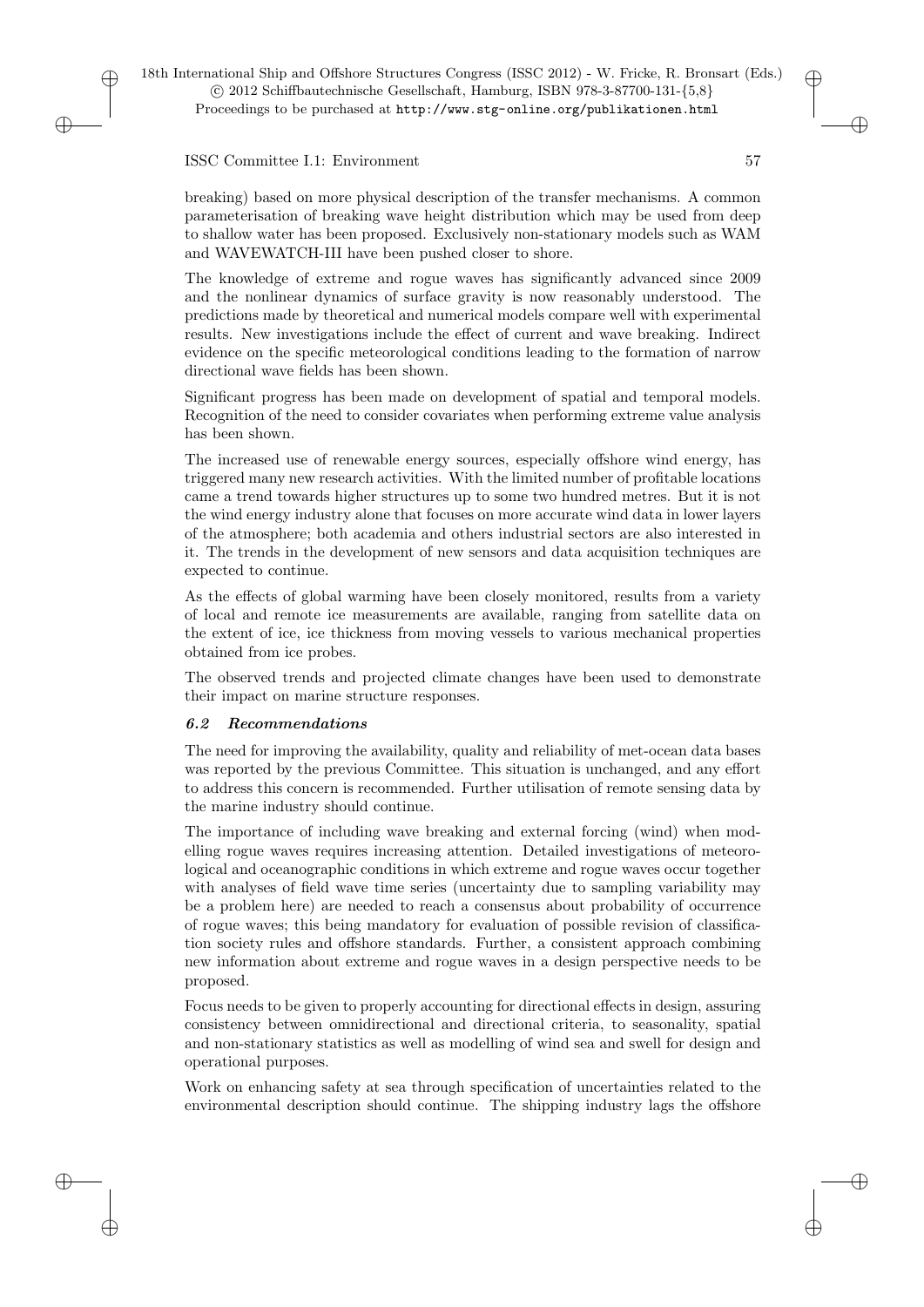#### 58 ISSC Committee I.1: Environment

✐

✐

✐

✐

industry in these studies but has made significant progress since 2009. Further development of decision support systems should support this work.

The 2012 ISSC I.1 Committee recognises the significance of the IPCC (2007, 2011) findings and the conclusions drawn by the Panel. However, as pointed out by the IPCC Panel (2011), there are still significant uncertainties associated with climate change projections making it difficult to drawn firm conclusions. Reducing these uncertainties requires attention. The adaptation process to climate change should continue by the shipping and offshore industry. The projected climate changes open new opportunities for Arctic development and challenges when shipping the goods to main economic centers. To take advantage of these opportunities new technologies will be required to safely operate in polar ice environments which need to be based on reliable met-ocean and ice data, and models.

## 7 ACKNOWLEDGEMENTS

The authors would like to express their thanks to the 2012 Committee I.1 Liaison Michel Olagnon for his support to the Committee during development of the report and all his valuable comments. The Committee would like also thanks Spyros Hirdaris, ISSC 2012 I.2 (Loads) Committee, Paul Crossland, ITTC Seakeeping Committee, and Qiu, Wei, ITTC Ocean Engineering Committee, for valuable discussions and collaboration.

## 8 REFERENCES

- Aarnes, O. J. Breivik, Ø. Reistad, M. (2011). Wave extremes in the Northeast Atlantic. Journal of Climate, doi:10.1175/JCLI-D-11-00132.1
- Åberg, S. Rychlik, I. Leadbetter, R.  $(2008)$ . Palm distributions of wave characteristics in encountered seas. Annals of Applied Probability, 18 (3), pp. 1059–1084.
- Åberg S. Podgorski, K. Rychlik, I. (2009). Fatigue damage assessment for a spectral model of non-Gaussian random loads. Probabilistic Engineering Mechanics, 24 (4), pp. 608–617.
- Åberg, S. Podgorski, K. (2011). A class of non-Gaussian second order random fields. Extremes, 14 (2), pp. 187–222.
- Ailliot, P. Baxevani, A. Cuzol, A. Monbet, V. Raillard, N. (2011). Space–time models for moving fields with an application to significant wave height fields. Environmetrics, 22 (3), pp. 354–369.
- Ahlkrona, J. (2011). Implementing higher order dynamics into the ice sheet model SICOPOLIS. ISSN:1401-5757, UPTEC F11 015, 51 pp.
- Ardhuin, F. Jenkins, A. D. Belibassakis, K. A. (2008). Comments on "The threedimensional current and surface wave equations". Journal of Physical Oceanography, 38, pp. 1340–1350.
- Ardhuin, F. Rogers, E. Babanin, A. V. Filipot, J-F. Magne, R. Roland, A. Van der Westhuysen, A. Quefeullou, P. Lefèvre, J-M. Aouf , L. Collard, F. (2011a). Semiempirical dissipation source functions for ocean waves. Part 1: Definition, calibration and validation, Journal of Physical Oceanography, 40, pp. 1917–1941.
- Ardhuin, F. Tournadre, J. Queffeulou, P. Girard-Ardhuin, F. Collard, F. (2011b). Observation and parameterization of small icebergs: Drifting breakwaters in the Southern Ocean. Ocean Modelling, 39, pp. 405–410.
- Aydogan, B. Ayat, B. Öztürk, M. N. Çevik, E. Ö. Yüksel, Y. (2010). Current velocity forecasting in straits with artificial neural networks. A case study: Strait of Istanbul. Ocean Engineering , 37, 5-6 April 2010, pp. 443–453.

 $\rightarrow$ 

✐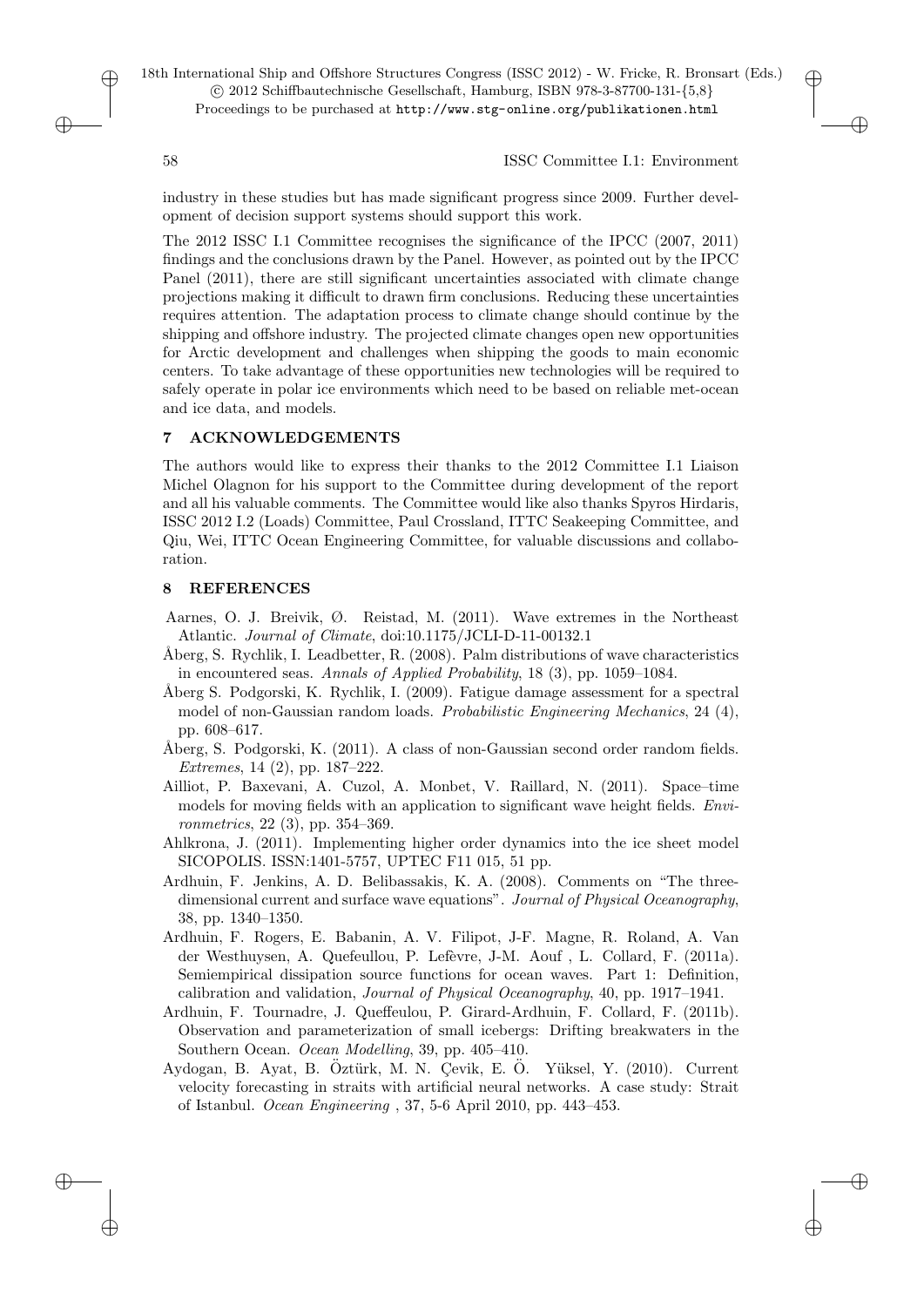ISSC Committee I.1: Environment 59

 $\oplus$ 

✐

✐

- Azaïs, J-M. and Wschebor, M. (2009). Level sets and extrema of random processes and fields. Wiley, ISBN: 978-0-470-40933-6, 393 pp.
- Azaïs, J-M. Leyn, J. R. Wschebor, M. (2011a). Rice formulae and Gaussian waves. Bernoulli 17 (1), pp. 170–193.
- Azaïs, J-M. Déjean, S. León, J. R. Zwolska, F. (2011b). Transformed Gaussian stationary models for ocean waves. Probabilistic Engineering Mechanics, 26, pp. 342–349.
- Babanin, A. V. Ganopolski, A. Phillips, W. R. C. (2009). Wave induced upper-ocean mixing in a climate modelling of intermediate complexity. Ocean Modelling, 29(3).
- Babanin, A. V. Tsagareli, K. N. Young, I. R. and Walker, D. J. (2010). Numerical investigation of spectral evolution of wind waves. Part 2. Dissipation function and evolution tests. Journal Physical Oceanography, 40 (4), pp. 667–683.
- Babanin, A. $\tilde{V}$ . Hsu, T.W. Roland, A. Ou, S.H. Doong, D.J. Kao, C.C. (2011a). Spectral wave modelling of Typhoon Krosa. Natural Hazards and Earth System Sciences, 11, pp. 501–511.
- Babanin, A. V. (2011b). Breaking and dissipation of ocean surface waves. Cambridge University Press, 2011. ISBN 1107001587, 9781107001589, 485 pp.
- Babanin, A. V. Waseda, T. Shugan, I. Hwung, H-H. (2011c). Modulational instability in directional wave fields, and extreme wave events. Proceedings of International Conference on Ocean, Offshore and Arctic Engineering (OMAE 2011), Rotterdam, The Netherlands.
- Banner, M. L. and Morison, R. P. (2010). Refined source terms in wind wave models with explicit wave breaking prediction. Part I: Model framework and validation against field data. Ocean Modelling, 33, pp. 177–189.
- Barstow, S. Mørk, G. Lønseth, G. Mathisen, J. P. (2009). WorldWaves wave energy resource assessments from the deep ocean to the coast, http://www.oceanor.com/ related/59149/ ewtec 09 Barstow 245.pdf
- Bassler, C. C. Belenky V. Dipper, M. J. (2010). Characteristics of wave groups for the evaluation of ship response in irregular seas. Proceedings of International Conference on Ocean, Offshore and Arctic Engineering (OMAE 2010), Shanghai, China.
- Baxevani A. Borgel C. Rychlik I. (2008). Spatial models for the variability of the significant wave height on the World Oceans. Proceedings of the International Offshore and Polar Engineering Conference 2008 (ISOPE), Vancouver, Canada.
- Baxevani, A. Caires, S. Rychlik, I. (2009). Spatio-temporal statistical modelling of significant wave height. Environmetrics, 20, pp. 14–31.
- Baxevani, A. Podgórski, K. Rychlik, I. (2011). Dynamically evolving Gaussian spatial fields. Extremes, 14 (2), pp. 223–251.
- Bechle, A. J. Wu, C. H. (2011). Virtual wave gauges based upon stereo imaging for measuring surface wave characteristics. Coastal Engineering, 58, April 4, 2011, pp. 305–316.
- Bekker, A. T. Gomolskiy, S. G. Sabodash, O. A. Kovalenko, R. G. Uvarova, T. E. Pomnikov, E. E. Prytkov, I. G. Anokhin, P. (2010a). Physical and mechanical properties of modeling ice for investigation of abrasion process on ice-resistant offshore platforms. Proceedings of the International Offshore and Polar Engineering Conference 2010 (ISOPE), Beijing, China, pp. 1231–1237.
- Bekker, A. T. Sabodash, O. A. Kochev, A. Y. (2010b). Numerical simulation of ice loads on gravity-based concrete structures of "Sakhalin-I" And "Sakhalin-II"

✐

✐

✐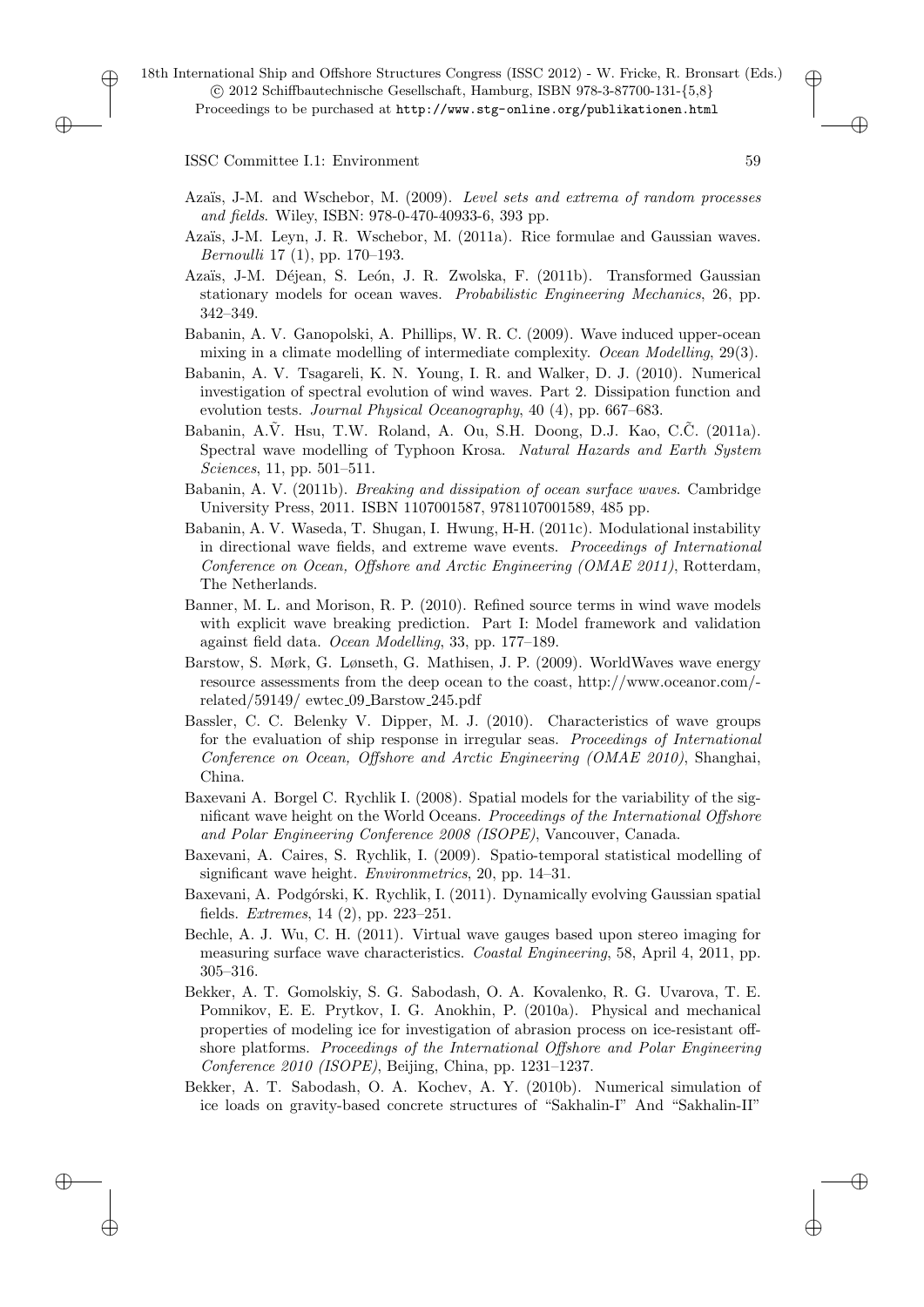✐

✐

✐

### 60 ISSC Committee I.1: Environment

✐

✐

✐

✐

projects. Proceedings of International Society of Offshore and Polar Engineers PA-COMS 2010 Symposium, Busan, Korea, 1, pp. 230–236.

- Bentamy, A. and Croize-Fillon D. (2011). Gridded surface wind fields from Metop/ASCAT measurements. International Journal of Remote Sensing, 8, pp.1– 26.
- Bergan, P. G., Cammaert, G., Skeie, G., Tharigopula, V. (2010). On the potential of computational methods and numerical simulation in ice mechanics. WCCM/APCOM 2010, Conference Series: Materials Science and Engineering 10, 012102.
- Bertotti, L., Bidlot, J.-R., Bunney, C., Cavaleri, L., Delli Passeri, L., Gomez, M., Lef'ever, J.-M., Paccagnella, T., Torrisi, L., Valentinig, A., Vocinoh, A. (2011). Performance of different forecast systems in an exceptional storm in the Western Mediterranean Sea. Quarterly Journal of the Royal Meteorological Society. In press.
- Bitner-Gregersen E. M., Crame E. H., Korbijn F. (1995). Environmental description for long-term load response of ship structures, Proceedings of International Offshore and Polar Engineering Conference 1995 (ISOPE), The Hague, The Netherlands.
- Bitner-Gregersen, E. M. and Toffoli, A. (2009). Uncertainties of wind sea and swell prediction from the Torsethaugen model. Proceedings of the International Conference on Ocean, Offshore and Arctic Engineering 2009 (OMAE), Vol. 2, pp. 851–858, Honolulu, USA.
- Bitner-Gregersen, E. M. (2010). Uncertainties of Joint Long-tern Probabilistic Modelling of Wind Sea and Swell, Proceedings of the International Conference on Ocean, Offshore and Arctic Engineering 2010 (OMAE), Vol. 2, pp. 493–504, Shanghai, China.
- Bitner-Gregersen, E. M. and Eide, L. I. (2010). Climate change and effect on marine structure design, DNVRI Position Paper No.1, http://www.dnv.com/resources/ position papers/climate change.asp
- Bitner-Gregersen, E. M. and Skjong, R. (2011). Potential impact on climate change on tanker design. DNVRI Position Paper No. 8: http://www.dnv.com/resources-/position papers/ impact climate change tanker design.asp
- Bitner-Gregersen, E. M., Hørte, T. F., Skjong, R. (2011). Potential impact on climate change on tanker design. Proceedings of the International Conference on Ocean, Offshore and Arctic Engineering 2011 (OMAE), Rotterdam, The Netherlands.
- Bitner-Gregersen, E. M. (2012). Joint long-term models of met-ocean parameters. CENTEC Anniversary Book, A. A. Balkema Publishers, Taylor and Francis, The Netherlands, In press.
- Bitner-Gregersen, E. M., Toffoli A. (2012) On the probability of occurrence of rogue waves. Natural Hazards and Earth System Sciences, 12, 1–12, 2012, doi:10.5194/nhess-12-1-2012.
- Bitz, C. M., Fyfe, J. C., Flato, G. M. (2002). Sea ice response to wind forcing from AMIP models. *Journal of Climate*, 15, pp. 522–536.
- Blewitt, G., Altamimi, Z., Davis, J., Gross, R., Kuo, C.-Y., Lemoine, F. G., Moore, A. W., Neilan, R. E., Plag, H.-P., Rothacher, M., Shum, C. K., Sideris, M. G., Schöne, T., Tregoning, P., Zerbini, S. (2010). Geodetic observations and global reference frame contributions to understanding sea-level rise and variability, in understanding sea-level rise and variability. (eds J. A. Church, P. L. Woodworth, T. Aarup and W. S. Wilson), Wiley-Blackwell, Oxford, UK. doi: 10.1002/9781444323276.ch9.

von Bock, R. U. F., Polach, R., (2010). Investigation on employment of ships as sensors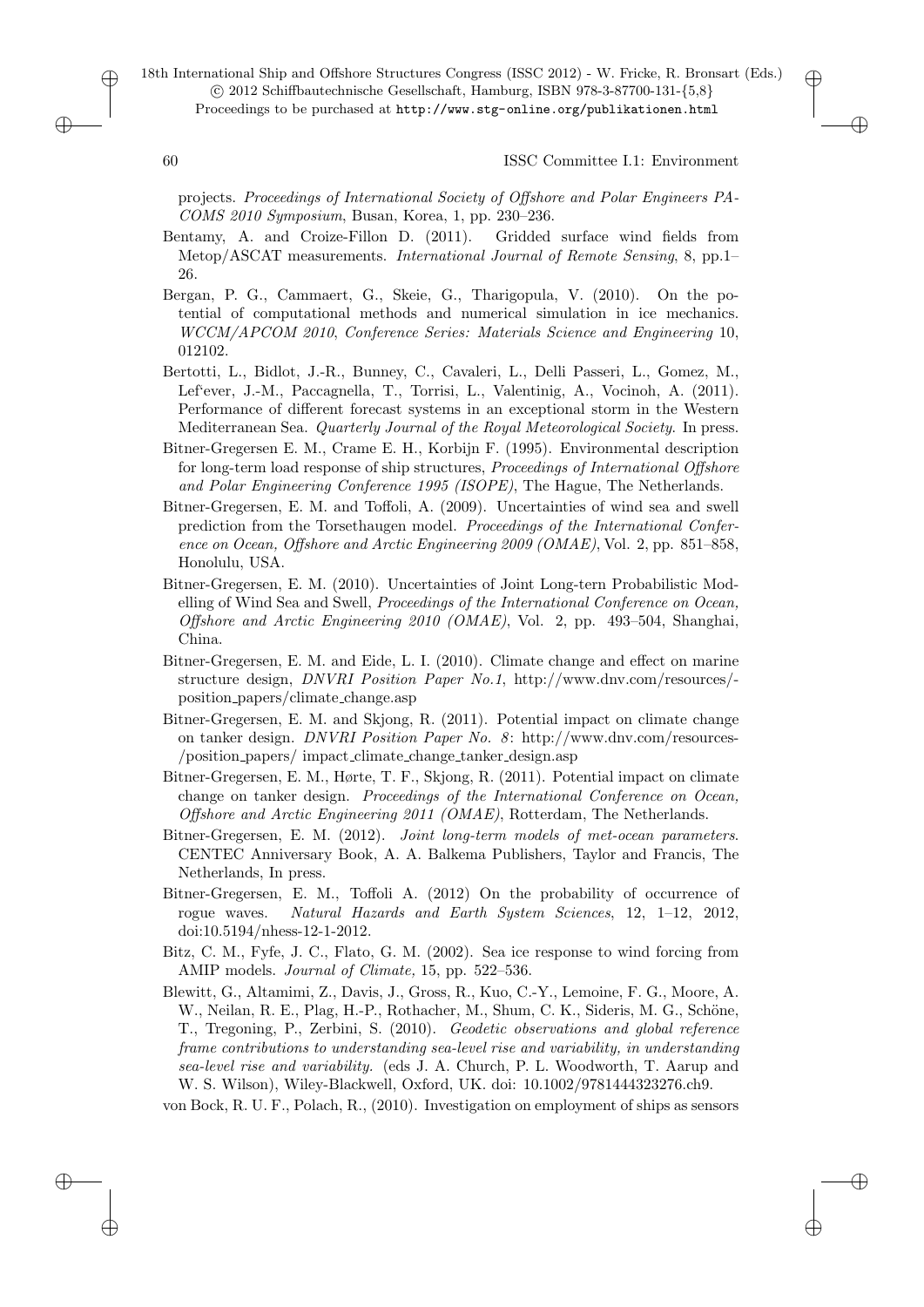ISSC Committee I.1: Environment 61

 $\oplus$ 

✐

✐

✐

✐

✐

✐

for ice thickness measurement. Aalto University, School of Science and Technology, TKK-AM-15, Espoo 2010, Finland.

- Bojanowski, A. (2011). Accelerating debate. Nature Geoscience, 4, 657doi:- 10.1038/ngeo1280
- Breivik, Ø., Allen, A. A., Maisondieu, C., Roth, J-C. (2011). Wind-induced drift of objects at sea: The Leeway field method. Applied Ocean Research, 33, 100–109.
- Breivik, Ø., Allen, A. A. (2008). An operational search and rescue model for the Norwegian Sea and the North Sea. Journal of Marine Systems, 69 (1–2), pp. 99– 113.
- British Maritime Technology (BMT), (1986). (Primary Contributors: Hogben N., Da Cunha L.F., Oliver H.N.) Global Wave Statistics. Unwin Brothers Limited, London, England.
- Bruun, P. K., Løset, S., G¨urtner, A., Kuiper, G., Kokkinis, T., Sigurdsen, A., Hannus, H. (2011). Ice model testing of structures with a downward breaking cone at the waterline, jip; Presentation, Set-up & objectives. Proceedings of the International Conference on Ocean, Offshore and Arctic Engineering 2011 (OMAE), Rotterdam, The Netherlands.
- Buchner, B., Forristall, G., Ewans, K. C., Christou, M., Hennig, J. (2011). New insights in extreme crest height distributions (a summary of the 'CREST' JIP). Proceedings of the International Conference on Ocean, Offshore and Arctic Engineering 2011 (OMAE), Rotterdam, The Netherlands.
- Budikova, D. (2009). Role of Arctic Sea ice in global atmospheric circulation: A review. Global and Planetary Change, 68 (2009) 149-163. http://www.arctic.noaa.gov/ future/docs/Arctic AND Globe.pdf
- Butler, R. W., Machado, U. B., Rychlik, I. (2009). Distribution of wave crests in non-Gaussian sea. Applied Ocean Research, 31, pp. 57–64.
- Cardone, V. J., Cox, A. T. (2011). Modelling Very Extreme Sea States (VESS) in real and synthetic design level storms. Proceedings of International Conference on Ocean, Offshore and Arctic Engineering 2011 (OMAE), Rotterdam, The Netherlands.
- Caldeira, K., Wood, L. (2008). Global and Arctic climate engineering: Numerical model studies. Philosophical Transactions of the Royal Society A: Mathematical, Physical and Engineering Sciences 366, pp. 4039–4056.
- Campos, R. and Guedes Soares, C. (2011). Comparisons of two wind and wave data sets from the North Atlantic. Proceedings of the 1st International Conference on Maritime Technology and Engineering (MARTECH 2011), Lisbon, Portugal.
- Cañellas, B., Balle, S., Tintoré, J., Orfila, A. (2010). Wave height pediction in the Western Mediterranean using genetic algorithms. Ocean Engineering, 37, 8-9, pp. 742–748.
- Cao, S., Tamura, Y., Kikuchi, N., Saito, M., Nakayama, I., Matsuzaki, Y. (2009). Wind characteristics of a strong typhoon. Journal of Wind Engineering and Industrial Aerodynamics, 97, pp. 11–21.
- Cao, Y., Zhao, J., Chen, Z. (2011). The thermal ice melt feedback mechanism of near sea-surface temperature maximum. Proceeding of the International Offshore (Ocean) and Polar Engineering Conference 2011 (ISOPE), 1, pp. 973–977, Maui, Hawaii, USA.
- Capps, S. B. and Zender, C. S. (2009). Global ocean wind power sensitivity to surface layer stability. Geophysical Research Letters, 36, L09801, doi- :10.1029/2008GL037063.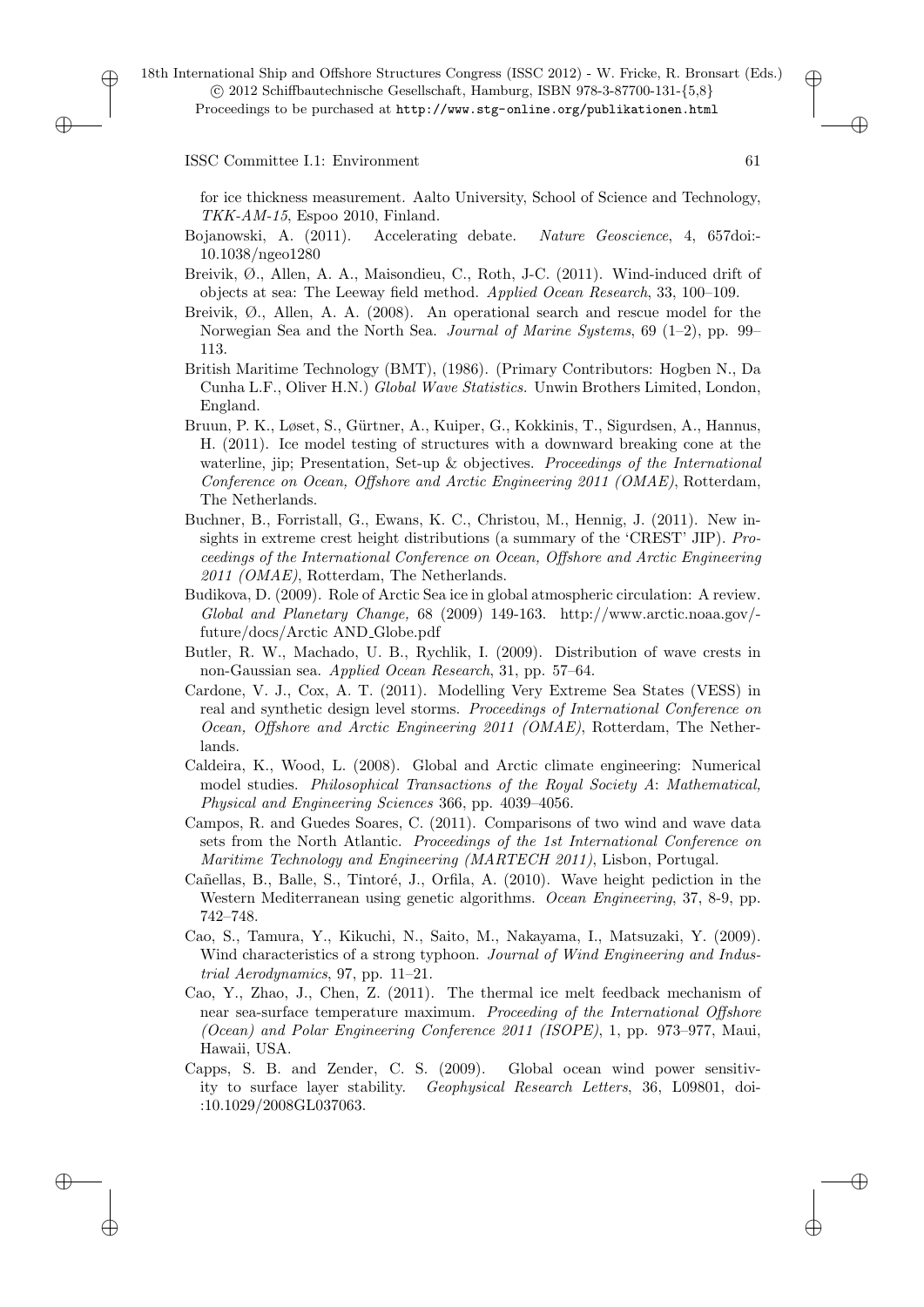#### 62 ISSC Committee I.1: Environment

✐

✐

✐

✐

- Capps, S. B. and Zender, C. S. (2010). Estimated global ocean wind power potential from QuikSCAT observations. Accounting for turbine characteristics and siting. Journal of Geophysical Research, 115, D09101, doi:10.1029/2009JD012679.
- Cavaleri, L., Bertotti, L., Buizza, R., Buzzi, A., Masato, V., Umgiesser, G., Zampieri, M. (2010). Predictability of extreme meteo-oceanographic events in the Adriatic Sea. Quarterly Journal of the Royal Meteorological Society, Vol. 136 (647), pp.400– 413, Part B.
- Cherneva, Z., Guedes Soares, C. (2010). Evolution of wave properties during propagation in a ship towing tank and an offshore basin. Submitted for publication in Ocean Engineering
- Cherneva, Z., Guedes Soares, C. (2011). Non-Gaussian wave groups generated in an offshore wave basin and their statistics. Proceedings of the International Conference on Ocean, Offshore and Arctic Engineering 2011 (OMAE), Rotterdam, The Netherlands.
- Cho. S.-R., Lee, C.-J., Jeong, S.-Y., Kim, J.-H., Choi, K. (2009). An experimental study for the mechanical properties of model ice applying for the MOERI Ice Model Basin. Proceedings of the International Offshore (Ocean) and Polar Engineering Conference 2009 (ISOPE), Vol. 1, pp. 564–567, Osaka, Japan.
- Choi, E. C. C. (2004). Field measurement and experimental study of wind speed profile during thunderstorms. Journal of Wind Engineering and Industrial Aerodynamics, 92 pp. 275–290.
- Choi, K., Park, Y-J., Kim, D-K., Nam, J-H. (2011). 2010 Arctic voyage of the icebreaking research vessel "ARAON" and material properties of Arctic Sea ice. Proceedings of the International Conference on Port and Ocean Engineering under Arctic Conditions (POAC11), Montreal, Canada.
- Choi, J., Yoon, S. B. (2009). Numerical simulation using moimentum source-maker applied to RANS equation model. Coastal Engineering, 56, pp. 1043–1060.
- Church, J. A. and White, N. J. (2011). Sea-level rise from the late 19th to early 21st century. Surveys in Geophysics, 10.1007/s10712-011-9119-1.
- Christou, M., Ewans. K. C. (2011a, 2011b) Examining a Comprehensive Dataset Containing Thousands of Freak Wave Events Part 1 - Description of the Data and Quality Control Procedure (OMAE 2011-50168), Part 2 - Analysis and Findings (OMAE 2011-50169). Proceedings of International Conference on Ocean, Offshore and Arctic Engineering 2011 (OMAE), The Netherlands.
- Clauss, G., Klein, M., Onorato, M. (2011a). Formation of extraordinarily hight waves in space and time. Proceedings of International Conference on Ocean, Offshore and Arctic Engineering 2011 (OMAE), Rotterdam, The Netherlands.
- Clauss, G., Dudek, M., Klein, M. (2011b). Influence of wave group characteristics on loads in severe seas. Proceedings of the International Conference on Ocean, Offshore and Arctic Engineering 2011 (OMAE), Rotterdam, The Netherlands.
- Clauss, G. F., Stempinski, F., Stück, R. (2008). On modelling kinematics of steep irregular seaway and freak waves. Proceedings of the International Conference on Ocean, Offshore and Arctic Engineering 2008 (OMAE), Estoril, Portugal.
- Collilieux, X. and Wöppelmann, G. (2010). Global sea-level rise and its relation to the terrestrial reference frame. Journal of Geodesy, 85, 1, 9–22, doi: 10.1007/s00190- 010-0412-4.
- Costa, A., Crespo, A., Navarro, J., Lizcano G., Madsen, H., Feitosa, E. (2008). A review on the young history of the wind power short-term prediction, renewable and sustainable. Energy Reviews, 12, pp. 1725–1744.

✐

✐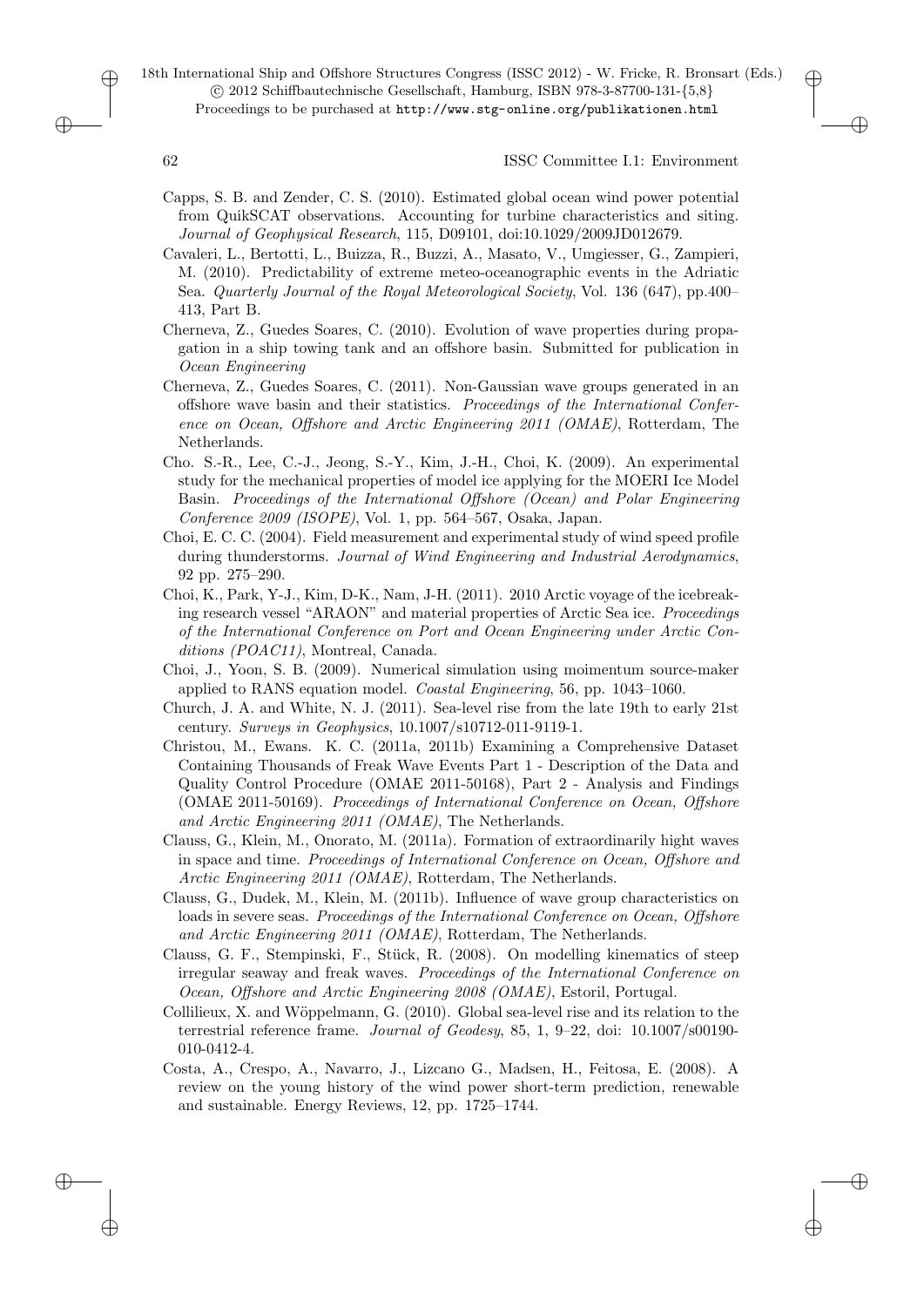ISSC Committee I.1: Environment 63

✐

✐

✐

- CresT (Cooperative Research on Extreme Seas and their impact), Coordinated by MARIN, contact: B.Buchner@marin.nl, http://www.marin.nl/web/JIPs-Networks/Public/CresT.htm
- CSA, (2004) CAN/CSA-S471-04. Design, construction and installation of fixed offshore structures – general requirements. Design criteria, the environment, and loads. Canadian Standards Association, February 2004.
- Dai, D., Qiao. F., Sulisz, W., Han, L., Babanin, A. (2010). An experiment on the nonbreaking surface-wave-induced vertical mixing. Journal of Physical Oceanography, 40 (9), pp. 2180–2188.
- DAMOCLES (2010). DAMOCLES Final Activity Report, http://www.damocleseu.org/artman2 /uploads/1/Publishable final activity report.pdf
- Dao, M. H., Xu, H., Chan, E. S., Tkalich, P. (2011). Numerical modelling of wxtreme waves by smoothed particle hydrodynamics. Natural Hazards and Earth System Sciences, 11, pp. 419–429, doi:10.5194/nhess-11-419-2011.
- Das, K., Janetzke, R., Basu, D., Green, S., Stamatakos, J. (2009). Numerical simulations of tsunami wave generation by submarine and aerial landslides using RANS and SPH models. Proceedings of the International Conference on Ocean, Offshore and Arctic Engineering 2009 (OMAE), Vol. 2, pp. 851–858, Honolulu, USA.
- Debernard, J. B. and Røed, L. P. (2008). Future wind, wave and storm surge climate in the Northern Seas: a revisit. Tellus, 60A, 427–438.
- Delavari, E., Gharabaghi, A. R. M., Chenaghlou, M. R. (2011). Prediction of water wave breaking height and depth using ANFIS. Proceedings of International Conference on Ocean, Offshore and Arctic Engineering 2011 (OMAE), Rotterdam, The Netherlands.
- Denchfield, S. S, Wood, C. D, Hudson, D. A, Tan, M, Temaren, P., (2010). Comparisons between CFD predictions and experiments for rogue wave-ship interactions. 11th PRADS International Symposium on Practical Design of Ships and Other Floating Structures, Rio de Janeiro, Brazil.
- DNV (2010). Environmental conditions and environmental loads. DNV RP-C205.
- DNV (2011). Design of offshore wind turbine structures. DNV-OS-J101.
- Didenkulova, I. (2010). Shapes of freak waves in the coastal zone of the Baltic Sea (Tallinn Bay). Boreal Environemntal Research, 16, Suppl. A, pp. 138–148. ISSN 1239-6095.
- Didenkulova, I. and Pelinovsky, E. (2011). Rogue waves in nonlinear hyperbolic systems (Shallow-Water Framework), IOP Publishing, Nonlinearity, 24 (3), R1-18.
- Dodet, G., Bertin, X., Taborda, R. (2010). Wave climate variability in the North-East Atlantic Ocean over the last six decades. Ocean Modelling, 31 (3-4), pp. 120–131.
- Dragani, W. C., Martin, P. B., Simionato, C. G., Campos, M. I. (2010). Are wind wave heights increasing in South-Eastern South American Continental Shelf between  $32^{\circ}$ S and  $40^{\circ}$ S?, *Continental Shelf Research*, 30 (5), pp. 481–490.
- Duerr, A. E. S. and Dhanak, M. R. (2010). Hydrokinetic power resource assessment of the Florida Current. Proceedings MTS/IEEE Oceans Conference, Seattle, USA, WA, no. 100528-2.
- Dumont, D., Kohout, A., Bertino, L. (2011). A wave-based model for the marginal ice zone including a floe breaking parameterization. Journal of Geophysical Research, 116, C04001.
- Dunne, R. P., Barbosa, S. M., Woodworth, P. L. (2011). Contemporary sea level in the Chagos Archipelago, central Indian Ocean. Global and Planetary Change, 10.1016/j.gloplacha.

✐

✐

✐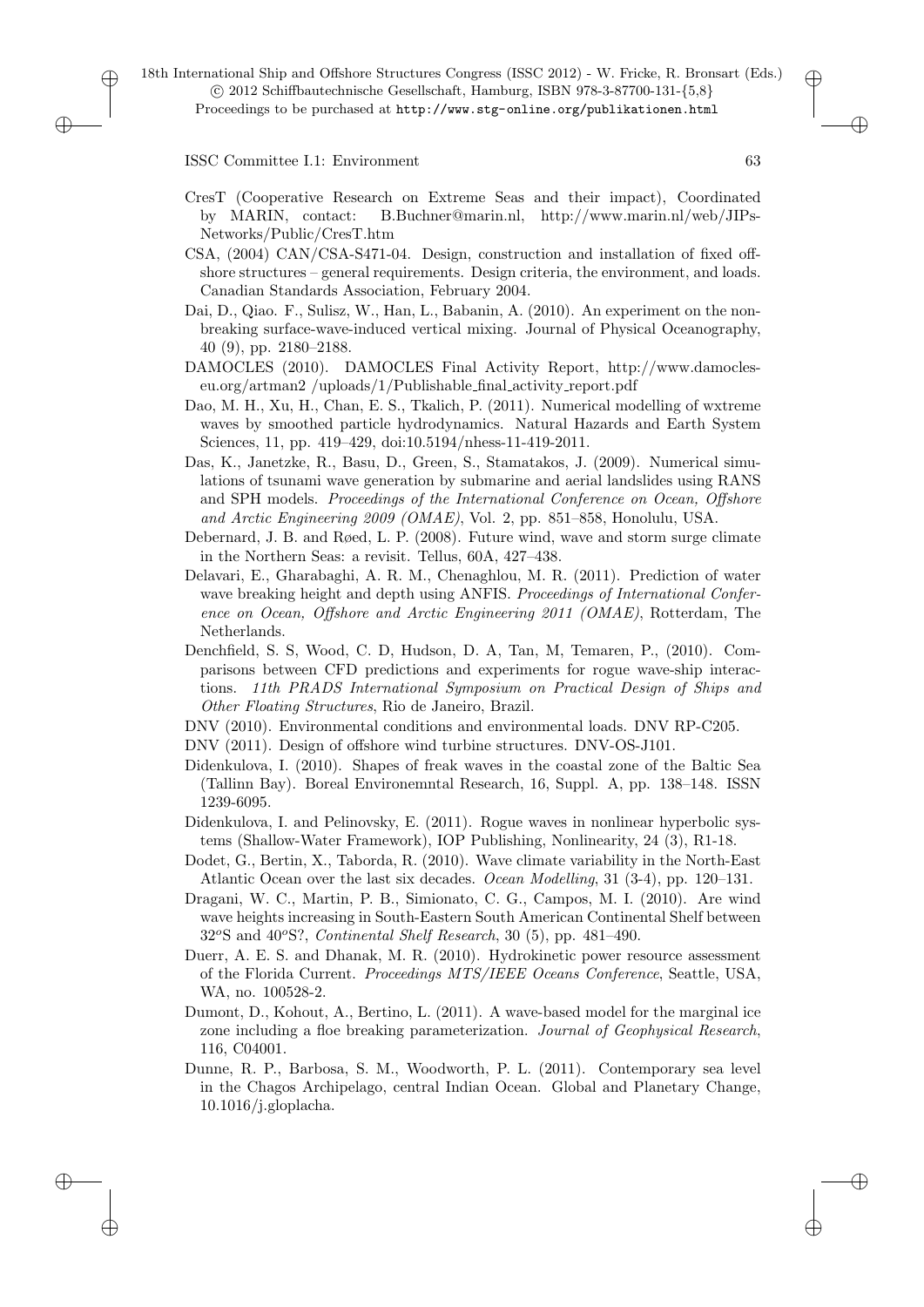✐

✐

✐

## 64 ISSC Committee I.1: Environment

✐

✐

✐

✐

Dysthe, K., Krogstad, H. E., Müller, P. (2008). Oceanic rogue waves. Annual Review of Fluid Mechanics, 40, pp. 287–310, doi:10.1146/annurev.fluid.40.111406.102203.

- Etemad-Shahidi, A. and Mahjoobi, J. (2009). Comparison between M5<sup>'</sup> model tree and neural networks for prediction of significant wave height in Lake Superior. Ocean Engineering, 36 (15), Nov. 2009, pp. 1175–1181.
- Ewans, K. C. (1998). Observations of directional spectrum of fetch-limited waves. Journal of Physical Oceanography, 28, pp. 495–512.
- EXTREME SEAS (2011) Design for Ship Safety in Extreme Seas. EC Grant agreement no.: 234175, Annex I, Description of Work, 7th FP. Contact: Elzbieta.Bitner-Gregersen@ dnv.com, http://www.mar.ist.utl.pt/extremeseas/home.aspx.
- Falin, C. (2010). Kuroshio power plant development plan. Renewable and Sustainable Energy Reviews, 14 (9), December 2010, pp. 2655–2668.
- Farrell, S. L., Laxon, S. W., McAdoo, D. C., Yi D., Zwally, H. J. (2009). Five years of Arctic sea ice freeboard measurements from the ice, cloud and land elevation satellite. Journal of Geophysical Research, 114, C04008, doi:10.1029/2008JC005074.
- Fedele, F., Arena F., Tayfun, M. A. (2010). Extreme waves of sea storms. Proceedings of International Conference on Ocean, Offshore and Arctic Engineering 2010  $(OMAE)$ , Shanghai, China.
- Fedele, F., Benetazzo, A., Forristall, G. Z. (2011a). Space-time waves and spectra in the Northern Adriatic Sea via a Aave Acquisition Stereo system. Proceedings of the International Conference on Ocean, Offshore and Arctic Engineering 2011 (OMAE), Rotterdam, The Netherlands.
- Fedele F., Arena F., Tayfun M.A. (2011b). Space-time extremes in sea storms. Proceedings of the International Conference on Ocean, Offshore and Arctic Engineering 2011 (OMAE), Rotterdam, The Netherlands.
- Filipot, J.-F., Ardhuin, F., Babanin, A.V. (2010). A unified deep-to-shallow-water spectral wave-breaking dissipation formulation. Journal of Geophysical Research, 115, C04022, doi:10.1029/2009JC005448.
- Fissel, D. B., Marko, J. R., de Saavedra Alvarez, M. M. (2009). The changing met- ´ ocean and ice conditions in the Beaufort Sea: Implications for offshore oil and gas. Proceedings of International Offshore (Ocean) and Polar Engineering Conference 2009 (ISOPE), Osaka, Japan.
- Forristal, G. Z. (2011). Maximum crest heights under a model TLP deck. Proceedings of the International Conference on Ocean, Offshore and Arctic Engineering 2011 (OMAE), Rotterdam, The Netherlands.
- Fu, T. C., Fullerton, A. M., Hackett, E. E., Merrill, C. (2011) Shipboard Measurement of Ocean Waves. Proc. OMAE 2010, Shanghai, China." to "Fu T. C., Fullerton A. M., Hackett E. E., and Merrill C. (2011). Shipboard measurement of ocean waves. Proceedings of the International Conference on Ocean, Offshore and Arctic Engineering 2011 (OMAE), Rotterdam, The Netherlands.
- Galtier, T. (2011). Note on the estimation of crossing intensity for Laplace moving average. Extremes, 14 (2), pp. 157-166.
- Gemmrich, J. R. and Garrett, C. (2010). Unexpected waves: intermediate depth simulations and comparison with observations. Ocean Engineering, 37 (2-3), Feb. 2010, pp. 262–267.
- Gemmrich, J. and Garret, C. (2011). Dynamical and statistical explanations of observed occurrence rates of rogue waves. Natural Hazards and Earth Systems Sciences, 11, pp.1437–1446, doi:10.5194/nhess-11-1437-2011.

Gibson, R., Collin G., Forristall, G. Z., Smyth, R. , Owrid, P., Hagen, Ø., Leggett, I.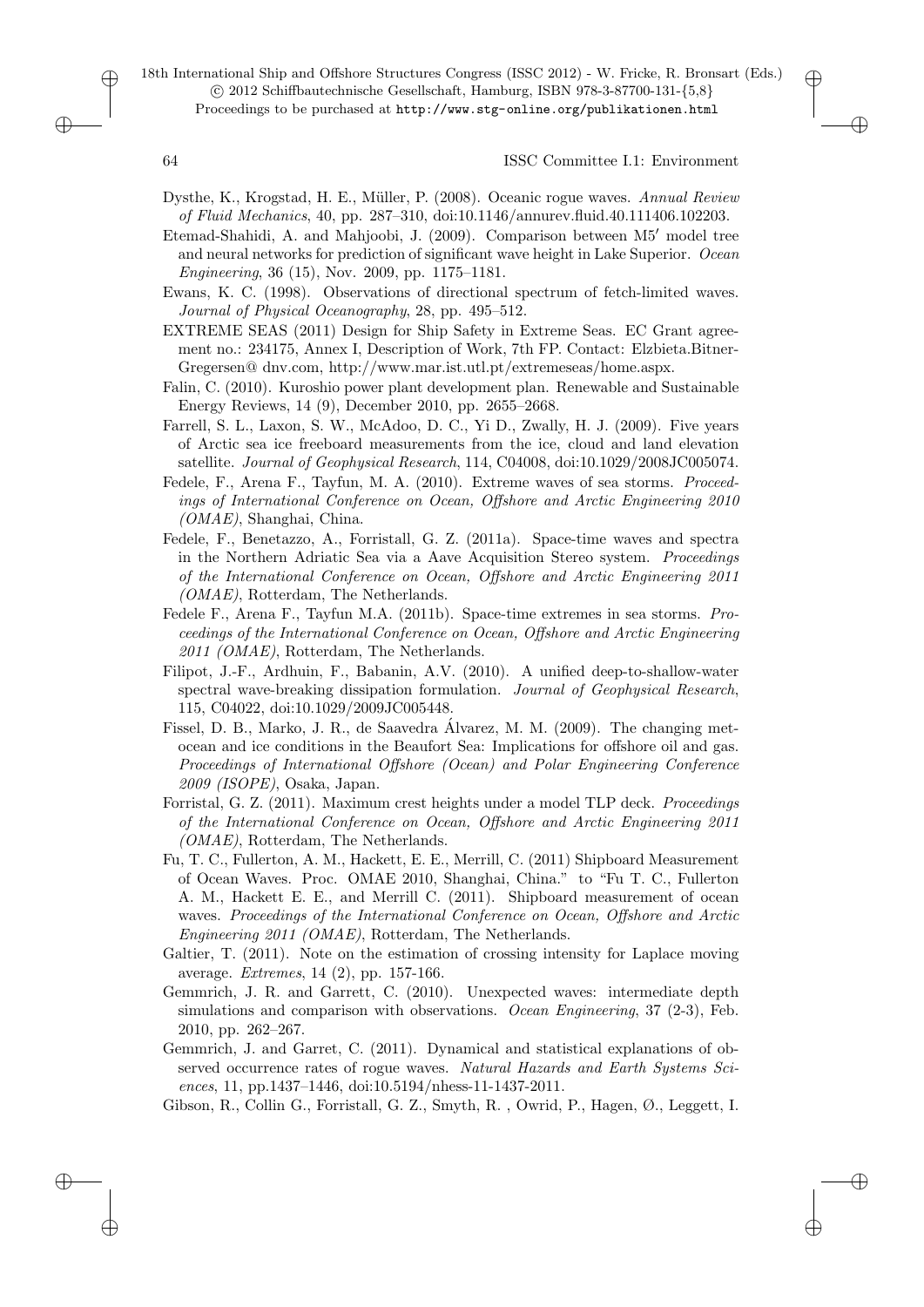ISSC Committee I.1: Environment 65

✐

✐

✐

(2009). Bias and uncertainty in the estimation of extreme wave heights. Proceedings of the International Conference on Ocean, Offshore and Arctic Engineering 2009 (OMAE), Honolulu, USA.

- Gignac C., Gauthier Y., Bedart J-S., Bernier M., Clausi D.A. (2011) High Resolution RADARSAT-2 Sat Data for Sea-Ice Classification in the Neighbourhood of Nunavi's Marine Infrastructures, Proc. International Conference on Port and Ocean Engineering under Arctic Conditions (POAC11), Montreal, Canada, POAC11-126.
- Giles, K. A., Laxon, S. W., Ridout, A. L. (2008). Circumpolar thinning of Arctic sea ice following the 2007 record ice extent minimum. Geophysical Research Letters, 35, 10.1029/2008GL035710.
- Golestani, M. and Zeinoddini, M. (2011). Gap-filling and predicting wave parameters using support vector regression method. Proc. of the International Conference on Ocean, Offshore and Arctic Engineering 2011 (OMAE), Rotterdam, The Netherlands.
- Gödert, G. and Suttmeier, F. T. (2009). On the numerical simulation of induced anisotropy in polar ice. Applied Mathematical Sciences, 3, pp. 677–692.
- Golubeva, E. and Platov, G. (2009). Numerical modeling of the Arctic Ocean ice system response to variations in the atmospheric circulation from 1948 to 2007, Izvestiya. Atmospheric and Oceanic Physics, 45 (1), pp. 137–151. ISSN 0001-4338.
- Grabemann, I. and Weisse, R. (2008). Climate change impact on extreme wave conditions in the North Sea: An ensemble study. Ocean Dynamics, 58, pp. 199–212.
- Graversen, R. G., Mauritsen, T., Drijfhout, S., Tjernström, M., Mårtensson, S. (2010). Warm winds from the Pacific caused extensive Arctic sea-ice melt in summer 2007. Climate Dynamics, 36 (11-12), pp. 2103–2112.
- Gu, X. and Li, P. (2009). Decadal and long-tern sea level variations at Pacific coast of Japan. Proc. of International Offshore (Ocean) and Polar Engineering Conference 2009 (ISOPE), Osaka, Japan.
- Gürtner, A.  $(2010)$ . Ice model tests as a basis for calibrating numerical ice-structure interaction models. Proceedings of the HYDRALAB III Joint User Meeting, Hannover, Germany, 1.
- Haapala J. (2002). Numerical investigations of sea-ice variability in the Arctic Ocean. In: Understanding the global system. The Finnish Perspective. Finnish Global Change Research Programme FIGARE, pp. 131–136. ISBN 951-29-2407-2.
- Hagen, Ø., Solland G., Mathisen, J., (2010). Extreme storm wave histories for cyclic check of offshore structures. Proc. of the International Conference on Ocean, Offshore and Arctic Engineering 2010 (OMAE), June 6-11, 2010, Shanghai, China, Vol. 2, pp. 647–657.
- Haigh, I., Nicholls, R., Wells, N. (2010). Assessing changes in extreme sea levels: Application to the English Channel, 1900–2006. Continental Shelf Research, 30(9), pp. 1042–1055.
- Halliwell, G. R., Barth, A., Weisberg, R. H., Hogan, P., Martin, S. O., Cummings J. (2009). Impact of GODAE products on nested HYCOM simulations of the West Florida Shelf. Ocean Dynamics, 59 (1), pp. 139–155, doi: 10.1007/s10236-008-0173- 2.
- Han, W., Meehl, G. A., Rajagopalan, B., Fasullo, J. T., Hu, A., Lin, J., Large, W. G., Wang, J.-W., Quan, X.-W., Trenary, L. L., Wallcraft, A., Shinoda, T., Yeager, S. (2010). Patterns of Indian Ocean sea-level change in a warming climate. Nature Geoscience, 3, 546–550, doi:10.1038/ngeo901
- Hansen, M., Dagestad, K., Johannessen, J. A., Mouche, A., Collard, F. (2010). ASAR

✐

✐

✐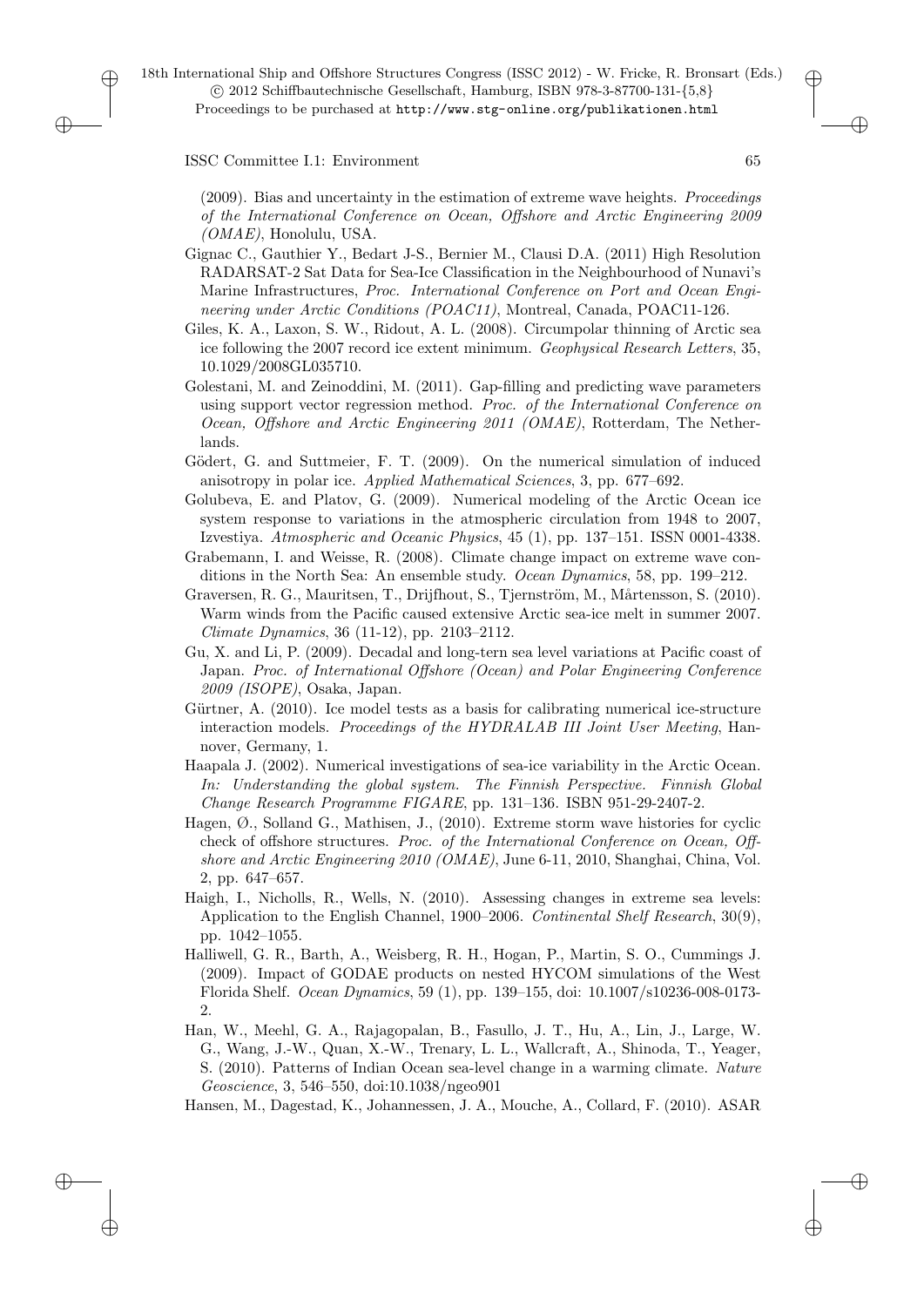#### 66 ISSC Committee I.1: Environment

✐

✐

✐

✐

surface velocity retrievals in the Northeast Atlantic. Proceedings of the 3rd SEASAR Workshop 2010, pp. 25–29, Frascati, Italy.

- Hanson, J. L. and Phillips, O. M. (2001). Automated analysis of ocean surface directional wave spectra. Journal of Atmospheric and Oceanic Technology, (18), pp. 277–293.
- Hao, J., Jiang, X., Yang, J. (2009). Three-dimensional numerical model of winddriven current in A Lake based on POM model. Proc. of International Conference on Ocean, Offshore and Arctic Engineering 2009 (OMAE), Honolulu, USA.
- Harper, B., Hardy, T., Mason, L., Fryar, R. (2009). Developments in storm tide modelling and risk assessment in the Australian Region. Natural Hazards, 51(1), pp. 225–238.
- Haver, S. and Winterstein, S. R. (2009). Environmental contour lines: A method for estimating long term extremes by a short term analysis. Transactions of the Society of Naval Architects and Marine Engineers, 116, pp.116–127.
- Herman, A., Jedrasik, J., Kowalewski, M. (2011). Numerical modelling of thermodynamics and dynamics of sea ice in the Baltic Sea. Ocean Science, 7, pp. 257–276.
- Herman, A., Kaiser, R., Niemeyer, H. D. (2009). Wind-wave variability in a shallow tidal sea - spectral modelling combined with neural network methods. Coastal Engineering, 56, (7) July 2009, pp. 759–772.
- Hocaoglu, F. O., Gerek, N., Kurban, M. (2010). A novel wind speed modelling approach using atmospheric pressure observations and hidden Markov models. Journal of Wind Engineering and Industrial Aerodynamics, 98, 472–481.
- Houston, J. and Dean, R. (2011). Sea-level acceleration based on U.S. tide gauges and extensions of previous global-gauge analysis. Journal of Coastal Research, 27  $(3):409-417.$
- Hu, H., Ma, N., Wang, X., Gu, X. (2010a). Numerical simulations of rogue waves for experimental investigation based on the fourth-order NLS equation. Proc. of the International Conference on Ocean, Offshore and Arctic Engineering 2009 (OMAE), Honolulu, USA, Vol. 2, pp. 269–278.
- Hu, H. and Ma, N. (2010b). The nonlinear evolution of rogue waves generated by means of wave focusing technique. *Science China*, Series G., 54. No.1, pp. 1–7.
- Hu, H. and Ma, N. (2011). Numerical simulation on nonlinear evolution of rogue waves on currents based on the NLS equations. Proc. of International Conference on Ocean, Offshore and Arctic Engineering 2011 (OMAE), Rotterdam, The Netherlands.
- Huang, C. J. and Qiao, F. (2010). Wave-turbulence interaction and its induced mixing in the upper ocean. Journal of Geophysical Research, 115, C04026, doi:10.1029/- 2009JC005853.
- Huang, C. J., Qiao, F., Song, Z. and Ezer, T. (2011). Improving simulations of the upper ocean by inclusion of surface waves in the Mellor-Yamada turbulence scheme. Journal of Geophysical Research, 116, C01007, doi:10.1029/2010JC006320
- Huges, M. G., and Heap, A. D. (2010). National-scale wave energy resource assessment for Australia. Renewable Energy, 35, 1783-1791.
- Huntley, H.S., Tabak, E. G., Suh, E.H. (2007). An optimization approach to modeling sea ice dynamics; Part 1: Lagrangian framework. SIAM Journal on Applied Mathematics, 67, 543–560.
- Huntley, H. S. and Tabak, E. G. (2007). An optimization approach to modeling sea ice dynamics, Part 2: Finite ice strength effects. SIAM Journal of Applied Mathematics, 67, pp. 561–581.

 $\oplus$ 

✐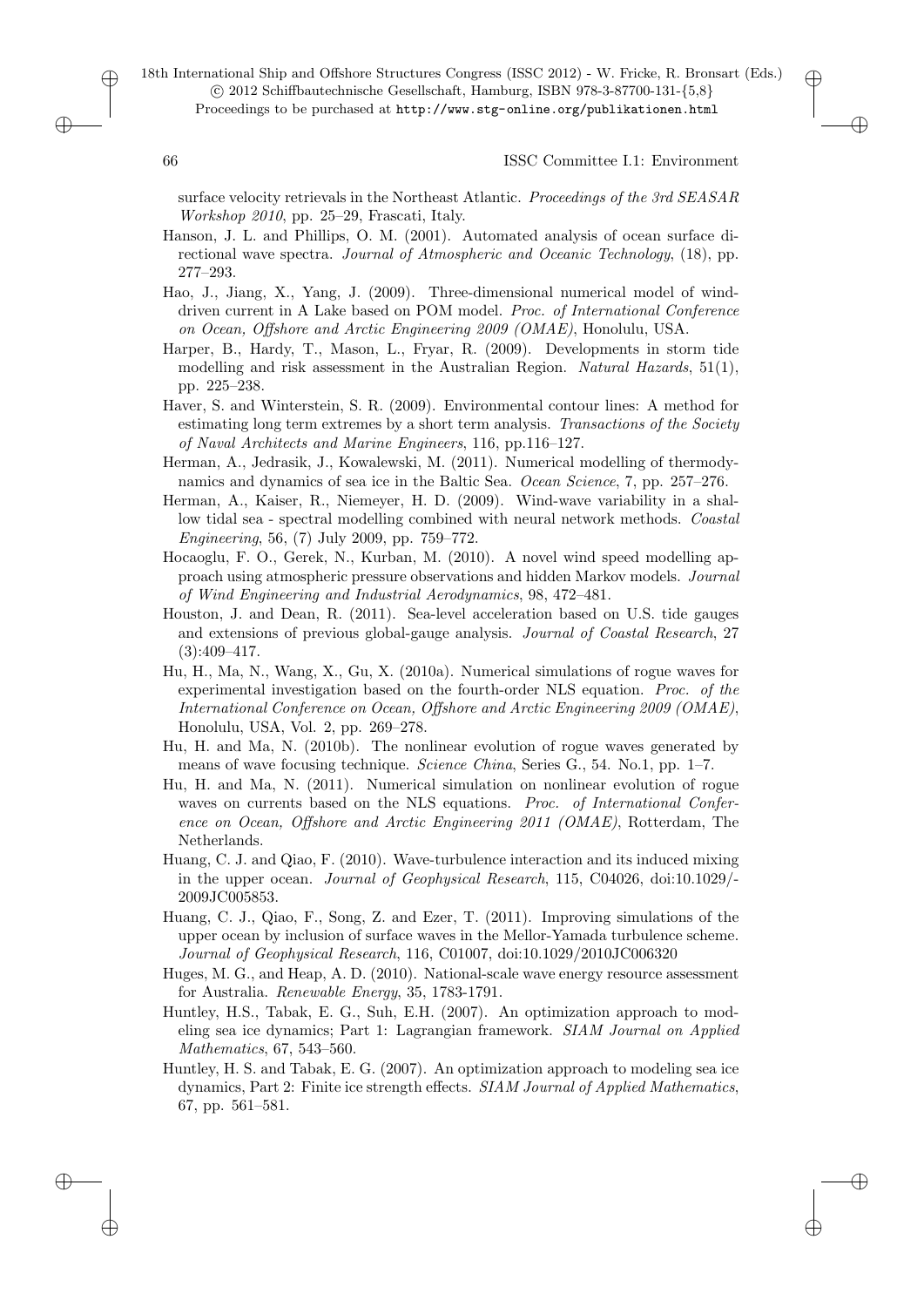ISSC Committee I.1: Environment 67

✐

✐

✐

- Hurlburt, H. E., Metzger, E. J., Sprintall, J., Riedlinger, S. N., Arnone, R. A., Shinoda, T., Xu, X. (2011). Circulation in the Philippine Archipelago simulated by  $1/12°$  and  $1/25°$  Global HYCOM and EAS NCOM. Oceanography, 24(1):28–47, doi:10.5670/oceanog.2011.02.
- Hutchings, J., Geiger, C., Roberts, A., Richter-Menge, J., Elder, B. (2010). On the spatial and temporal characterization of motion induced sea ice internal stress. International Conference and Exhibition on Performance of Ships and Structures in Ice (ICETECH 2010), Anchorage, Alaska, USA.
- Hwang, J-S., Kareem, A., Kim, H. (2011). Wind load identification using wind tunnel test data by inverse analysis. Journal of Wind Engineering and Industrial Aerodynamics, 99, pp. 18–26.
- IACS (2000), Standard Wave Data. IACS Rec. 34. Rev.1, Corrected Nov. 2001.
- IPCC (2007). The Fourth Assessment Report: Climate Change (AR4): The AR4 Synthesis Report, the Working Group I Report: The Physical Science Basis (ISBN 978 0521 88009-1 Hardback; 978 0521 70596-7 Paperback), the Working Group II Report Impacts: Adaptation and Vulnerability, the Working Group III Report: Mitigation of Climate Change.
- IPCC (2011).The IPCC SREX: "Summary for Policymakers" Report. November 2011.
- ISSC (2009). ISSC 2009 Committee I.1 Environment Report. Proceedings ISSC 2009, Vol. I, pp. 1–126, August, 2009, Seoul, Korea.
- Iglesias, G. and Carballo, R. (2009). Wave energy potential along the Death Coast (Spain). Energy, 34, 1963–1975.
- Iglesias, G., M., Lopez, R., Carballo, A., Castro, J., Fraguela, A., Frigaard P., (2009). Wave energy potential in Galicia (NW Spain). Renewable Energy, 34, 2323-2333.
- Isobe, A., Guo, X., Takeoka, H. (2010). Journal of Geophysical Research, 115, C04023, 14 pp., doi:10.1029/2009JC005818
- Iyerusalimskiy, A., Choi J., Park G., Kim Y., Yu, H. (2011). The interim results of the long-term ice loads monitoring on the large Arctic tanker. Proc. of the International Conference on Port and Ocean Engineering under Arctic Conditions (POAC11), Montreal, Canada, POAC11-088.
- Ji, S., Wang, A., Li, B., Liu, Y., Li, H. (2011). A modified discrete elemental model for sea ice dynamics. Proc. of the International Conference on Port and Ocean Engineering under Arctic Conditions (POAC11), Montreal, Canada, POAC11-084.
- Jiménez. P. A., González-Rouco, J. F., Navarro, J., Montávez, J. P., García-Bustamante, E. (2010). Quality assurance of surface wind observations from automated weather stations. Journal of Atmospheric and Oceanic Technology, 27, pp. 1101–1122.
- Johnston, M. E. and Haas, C. (2011). Validating Helicopter-based EM (HEM) thickness over very yhick multi-year ice. Proc. of the International Conference on Port and Ocean Engineering under Arctic Conditions (POAC11), Montreal, Canada, POAC11-132.
- Jonathan, P., Flynn. J., Ewans, K. (2010). Joint modelling of wave spectral parameters for extreme sea states. Ocean Engineering, 37 (1070), 1080.
- Jonathan, P. and Ewans, K. (2011a). A spatio-directional model for extreme waves in the Gulf of Mexico. Journal of Offshore Mechanics and Arctic Engineering, 133  $(1), 011601, 9$  pp.
- Jonathan P., Ewans K. (2011b). Modelling the seasonality of extreme waves in the Gulf of Mexico. *Journal of Offshore Mechanics and Arctic Engineering*, 133, Article 021104.

✐

✐

✐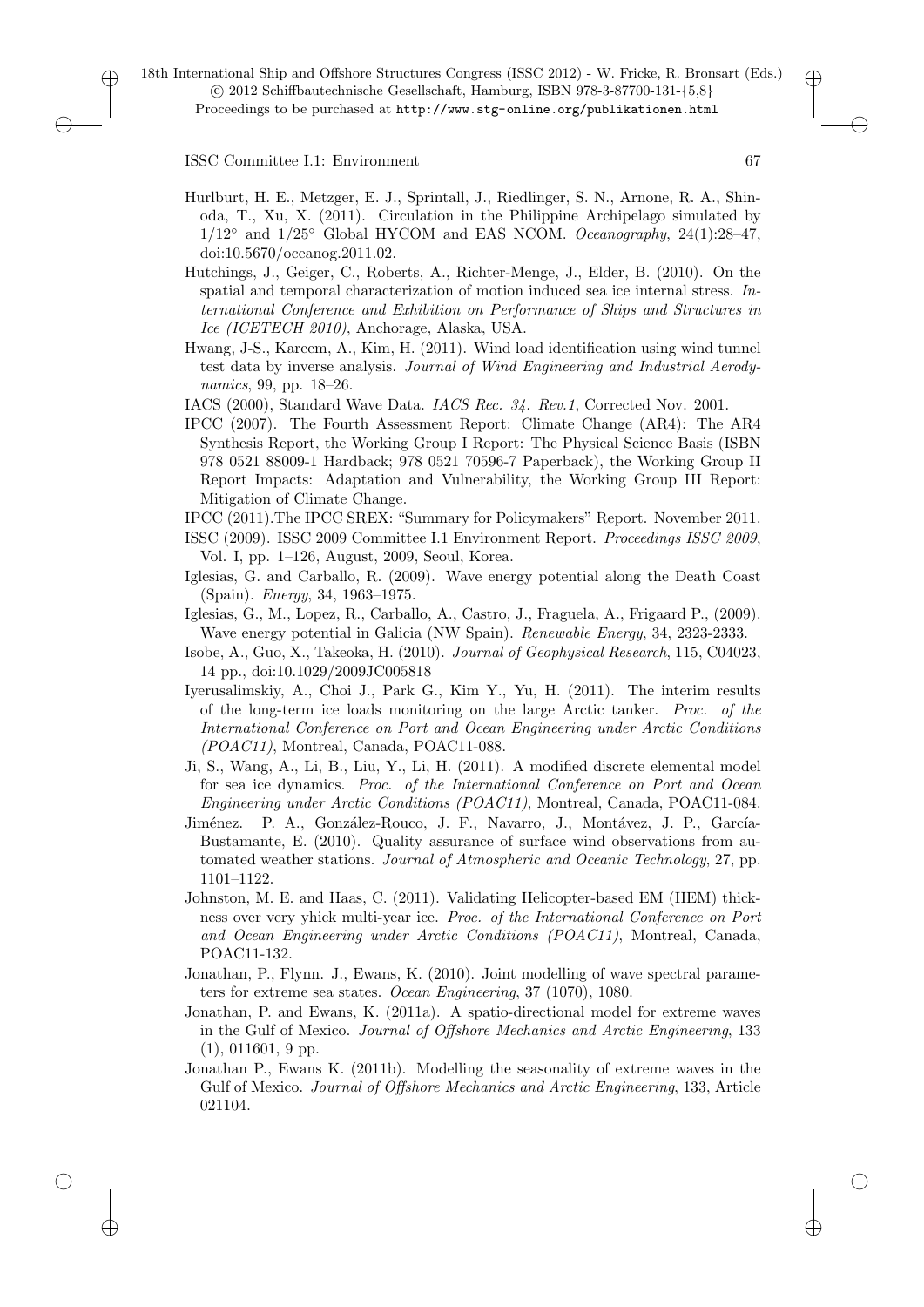✐

✐

✐

#### 68 ISSC Committee I.1: Environment

✐

✐

✐

- Jonathan P., Ewans, K., Flynn, J. (2011a). On the estimation of ocean engineering design contours. Proc. of the International Conference on Ocean, Offshore and Arctic Engineering 2011 (OMAE), Rotterdam, The Netherlands.
- Jonathan, P., Ewans, K., Flynn, J. (2011b). Joint modelling of vertical profiles of large ocean currents. Ocean Engineering, in press.
- Karlsson, J., Petrich, C., Eicken, H. (2011). Oil entrainment and migration in laboratory – grown saltwater ice. *Proc.* of the International Conference on Port and Ocean Engineering under Arctic Conditions (POAC11), Montreal, Canada, POAC11-186.
- Kauker, F., Kaminski, T., Karcher, M., Giering, R., Gerdes, R., Voßbeck, M. (2009). 36, L03707, 5 pp., 2009 doi:10.1029/2008GL036323
- Kavasseri, R. G. and Seetharaman, K. (2009). Day-ahead wind speed forecasting using f-ARIMA models. Renewable Energy, 34, pp. 1388–1393.
- Kersalé, M., Doglioli, A. M., Petrenko, A. A. (2011). Sensitivity study of the generation of Hawaii mesoscale eddies. Ocean Sciences, 7, pp. 277–291.
- Kharif, C., Pelinovsky, E., and Slunyaev, A. (2009). Rogue waves in the ocean. Advances in Geophysical and Environmental Mechanics and Mathematics, Springer, Berlin.
- Kim, G., Lee, C., Suh, K-D. (2006). Generation of random waves in time-dependent extended mild-slope equations using a source function method. Ocean Engineering, 33, pp. 2047–66.
- Kim, G. and Lee, M. E. (2011). On the iternal generation of waves: Control Volume Approach. Ocean Engineering, 38, pp. 1027-1029.
- Ko K-O., Choi J-W., Yoon S-B. (2011).Internal wave generation in Flow3D model. Proc. of the International Offshore (Ocean) and Polar Engineering Conference 2011 (ISOPE), Maui, Hawaii, USA, pp. 422–427.
- Kodaira, T., Waseda, T., Nakagawa, T., Isoguchi, O. (2011). Measuring the Kuroshio Current around Miyake Island, a potential site for ocean current power generation. Proc. of the International Offshore (Ocean) and Polar Engineering Conference 2011 (ISOPE), Maui, Hawaii, USA.
- Kulyakhtin, A. and Løset, S. (2011). Sea spray icing: In-cloud evaporation. Semianalytical and numerical investigations. Proceedings of the 14th International Workshop on Atmospheric Icing of Structures, Chongqing, China.
- Kurtz, N. T., Markus, T., Cavalieri, D. J., Sparling, L. C., Krabill, W. B., Gasiewski, A. J., Sonntag, J. G. (2009). Estimation of sea ice thickness distributions through the combination of snow depth and Satellite Laser Altimetry data. Journal of Geophysical Research, 114, C10007, 16, pp., doi:10.1029/2009JC005292
- Kusiak, A. and Li, W. (2010). Estimation of wind speed: A data-driven approach. Journal of Wind Engineering and Industrial Aerodynamics, 98, pp. 559–567.
- Kwok, R., Cunningham, G. F., Wensnahan, M., Rigor, I., Zwally, H. J., Yi, D. (2009). Thinning and volume loss of the Arctic Ocean sea ice cover: 2003-2008. Journal of Geophysical Research, 114, Issue C7. doi: 10.1029/2009JC005312
- Latheef, M. and Swan, C. (2011). Wave statistics in nonlinear sea states. *Proc. of* the International Conference on Ocean, Offshore and Arctic Engineering (OMAE), Rotterdam, The Netherlands.
- Leadbetter, M.R., Rychlik, I., Stambaugh, K. (2011). Estimating dynamic stability event probabilities from simulation and wave modeling methods. 12th International Ship Stability Workshop, Washington, DC, USA.
- Leduc, M. and Laprise, R. (2009). Regional climate model sensitivity to domain size. Climate Dynamics, 32, pp. 833–854.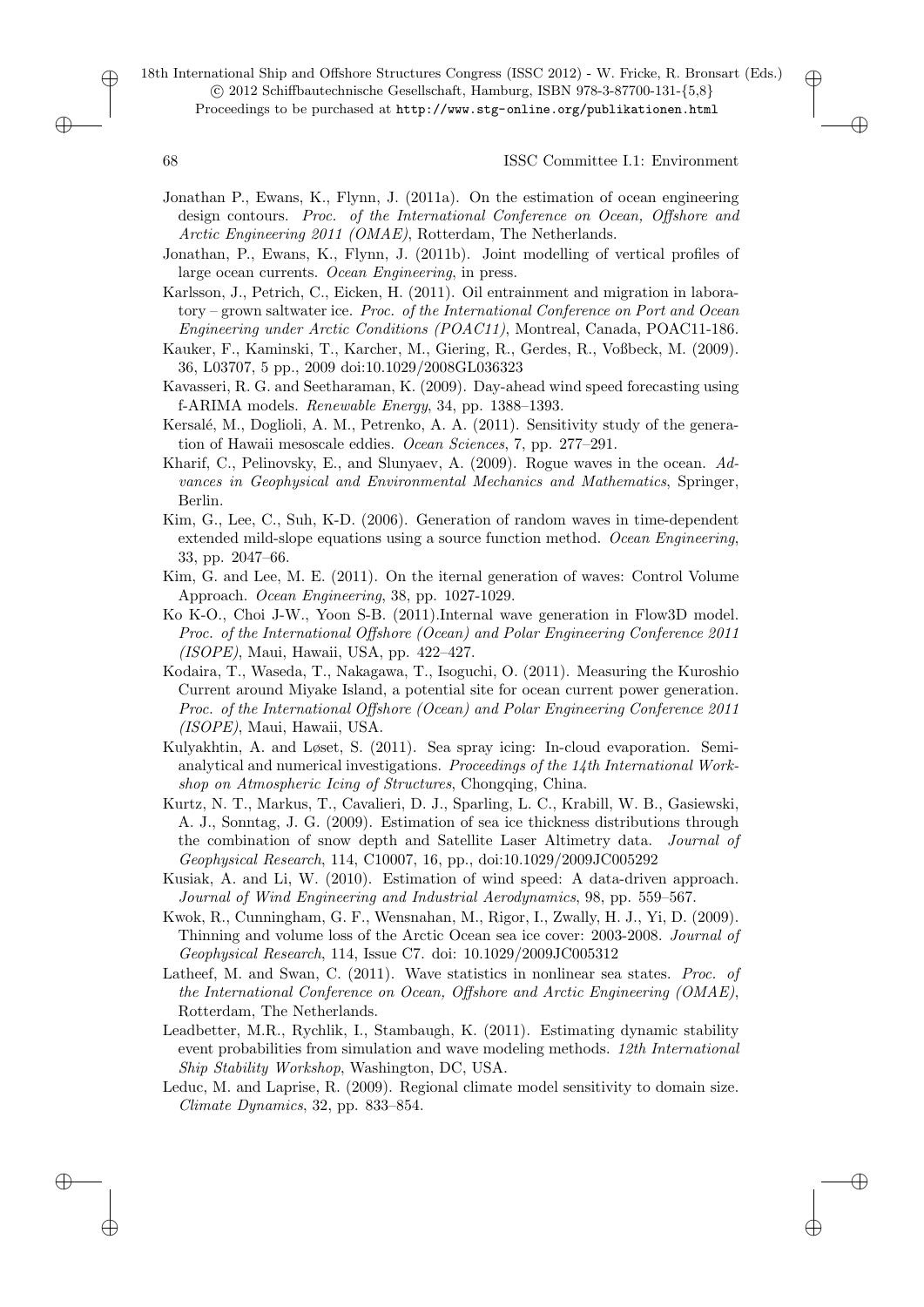ISSC Committee I.1: Environment 69

✐

✐

✐

- Lee, C-J., Jeong, S-Y., Kim, H-S. (2011). The ice field test of Korean icebreaking research vessel. Proc. of the International Conference on Port and Ocean Engineering under Arctic Conditions (POAC11), Montreal, Canada, POAC11-108.
- Lee, C-J. and Jeong S-Y. (2011). Sea ice thickness measurement with EM induction instrument in Chukchi Sea and Beaufort Sea. Proc. of the International Offshore (Ocean) and Polar Engineering Conference 2011 (ISOPE), Maui, Hawaii, USA, 1, pp. 929–934.
- Leduc, M. and Laprise, R. (2009). Regional climate model sensitivity to domain size, Climate Dynamics, 32, pp. 833-854.
- Le Hénaff, M., Roblou, L., Bouffard, J. (2011). Characterizing the Navidad Current interannual variability using coastal altimetry. Ocean Dynamics, 61, pp.:425–437.
- Lemieux, J.-F., Tremblay, B., Sedlácek, J., Tupper, P., Thomas, S., Huard, D., Auclair, J.-P. (2010). Improving the numerical convergence of viscous-plastic sea ice models with the Jacobian-free Newton-Krylov method. Journal of Computational Physics, 229, pp. 2840–2852.
- Liau, J.M., Roland, A., Hsu, T.W., Ou, S.H., Li, Y.T. (2011). Wave refraction– diffraction effect in the Wind Wave Model WWM. Coastal Engineering, 58, pp. 429–443.
- Lin, P. and Liu, L-F. P. (1999). Internal wave-maker for Navier-Stokes equations models. Journal of Waterway, Port, Coastal and Ocean Engineering, 125, pp. 207– 215.
- Lindgren, F., Rue, H., Lindström, J. (2011). An explicit link between Gaussian fields and Gaussian Markov random fields: the stochastic partial differential equation approach. Journal of the Royal Statistical Society, Series B, 73 (4), pp. 423–498.
- Lindgren G. (2009). Exact asymmetric slope distributions in stochastic Gauss-Lagrange ocean waves. Applied Ocean Research, 31, pp. 65–73.
- Lindgren, G., Bolin, D., Lindgren, F. (2010). Non-traditional stochastic models for ocean waves Lagrange models and nested SPDE models. European Physical Journal, Special Topics, 185 (1), pp. 209–224.
- Liu, W., Dong, S., Chu, X. (2010). Study on joint return period of wind speed and wave height considering lifetime of platform structure. *Proc. of the International* Conference on Ocean, Offshore and Arctic Engineering (OMAE), Shanghai, China.
- Liu, Y., Liu, Q., Su, J., Tang, M., Bai, S. (2011). Seasonal simulations of a coupled iceocean model in the Bohai Sea and North Yellow Sea since the winter of 1997/1998. Proc. of the International Offshore (Ocean) and Polar Engineering Conference 2011 (ISOPE), Maui, Hawaii, USA, 1, pp. 942–947.
- Loffredo, L., Monbaliu, J., Bitner-Gregersen, E., Toffoli, A. (2009). The role of spectral multimodality in wave climate design. Proceedings of the 11th International Workshop on Wave Hindcasting and Forecasting, Halifax, Canada.
- Londhe, S. E. (2008). Soft computing approach for real-time estimation of missing wave heights. Ocean Engineering, 35, pp. 1080–1089.
- Longuet-Higgins, M. S. (1976). On the nonlinear transfer of energy in the peak of a gravity-wave spectrum: a simplified model. Proceedings of the Royal Society of London, Sect. A., 347, 311–328.
- Louka, P., Galanis, G., Siebert, N., Kariniotakis, G., Katsafados, P., Pytharoulis, I., Kallos, G. (2008). Improvements in wind speed forecasts for wind power prediction purposes using Kalman filtering. Journal of Wind Engineering and Industrial Aerodynamics, 96, pp. 2348–2362.
- Lucas, C., Muraleedharan, G., Guedes Soares, C. (2011). Application of regional

✐

✐

✐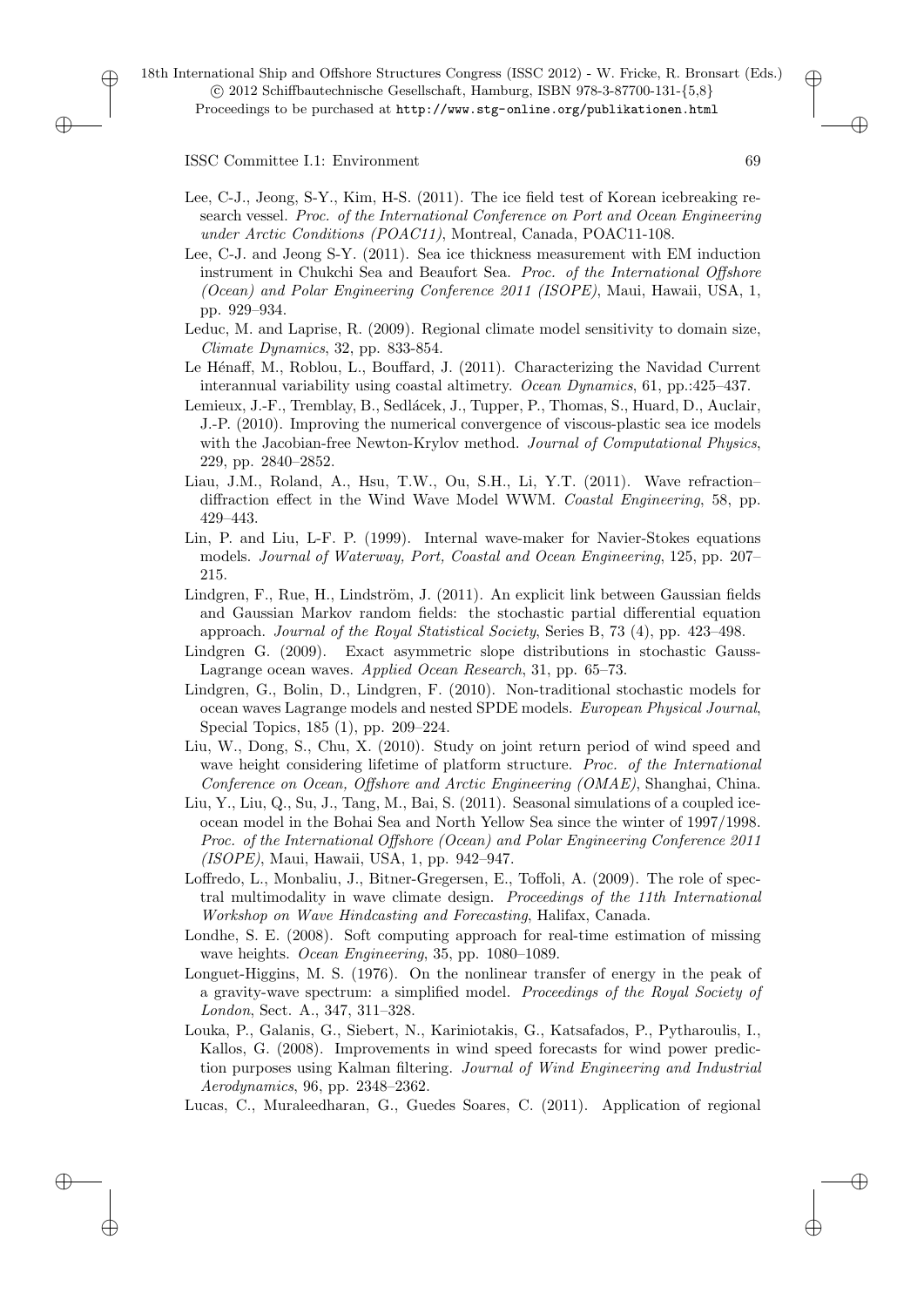70 ISSC Committee I.1: Environment

✐

✐

✐

✐

frequency analysis for identification of homogeneous regions of design wave conditions offshore. Proc. of the International Conference on Ocean, Offshore and Arctic Engineering (OMAE), Rotterdam, The Netherlands.

- MacDonald, A., Scarrott, C. J., Lee, D., Darlow, B., Reale, M., Russell, G. (2011), A flexible extreme value mixture model. Computational Statistics and Data Analysis, 55, pp. 2137–2157.
- Mackay, E. B. L. (2011). Correction for bias in return values of wave heights caused by hindcast uncertainty. Proc. of International Conference on Ocean, Offshore and Arctic Engineering 2011 (OMAE), Rotterdam, The Netherlands.
- Mackay, E. B. L., Challenor, P.G., Bahaj, A.S. (2011). A comparison of estimators for the Generalised Pareto distribution. Ocean Engineering, 38 (11-12), pp. 1338–1346.
- Magnusson, A. K. (2009) What is the True Sea State?, Proceedings of the 11th International Workshop on Wave Hindcasting and Forecasting, Halifax, Canada
- Mahjoobi, J. and Mosabbeb, E.A. (2009). Prediction of significant wave height using regressive support vector machines. Ocean Engineering, 36 (5), pp. 339–347.
- Malekmohamadi, I., Bazargan-Lari. M. E., Kerachian, R., Nikoo, M. R., Fallahnia, M. (2011). Evaluating the efficacy of SVMs, BNs, ANNs and ANFIS in wave height prediction. Ocean Engineering, 38 (2-3), February 2011, pp. 487–497.
- Manabe, S. and Bryan, K. Jr. (1985).  $CO<sub>2</sub>$ -induced change in A coupled oceanatmosphere model and its paleoclimatic implications. Journal of Geophysical Research, 90 (C6), 11 pp.
- Mao, W., Rychlik, I., Storhaug, G. (2010a). Safety index of fatigue failure for ship structure details, Journal of Ship Research, 54 (3), pp. 197–208.
- Mao, W., Ringsberg, J., Rychlik, I., (2010b). Development of a fatigue model useful in ship routing design. Journal of Ship Research, 54 (4), pp. 281–293.
- Mao, W. and Rychlik, I. (2012) Extreme estimation of ship response. Journal of Ship Research, in press.
- Marcellus, B., McKenna, R., McGonigal, D., Pilkington, R. (2011). Old ice floes and ridge statistics from submarine upward looking sonar data from the Beaufort, Chukchi and Arctic Sea. Proc. of the International Conference on Port and Ocean Engineering under Arctic Conditions (POAC11), Montreal, Canada, POAC11-144.
- Martin, T. (2007). Arctic sea ice dynamics: drift and ridging in numerical models and observations. PhD Dissertation: Universität Bremen. 229 pp.
- Maximenko, N. and Hafner, J. (2011). Tsunami trash adrift to Hawaii, http- ://iprc.soest.hawaii.edu/news/news.php
- Mazas, F. and Hamm, L. (2011). A multi-distribution approach to POT methods for determining extreme wave heights. Coastal Engineering, 58 (5), May 2011, pp. 385-452.
- McGonigal, D., Hagen, D., Guzman, L. (2011). Extreme ice features distribution in the Canadian Arctic. Proc. of the International Conference on Port and Ocean Engineering under Arctic Conditions (POAC11), Montreal, Canada, POAC11-045.
- McWilliams, J.C. (2009). Targeted coastal circulation phenomena in diagnostic analyses and forecast. Dynamics of Atmospheres and Oceans, 48, pp.3-15, doi:10.1016/ j.dynatmoce.2008.12.004
- Meier, W., Fetterer, F., Savoie, M., Mallory, S., Duerr, R., Stroeve, J. (2011). NOAA/NSIDC climate data record of passive microwave sea ice concentration. Boulder, Colorado USA: National Snow and Ice Data Center. http://nsidc.org/ data/g02202.html

 $\rightarrow$ 

✐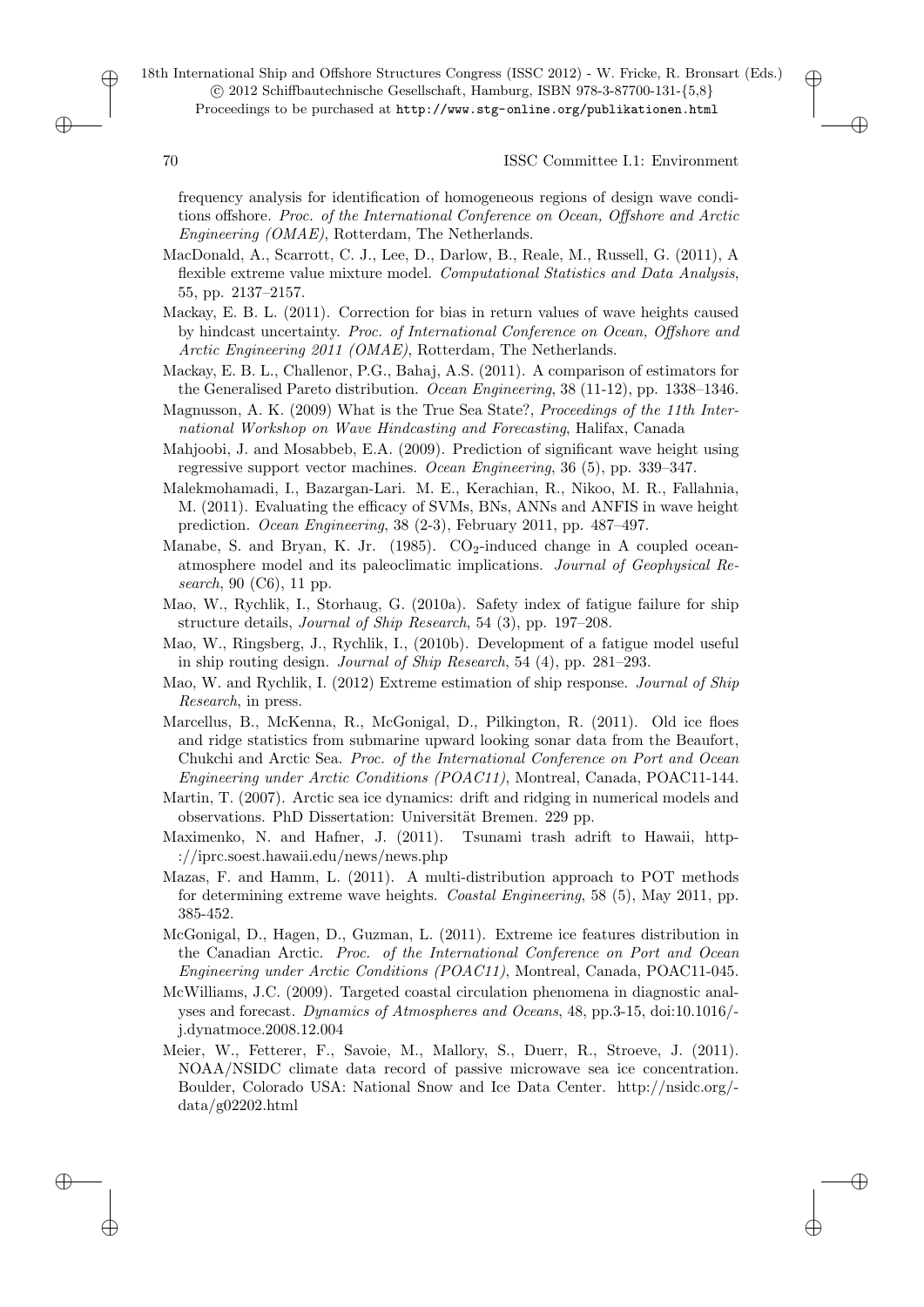ISSC Committee I.1: Environment 71

✐

✐

✐

✐

✐

✐

✐

- Mellor, G. (2008). The depth-dependent current and wave interaction equations: A revision. Journal of Physical Oceanography, 38, pp. 2587–2596.
- Menéndez, M., Méndez, F.J., Izaguirre, C., Luceño, A., Losada, I. J. (2009). The influence of seasonality on estimating return values of significant wave height. Coastal Engineering, 56 (3), pp. 211–219.
- Menéndez, M. and Woodworth, P. L. (2010). Changes in extreme high water levels ased on a quasi-global tide-gauge dataset. Journal of Geophysical Research, 115 (C10011), 15 pp.
- Merrifield, M., Aarup, T., Allen, A. et al. (2009a). The global sea level observing system (GLOSS). Community White Paper. OceanObs'09 Proceedings, Venice, September 21-25, 2009.
- Merrifield, M. A., Merrifield, S. T. Mitchum, G. T. (2009b). An anomalous recent acceleration of global sea level rise. Journal of Climate, 22, 5772–5781, doi: http://dx.doi.org/10.1175/2009 JCLI 2985.1
- Merrifield, M. A. (2011) A Shift in Western Tropical Pacific Sea Level Trends during the 1990s, J. Climate, 24:15, 4126–4138
- Mezić, I., Loire, S., Fonoberov, V. A., Hogan, P. (2010). A new mixing diagnostic and Gulf oil spill movement. Science, 330 (6003), pp. 486–489, doi: 10.1126/science.1194607.
- Mitarai, S., Siegel, D. A., Watson, J. R., Dong, C., McWilliams J. C. (2009). Quantifying connectivity in the coastal ocean with application to the Southern California Bight, Journal of Geophysical Research, 114, C10026. doi:10.1029/2008JC005166
- Miyazawa, Y., Zhang, R., Guo, X., Tamura, H., Ambe, D., Lee, J-S., Okuno, A., Yoshinari, H., Setou, T., Komatsu, K. (2009). Water mass variability in the Western North Pacific detected in a 15-year eddy resolving ocean reanalysis. Journal of Oceanography, 65 (6), pp. 737–756.
- Monteiro, C., Bessa, R., Miranda, V., Botterud, A., Wang, J., Conzelmann, G. (2009a). Wind power forecasting: State-of-the-art 2009. Argonne National Laboratory. doi: 10.2172/968212. http://www.dis.anl.gov/pubs/65613.pdf.
- Monteiro, C., Keko, H., Bessa, R., Miranda, V., Botterud, A., Wang, J., Conzelmann, G. (2009b). A quick guide to wind power forecasting: state-of-the-art 2009. Argonne National Laboratory. http://www.dis.anl.gov/pubs/65614.pdf.
- Mori, N. Onorato, M. and Janssen, P. A. E. M. (2011). On the estimation of the kurtosis in directional sea states for freak wave forecasting. Journal of Physical Oceanography, 41, pp. 1484–1497.
- Moslet, P.O., Gudmestad, O.T., Sildnes, T., Sæbo, E. (2011). The new IOS19906 standards and related Arctic activities at DNV. Proc. of the International Conference on Port and Ocean Engineering under Arctic Conditions (POAC11), Montreal, Canada.
- Mu, L., Chen, X., Zhang, J., Qiu, W., Cui, X., Fu, S., Jiang, X. (2010). Changes of sea level under different increased atmosphere CO2 scenario in a climate model. Proc. of the International Offshore (Ocean) and Polar Engineering Conference 2010 (ISOPE), Beijing, China, pp. 968–972.
- Mudge, T. D., Fissel, D.B., de Saavedra Alvarez, M. M., Marko, J. R. (2011). Investi- ´ gations of variability for ship navigation through the Northwest Passage, 1982-2010. Proc. of the International Conference on Port and Ocean Engineering under Arctic Conditions (POAC11), Montreal, Canada.

Naess, A. (2011). An introduction to extreme value prediction for engineering ap-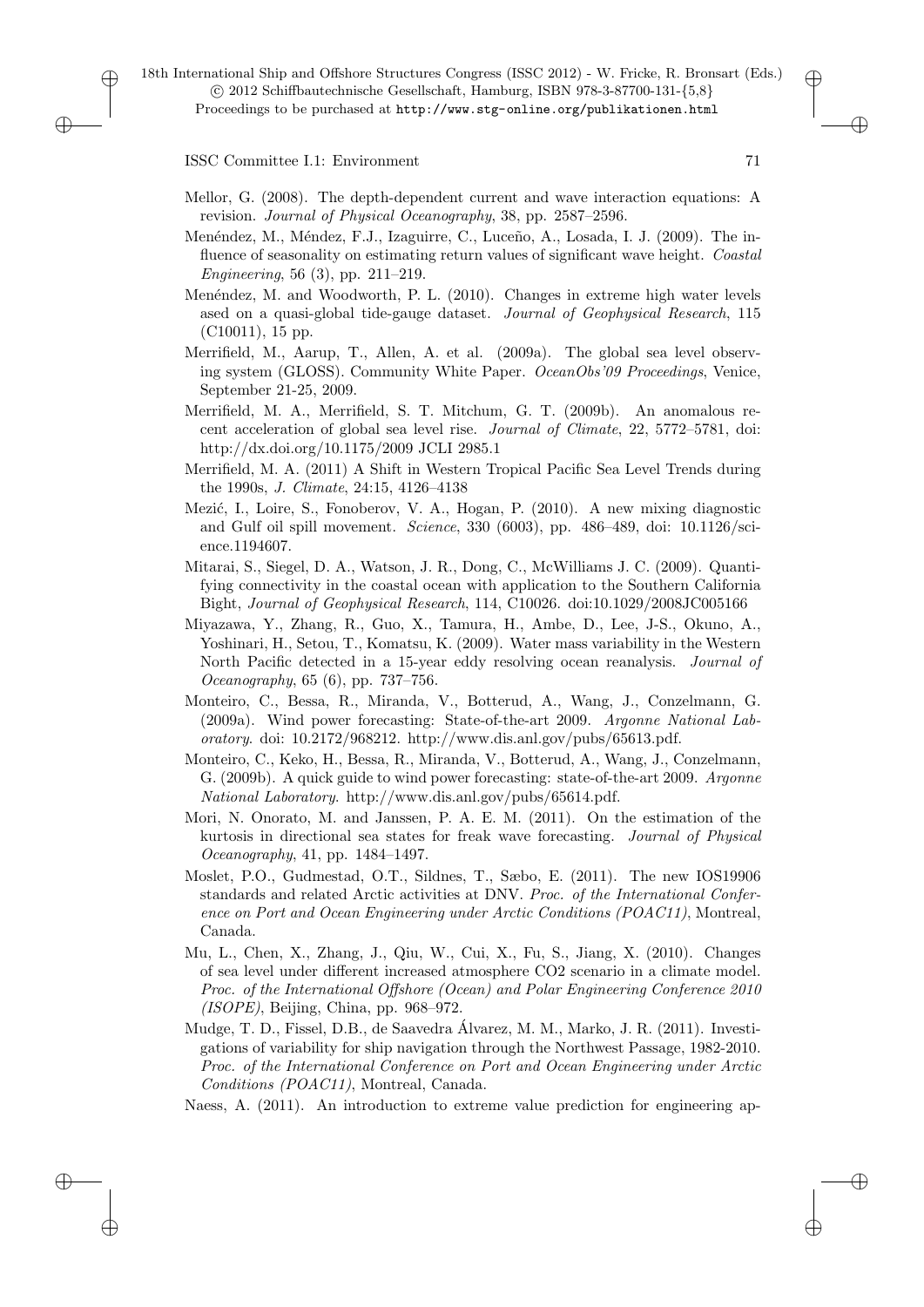✐

✐

✐

#### 72 ISSC Committee I.1: Environment

✐

✐

✐

✐

plications. Centre for Ships and Ocean Structures, NTNU, NO-7491 Trondheim, Norway.

Nielsen, U. D., Jensen, J. J., Petersen, P. T., Ito, Y. (2011). Onboard monitoring of fatigue damage rates in the hull. Marine Structures, 24, pp. 182–2006.

Nielsen, U. D. and Jensen, J. J. (2011). A novel approach for navigational guidance of ships using onboard monitoring systems. Ocean Engineering, 38, pp. 444–455.

Nielsen, U. D. and Stredulisky, D. C. (2012). Sea state estimation from an advancing  $\sinh A$  comparative study using sea trial data. Applied Ocean Research, 34 (2012) 33–44.

Nishida,T., Katori, M., Uzawa, K., Ohuchi, K., Waseda, T. (2011). Optimization of integrated weather routing systems for sailing cargo ships. Proc. of the International Offshore (Ocean) and Polar Engineering Conference 2011 (ISOPE), Maui, Hawaii, USA, pp. 283–287.

NORSOK (2007). Standard N-003: Action and action effects, Rev. 2. http:- //www.standard.no/pronorm-3/data/f/0/03/78/7 10704 0/N-003d2r2.pdf

Notz, D. (2005). Thermodynamic and fluid-dynamical processes in sea ice. Ph.D Dissertation, Trinity College, University of Cambridge, 2005, 428 pp.

Notz, D., Worster, M. G. (2008). In Situ measurements of the evolution of young sea ice. Journal of Geophysical Research, 113, C03001, 2008. 7 pp. doi:10.1029/2007JC004333

Notz, D. and Worster, M. G. (2009). Desalination processes of sea ice revisited. Journal of Geophysical Research, 114, C05006, 2009. 10 pp. doi:10.1029/2008JC004885

O'Connell B. (2011), Ice Hazard Radar, Proc. of the International Conference on Port and Ocean Engineering under Arctic Conditions (POAC11), Montreal, Canada.

Olagnon, M. and Guédé Z. (2010). Parametric rainflow fatigue damage for some power spectra of common use. Proc. of the International Conference on Ocean, Offshore and Arctic Engineering 2010 (OMAE), Shanghai, China, 2, pp. 101–107.

Onorato, M., Osborne, A., Serio, M., Cavaleri, L., Brandini, C., Stansberg, C. (2006). Extreme waves, modulational instability and second order theory: wave flume experiments on irregular waves. European Journal of Mechanics - B/Fluids, 25, pp. 586–601.

Onorato, M., Proment, D., Toffoli, A. (2010). Freak waves in crossing seas. European Physical Journal, 185, pp. 45–55.

Ortega, J., Gorrostieta, C., Smith, G. H. (2011). Functional data analysis and wave profiles during a storm. Proc. of the International Conference on Ocean, Offshore and Arctic Engineering 2011 (OMAE), Rotterdam, The Netherlands, 2, pp. 955– 960.

Osborne, A. (2010). Non-linear ocean waves and the inverse scattering transform. Academic Press, ISBN: 978-0-12-528629-9. 944 pp.

Østergaard, K. Z., Brath, P., Stoustrup, J. (2007). Estimation of effective wind speed. Journal of Physics: Conference Series, 75, 012082.

 $Ozger$ , M. (2008). Significant wave height forecasting using wavelet fuzzy logic approach. Ocean Engineering, 37 (16), November 2010, pp. 1443-1451.

Palmer, T. (2008). Introduction to CLIVAR exchanges. 2008, http://www.clivar.org.

Pelinovsky, E., Shuragalina E., Chaikovskaya, N. (2011). The scenario of a single freak wave appearance in deep water-dispersive focusing mechanism framework. Natural Hazards and Earth System Sciences, 11, pp. 127–134, doi:10.5194/nhess-11-127- 2011

Pennington, M. T., Dempsey, J. P. (2011). Flatjack calibration for in-situ testing.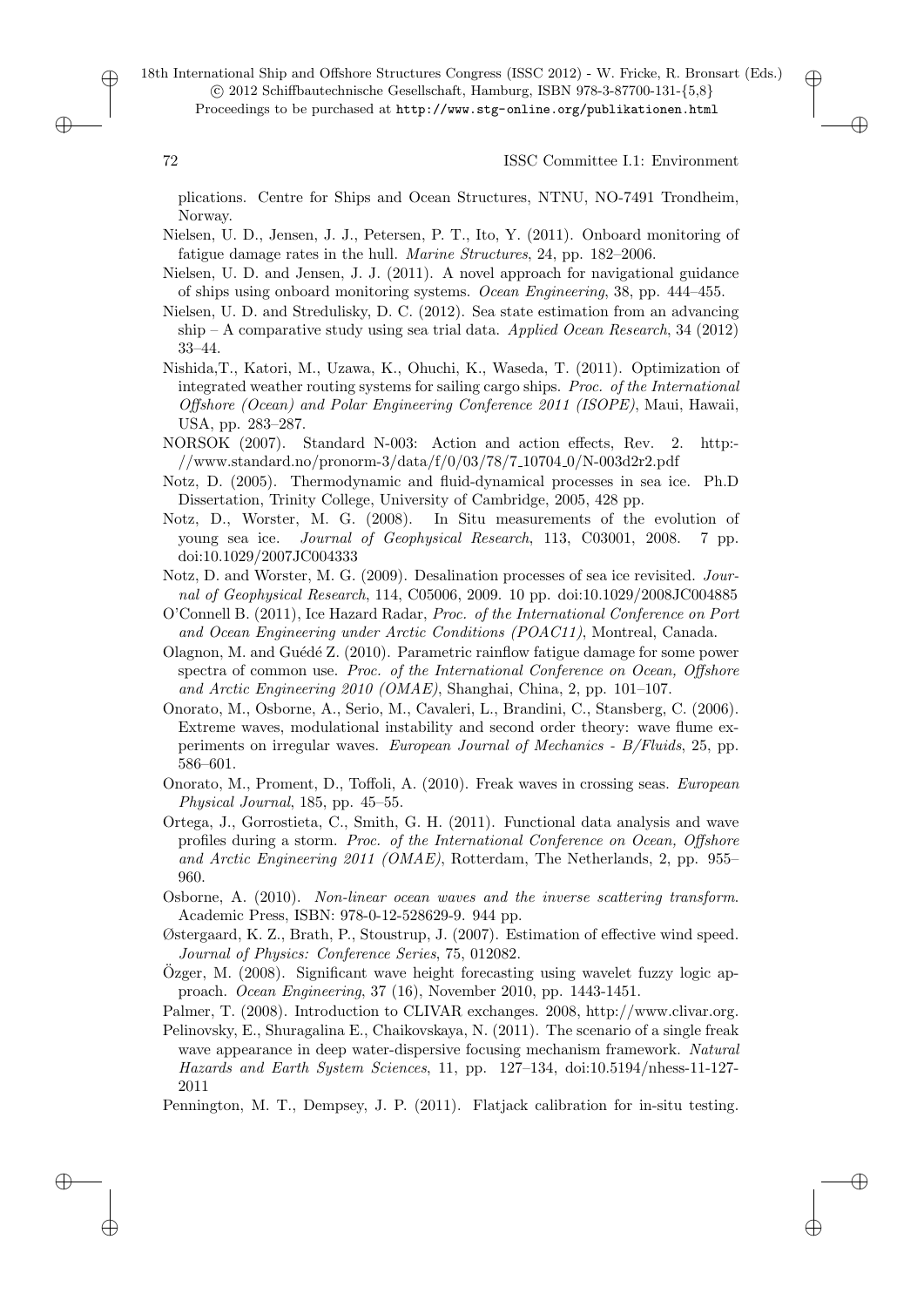ISSC Committee I.1: Environment 73

 $\oplus$ 

✐

✐

✐

✐

✐

✐

Proc. of the International Conference on Port and Ocean Engineering under Arctic Conditions (POAC11), Montreal, Canada, POAC11-179.

- Peterson, K. A., Arribas, A., McLaren, A., Hewitt, H., Gordon, M. (2011). Arctic ice extended forecasting using UKMO GLOSEA4 seasonal forecast system. Proc. of the International Conference on Port and Ocean Engineering under Arctic Conditions (POAC11), Montreal, Canada, POAC11-075.
- Petrova, V., Guedes Soares, C., Gotovac, H. (2011). Maximum Entropy modelling of extreme significant wave heights on Portuguese Coast. Proceedings of the 1st International Conference on Maritime Technology and Engineering (MARTECH 2011), Lisbon, Portugal.
- Petrova, P. G. and Guedes Soares, C. (2011). Wave height distributions in bimodal sea states from offshore basins. Ocean Engineering, 8 (2011), pp. 658–672.
- Piterbarg, V. I. (1996). Asymptotic methods in the theory of Gaussian processes and fields. Translations of Mathematical Monographs, AMS, 1996. 206 pp. ISBN 0821804235.
- Podgorski, K., Rychlik, I. (2008). Envelope crossing distributions in Gaussian fields. Probabilistic Engineering Mechanics, 23, pp. 364–377.
- Powell, M. D., Murillo, S, Dodge, P., Uhlhorn, E., Gamache, J., Cox, A., Otero, S., Carrasco, N., Annane, B., Fleur, R. St. (2010). Reconstruction of hurricane Katrina's wind fields for storm surge and wave hindcasting. Ocean Engineering, 37 (1), Jan. 2010, pp. 26–36.
- Prinsenberg, S., Peterson, I., Holliday, S., Lalumiere, L. (2011). Observing the snow and ice properties over the Labrador Shelf with helicopter-borne ground-penetrating radar, laser and electromagnetic sensors. Proc. of the International Conference on Port and Ocean Engineering under Arctic Conditions (POAC11), Montreal, Canada, POAC11-180.
- Pritchard, R.S. and Tremblay, B. (2011). On a new numerical scheme for ice dynamics models. Proc. of the International Conference on Port and Ocean Engineering under Arctic Conditions (POAC11), Montreal, Canada, POAC11-072.
- Pushpadas, D., Vethamony, P., Sdheesh, K., George, S., Babu, M., Balakrishnan, T., Nair , T. M. (2010). Simulation of coastal winds along the central West Coast of India using the MM5 mesoscale model. Meteorology and Atmospheric Physics, 109:91-106, DOI10.1007/s00703-0110-0086-8.
- Qiao, F., Yuan, Y., Ezer, T., Xia, C., Yang, Y., L¨u, X., Song, Z. (2010). A three - dimensional surface wave-ocean circulation coupled model and its initial testing. Ocean Dynamics, 60, 1339–1355, doi:10.1007/s10236-010-0326-y
- Quilfen, Y., Vandemark, D., Chapron, B., Feng, H., Sienkiewicz, J. (2011). Estimating gale to hurricane force winds using satellite altimeter. Journal of Atmospheric and Oceanic Technology, 28, pp. 453–458.
- Rahmstorf, S. and Vermeer, M. (2011). Discussion of: Houston, J.R. and Dean, R.G., 2011. Sea-level acceleration based on U.S. tide gauges and extensions of previous global-gauge analyses. Journal of Coastal Research, Vol. 27(3), pp. 409–417. J. Coastal Research 274, 784-787.
- Ray, R. D. and Douglas, B. C. (2011). Experiments in reconstructing twentiethcentury sea levels. *Progress in Oceanography*, 91 (4), pp. 496–515, doi:10.1016/j.pocean.2011.07.021
- Ricciardulli, L. and Wentz F. (2011). Reprocessed QuikSCAT (V04) wind vectors with Ku-2011 Geophysical Model Function, Remote Sensing Systems. Technical Report  $043011$ , http://www.ssmi.com/qscat/qscat\_Ku2011\_tech\_report.pdf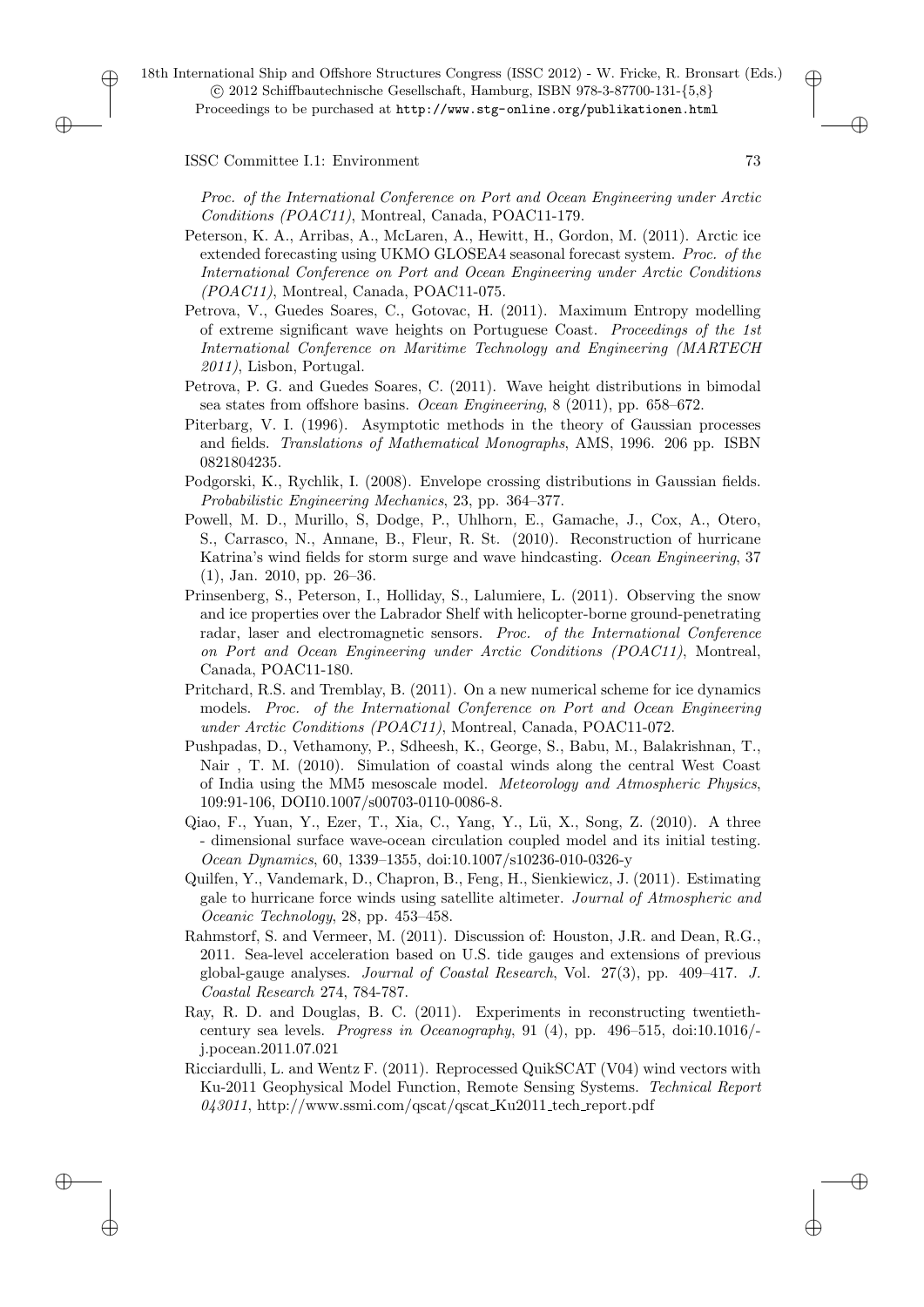✐ 18th International Ship and Offshore Structures Congress (ISSC 2012) - W. Fricke, R. Bronsart (Eds.) c 2012 Schiffbautechnische Gesellschaft, Hamburg, ISBN 978-3-87700-131-{5,8} Proceedings to be purchased at http://www.stg-online.org/publikationen.html

✐

✐

✐

74 ISSC Committee I.1: Environment

✐

✐

✐

✐

Reikard, G. and Rogers, W. (2011). Forecasting ocean waves: Comparing a physicsbased model with statistical models. Coastal Engineering, 58 (5), pp. 409–416.

- Romero, L. and Melville, W.K. (2010). Observations and modelling of linear and nonlinear spatio-temporal surface wave statistics. Proc. of the International Conference on Ocean, Offshore and Arctic Engineering 2011 (OMAE), Rotterdam, The Netherlands.
- Rozhkov, S.S. (2009). Giant freak waves: expected and unexpected. Europhysics Letters, 85(2), 24001. doi: 10.1209/0295-5075/85/24001
- Ruban, V. P. (2010). Giant waves in weakly crossing sea states. Journal of Experimental and Theoretical Physics, 110(3), pp. 529–536, doi: 10.1134/S1063776110030155
- Rychlik, I., Ryden, J., Anderson, C.W. (2011). Estimation of return values for significant wave height from satellite data. Extremes, 14 (2), pp. 167–186.
- Sagrilo, L.V.S., de Lima, E. C. P., Papaleo, A. (2011). A joint probability model for environ- mental parameters. ASME Journal, 133 (3), 7 pp. 031605. doi:10.1115/1.4001962
- Saraceno, M., Strub, P.T., Kosro, P. M., (2008). Estimates of sea surface height and nearsurface alongshore coastal currents from combinations of altimeters and tide gauges. Journal of Geophysical Research, 113, C11013, doi:10.1029/2008JC004756
- Saulnier, J-B., Prevosto, M., Maisondieu, C. (2011). Refinements of sea state statistics for marine renewables: A case study from simultaneous buoy measurements in Portugal. Renewable Energy, 36 (11), pp 2853–2865.
- Schlather, M. (2010). Some covariance models based on normal scale mixtures. Bernoulli, 16 (3), 2010, pp. 780–797. doi: 10.3150/09-BEJ226
- Schaeffer, A., Molcard, A., Forget, P., Fraunié, P., Garreau, P. (2011). Generation mechanisms for mesoscale eddies in the Gulf of Lions: Radar observation and modelling. Ocean Dynamics, 61 (10), pp. 1587–1609. doi: 10.1007/s10236-011-0482-8
- Schmittner C., Kosleck S., Hennig J. (2009). A phase-amplitude iteration scheme for the optimization of deterministic wave sequences. Proc. of the International Conference on Ocean, Offshore and Arctic Engineering 2009 (OMAE), Hawaii, USA.
- Sempreviva, A. M., Barthelmie, R. J., Pryor, S. C. (2008). Review of methodologies for offshore wind resource assessment in European Seas. Surveys in Geophysics, 29:471-497, DOI10.1007/s10712-008-9050-2
- Sergeeva, A., Pelinovsky, E., Talipova, T. (2011). Nonlinear random wave field in shallow water: variable Korteweg – de Vries framework. Natural Hazards and Earth Systems Sciences, 11, pp. 323–330.
- Sheikh, R. and Brown, A. (2010). Extreme vertical deepwater current profiles in the South China Sea, Offshore Borneo. Proc. of the International Conference on Ocean, Offshore and Arctic Engineering 2010 (OMAE), Shanghai, China, 4, pp. 585–595.
- Shemer, L. Sergeeva, A., Slunyaev, A. (2010a). Applicability of envelope model equations for simulation of narrow-spectrum unidirectional random field evolution: Experimental validation. Physics of Fluids, 22(1), 016601, 9 pp. doi:10.1063/1.3290240
- Shemer, L., Sergeeva, A., Liberzon, D. (2010b). Effect of the initial spectral shape on spatial evolution of the statistics of unidirectional nonlinear random waves. Journal of Geophysical Research, 115, 2010, C12039, 12 pp. doi:10.1029/2010JC006326
- Shimada, S., Ohsawa, T., Shigeatsu, S., Itaru, Y. (2009). Characteristics of offshore winds at Shirahama Oceanographic Observatory. Proc. of the International Offshore (Ocean) and Polar Engineering Conference 2009 (ISOPE), Osaka, Japan, 1, pp. 424–428.

Shan, T., Lu, H., Yang, J., Li, R. (2010). Numerical, experimental and full-scaled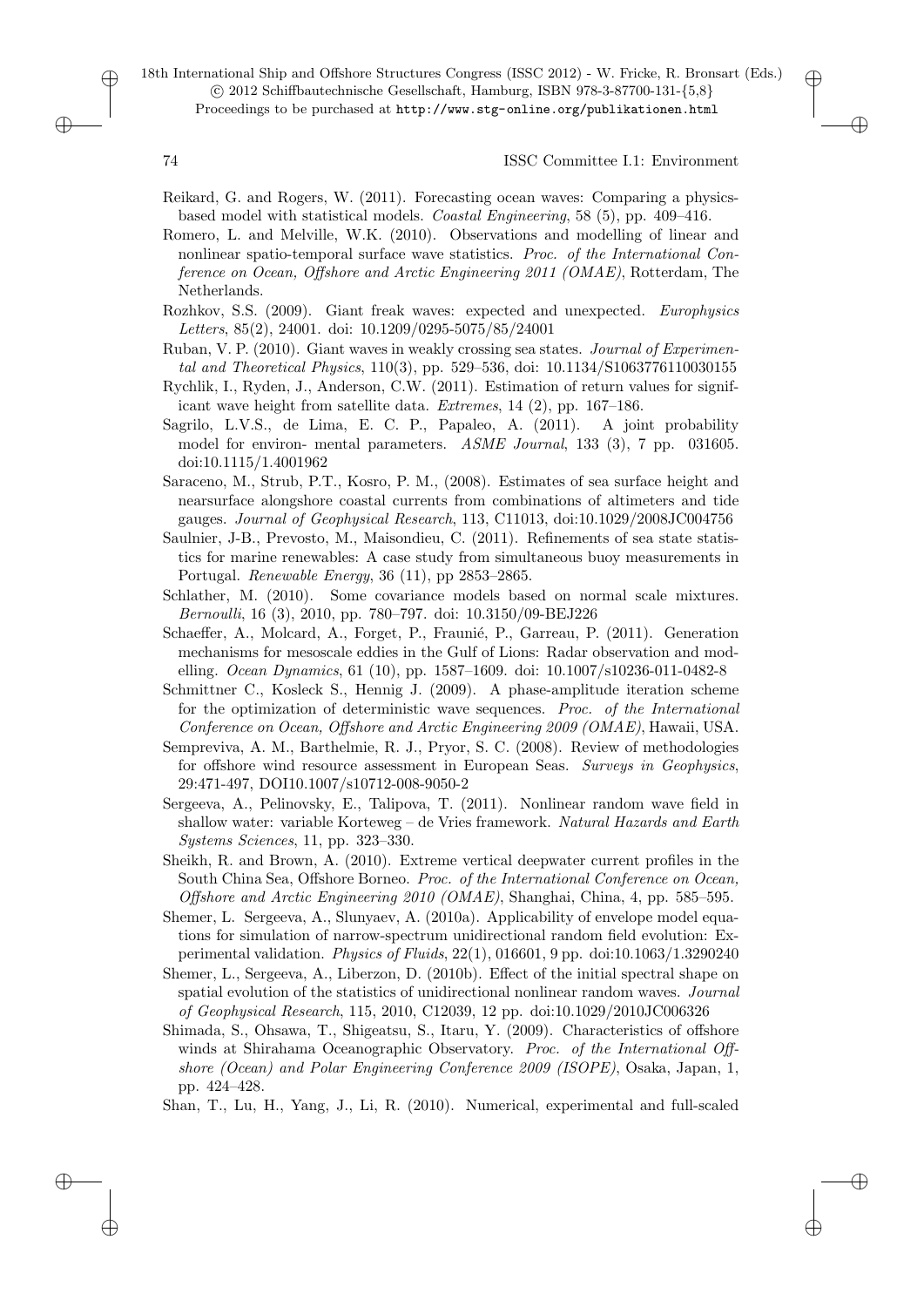ISSC Committee I.1: Environment 75

✐

✐

✐

investigation on the current generation system of the new deepwater offshore basin. Proc. of the International Conference on Ocean, Offshore and Arctic Engineering  $2010$  (OMAE), Shanghai, China, 4, pp. 349–355.

- Simos, A. N., Tannuri, E. A., Sparano, J. V., Matos, V. L. F. (2010). Estimating wave spectra from the motions of moored vessels: Experimental validation, *Applied* Ocean Research, 32(2), pp. 191–208.
- Slunyaev, A. (2009). Numerical simulation of "limiting" envelope solitons of gravity waves on deep water, JETP 109, 676-686, doi: 10.1134/S1063776109100148
- Slunyaev, A. (2010). Freak wave events and the wave phase coherence. European Physical Journal, Special Topics, 185(1), 2010, pp. 67–80.
- Slunyaev, A., Pelinovsky, E., Guedes Soares, C. (2011). Reconstruction of extreme events through numerical simulations. Proc. of the International Conference on Ocean, Offshore and Arctic Engineering (OMAE), Rotterdam, The Netherlands.
- Slunyaev, A.V., Sergeeva, A.V., Pelinovsky, E. N. (2012). Modelling of deep-water rogue waves: different frameworks. CENTEC Anniversary Book, A. A. Balkema Publishers, Taylor and Francis, The Netherlands, 2012. In press.
- Spring, W., McKenna, R.F., Thomas, G.A.N., Blanchet, D. (2011). ISO 19906 An international standard for Arctic offshore structures. Proc. of the International Conference on Port and Ocean Engineering under Arctic Conditions (POAC11), Montreal, Canada.
- Sterl, A., van den Brink, H., de Vries, H., Haarsma, R., van Meijgaard, E. (2009). An ensemble study of extreme storm surge related water levels in the North Sea in a changing climate. Ocean Science, 5(3), pp. 369–378.
- Stern, D. P. and Nolan, D. S. (2009). Reexamining the vertical structure of tangential winds in tropical cyclones: Observations and theory. American Meteorological Society, 66 (12).
- Story, W.R., Fu, T.C., Hackett, E. E. (2011). Radar measurements of ocean waves. Proc. of the International Conference on Ocean, Offshore and Arctic Engineering 2011 (OMAE), Rotterdam, The Netherlands.
- Stroeve, J. C., Maslanik, J., Serreze, M. C., Rigor, I., Meier, W., Fowler, C. (2011). Sea ice response to an extreme negative phase of the Arctic Oscillation during winter 2009/2010. Geophysical Research Letters, 38, L02502, 6 pp., 2010. doi:10.1029/2010GL045662
- Su, J., Yang, B., Ji, S., Du, L. (2010). Thin ice thickness measured by upward sonar in a marginal sea. Proc. of the International Offshore (Ocean) and Polar Engineering Conference (ISOPE), Beijing, China.
- Suh, K.-D., Lee, C., Park, W.-S., (1997). Time dependent equations for wave propagation on rapidly varying topography. Coastal Engineering, 32, pp. 91–117.
- Sylaios, G., Bouchette, F., Tsihrintzis, V.A., Denamiel, C. (2009). A fuzzy inference system for wind-wave modelling. Ocean Engineering, 36 (17-18), pp. 1358–1365.
- Tamura, H., Waseda, T, Miyazawa, Y. (2010). Impact of nonlinear energy transfer on the wave field in Pacific hindcast experiments. Journal of Geophysical Research, 115, C12036, 20 pp. doi:10.1029/2009JC006014
- Tao, S., Dong, S., Lei, S., Guedes Soares, C. (2011). Interval estimation of return wave height for marine structural design. *Proc.* of the International Conference on Ocean, Offshore and Arctic Engineering 2011 (OMAE), Rotterdam, The Netherlands.
- Timmermann, R., Danilov, S., Schröter, J., Böning, C., Sidorenko, D., Rollenhagen, K. (2009). Ocean circulation and sea ice distribution in a finite element global sea ice-ocean model. Ocean Modelling, 27 (3-4), 2009, pp. 114–129.

✐

✐

✐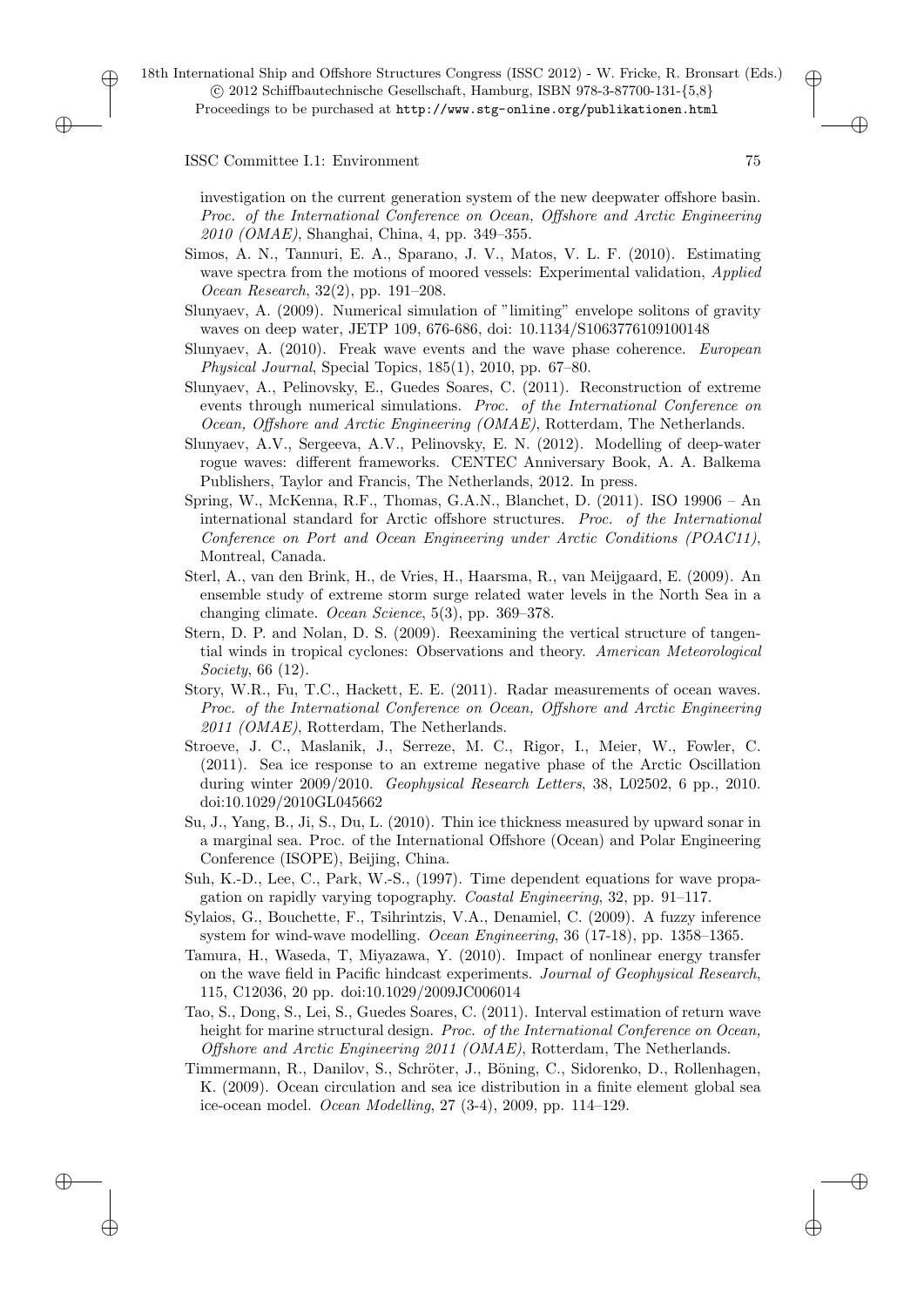✐ 18th International Ship and Offshore Structures Congress (ISSC 2012) - W. Fricke, R. Bronsart (Eds.) c 2012 Schiffbautechnische Gesellschaft, Hamburg, ISBN 978-3-87700-131-{5,8} Proceedings to be purchased at http://www.stg-online.org/publikationen.html

76 ISSC Committee I.1: Environment

✐

✐

✐

✐

- Timmermann, A., McGregor, S., Jin, F.-F. (2010). Wind effects on past and future regional sea level trends in the Southern Indo-Pacific. Journal of Climate, 23, 4429– 4437.
- Thompson, P., Cai, Y., Reeve, D., Stander, J. (2009). Automated threshold selection methods for extreme wave analysis. Coastal Engineering, 56(10), pp. 1013–1068.
- Toffoli, A., Onorato, M., Bitner-Gregersen, E. M., Monbaliu, J. (2010a). Development of a bimodal structure in ocean wave spectra. Journal of Geophysical Research, 115, C03006, 14 pp. doi:10.1029/2009JC005495
- Toffoli, A., Gramstad, O., Trulsen, K., Monbaliu, J., Bitner-Gregersen, E. and Onorato, M., (2010b). Non-Gaussian properties of random directional wave fields: Laboratory, experiments and numerical simulations. Journal of Fluid Mechanics, 664, 313–336.
- Toffoli, A., Babanin, A., Onorato, M., Waseda, T. (2010c). Maximum steepness of oceanic waves: Field and laboratory experiments. Geophysical Research Letters, 37, L05603, 4 pp. doi: 10.1029/2009GL041771
- Toffoli, A., Chai S., Bitner–Gregersen, E. M., Pistani, F. (2011a). Probability of occurrence of extreme waves in three dimensional mechanically generated wave fields: A comparison with numerical simulations. Proc. of the International Conference on Ocean, Offshore and Arctic Engineering 2011 (OMAE), Rotterdam, The Netherlands.
- Toffoli, A., Bitner-Gregersen, E. M., Osborne, A. R., Serio, M. Monbaliu, J., Onorato M. (2011b). Extreme waves in random crossing seas: Laboratory experiments and numerical simulations. Geophysical Research Letters, 38, L06605, 5 pp. doi: 10.1029/2011
- Toffoli, A., Babanin, A. V., Benoit, M., Bitner-Gregersen, E. M., Cavaleri, L., Monbaliu, J., Onorato, M., Osborne, A. R., Stansberg, C. T. (2011c). Occurrence of extreme waves in three dimensional mechanically generated wave fields propagating over an oblique current. Natural Hazards and Earth System Science, 11(3), 2011, pp. 895–903.
- Toffoli A., Bitner-Gregersen E.M. (2011d). Extreme and rogue waves in directional wave field. The Open Ocean Engineering Journal, 2011, 4, pp. 24–33.
- Tolman, H. L. (2009). User manual and system documentation of WAVEWATCH III version 3.14. NOAA/NWS/NCEP/MMAB Technical Note 276, http://polar.ncep. noaa.gov/mmab/papers/tn276/MMAB 276.pdf
- Tournadre, J., Whitmer, K., Girard-Ardhuin, F. (2008). Iceberg detection in open water by altimeter waveform analysis. Journal of Geophysical Research, 113, C08040, 8 pp, 2008. doi:10.1029/2007JC004587
- Turton, J., Fenna, P. (2008). Observations of extreme wave conditions in the North-east Atlantic during December 2007. Weather, 63(12), Dec., pp. 352-355. doi: 10.1002/wea.321
- Tsagareli, K. N., Babanin, A.V., Walker, D. J., Young, I. R. (2010). Numerical investigation of spectral evolution of wind waves. Part 1: Wind input source function. Journal of Physical Oceanography, 40(4), pp. 656–666.
- Tsai, J. and Tsai C. (2009). Wave measurements by pressure transducers using artificial neural networks. Ocean Engineering, 36(15), Nov. 2009, pp. 1149–1157.
- Türk, M. and Emeis, S. (2010). The dependence of offshore turbulence intensity on wind speed. Journal of Wind Engineering and Industrial Aerodynamics, 98, pp. 466–471.
- Uchiyama, Y., McWilliams, J. C., Restrepo, J. M. (2009). Wave-current interaction

✐

✐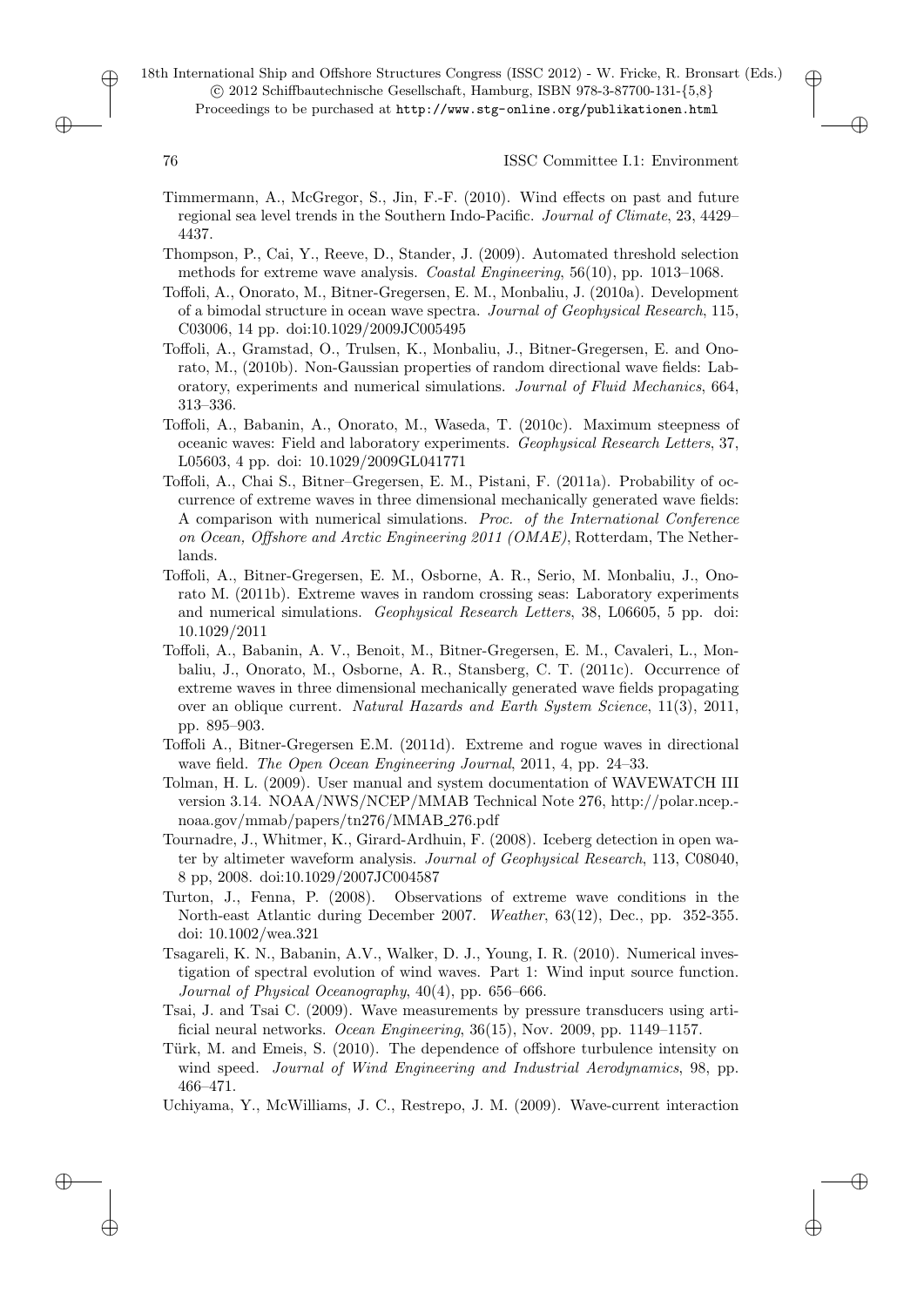ISSC Committee I.1: Environment 77

✐

✐

✐

in nearshore shear instability analyzed with a vortex-force formalism. Journal of Geophysical Research, 114, C06021, doi:10.1029/2008JC005135

- Uchiyama, Y., McWilliams, J. C., Shchepetkin, A. F. (2010). Wave-current interaction in an oceanic circulation model with a vortex-force formalism: Application to the surf zone. Ocean Modelling,  $34(1-2)$ , pp.  $16-35$ .
- Uhlhorn, E. W. and Nolan, D. (2011). Observational undersampling in tropical cyclones and implications for estimated intensity, American Meteorological Society, AMS, doi:http://dx.doi.org/10.1175/MWR-D-11-0073.1.
- Vanem, E. (2011a). Long-term time-dependent stochastic modelling of extreme waves. Stochastic Environmental Research and Risk Assessment, 25(2), pp. 185–209.
- Vanem, E., Huseby, A. B., Natvig, B. (2011b). A Bayesian Hierarchical spatiotemporal model for significant wave height in the North Atlantic. Stochastic Environmental Research and Risk Assessment, pp. 1–24. doi:10.1007/s00477-011-0522-4
- Vanem, E. and Bitner-Gregersen, E. M. (2012). Stochastic modelling of long-term trends in the wave climate and its potential impact on ship structural loads. Submitted to Applied Ocean Research.
- Vieli, A. and Payne, A. J. (2005) Assessing the ability of numerical ice sheet models to simulate grounding line migration. Journal of Geophysical Research, 110, F01003, 18 pp.
- de Vries S., Hill D.F., de Schipper, M.A., Stive, M.J.F. (2011). Remote sensing of surf zone waves using stereo imaging. Coastal Engineering, 58 (3), pp. 239–250.
- VSN (1988). VSN-41.88. Design of fixed ice strengthened platforms. Russian Federation Standards for Building Industry, http://www.ohranatruda.ru.
- Wahle, K., Günther, H., Schiller, H. (2009). Neural network parameterisation of the mapping of wave spectra onto nonlinear four-wave interactions. Ocean Modelling, 30 (1), pp. 48–55.
- Wang, M. and Overland, J. E. (2009). A sea ice free summer Arctic within 30 years?, Geophysical Research Letters, 36, L07502, 5 pp., doi:10.1029/2009 GL037820.
- Wang, X. L., Swail, V. R., Cox, A. (2009). Dynamical versus statistical downscaling methods for ocean wave heights. International Journal of Climatology, 30(3), pp. 317–332.
- Waseda, T., Kiyomatsu, K., Tamura, H., Miyazawa, Y., Iyama, K. (2009a). Analysis of a marine accident and freak wave prediction with an operational wave model. Proc. of the International Offshore (Ocean) and Polar Engineering Conference 2009 (ISOPE), Osaka, Japan.
- Waseda, T., Kinoshita, T., Tamura, H. (2009b). Interplay of resonant and quasiresonant interaction of the directional ocean waves. Journal of Physical Oceanography, 39(9), pp. 2351–2362.
- Waseda, T., Kinoshita, T., Tamura, H. (2009c). Evolution of a random directional wave and freak wave occurrence. Journal of Physical Oceanography, 39(3), pp. 621-639.
- Waseda, T., Hallerstig, M., Ozaki, K., Tomita, H. (2011). Enhanced freak wave occurrence with narrow directional spectrum in the North Sea. Geophysical Research Letters, 38, L13605, 6 pp, 2011, doi:10.1029/2011GL047779.
- Wyatt, L. R., Green, J., Middleditch, A. (2011). HF radar data quality requirements for wave measurement. Costal Engineering, 58 (4), pp. 327–336
- Wenzel, M. and Schröter, J. (2010). Reconstruction of regional mean sea level anomalies from tide gauges using neural networks. Journal of Geophysical Research, 115, 2010, C08013, 15 pp.

✐

✐

✐